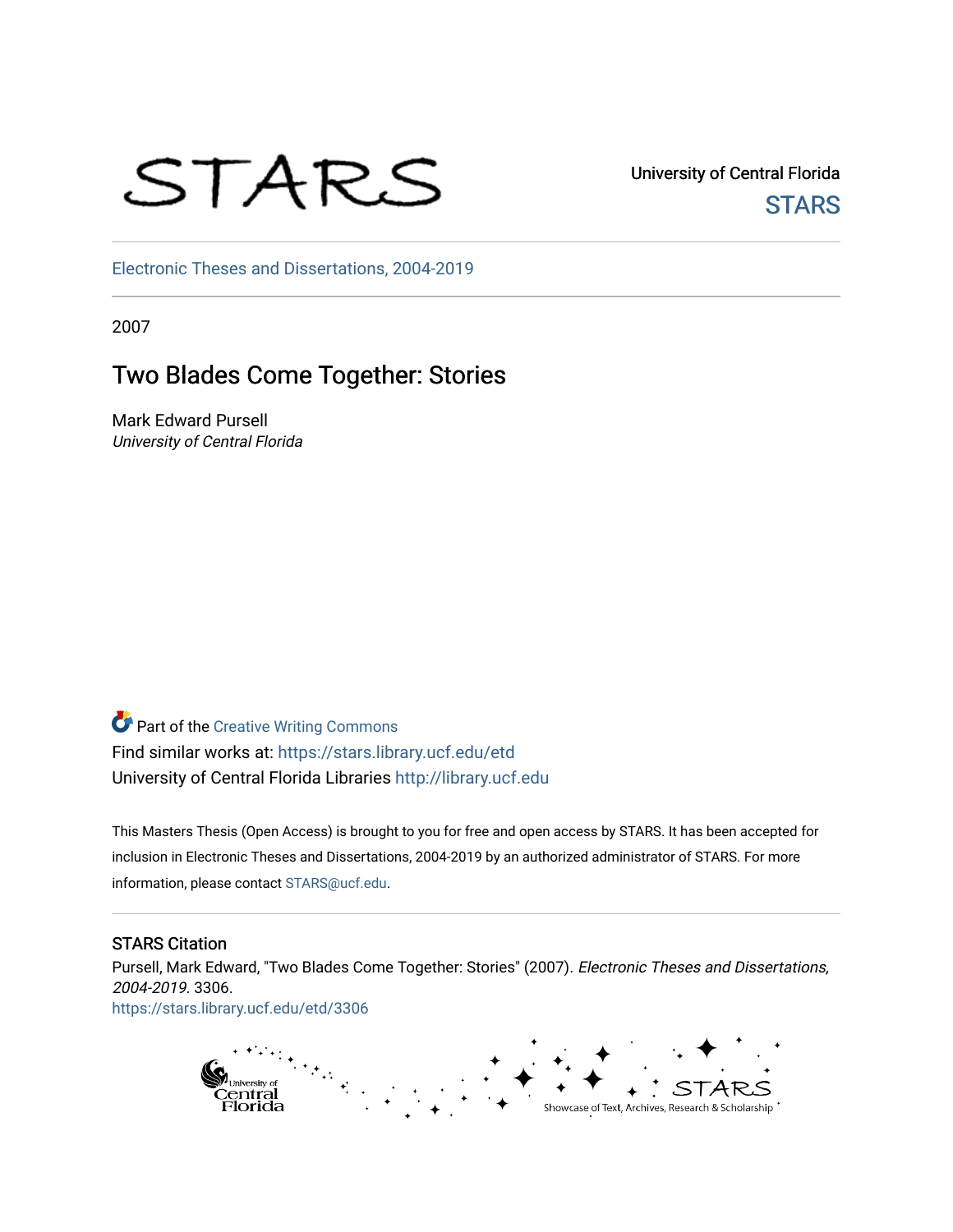#### TWO BLADES COME TOGETHER: STORIES

by

MARK EDWARD PURSELL B.A. University of Central Florida, 2005

A thesis submitted in partial fulfillment of the requirements for the degree of Master of Fine Arts in the Department of English in the College of Arts and Humanities at the University of Central Florida Orlando, FL

> Fall Term 2007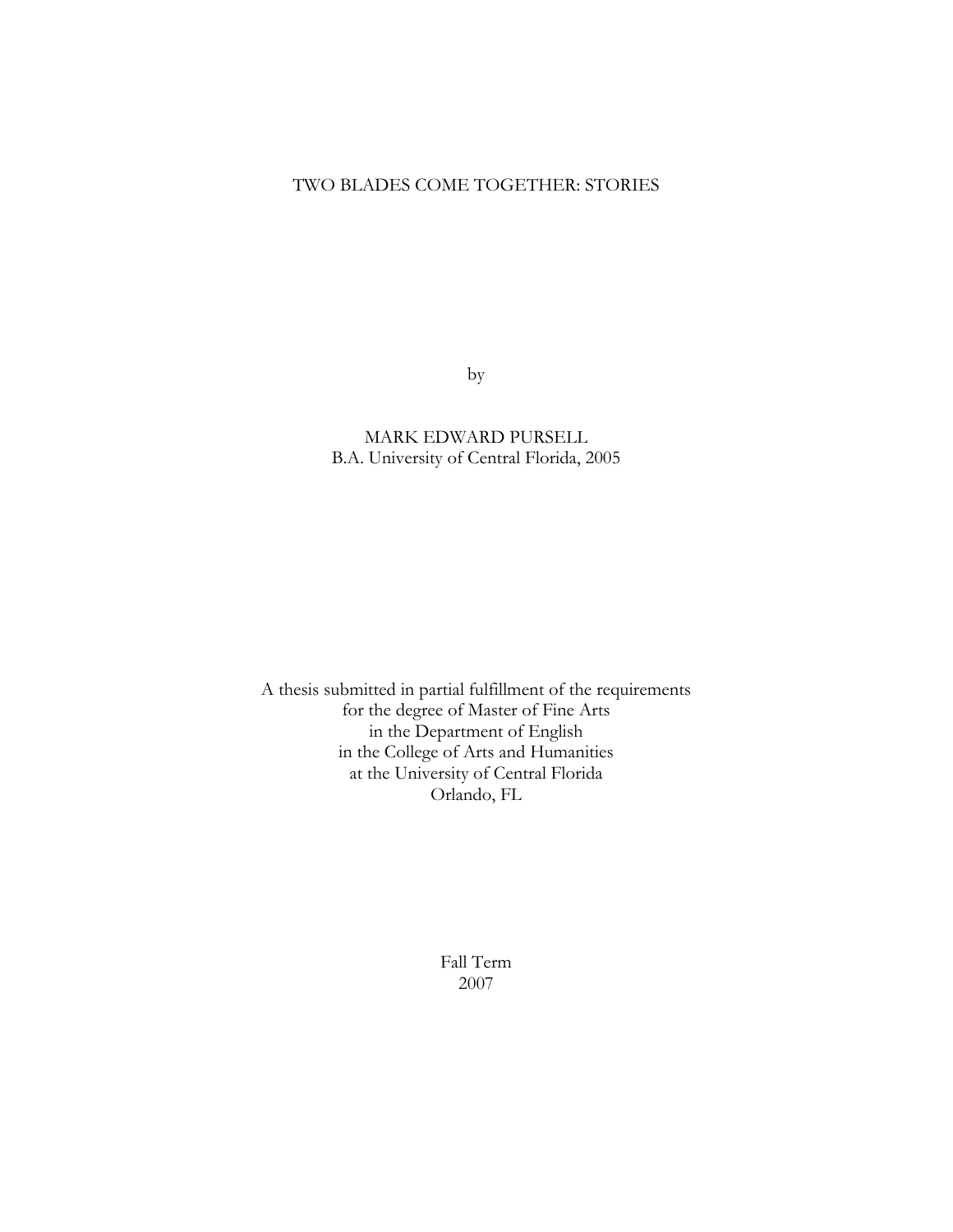#### ABSTRACT

This collection of seven short stories details the emotional triumphs and complications of characters whose lives are altered by issues of sexuality and disconnection. An adolescent girl feels her father slipping away from her and, in turn, willfully destroys the imaginary world of the boy she babysits; a speech therapist struggles to make headway with a young patient while finding himself unable to communicate with his ex-lover; a gay poet cheats on his boyfriend in a desperate attempt to fuel his failing art. The dramatis personae of *Two Blades Come Together* is comprised of individuals who struggle towards grace and happiness but are thwarted by their inability to fit neatly into the lives of those they love.

 Several of the stories approach these issues through the framework of contemporary myth, exploring how fairy tales and the supernatural act upon the characters' relationships and the way they perceive their situations. The heroines of "Proof of Snow" and "The Pill Woman" are both affected by the unseen; one suffers under the strange influence of her brother even after his death, while the other must make a decision to uphold her fairy-tale world or dismantle it. In these stories, the tangibility of the supernatural is elusive and unproven, but the altered perceptions of the protagonists and their actions because of it are extremely real, with extremely real consequences.

 The collection also explores and tests the boundaries between poetry and fiction, pushing always towards language that is aesthetic and musical while not sacrificing the momentum and architecture of prose. *Two Blades Come Together* incorporates linguistic ideas from poets as varied as contemporary surrealists Laura Kasischke and Mary Ruefle to the grounded wryness of Tony Hoagland and Lynda Hull, weaving poetic language with narrative, hybridizing the qualities of fiction and poetry in an attempt to create a unique, musical vision of short fiction that is both functional and artful.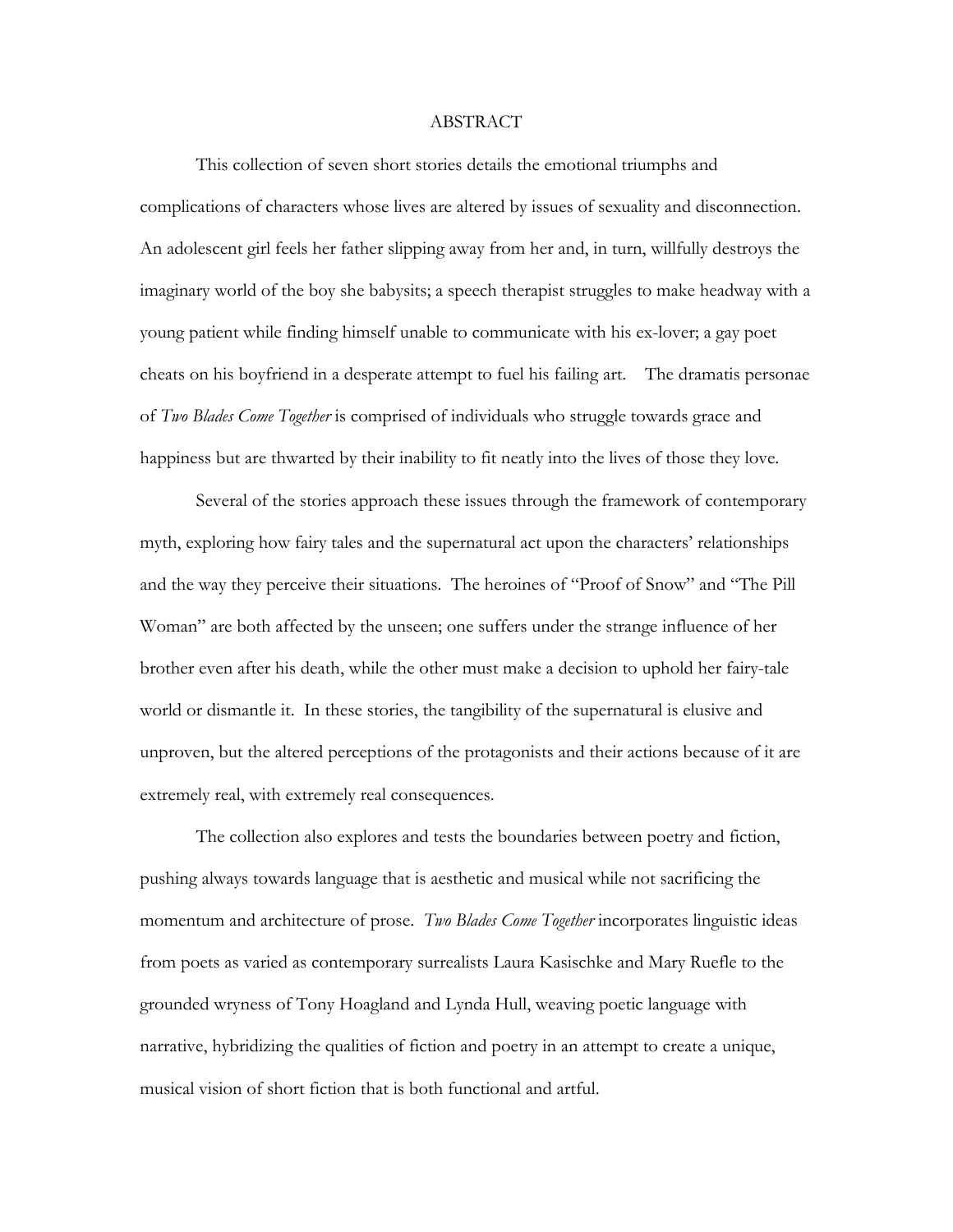## TABLE OF CONTENTS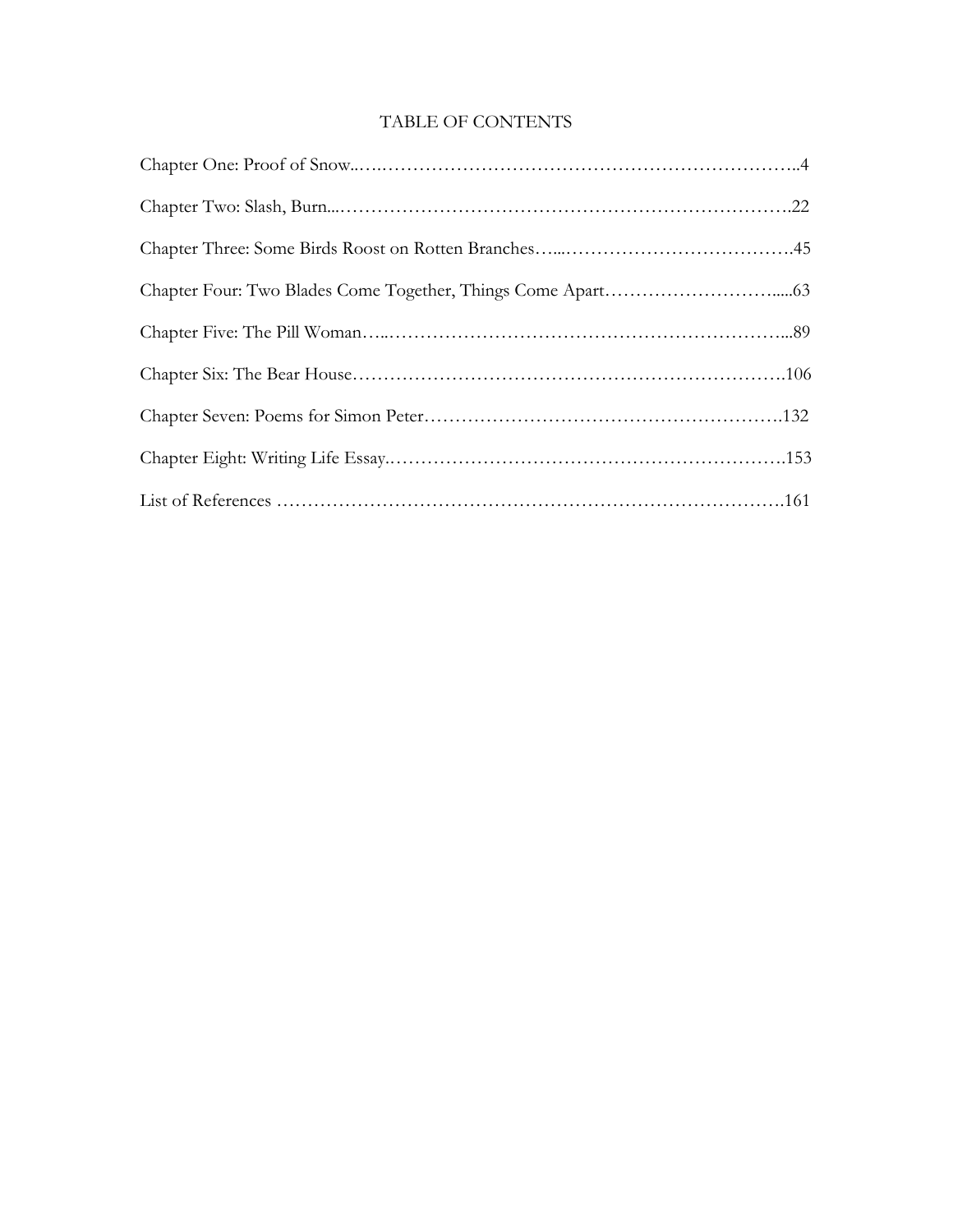#### **CHAPTER ONE: PROOF OF SNOW**

<span id="page-4-0"></span> They started running out of food on the third day of snow, December 13, 1958, three days after Phillip died. Eleanor woke up and ran to the nearest window to see if the snow had stopped. It hadn't. A thick haze of white poured down out of the sky; she knew it would pick up into a blizzard by midday and roar on into the night. For three days, it had gone on like that, the house getting colder, the food running out. Every morning Eleanor pulled on her coat and boots and shoveled what she could off the porch and away from the windows. That morning, looking out into the white world and seeing nothing had changed, she felt like many of her students must feel, approaching the blackboard and throwing themselves at a proof they couldn't navigate, couldn't even break down. The thought of going outside to shovel the damn snow—pushing back an enemy that only replenished itself overnight— frustrated her, made her want to crawl back into the musty bed she shared with her sister Edith and go to sleep until the snow stopped and the phones came back up and Phillip had been taken away forever.

 Eleanor checked the phones, just in case, and got nothing but a click. Fear leapt through her when she heard that click, the third click in as many mornings, no sign at all that the world was even there. They might as well be the only ones left, she and Edith and their dead brother. Panic surged up in the back of her throat, tasting of hot copper and blood, but she forced it down, forced the phone down into its receiver. She closed her eyes and forced it down, and then went into the kitchen and made a pot of tea.

 Edith made light of the problem. "Don't we have enough for breakfast? I guess we should try and go for help. Tabitha DelRey is closest. Her house is just on the other side of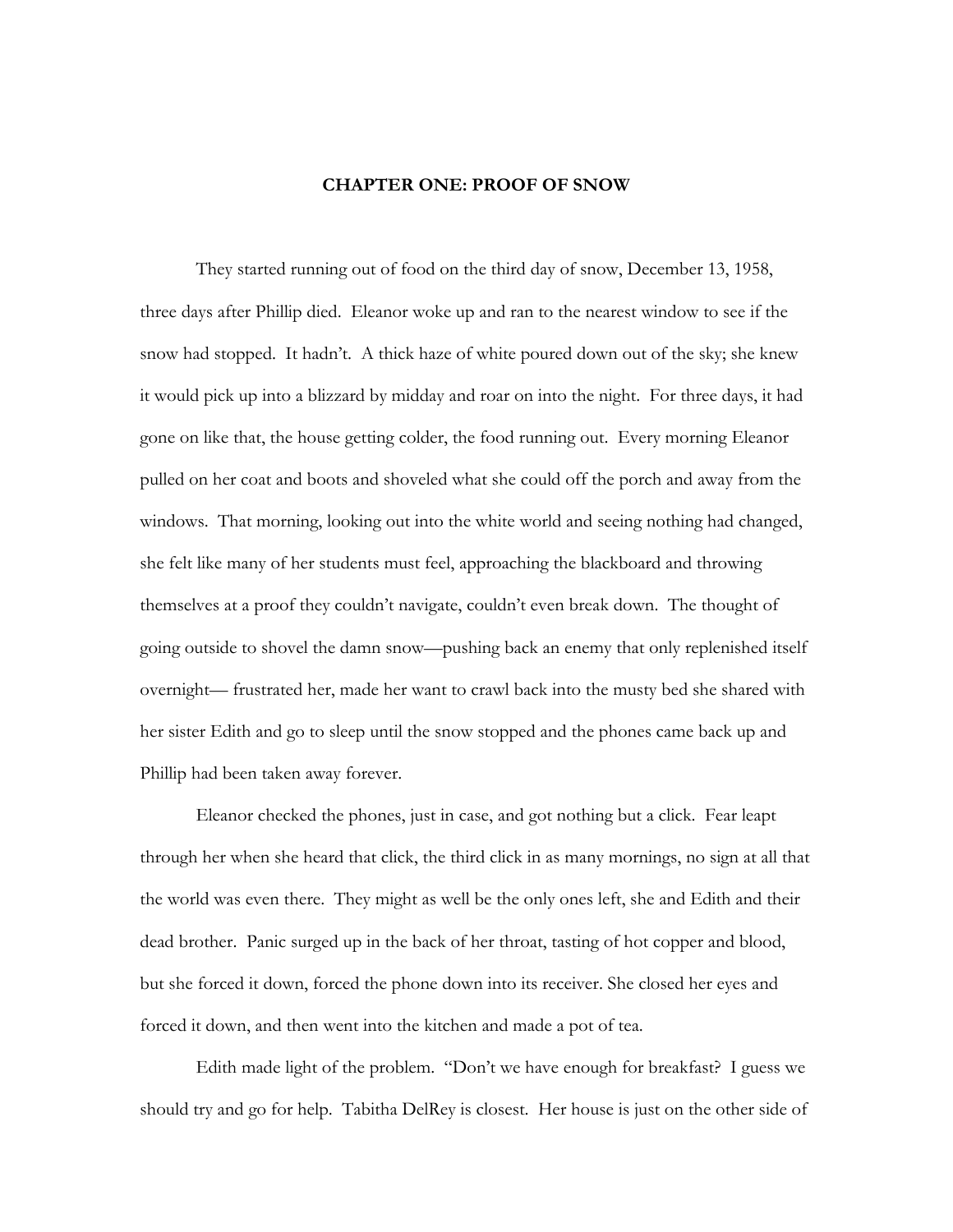the woods. She could lend us some food." Edith moved to the window and stared out intently, as if already mapping a route in her head.

 Eleanor, the youngest, was visiting on holiday from the Canadian ladies' college where she taught mathematics. At thirty-two she had never been married. Their house stood on a bleak stretch of weakly wooded land, miles from town. Only a thin brown line of dirt road tethered the Doctorow siblings to the outside world. They grew up in that house where their father was a suggestion rather than a presence. It was filled with his largesse clothes and food and heat and books and a radio—but not his mind or body. He inhabited his law office in town like a roosting bird, all dark claws and watchfulness. He clung to that perch through the Depression, through the Wars, and through the death of his wife. Then, one hard winter when the snow piled so high it pressed right through the windows and into the Doctorow house, he curled up on the couch in his law office and died. As for their mother, she was half ghost, half memory. Eleanor was seven when their mother died in 1933. Edith was seventeen, the belle of her high school and gone as much as their father, always on a date or at a social or a dance or staying over at a friend's. Phillip was eighteen, obsessed with listening to European broadcasts about Germany and sneaking drinks of their father's booze. He hadn't gone to school in years, and he didn't work, but he still lived in the house.

 There was something strange about Phillip. Eleanor used to think she felt that way because Phillip was so much older than she was. But as she got older, she realized that Phillip was different. He broke things all the time, yelled for no reason, and made strange noises. Sometimes he acted like a grownup and sometimes he acted like a little kid. He hid in weird places and threw food. He was almost never allowed to go outside. They made a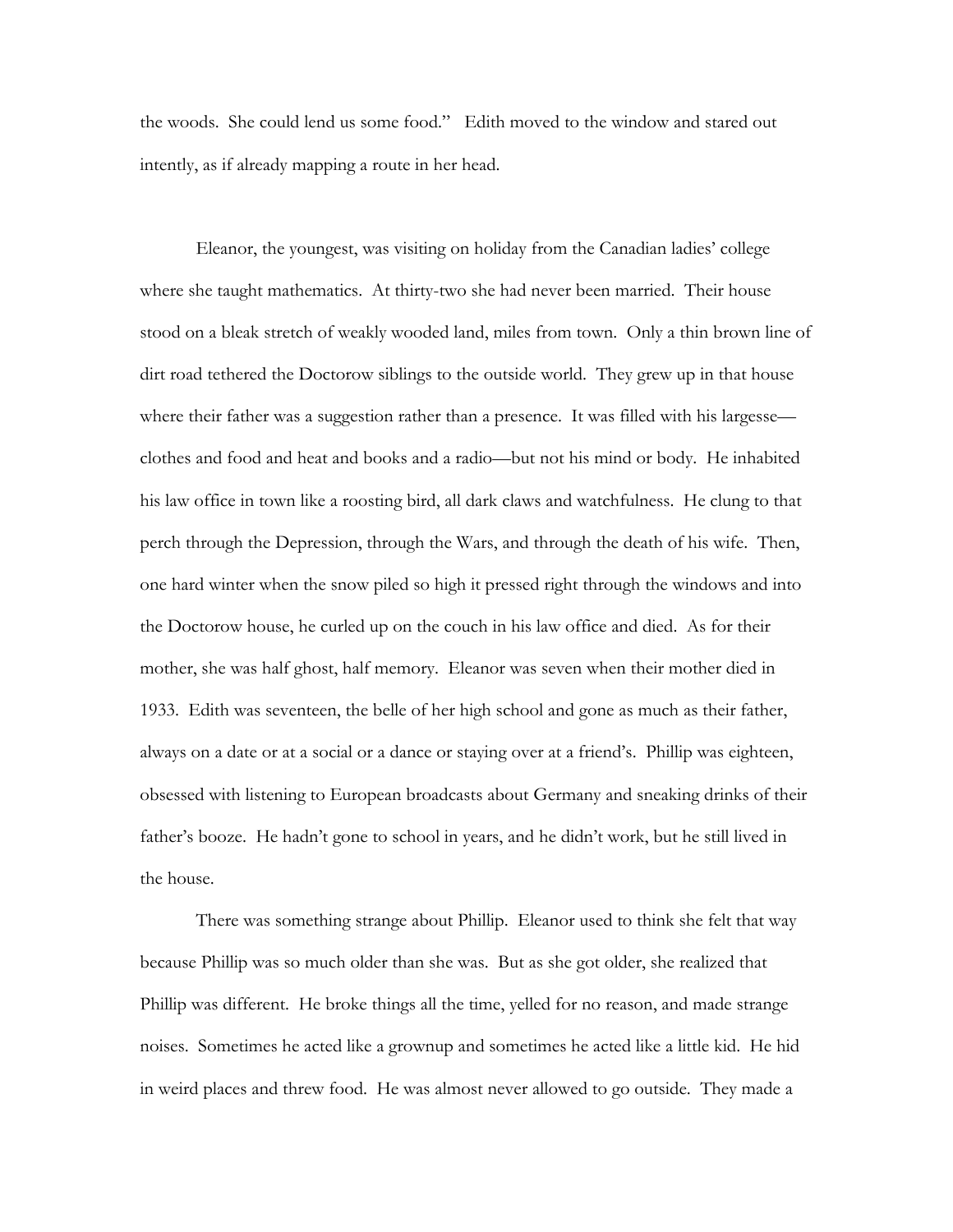strange company growing up, Eleanor and Phillip and their mother. Their mother moved through every room like a light—that's how Eleanor remembered her, warm and gleaming like a lantern—and Phillip skulked in the dark corners of the house where her light just failed to reach.

 Their parents never chimed in on the subject of Phillip's behavior. Once, when Edith was younger and still living at home, she told Eleanor in the late-night dark of their bedroom that Phillip had almost died when he was a baby, on the very night he was born. Edith didn't know exactly what happened, only that the doctor had to fight his way through snow to get to the house when their mother went into labor, and when he finally arrived, he found their father sitting in the living room sobbing with his face turned to the wall, and in the bedroom their mother clutched a tiny blue infant to her bare breast.

"So he was dead?" young Eleanor asked.

 Edith shrugged. "Mama and Papa thought he was. He was born a full five minutes before Doctor Jurgensen even got to the house, and that whole time he didn't cry or move or anything. Then Doctor Jurgensen comes and takes him and squeezes his little chest and bam! He pinks up and lets out this yell that Mama says rattled the windows. And Papa comes running in crying and shakes Doctor Jurgensen's hand up and down, up and down, and Mama's crying and looks down into Phillip's little baby face and he lifts his arms up to her."

 Yes, Phillip was different. The times he looked and talked like a normal person for a few minutes were the worst, because Eleanor felt he tricked her into thinking he was okay, and for a minute she believed that something inside him had shifted and clicked, something that had been out of sync since the doctor slapped life back into his lungs as an infant, but then the clarity would drain out of his eyes like meltwater.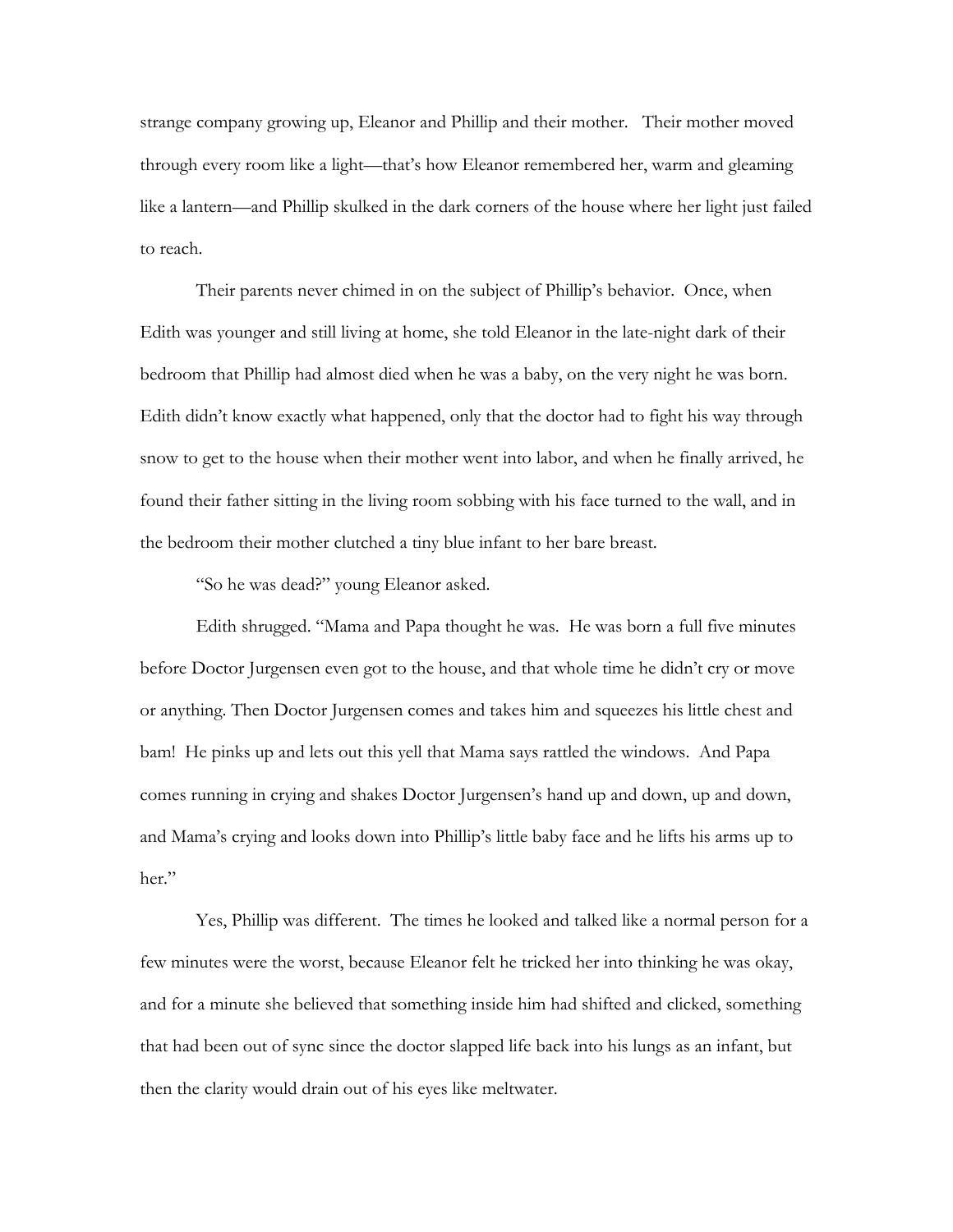Eleanor tried to convince her sister to let her go to Tabitha's instead. "I'm smaller than you," she said. "I'll be faster getting through the snow." She picked up one of their father's old fishing waders from its customary place by the door and knelt down to pull it on. The waders were the only thing they had that was sturdy enough for walking through such deep snow.

 "Nonsense," Edith said, wrapping a red scarf around her stout neck. "You don't even know the way, Eleanor." She pulled the scarf tight around her neck, then bent over and took the wader from Eleanor, brisk and impatient, like a parent taking a toy away from a child.

 Eleanor couldn't argue with this. Edith had been going to visit Tabitha since they were in high school together; even now, years later, both of them widowed and lonely, Edith made the trek to Tabitha's once a week for a cup of coffee and a scrap of town gossip. She knew the exact paths to take across the field and through the thin stretch of woods that separated them from the Del Rey property. The snow wouldn't hinder her. But Eleanor didn't want to stay behind in the house with Phillip. The house was too quiet without his constant sounds and movements, and the snow's pitch and roar echoed through it like the cries of an unseen beast. Even with Edith there, the silence filled Eleanor like dark water, weighting her down, suffocating her. And she couldn't stop thinking about Phillip, dead Phillip laid out in her old room, a homemade shroud, a homemade tomb.

 When their mother died, Eleanor felt as if all light had gone out of the house and the world, and that the smooth wooden halls of their home were suddenly Phillip's domain. Father stayed away more, and busy Edith rarely visited, especially after she got married. So Eleanor read and went to school and grew up alone in the house with Phillip, always feeling

\* \* \* \*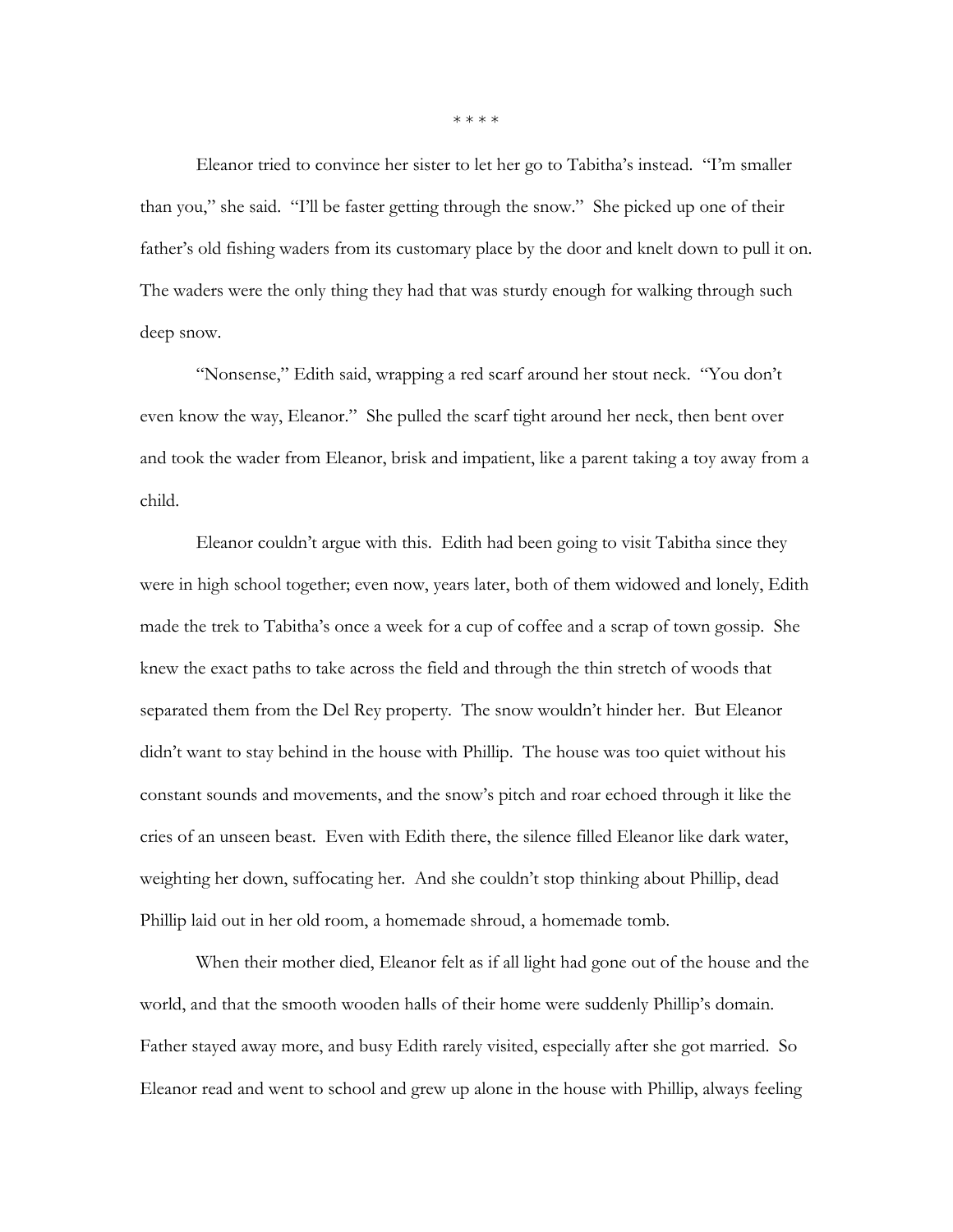like it was never bright enough to see, never warm enough to thaw. She left when she was eighteen. When their father died, Phillip still lived in the house and refused to be taken anywhere else. When Edith's husband died, she went home to live with Phillip and take care of him, because he'd grown worse with age and couldn't care for himself.

 Rumors about Phillip ran rampant through town. It was strange, they said. A grown man living in his parents' house, with no woman, no job, and no prospects in life? He never made it through high school. Some people said he was slow; others said he was a pervert, or that he had a heart defect.

 Eleanor disliked speculation. It made things feel messy, imprecise. She preferred the crisp surety of a proof, clean black numbers on a white page. She dreamed and speculated and wondered with the best of them, but in she saw no reason to fill the air with empty, shapeless wonderings. Why shouldn't things make sense? Life wasn't all chaos and madness. There was a beautiful order to everything: to snowflakes, to death, to the Pythagorean theorem. She wanted to say to those people in town: *you don't know what it's like, with a dead mother and an absent father and your brother, your strange silent creature of a brother shambling through the house like a shade, watching you from corners, and nothing in the house but you and him and the sound of snow.* If she had to sum herself up in a sentence, in a word, in even an idea, she could only think of a blackboard at the ladies' college covered in sums and, beyond that, the sudden empty space in the house between her and Phillip where their mother used to gleam.

 Edith set out immediately, before it grew too late. "Don't worry," Edith said, one hand on the doorknob. "The phones will probably come back up soon, anyway." She kissed Eleanor on the forehead and then opened the door. The snow seemed lighter than it had for days, almost beautiful, but the sky was deeply dark. Eleanor stood at the living room window as Edith stepped out into the snow, bundled in as many layers of clothes as she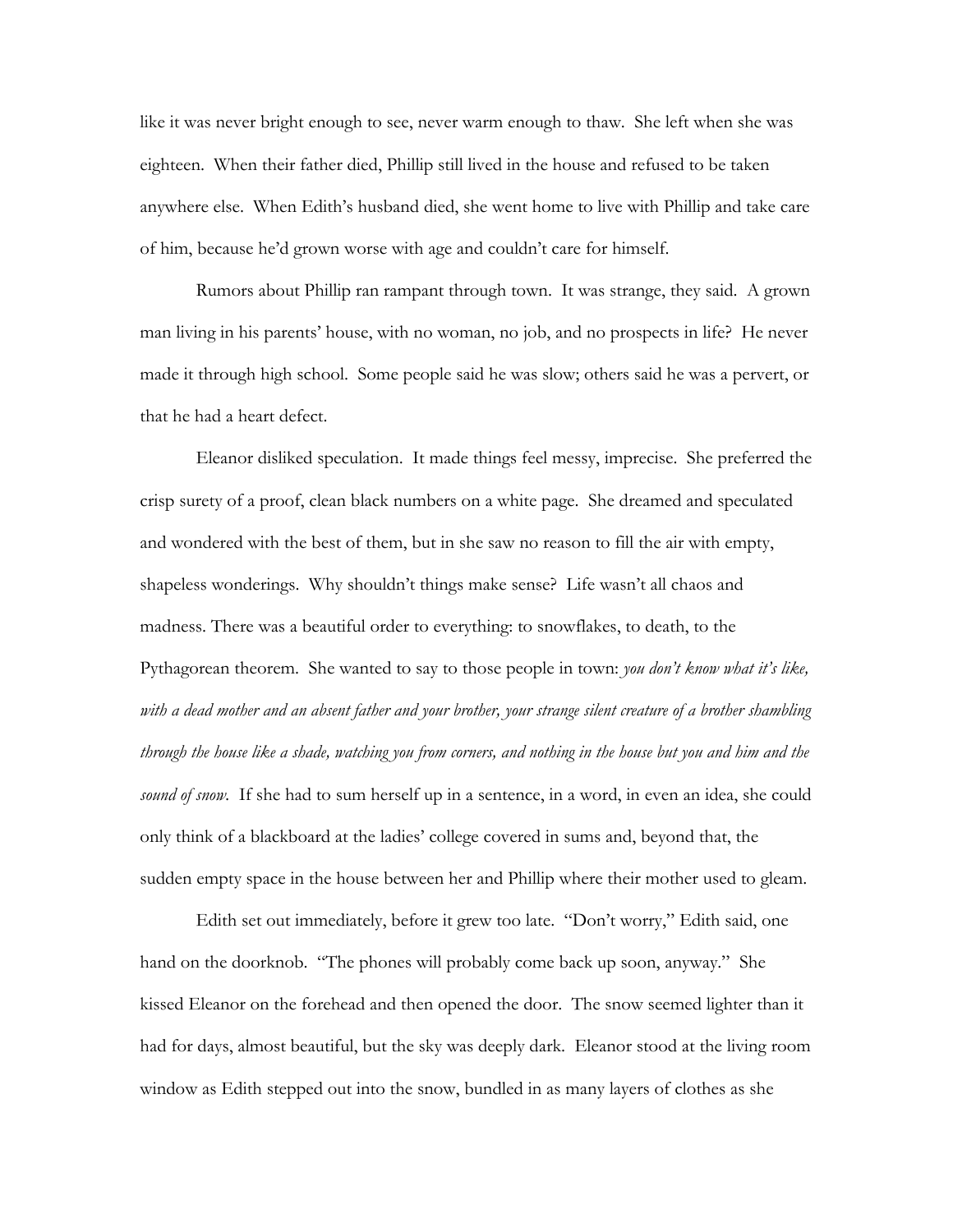could pile on, trudging through the knee-deep drifts in the waders. Her progress was slow but steady, until finally the bright red knit of her topmost sweater disappeared into the white. Three days' worth of harder blizzards obscured the ground, the sky, the distant trees. White and grey filled the window; Eleanor felt sick looking out into it, disoriented and lost, like she was looking down into an empty, bottomless void.

 It had begun to snow the first day Eleanor returned home for the holiday. She unpacked her things and cooked dinner for the three of them. That night, as Eleanor and Edith sat drinking tea in the living room—Eleanor looking at the prototype of a new math text the faculty wanted to use in the coming year, Edith doing cross-stitch—Phillip came quietly into the room, laid down on the couch across from them, and stopped breathing.

 At first, the sisters thought he was just asleep. Neither of them paid any attention to him until he shifted slightly and his arm flung out over the edge of the courch, extending out and down at a strange, limp angle. His hand flopped against the old wooden coffee table with a *thunk*, startling both sisters. "He does this sometimes," Edith explained. She put down her cross-stitch and walked over to Phillip. "Just falls asleep in the oddest positions, then complains when he wakes up and can't feel his arm or his foot." She gripped Phillip's shoulder and shook him gently. When he didn't respond, Edith sighed and took hold of his arm, tried to reposition him herself. His arm slipped out of her grasp, flung out again, thunked the coffee table again. Eleanor and Edith exchanged a glance, puzzled, that quiet blank moment of animal puzzlement before reason and suspicion set in. Then Edith slowly reached down and laid two fingers against Phillip's neck.

 They immediately agreed that they couldn't leave him in the living room, so they wrapped him in a white sheet and pulled the corner of it over his face. They carried Phillip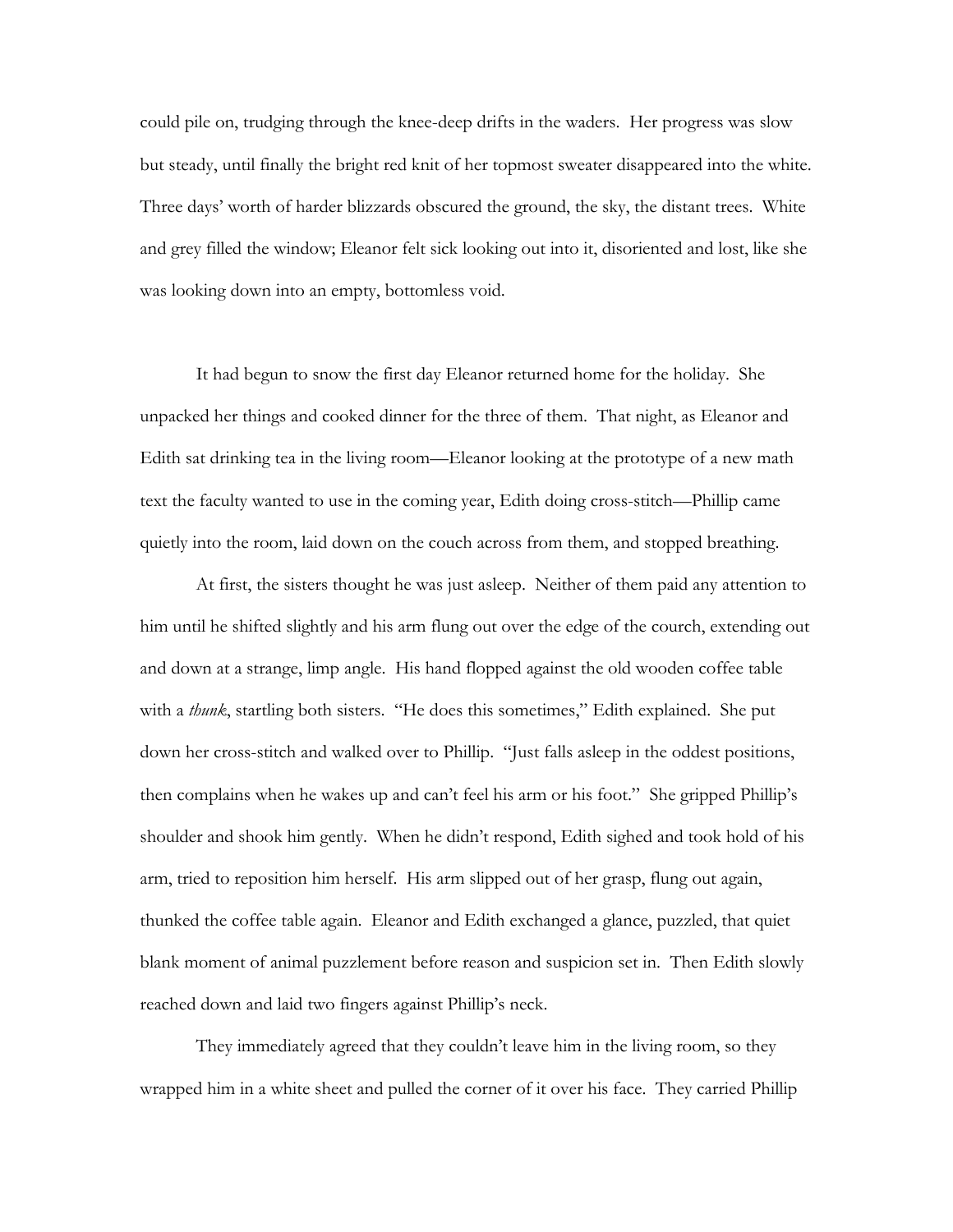into the back room behind the kitchen and laid him on the bare-mattressed bed. It had been Eleanor's room as a child. She preferred it because it was always warm in winter; the room was so close and low that heat stayed there, trapped and circulating, a cozy buffer against the wailing winds and ice storms of New York winter. Eleanor retreated to the door and rubbed her hands. Edith leaned in and tucked the sheet firm and tight around Phillip's body, then ushered Eleanor out and shut the door firmly behind her. The room had no lock.

 Eleanor picked up the black telephone to call Ralph Morganstern at the town morgue to come pick Phillip up, but a click greeted her in the silence. The phones were down. When Eleanor put the phone down in the receiver without speaking, Edith protested. "What are you doing? Didn't he answer?"

 Eleanor didn't turn to look at her sister. "It's dead." With those words, the beginnings of panic stirred in her, distant and still disconnected, as if she was watching someone else. She tapped the phone with one finger, as if to make sure it wasn't faking.

 For a moment, Edith stood very still. Eleanor wondered if they were thinking the same things—how much food they had, how long they could keep the heater going before it failed. That's where Eleanor's mind jumped in a crisis—to the solveables, the equations, the mathematics of survival. But if that was what Edith was thinking, she didn't show it. She shivered—from fear, from the cold?—and sat down in her chair. "Well, then. We just have to wait a little while, that's all."

The sisters sat in the living room for the rest of the night, the chairs hard and cold against their backs, keeping a silent vigil. Eleanor's math text lay forgotten on the coffee table. Edith's cross-stitch sat where she had left it, face down, the ugly understitches and tied-off threads showing to the room. The snow picked up into a blizzard; it howled and hurled itself against the house as night fell.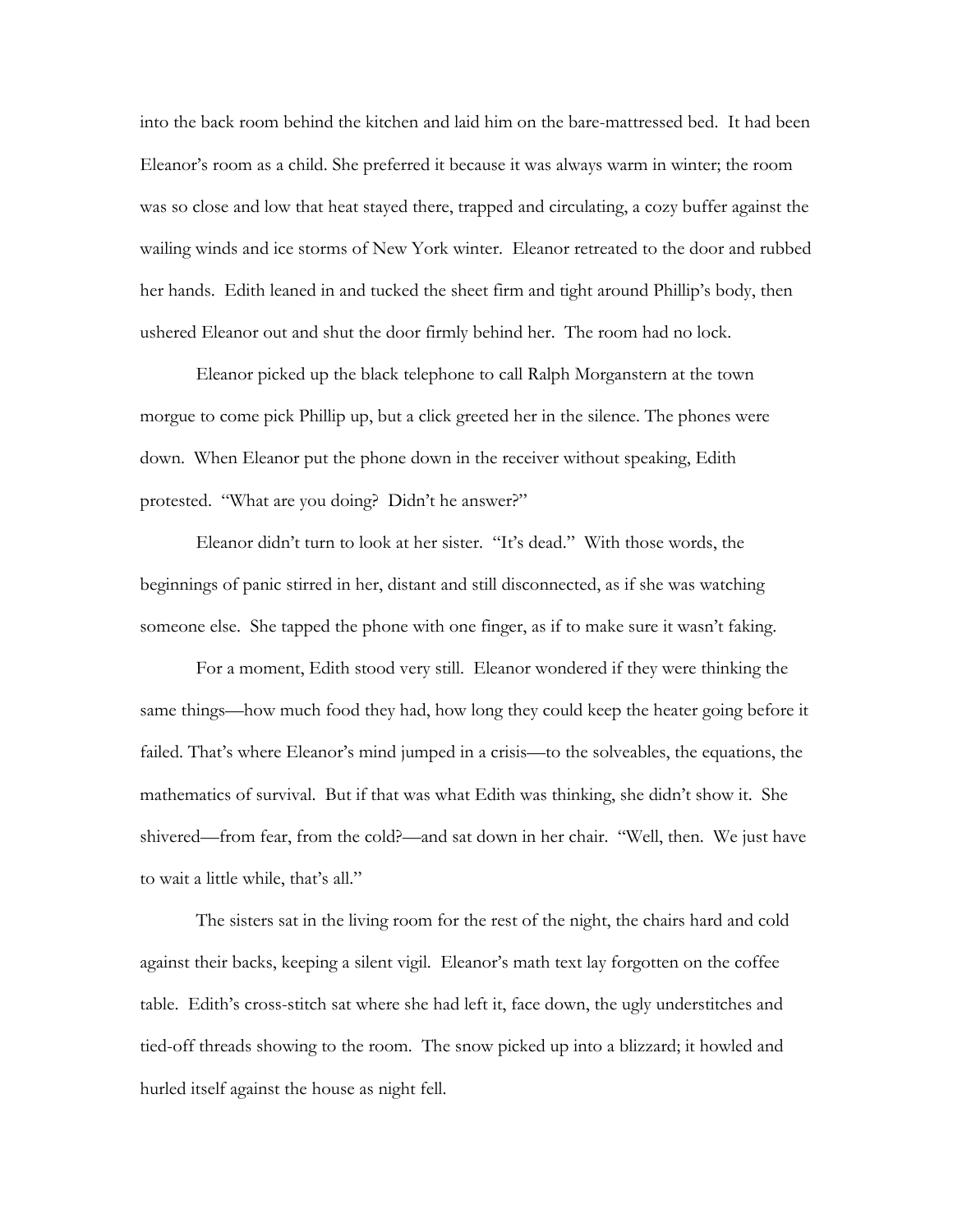\* \* \* \*

 The winter after their mother died, when Eleanor was eight, she asked Phillip to help her with her multiplication homework. She didn't really think this was a good idea, but no one else was home. Her mother used to help her with her homework, but she was gone now. Ever since she died, their father hadn't changed much—he was still aloof and busy, even more so—but he'd become intensely interested in Eleanor's studies, going so far as to look at her assignments every night and ask her detailed questions about what she was learning each day. He kept talking about sending Eleanor to a ladies' college after she graduated high school. "You need to get a proper education and a real job," he would say, often at the dinner table. Then, his mouth tight, he would glance at Edith, who worked for almost nothing as a shopgirl, and Phillip, who could barely even hold a conversation. If their father came home that night and saw that she hadn't finished her assignments, she would be in big trouble. So she gripped her book and papers tightly and walked upstairs, thumping her foot loud on each step to let Phillip know she was coming, so that she wouldn't surprise him. He did strange things when people surprised or cornered him—he'd bitten a friend of Edith's once, and another time screamed right into the ear of one of their father's associates who'd come over for dinner and accidentally walked in on Phillip while he was using the bathroom.

 Eleanor knocked hard on his bedroom door several times. Phillip swiftly pulled the door open and looked down at Eleanor. The radio, which stayed in his room, blared out, and with it a blast of cold air. Eleanor winced. His window was open. Phillip stood there and said nothing. He shivered, but he wore no coat or jacket.

 Eleanor stepped back and wrapped her arms around herself. "Phillip, close the window. It's cold."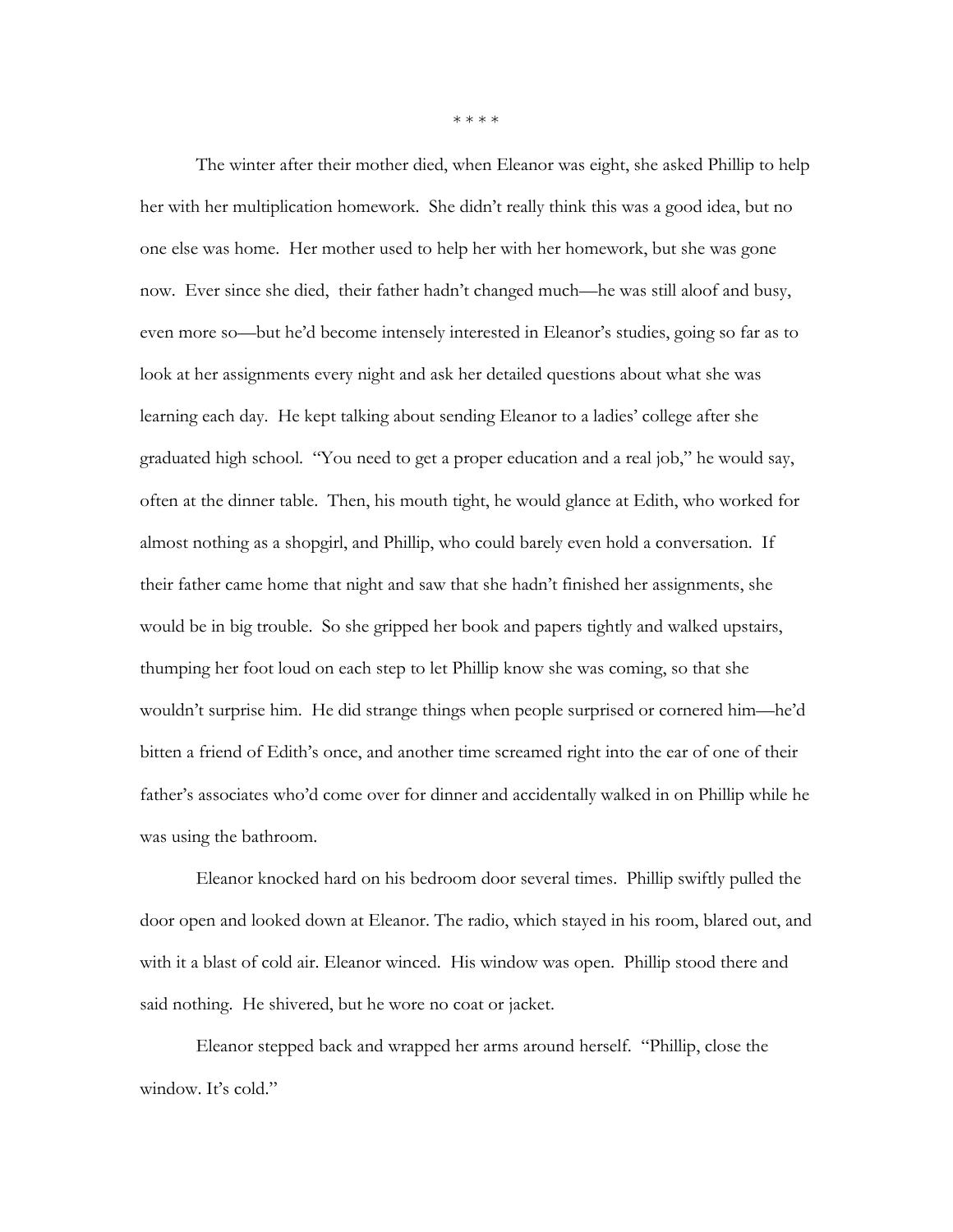He shook his head back and forth, slow and deliberate like an animal scenting the air. "Good air. Good clean air. White air." He left the door open, moved back into the room and plopped onto his bed. Eleanor followed him in. Clothes and books and papers cluttered the floor. Some were things ripped out of magazines or books. Others were blank sheets covered in a long illegible scrawl that Eleanor guessed was Phillip's handwriting. The whole room smelled of earth and snow. The radio was unbearably loud, more static than sound. She reached over to adjust the volume.

 "Don't turn that down!" Phillip shouted, leaning forward, his eyes wide. "Don't down! Don't down!" He quivered and gathered his legs under his body as if preparing to spring at her. Frightened, Eleanor pulled her hand away. She was no longer sure if it was such a good idea to ask Phillip's help. Wind gusted through the open window.

Phillip pointed at the math book in her hand. "What is that?"

 Eleanor looked down, then held the book open and out to him. "It's my homework. Can you help me with it?"

 Phillip cocked his head to the side. With his long bushy hair, he looked like an owl, blinking at her. He nimbly plucked the book from her hand and retreated to a corner of his bed. He read quietly to himself, mouth stumbling over the words. "5 x 5 is 25," he said, loud enough for her to hear. He pointed at a problem farther down the page. " $8 \times 7 = 56$ ." He handed the book back to her.

 "You know how to do this?" Eleanor asked. She looked down at the paper. The problem "5 x 5" was written out with a blank space next to it for the answer, and farther down the page, "8 x 7."

 Phillip laughed, a weird adult chortle that sounded eerily like their father. "Child's play, my dear. Child's play." He reached under his bed and pulled out a box; inside were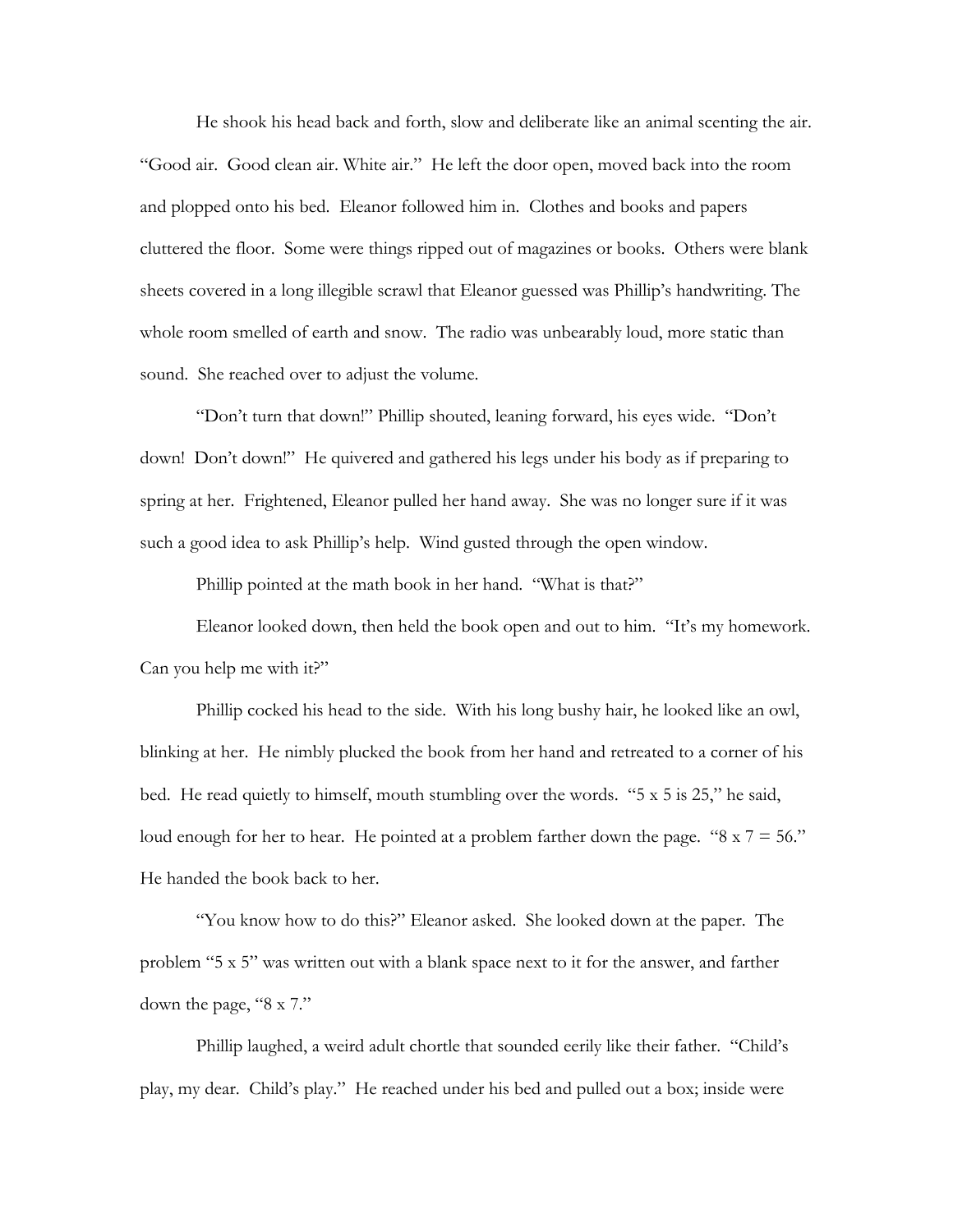several empty glass bottles with elegant flower designs painted on them. Eleanor recognized them. "Those are mother's empty perfume bottles," she said. A memory flashed into her mind, sharp and bright as a new photograph—her mother getting ready for a dinner party with their father's associates, a pink dress light and warm around her thin body, lifting the glass bottle to Eleanor's hand with a secret smile and allowing her just a drop on her wrist. "You're almost a big girl now," she said. She must have gone through dozens of bottles while she was alive, and it looked like Phillip had saved them all. Sadness twisted through her, familiar by now and almost comforting, along with something she'd never felt before: a twinge of affection for her brother, who'd saved the bottles in the first place, honoring their mother the only way he could think of.

 Phillip arranged six bottles on the bed, then separated them out. Two bottles lay to his right, two bottles lay to his left, and two sat in front of him.

Phillip spread his hands out. "How many bottles?"

Eleanor counted. "Six."

Phillip nodded, then pointed to his left. "How many here?"

"Two."

"And here?"

"Two."

"And here?"

"The same."

 Phillip clicked his tongue against his teeth. "How many times did you just say the word 'two'?"

Eleanor blinked. "What?"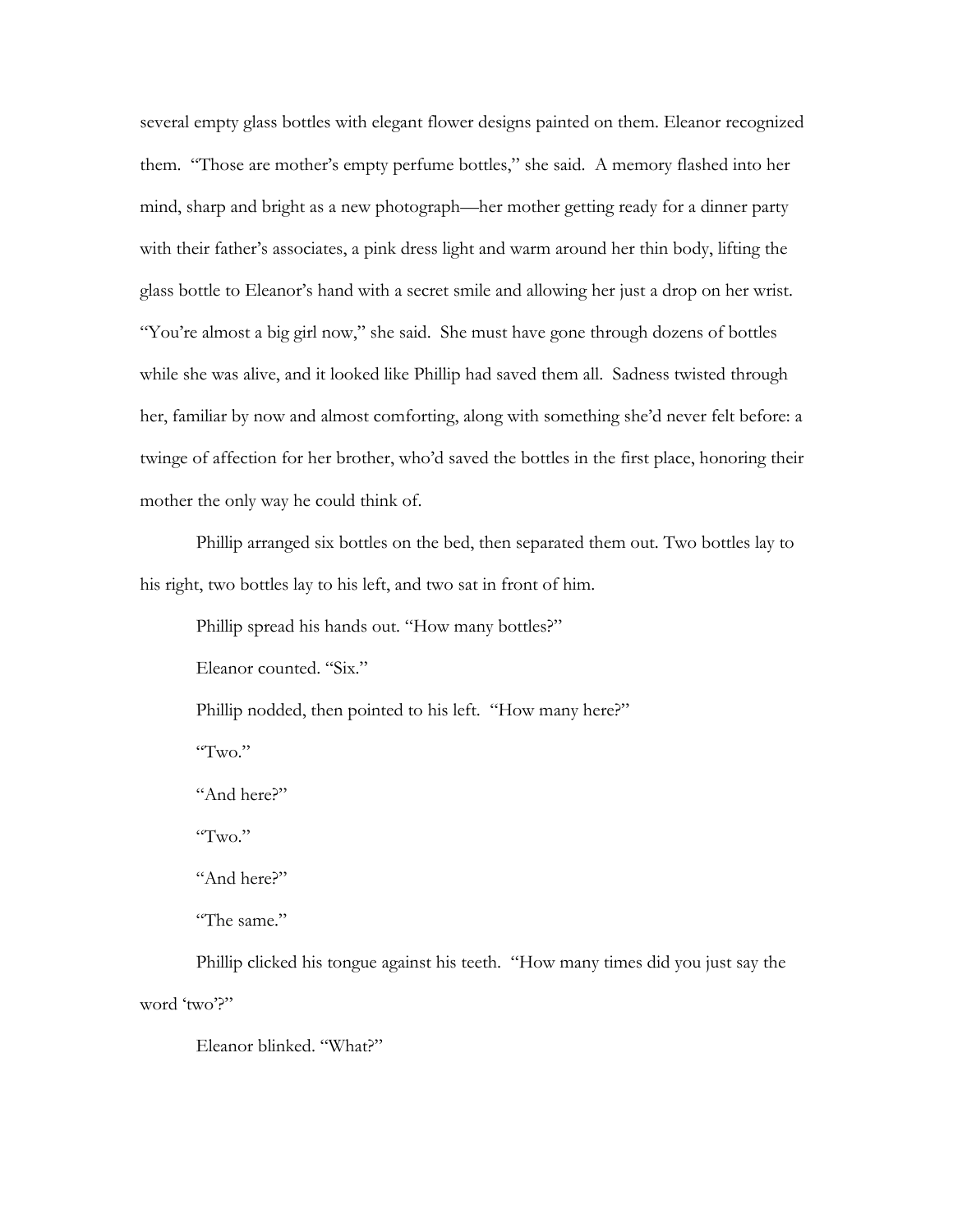"Two! Two! How many times? Two, two, two, that's what you said." He pointed at each group of bottles in turn as he said it. "Two. Two. Two. How many times?"

"Three?" Eleanor said, hating the upward turn of her voice.

"Yes!" Phillip clapped. "Two, three times. Three times, two." He spread his hands again. "Six." Then he pointed to the paper. Eleanor looked down. The first problem read: "3 x 2." Six.

 Later in life, Eleanor could only describe that moment by comparing it to other things like it: the satisfying feeling of pushing the last piece into a jigsaw puzzle or sliding an old key home in a persnickety lock. Everything else momentarily fell away or thinned, grew invisible as the air, and all around her spread a black language on white paper, words and numbers fastening into each other like the cars of a long, steaming train. She looked up from the paper and smiled, beamed at her brother.

Phillip smiled back, clapped and laughed.

Then he picked up one of the glass bottles and hurled it against the wall.

 The bottle exploded. Glass cascaded everywhere in a glittering shower. Eleanor yelled and retreated to the door. "Phillip!"

 "Five!" he said, laughing, then threw another. Shatter, splash, tiny white diamonds of glass blizzarding across the room. "Four!" Another. "Three!"

 "Phillip!" Eleanor screamed. "Phillip, stop!" She wanted to run to the bed, take the bottles away, but glass, glass was everywhere, everywhere.

 The radio squealed and shrilled, filling the room with a deafening roar of highpitched feedback.

 Eleanor turned and ran downstairs. She spent the rest of the evening in her room behind the kitchen. She did her multiplication problems over and over again, even after she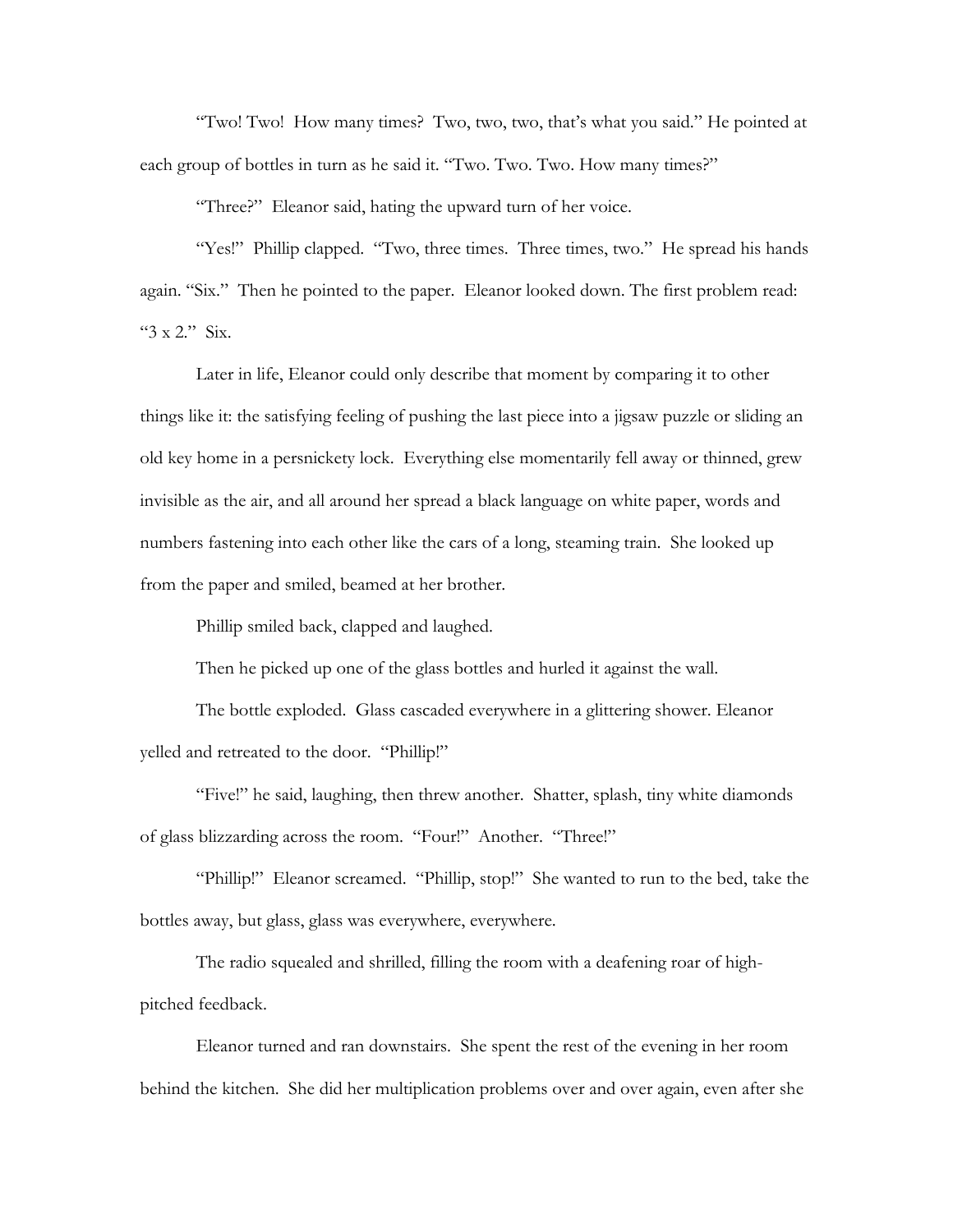finished the entire set. And when she thought she heard a noise outside, Phillip on the landing, on the stairs, in the kitchen just outside her door, she stayed quiet. After he moved away, she lost herself again in the cold gloss of numbers.

 She was tired of Phillip's tantrums. He was always breaking something, or being loud. He acted like an animal. Her mother said to be nice to him, that he couldn't help it, but Eleanor didn't care anymore. Just last week he broke one of her dolls. He took it without asking and chewed on its hair. He twisted its head around and around until it popped off, then handed her the headless body and said "My apologies, madam." Phillip scared her.

 Eleanor didn't even come out when her father came home. She shut out the sound of her father's surprise, the sound of a broom sweeping pieces of glass into a dustpan, and repeated times tables to herself over and over in a hushed whisper.

 The fourth day of snow dawned darker than before. The snow turned briefly into thick sheets of water and ice, then back again. Eleanor didn't bother to shovel. She made the last bit of tea for breakfast and drank it by the open oven, huddling there for warmth. There was no more food. Edith had not come back.

 Eleanor went out herself. She bundled up in every coat she could find and plunged into the snow, wielding a shovel and calling Edith's name through the whip and howl of snow, making sure that she hadn't fallen in sight of the house, so close to safety, too far to make it, weighed down by a bag of food. Eleanor shoveled all around the house, calling out into the storm, but she saw no sign of her sister.

 Inside, she sloughed off her layers of coats and sank to the floor, exhausted and frozen and panicked. She felt a sob lodged deep in her chest, but she could not get it out, could not dislodge it as she sat there on the hard cold floor of the living room and gasped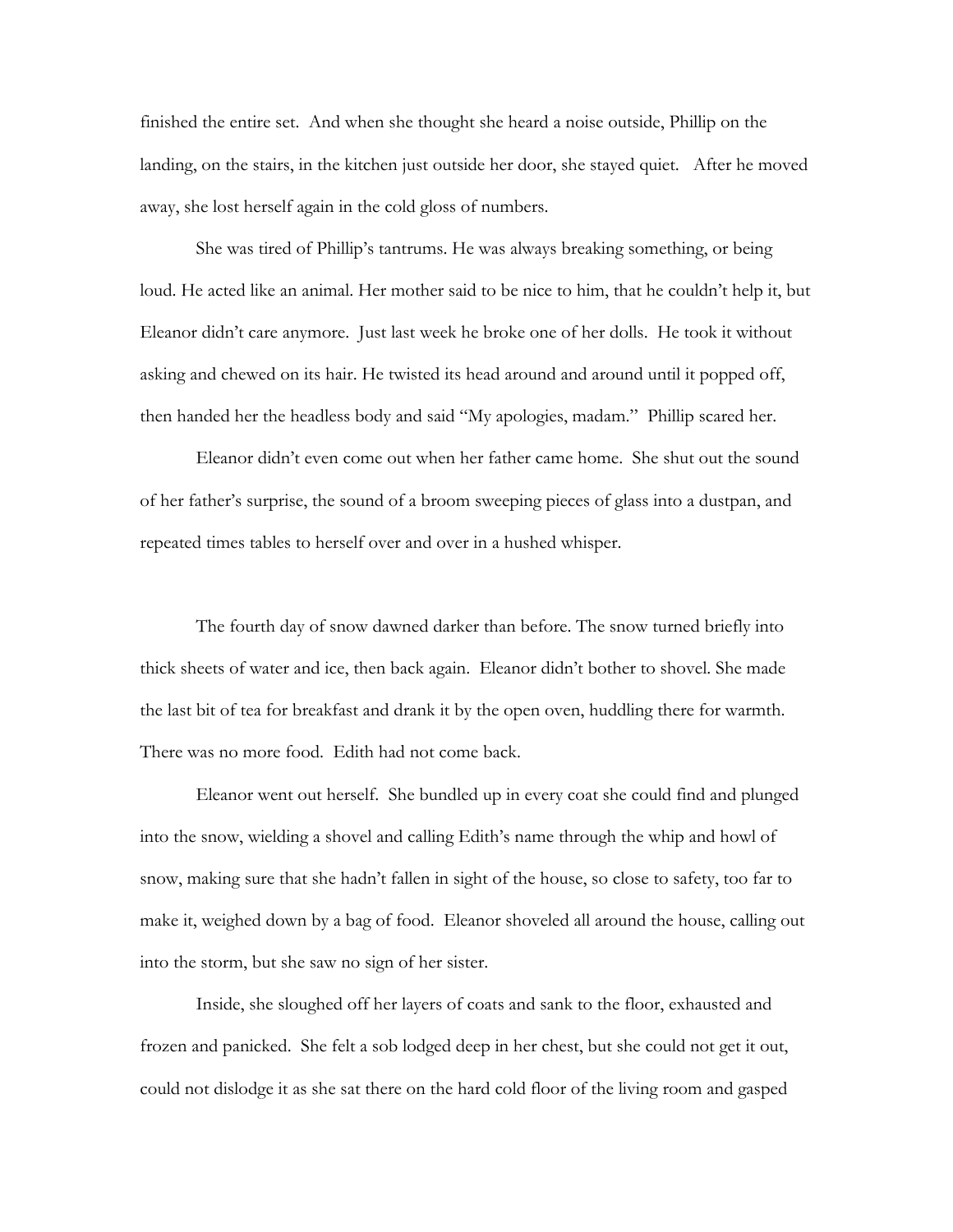for air, huddled into herself. She crawled into the kitchen and turned on the oven again, all but shoving her hands inside, anything to feel warm. Even as warmth reluctantly seeped through her, the sob choking her did not thaw; it stayed hard and frozen right under her ribs. Her heart throbbed loud and hard in her chest. She was alone. Phillip was dead and Edith was gone and she was alone there, with no food. Maybe the snow would never end. Maybe it would go on snowing like this, snow until the end of days, Phillip frozen into his cozy grave and Eleanor, his caretaker, a wight haunting the broken hulk of the Doctorow house. Colors spun, hazed; the kitchen blurred and sharpened. She kept thinking she saw something dark moving out of the corner of her eye, but when she snapped her head around to look, nothing was there. Eleanor leaned against wall and held her hands up to the blessed warmth oozing out of the open oven.

That's when she noticed the door to her room—to *Phillip*'s room—standing open.

 She blinked a few times, convinced she was seeing it wrong. The door had no lock, but she distinctly remembered closing it firmly, distinctly remembered seeing it closed that morning when she had tea for breakfast. But there it was in plain sight, the door standing half open, the light from the kitchen spilling into the darkness of the room, the edge of the bed where Phillip lay peeking around the door like a wary animal.

 Eleanor shook her head to clear her vision. She stood, closed and turned off the oven, and went to the room.

 He was there, his long body still tightly wrapped in the white sheet, exactly as they'd left him. The room smelled faintly of decay, that late autumn smell of leaves decomposing, only sharper, more rich. Eleanor wrinkled her nose and closed the door. She must imagining things. She was hungry and cold, and more than a little afraid of Phillip. He'd made her feel uneasy her entire life, but now that he was dead—finally quiet, finally still—it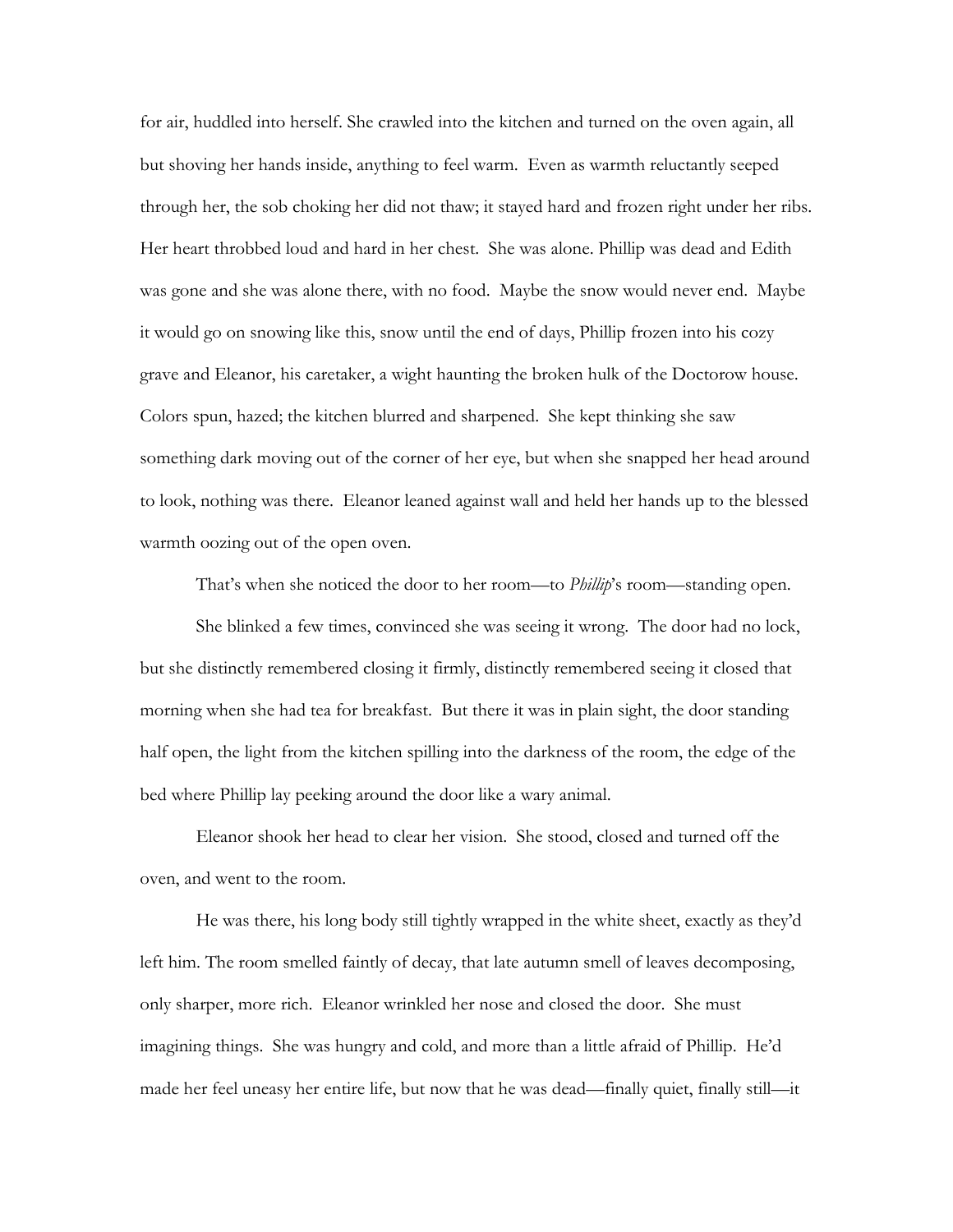made her even more nervous. She half-expected to walk by the door and find him gone, escaped into the snow along with Edith.

 Eleanor started to walk away, then stopped, took a chair from the kitchen table, and wedged it firmly under the doorknob.

 When they were children, even Eleanor's friends knew there was something off about Phillip. ""My dad said that Pastor Johnson says that Eleanor's brother is a *demon*," said Laura Smythe. "That's why her family isn't allowed to come to church."

 It was summer, a season that always felt blurred in Eleanor's memory, liquid and indistinct agains the sharp relief of the upstate winters, particularly the summer her mother died. Eleanor remembered her friends from the third-grade class collapsing in the cool shade of the Doctorow porch, and something about the church social, and thin mean Laura Smythe delivering her pronouncement – *demon* – with a hiss, like the voice of a monster in the scary drive-in movies. Edith went to see those movies with boys, then recreated them for Eleanor in the dark of their room after lights out. Sometimes Phillip would shuffle to the door and watch, and clap with delight at Edith's scary voices.

 After her friends left, Eleanor sat on the porch by herself and played with her headless doll. The sun fell away from the sky. When she heard the first cricket she realized how quiet it was in the house, how quiet it had been for hours. Nothing from Phillip, not even the soft noises of her mother cleaning or cooking. Eleanor looked up at the house; a chill she couldn't explain siphoned down her spine and pooled in her gut. She clenched her grimy fist more tightly around her doll and went inside.

 She found them in her mother's room. Her mother was slumped over at her vanity table, a pen still under her fingers and a letter half-composed trapped under her head and the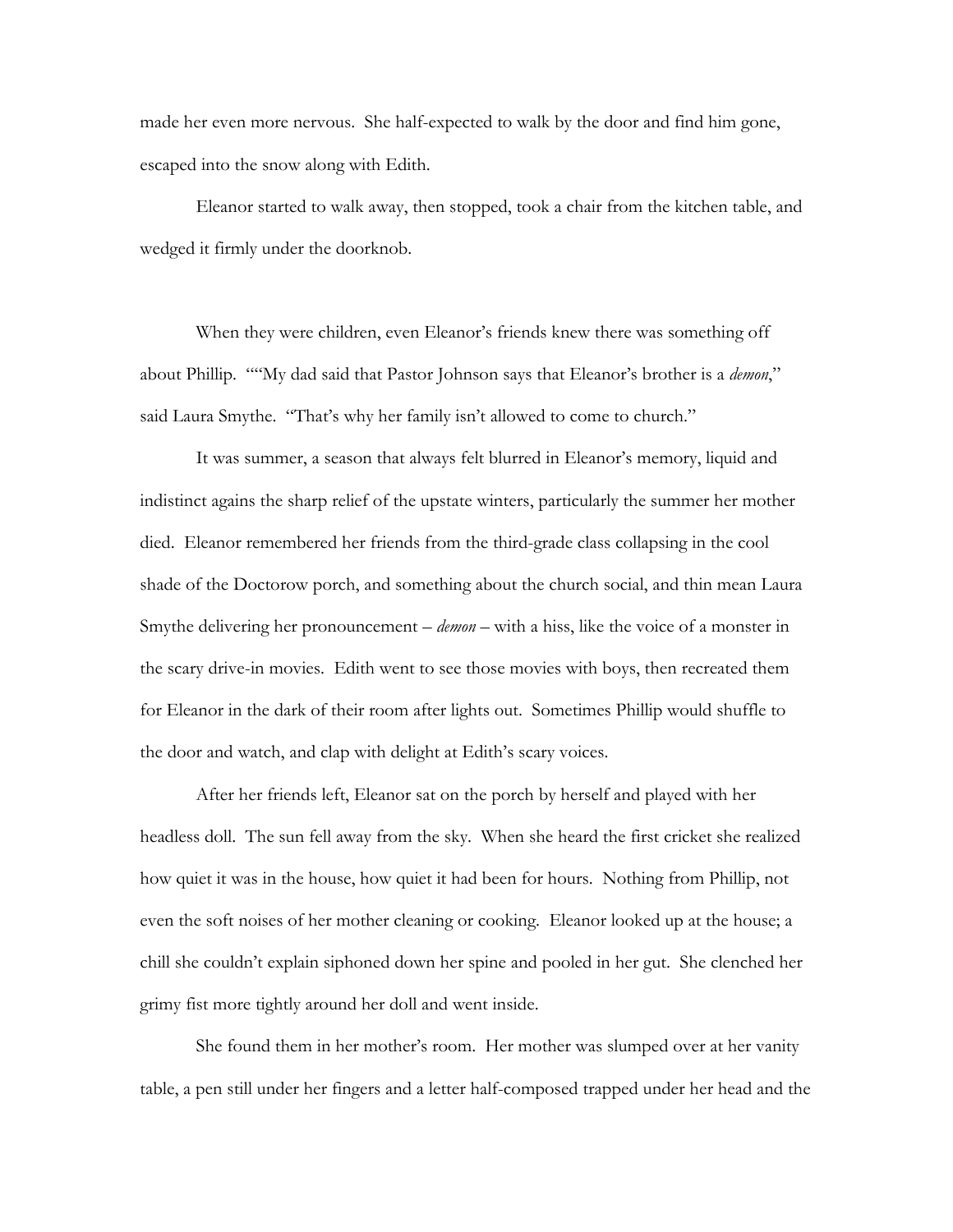thick brown wall of her upswept hair. Phillip hovered back and forth over her, his face contorted in a wet, silent sob. He kept reaching out his long-nailed hands to touch her, but drew back just before he did, as if afraid that the actual touch would make real what his eyes merely invented. He hovered, back and forth, reached and drew back. Their mother didn't move. Through the window, the sun, a dim dark orange, sank into the trees. As it dropped, so did the doll, from her hands, landing on the wooden floor with a dull thunk.

 It was hot and hazy the day of their mother's funeral. Eleanor felt sweat form and trickle and run all along her body under her stiff black clothes. Despite that, she felt cold, rough and inert as a dark bar of iron. The casket was closed, lowered into the ground. Eleanor cried, and when she cried herself out she tried to imagine her house without her mother, like a summer day with the sun, like a cold night in winter without a snow-bright moon.

 After the funeral, everyone slowly made their way back the cars. Everyone except for Phillip, who wandered off into the graves. Eleanor waited and watched, made sure that Edith and her father weren't paying attention, and slipped off after him.

 She caught up with him in the far corner of the graveyard. He sat under a small oak tree, its boughs still green with youth. In his black suit, he looked more like a normal person than Eleanor had ever seen. When he noticed her standing there, he looked up and smiled huge and happy at her, as if sitting in the shade of a young oak tree was the only contentment he needed. It was the only time Eleanor wished she could be like Phillip, if only for a moment, so she could forget her mother slumped over her vanity, her lamp guttered out. And she knew it wasn't Phillip's fault—she overheard the doctor telling her father that "her heart was already very weak, it was only a matter of time"—but she couldn't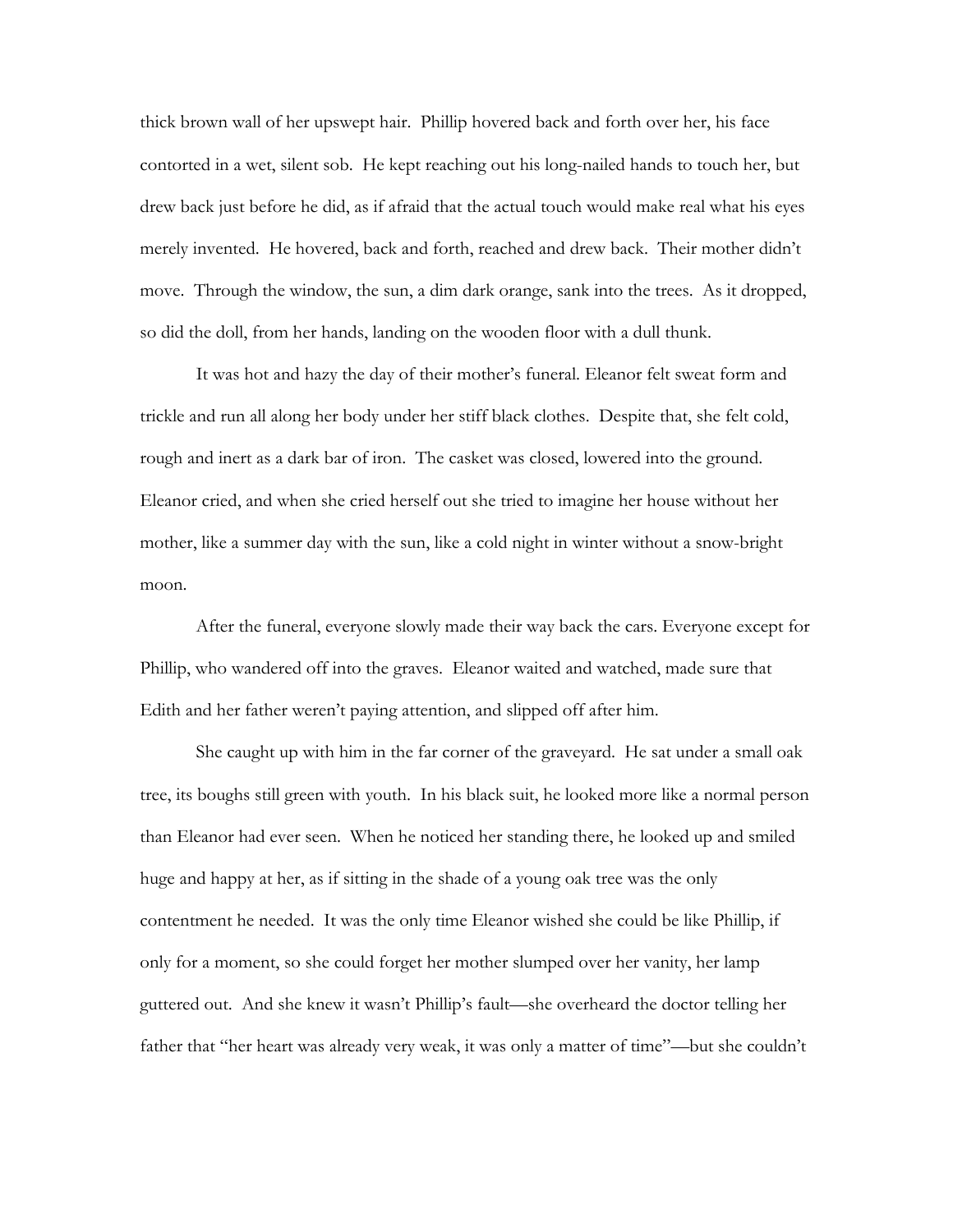forget the way she found Phillip standing over her, couldn't shake the nagging suspicion that he had done something to her

"Are you a demon?" Eleanor asked.

 Sun splashed through the oak leaves and dappled in wild patterns across Phillip's face. In the shadows, he tilted his head like an animal considering a noise or a signal, his face composed and serene. Then his mouth broke open in a horrible grin and he hissed out in Edith's scary movie monster voice: "Yes. Yesssssss!"

 The fifth day of snow dawned. Edith had not come back. Eleanor had not eaten in twenty-four hours. She sat at the kitchen table and ran her cold, cold hands over the smooth grain of the wood. There was nothing left to burn but the house itself. The phones were still down; in her frustration, Eleanor knocked the phone over to the floor, breaking it, then spent a panicked few minutes putting it back together and reattaching its wires just in case. When she turned the knob of the kitchen sink and nothing came out, she cried a little. The pipes were frozen.

 Eleanor sat down on the floor of the kitchen and made a list in her head. This was what she was good at. This was a problem, and all problems had solutions. It may take you hundreds of steps, hundreds of pages, hundreds of missteps and false starts, but any problem could be diagrammed, charted, slapped on a blackboard. Snowflakes were geometrical; snow, then, could be solved, proved. She should be able to figure this out. Add food. Add heat. Subtract the blizzard from both sides. Divide by Phillip. Multiply by Edith, by thaw.

 She looked up. The chair in front of Phillip's door had moved. It *looked* like it had moved, like it was pushed out into the room. The door stood open an inch. She'd closed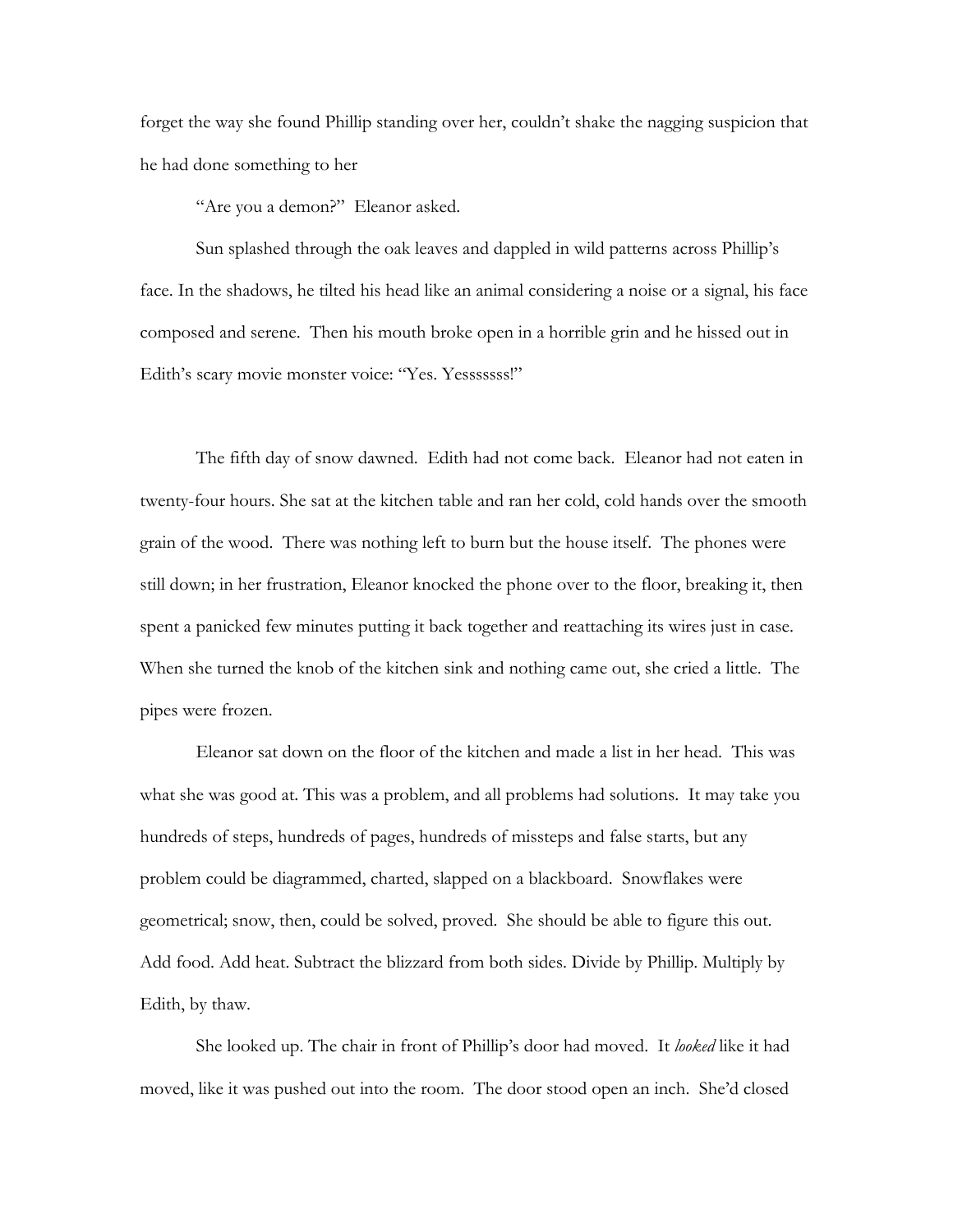the door and shoved the chair under the handle they day before. Hadn't she? "I'm hungry," she said out loud. She stood up and went to close the door, to put the chair back in place.

 Eleanor looked at Phillip through the crack of the open door. She opened it a little; light from the kitchen fell in across his sheet, the angles of his body making mountains and valleys of the white. One of his socked feet protruded. Eleanor made a disgusted sound and stepped in, hastily tugged the sheet down over the feet.

 "Edith's gone," she said. "We're out of food." The room smelled rotten, sickly sweet, a butcherhouse smell. It had smelled good yesterday. Like a leaf pile in autumn smells, like the air feels then, holding the last breath of summer in as long as possible until it cools and dies and the world wobbles into winter. "Maybe I should bury you in the snow. You're starting to smell." Eleanor stood up, then stopped. "No, can't do that. Dogs would get you." She looked up at the ceiling as if through it, up to the second story where their parents' old bedroom sat right over them."Mother would hate that."

 She turned to leave the room, but the light in the kitchen, the light outside – not real light, the false light of snow, the hidden sun's dim grey reflection off endless, endless white – seemed bleak and angry, eager to wash her out. And it felt warm in the room, warmer than all the rest of the house. It had always felt that way. This had been her room. Eleanor closed the door and sat on the floor next to the bed. "It's cold out there," she explained to Phillip.

 The bedsprings creaked. Phillip shifted—his arm flopped over the edge of the bed and hung there.

 He couldn't possibly be alive. Eleanor knew that much. He was dead. Edith felt his pulse with her thick fingers. They'd carried him across the house and left him there for three days. The room smelled of his decomposing body. "It's not possible," Eleanor said, sitting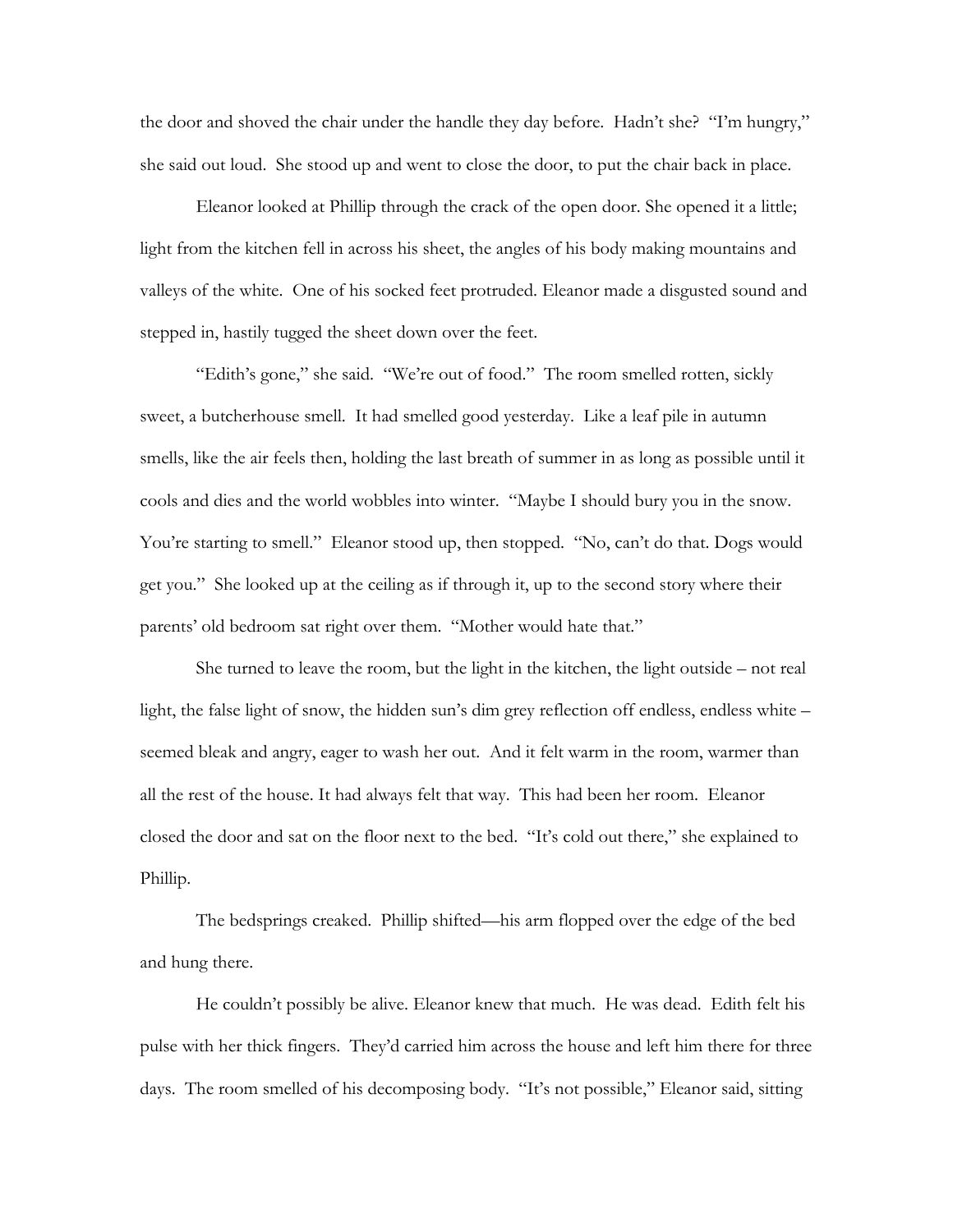back down on the floor. She never looked away from Phillip, watched him intently. She felt if she took her eyes off of him again, something terrible would happen, she would be allowing some life or movement that should not be allowed. "It's not possible. It's simple, in mathematics terms." She drew on the floor with her finger as she talked, but she did not look away from Phillip. "You see, Phillip, I just have to disprove the idea that you are alive right now. For you to be alive, there are two propositions we can start with. One is that you were never dead, the corollary of which is that you are now still alive, as you have been this whole time." As she talked, she felt herself slip into the atonal, loud voice she used when lecturing her female students. It comforted her. This was a lesson, a class like any other. She simply had to follow her notes and her knowledge and the student would see the logic, the beautiful inevitability of the math, at the end. "Proposition two is that you were definitely dead before, the corollary of which is that you are now back from the dead. Also quite farfetched.

 "Of course—Edith took your pulse. You didn't have one. You never moved, haven't eaten or had water, in four days. So, the first proposition cannot be proved true, which means its corollary cannot be proved. Which leaves us only with the second proposition." Eleanor swallowed. "And its corollary."

 She stopped talking. The sound of the blizzard was muted in the room but still present, a constant murmur just in the range of hearing. The room felt like a secret nest, a buffer of heat and stench and darkness against the world outside. Outside was cold, hunger, Edith's footprints vanishing into the snow. Everything was going to be fine, in the room with Phillip. Everything was warm. "Everything's warm," she said aloud. In the dark, the old bedsprings shifted as if something was rolling toward her, changing its place in the world.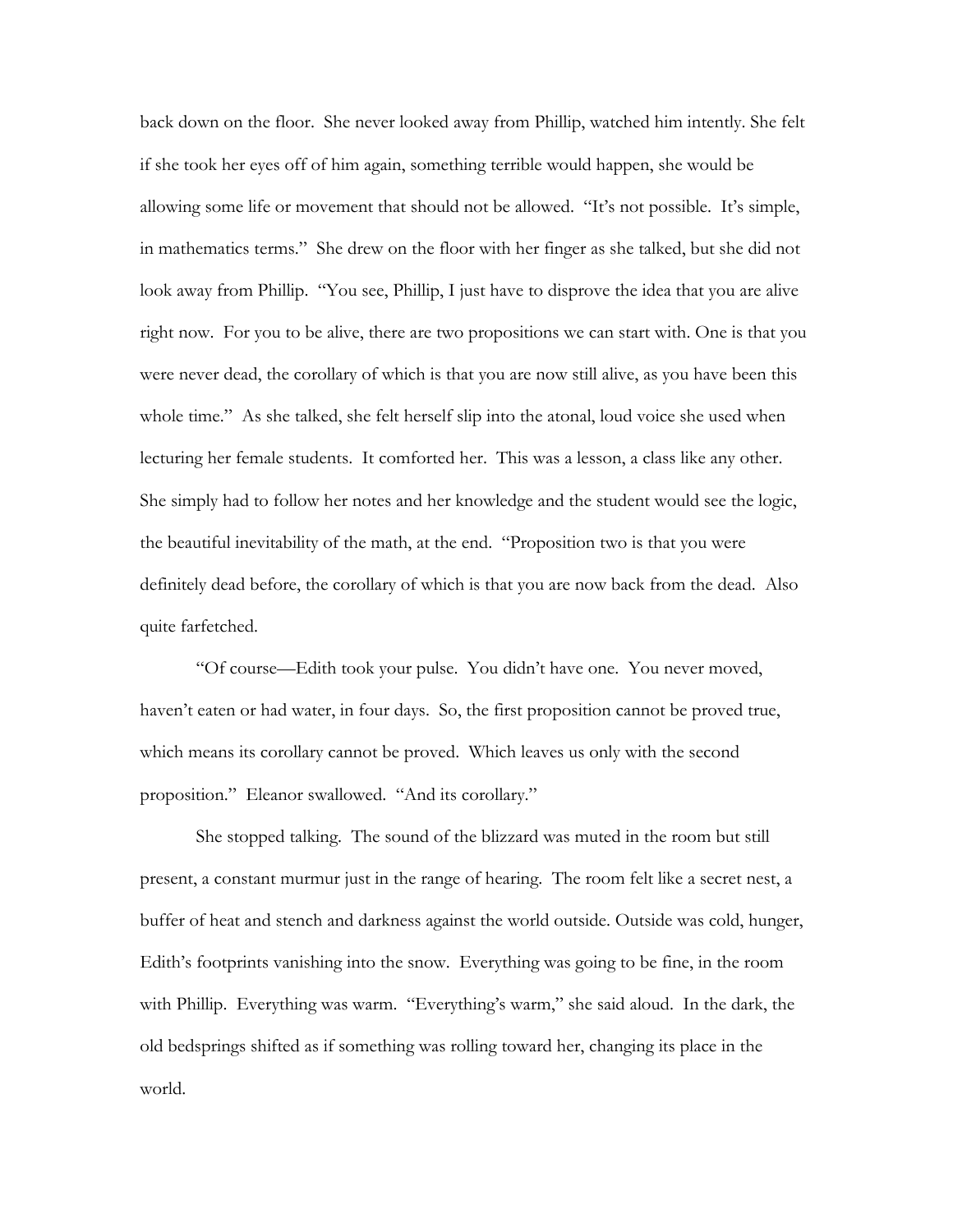#### **CHAPTER TWO: SLASH, BURN**

<span id="page-22-0"></span> I'm in love with Jennifer Feldman and I'm going to hell for it. That's what our youth group leader says. We sit in a circle on Sunday after church and the first thing Leader Todd said is "Homosexuals will be struck down by the divine fire!" He says it like our pastor, loud and brimstoney. The rec room where we hold youth group is no church. Whitewashed cinder block walls, no windows, a lingering smell of broccoli. He looks silly standing there in his long-sleeved white button-up with no tie and making divine pronouncements. He's only a few years older than we are. "Divine fire!" he repeats, tossing up his hands. My best friend, Marie Claire, who looks like the cover models of the magazine she's named for, laughs under her breath.

 Across the circle, Jennifer Feldman is luminous. Her long red hair is bright and fiery even in the pasty flourescent light of the rec room. She looks down at her purple-painted fingernails; she slumps and hunches over. Everyone says she's a lesbian, and I'm dying to find out if it's true.

 "Divine fire," Leader Todd rants, "is the Lord's holy and just punishment for the sin of homosexual love!" His face turns red and splotchy as he works himself up. His voice ratchets up and thins out, like cheesecloth stretched too far. Marie Claire laughs again when Leader Todd's voice cracks on "love!" Jennifer Feldman doesn't look up. I wonder if there's a special hell for lesbians, some place where sports bras don't exist and all the women look like King Henry VIII.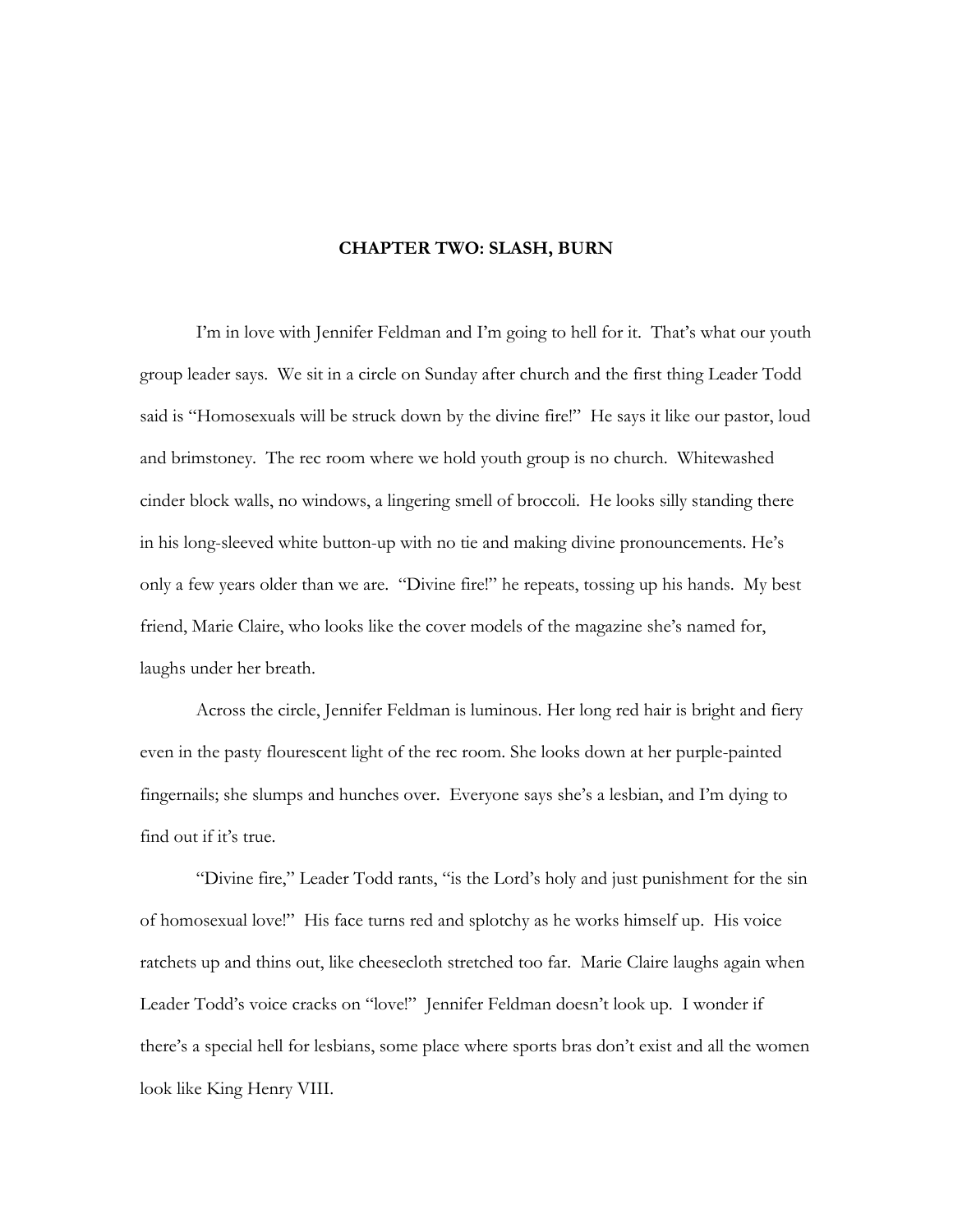\* \* \* \*

 I want to tell Marie Claire that I think I'm a lesbian—she's very sophisticated, very *modern*, and she thinks church is a joke—but someone is burning churches and we're in my tiny red-walled room watching the news report. The blonde newscaster is trying too hard to look professional in a conservative black pants suit that looks like funeral wear. She says that the police think it could be anyone. Teenagers, women, old men.

"I think it's aliens," Marie Claire says, dabbing bright pink polish on her bitten nails.

 I don't ever paint my nails, but I like watching Marie Claire do hers. There's something comforting and feminine about it. "Aliens wouldn't burn churches." I feel an expert on this matter. I've watched lots of *X-Files* re-runs, on the nights my mother doesn't come home until late. "They mutilate cows and kidnap children, but they don't run around Alabama burning Baptist churches."

 Marie Claire clicks her tongue, but doesn't turn away from the television. They show footage of the latest burning; an ugly white building that has burned almost completely away, leaving a black broken scar on the side of Highway 64. "That's stupid, Margaret," Marie Claire says. "I think aliens would burn churches *way* before they would cut up a bunch of stupid cows."

 I shrug and go back to the book in my lap. It's a historical romance about two English women who volunteer as firefighters during the Blitz and fall in love with each other while their husbands are at war. At the height of the action, they fall into each other's arms and make love in an alley among flaming rubble. This is the part I read over and over. Sometimes I picture myself and Jennifer Feldman playing the parts of the women.

 The news covers the church burning for the entire half-hour. Policemen give long interviews that replayed every few minutes. Marie Claire watches intently. I look up every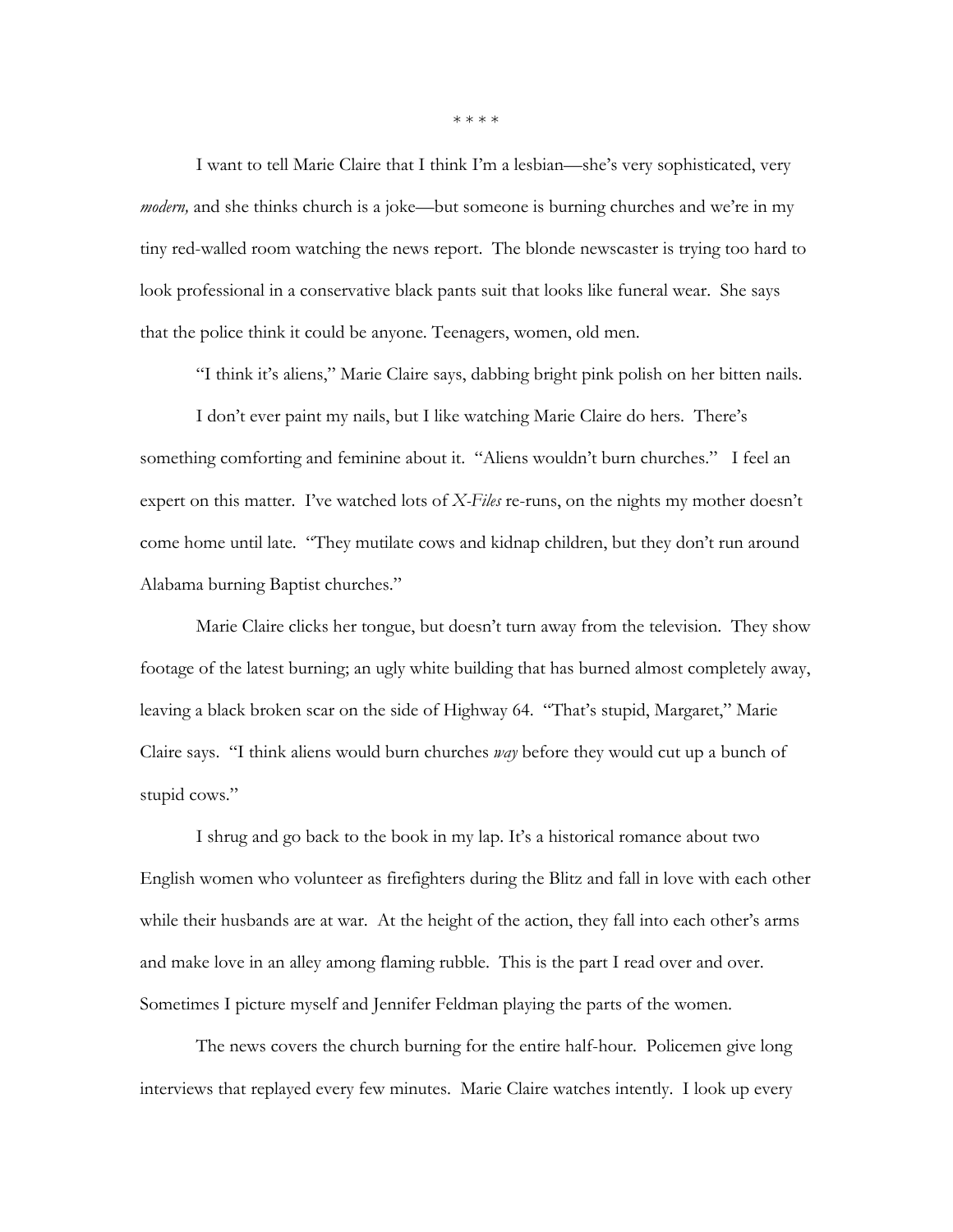now and then. The pictures of the church's ruined hulk fascinate me. Like firebombed London probably looked, smoking into the plane-filled night.

"It's probably just a bunch of stupid kids from school," I said.

 Marie Claire snorted. "No way. That's too simple. It's got to be more interesting than that."

"The simplest explanation tends to be the right one," I quote, without looking up from my book. "Why do you care, anyway? You hate church as much as I do."

 Marie Claire scoffs. "That doesn't mean it's okay to burn *buildings* down. You're awful, Margaret.

I ignore her. Her attention is elsewhere. It's not a good time.

 I never thought I was a lesbian until Jennifer Feldman came back from summer vacation last year. She'd dyed her hair red and traded in ill-fitting jean skirts for dark, baggy pants studded with useless buckles, her animal print T-shirts for T-shirts with skulls, words written in blood, and the names of bands I never heard of. The rumors followed close and dark behind. She's pretty, freckled, slightly overweight, wears too much dark eye makeup, and never styles her hair. She's a far cry from me and my friends like Marie Claire, the glamorous youth group girls who go to expensive faith conferences and dye our hair blonde together each month. I don't understand what about Jennifer Feldman makes everyone think she's a lesbian other than the fact that she doesn't seem interested in boys. But she doesn't seem interested in anyone. She barely talks to anyone.

 I'm not interested in boys, either. I don't really want to do anything with them. I've gone on dates; they're awful, awkward. Kissing a boy is like kissing a wall or your pillow. Scott Miller asked me out a few weeks ago. I only went because Marie Claire found out and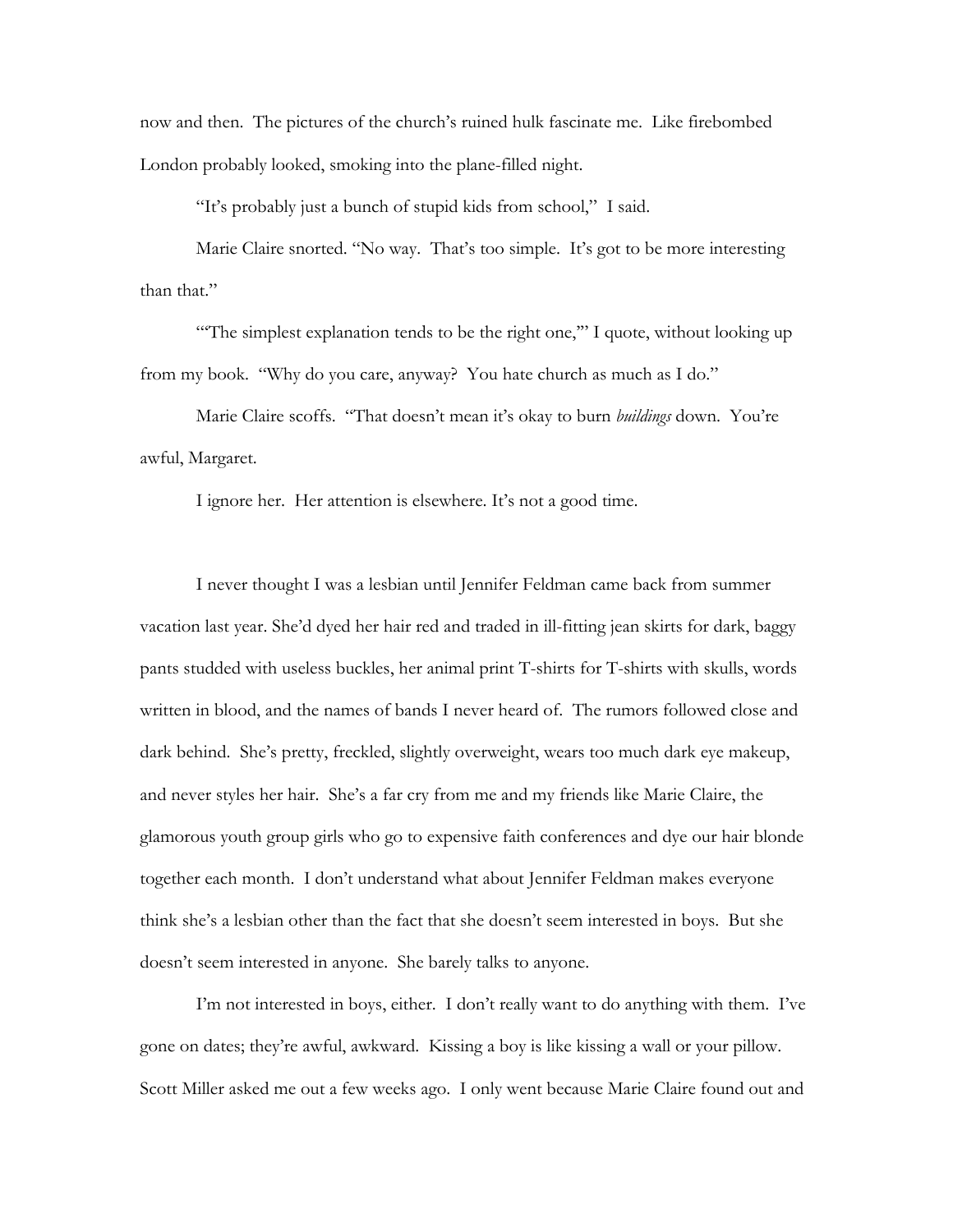bullied me into saying yes. He treated me well; the movie sucked, but he was nice. He tried to hold my hand during the movie and I let him. Two hours of his cold, sweaty palm on mine in the dark. He took me home right after; we sat in his old red Blazer in the driveway of my house and he kissed me. It wasn't that it was bad. It just wasn't anything at all.

 One cloudy Saturday, I went to a big, church-sponsored garage sale with Marie Claire, in the next town over from ours. While she and some of our other friends pawed through racks of secondhand clothes—*Seventeen* says you can find great bargains and vintage treasures at garage sales—I rifled through the boxes and boxes of battered paperbacks and jacketless hardcover novels that people had donated. I love anything that seems slightly trashy, sensationalist, or bad for you. No literature; nothing I might read in school. I hunted for vampire stories and terrible romance novels. I stopped when I picked up a yellowed, bent paperback with the familiar romance novel cover—swoopy script, a picture of a woman with a barely-contained, obviously heaving bosom—and realized that there were two *women*  pictured on the cover, embracing each other. The title was *Far Away from Love*. Intrigued and a little disturbed, I put it in my bag without paying for it. I wanted to read it but I didn't want the woman running the cash table or my friends to see it.

 I read it three times that week, front to back, barely resting between the end of one read and the next. It was the same as any romance novel I'd read—melodramatic, full of double-crosses and tearful reunions—but with two *women*. Two women kissing, making love, peeling each other out of their blouses and bras and sliding their hands into each others' underwear, all in the most graphic romance-novel detail. At first I thought I was just curious. I knew on an intellectual level what gays and lesbians were, but I'd never seen a real-life example or thought that hard about what the concept entailed. But as I read the book over and over, the lines branding deeper and hotter into my memory each time, I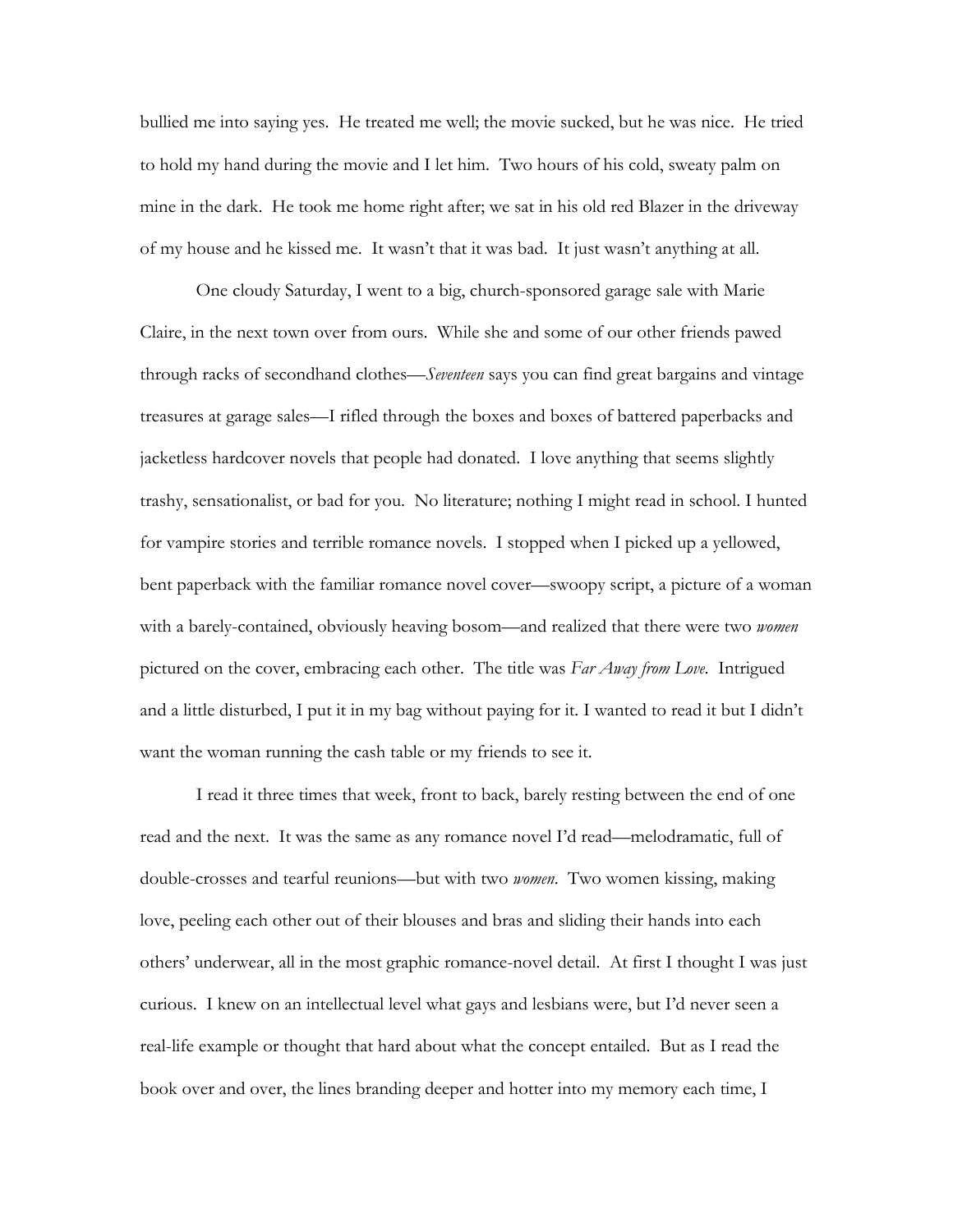realized I was more than curious; I was turned on. The *Cosmopolitan* quizzes, another shared ritual with Marie Claire and our circle, had always been very clear about arousal—how to get there, what it feels like. What to do about it when you achieve it, either by yourself or with a partner. And while doing that stuff with a boy, or feeling that way about one, had always seemed distant and alien to me, it was very different alone in my room, alone in the house, *Far Away from Love* pulled open to the first shivering, stop-start time that Mary and Josephine make love in the bed that Mary usually shares with her husband, away at war. I imagined myself as Mary, the more timid one. When Josephine's hand touch Mary's breast, I touched my own. When Josephine's fingers slid into Mary's lap, and further, so did mine. *Cosmo* tells you what an orgasm feels like, how to achieve one by "self-stimulation," but the reality was very different. Afterwards, I lay back on the couch, half-naked and wracked by aftershocks, sweating more than a little and feeling completely electrified. Everything seemed sharper, more highly defined and contrasted, as if I'd put on a new pair of glasses without ever realizing I was near sighted.

 My alone time with Mary and Josephine became a ritual. When junior year started and Jennifer Feldman appeared, transformed and surrounded by that particular word *lesbian*—that I'd been silently turning over and over in my mind like a well-gnawed but strangely shaped chicken bone, it wasn't long until Josephine's hand on me became Jennifer's, her red hair falling around us like a curtain, hiding us both away.

 The next Sunday, Leader Todd stands in the middle of our youth group circle and talks about the church burnings. Jennifer Feldman is, strangely, not there. As I sit in the circle next to Marie Claire, I feel a weird ache in my chest, swelling under my rib and slowly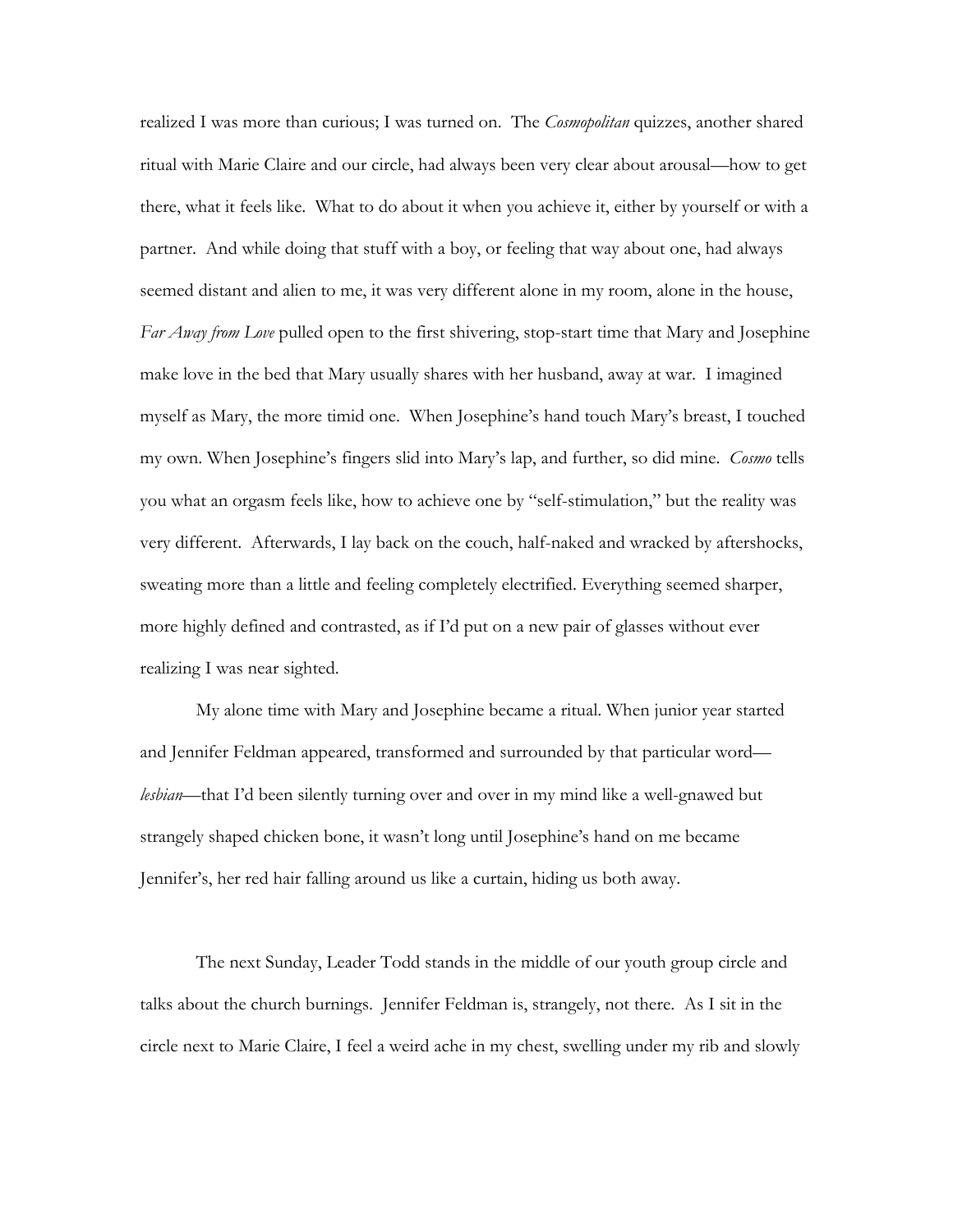sinking down into me. It takes me a minute to realize I'm disappointed. It takes me another minute to realize that figuring this out makes me blush.

 "Why would someone do this?" Leader Todd asks. He speaks whitely; his teeth dominate every word he let out. "This was a house of God. The *third* house of God, the third Baptist bastion of belief in the tri-county area, to be burned to the *ground* by unbelievers."

 "How do we know it was unbelievers?" This was Jarrod Hessmeyer, a black-haired freshman who was new to the area and liked to interrupt Leader Todd. He annoyed the others, but I thought the things he said were funny.

 "Of course they were unbelievers, idiot," Marie Claire said, next to me. Her golden crucifix necklace swung back and forth over her breasts as she spoke. "Believers would never harm a church." She likes to argue, make it look like she cares when really she doesn't. I wish I could be that convincing. Leader Todd is always asking me to speak out more.

 "Maybe they would," Jarrod Hessmeyer shoots back. "Maybe they thought it was what God wanted them to do." I sense that when Jarrod talks about God, he's only being half-serious. Kind of like Marie Claire. Kind of like a lot of my friends. I feel odd saying things about God, sometimes, but my solution is to say nothing at all, rather than sound insincere.

 "Be careful, Jarrod," Leader Todd says. "It sounds like you're defending these people. You wouldn't want people to think *you* were one of the church burners." Everyone laughs and Leader Todd smiles big and white, but Jarrod didn't look amused.

 One of the younger girls, Carrie, raises a hand and speaks quietly in the direction of no one. "I hate whoever's doing this. I hope they get caught and sent to jail."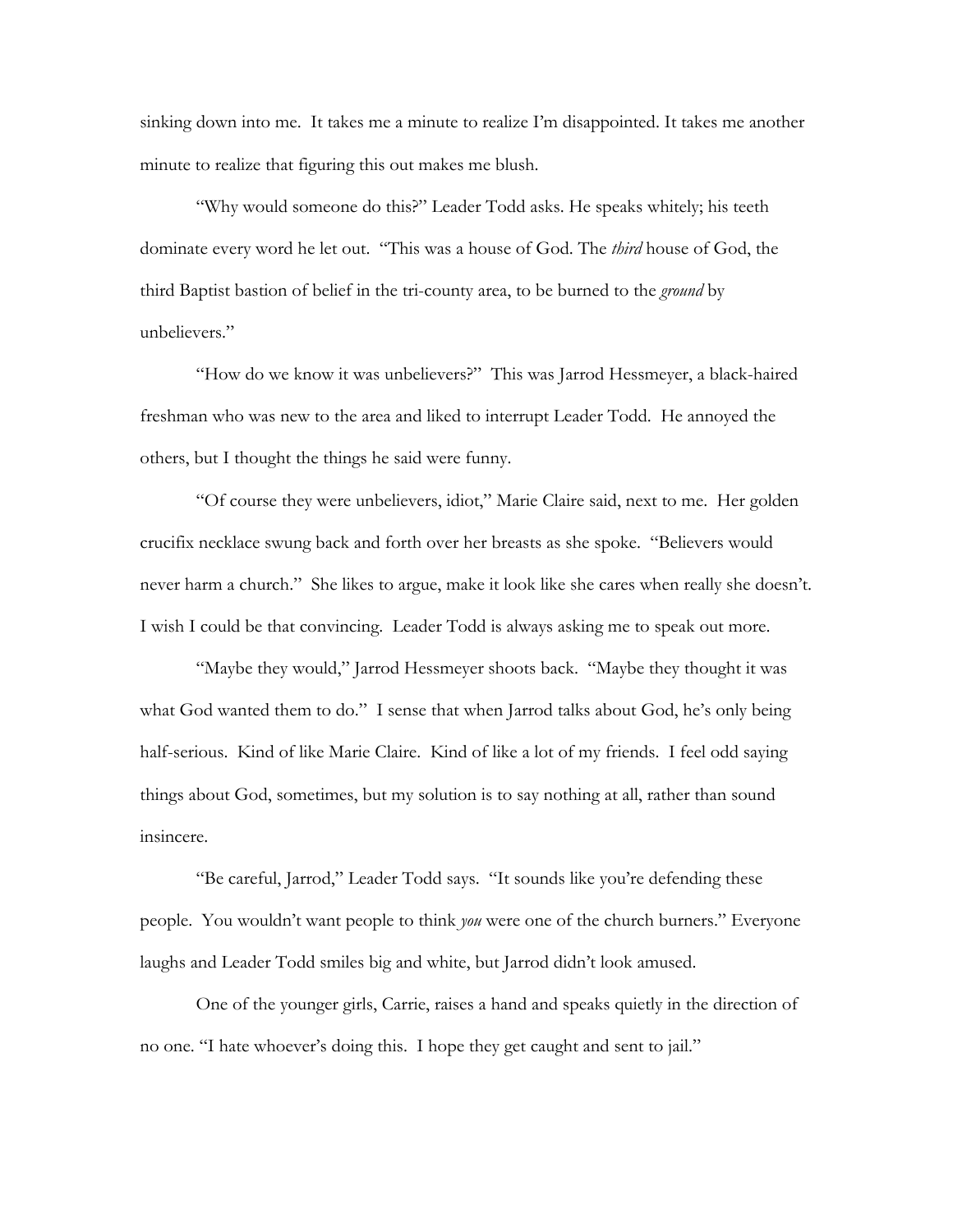"I'd like to beat them up." This from one of our school's football players. His words rouse a chorus of approval from the other boys in the room.

 I'm puzzled by the anger of my friends. I think burning churches is a horrible thing to do, but I'm not mad about it. I don't want the people who've done it to die or anything. They haven't killed anyone. But I don't say this out loud. I think I would be mad if someone burned down *our* church, but no one has. They probably can't, either. It's huge and new and expensive, brick and stone and leaded glass. I can see someone setting fire to our church and the building sitting sedately immune, bathed in flames, and untouchable.

 "Margaret." The sound of my name, escaping bell-like from Leader Todd's mouth, startles me. I turn to face him, and he smiles. "What are your thoughts on this?"

 Sometimes Leader Todd does this, calls on me out of nowhere because I don't speak out on my own. He says he does this so that all voices, even quiet ones, can be heard, but the look on his face when he forces me to speak makes me nervous and fluttery, in a bad way, like I'm being teased but don't understand how or why.

 I clear my throat and say simply, "It's wrong." This seems like a safe answer to me. Leader Todd nods. "Anything to add to that?"

 The bell rings, signaling the end of youth group and a lunch break until afternoon service. Leader Todd continues to look at me for a moment, as if expecting me to answer the question anyway. But then Jarrod Hessmeyer gets up and walks out, and everyone else follows suit. Leader Todd holds up his hand: long fingers, big knuckles. "Wait a second. Where's Jennifer?"

 I wondered that, too. Jennifer Feldman doesn't act like Leader Todd's definition of a "good Christian" most of the time. She doesn't talk during youth group and gives surly, angry answers when called on. Despite that, she always comes to church and youth group.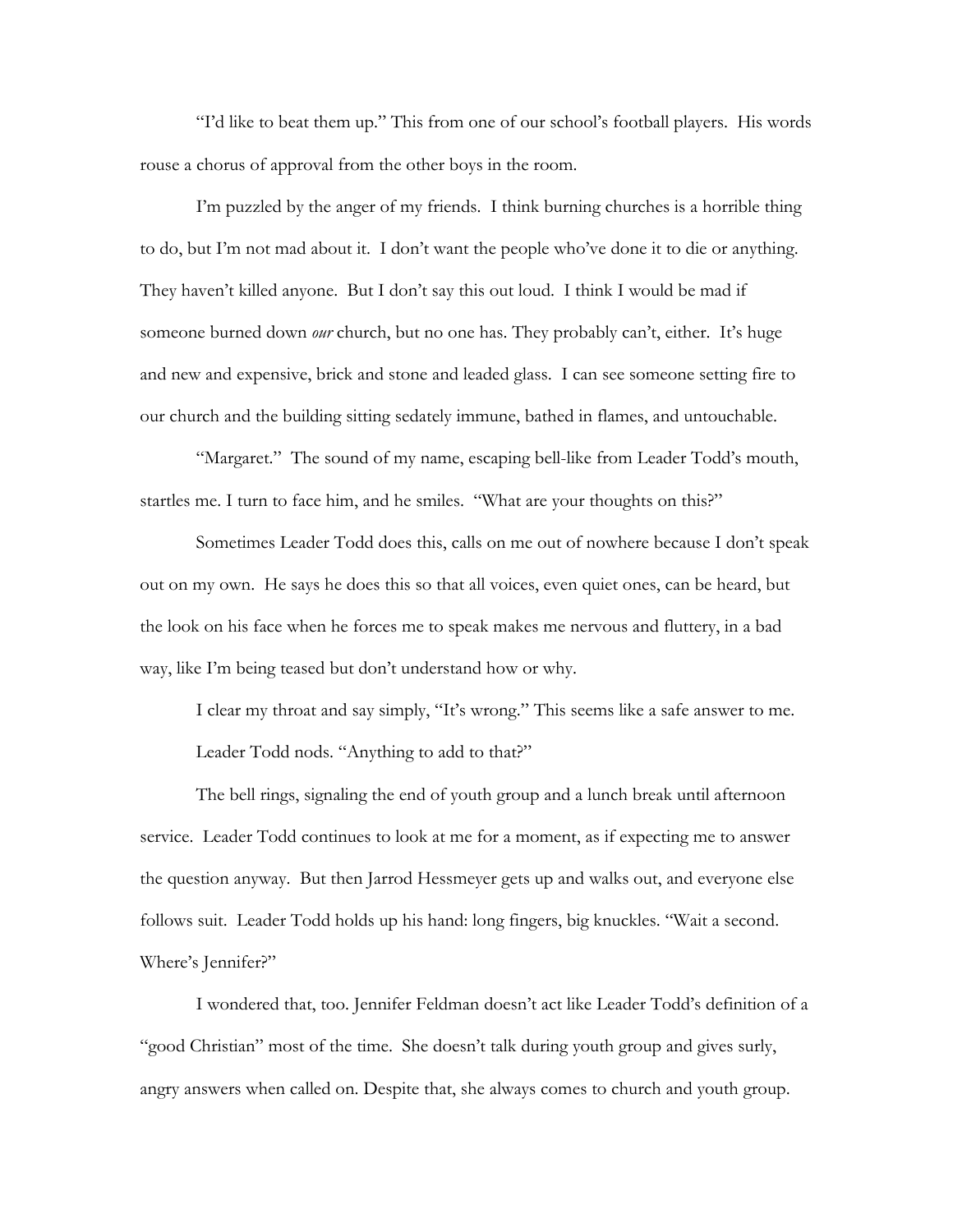Her parents are well-respected members of the congregation (and, according to Marie Claire, very wealthy contributors).

"Her mother's not here today, either," says Carrie.

Leader Todd frowns, then nods. "All right. I'll see you all at afternoon service." It's a command, not a request.

 Jennifer Feldman doesn't come to school on Monday. I, for one, notice all the places she usually is like negative space, sort of empty and folded in. She's not sitting on the front steps of the school with her few friends in the morning before first bell, not passing me in the hall on the way to second period, not sitting two seats in front of me in geometry. At first, no one else comments on her absence; as far as Marie Claire and our friends are concerned, Jennifer is a non-entity. However, before the end of the day, one particular rumor takes hold and spreads throughout the student body like kudzu or wildfire. The word is that Jennifer got pregnant, and her mother took her on Sunday morning, under the pretense of illness, to an abortion clinic.

 This is how people talked about it. Not in the active sense, ascribing a choice to Jennifer. Not "Jennifer Feldman had an abortion." Always "Her mother *took her* to an abortion clinic." As if it's all Mrs. Feldman's fault.

 No one seems to be sure exactly how the rumor started, or if it's even true. Marie Claire says someone saw them going into the clinic, in the next county over, right up by the Florida state line. And that was that. The news buzzes through the informed upper echelons of our school—the seniors, the athletes, the popular youth group girls—and by Friday trickles out to freshmen and teachers.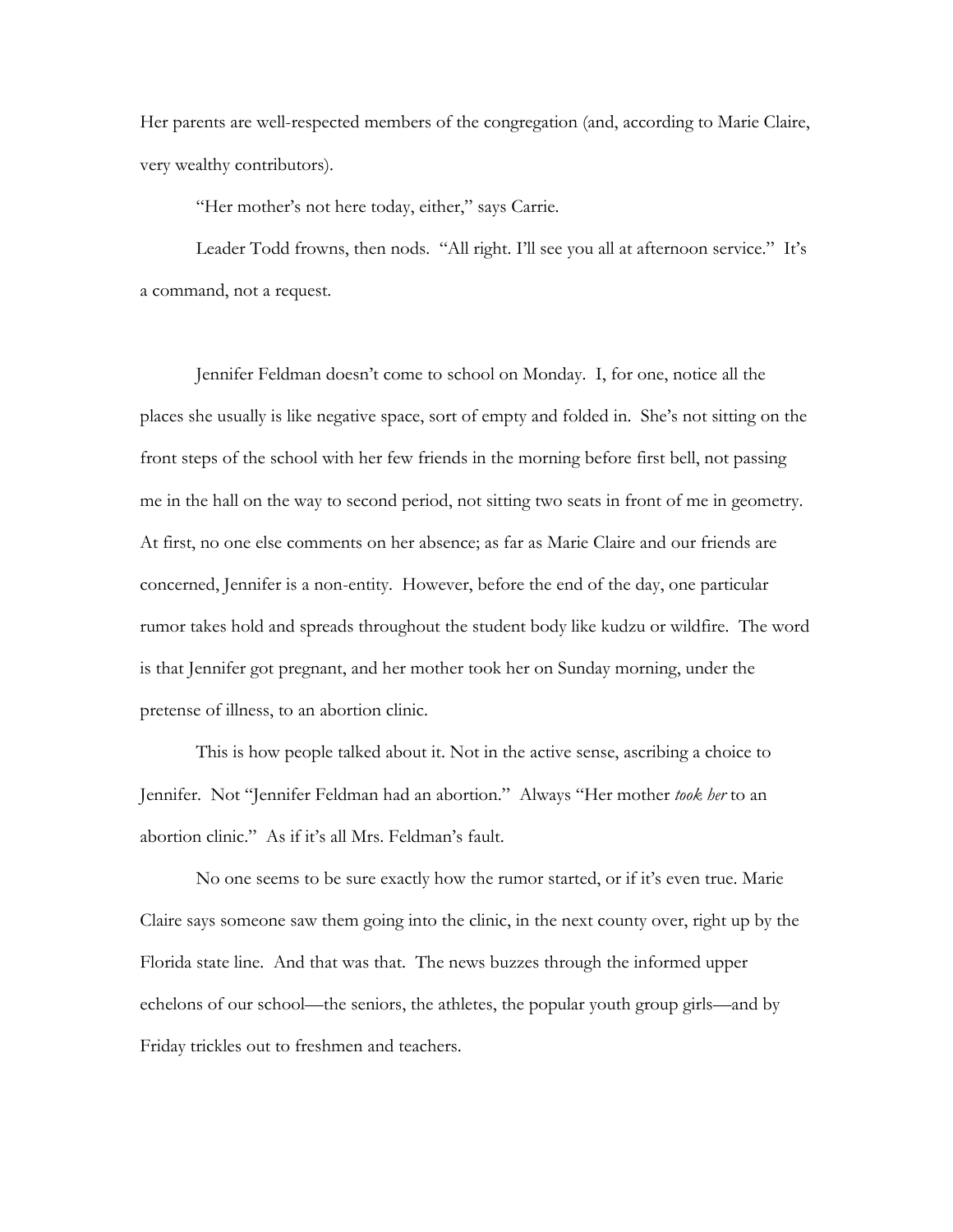I don't believe it. Jennifer Feldman doesn't date; she doesn't even to anyone. You have to have sex to get pregnant, and as far as anyone knows Jennifer Feldman hasn't so much as flirted with any guy, at least at school.

 That disappointment I felt at youth group on Sunday rises back up into my chest. It feels a little bigger, now, a little more squashed into every corner of my rib cage. If Jennifer Feldman *is* pregnant, then she's definitely not a lesbian. Which makes me feel a little silly, a little panicked. My fantasy of passionate lesbian sex in ruined alleys suddenly seems stupid. Foolish, as Leader Todd says. Foolish thoughts, foolish choices.

 "What's wrong with you?" Marie Claire narrows her eyes at me over the lunch table. She sipped on a tiny juice box that looked comical in her thin, pink-nailed hands.

I shake my head. "Nothing. I'm fine."

 My father died of a heart attack when I was seven. My mother, a respected director and advisor of hospital nursing departments across New England, decided to move us from New Hampshire to Alabama, where she'd gotten a job offer as a regional nursing director. It required a lot of travel on her part, and we had to live in the middle of her most frequented locations, which put us in the state's rural stretches of highway and dairy. But the money was better than anything she'd ever earned in the north and she was looking for a reason to leave. She never said it, but I knew the thing she wanted most in those months after my father died was to get away from anything and everything that reminded her of him.

 We were devoutly Pentecostal. However, a few weeks before we were scheduled to move to Alabama, we skipped church. Instead, my mother drove us a few towns away to an unlabelled doctor's office I didn't recognize. I waited in a green room strewn with women's health magazines while my mother disappeared into the back of the building. Half an hour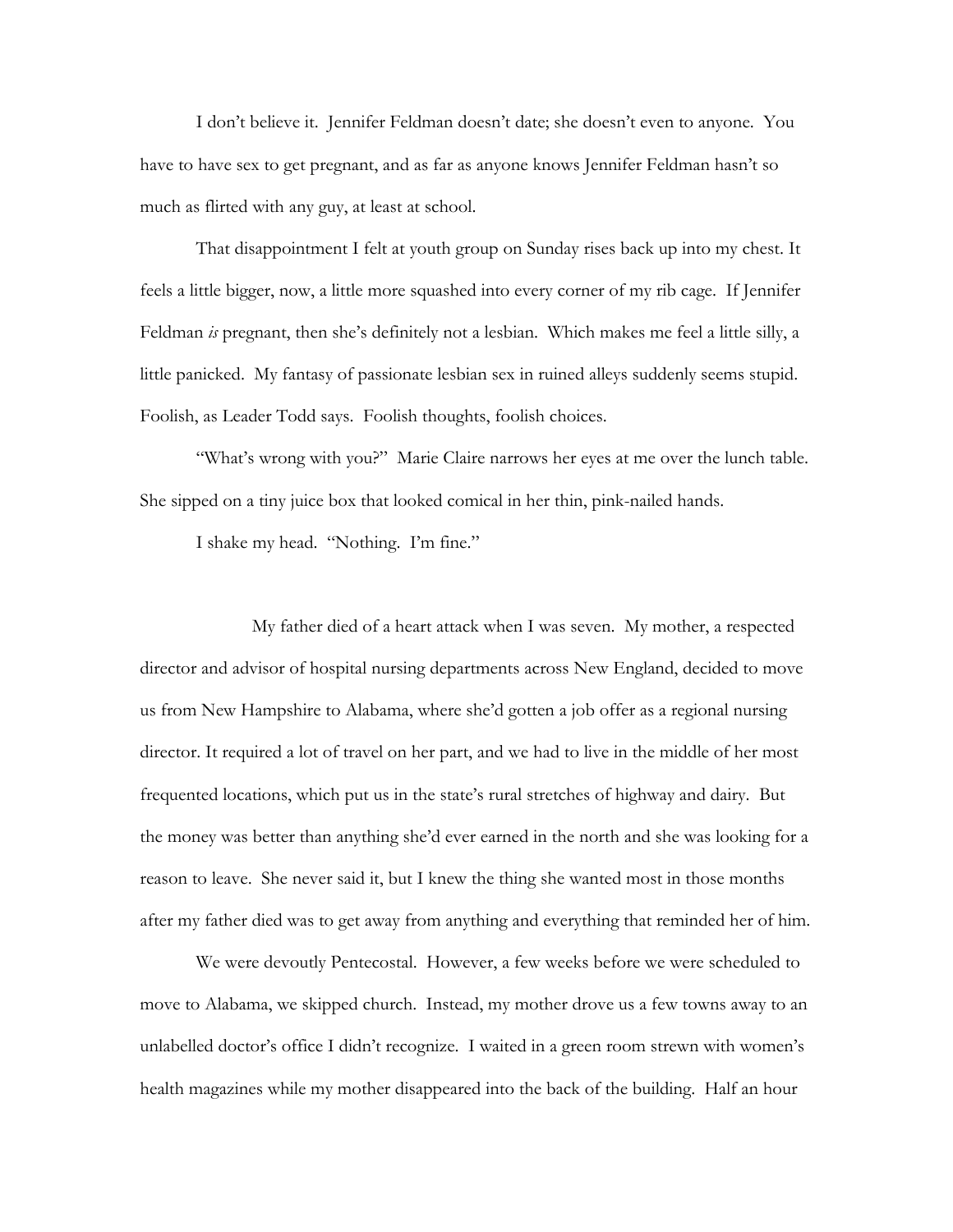later, she emerged, pale and wobbly. We went next door to a diner and ate lunch before she seemed well enough to drive.

 It wasn't until we moved to Alabama that I realized my mother had gone to have an abortion. She hadn't even told me she was pregnant. Suddenly, the pamphlets on pregnancy, grief counseling, and STD prevention I'd seen in that "doctor's" office made sense. The broken, limping way my mother moved those first few weeks in Alabama took on a terrible significance. I didn't put it together until the youth leader in our new church, Leader Todd, gave us a frightening talk on abortion and why it was a terrible sin. It was a Baptist church, different from what we'd had in New Hampshire. There were no Pentecostal churches nearby, and my mother refused to let me get out of the habit of church attendance. So I went. My mother, however, went less and less, until finally she stopped going at all. I fell in the with the platinum-blonde, eyeshadowed, cheerleader church girls out of loneliness. I rode to church every Sunday with Marie Claire until I got my driver's license and my first car, a used white Chevy Blazer, the summer before junior year.

 I can't fault my mother. She couldn't, and still can't, stand anything that reminds her of my father. To have his child without him would have been unbearable. At the same time, I don't tell anyone about it. Leader Todd was very clear from the beginning about the Lord's condemnation of abortion, and all my friends believe it fiercely. Even Marie Claire, who is about as religious as Britney Spears, talks shit about the pro-choice liberals interviewed on the news shows she's addicted to. Pentecostal church was grim and solemn, and its God could be demanding and powerful. Baptist church, for all its shiny new buildings and sunny Sunday routine, scares me more because everyone is a judge, everyone is a little God in their own way. I believe in God, I think, but I don't know that I believe in people.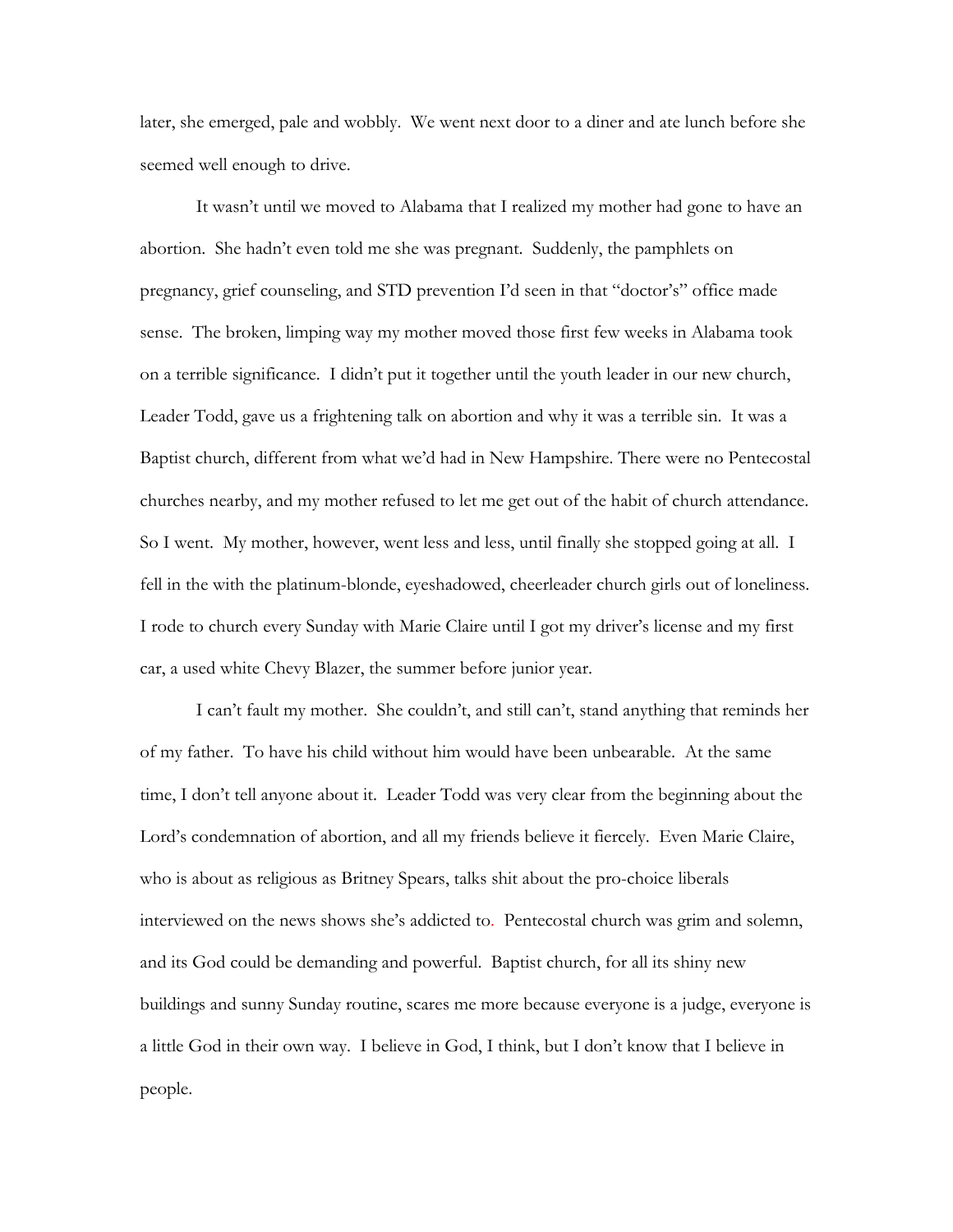I never talk about my mother. She's always gone on her consulting visits and sleeps during the brief time she spends at home, so I never see her. Except for leaving food money on the kitchen counter, she's barely present in my life at all. I go to church with friends. But I've never told anyone, not even Marie Claire, about the abortion. I don't even think about it, usually, but I think about it now. I imagine Jennifer Feldman, pinched and white at the door to the abortion clinic, and remember my mother, years ago, walking shakily out to our green pickup truck, resting her head for a moment against the door.

 I know some things are wrong. Lesbian sex. Abortion. Abortion is wrong. I know that. I can't imagine getting one. I can't imagine killing a baby. But I think of Jennifer, and my mother, and instead of being angry I feel sad. I imagine Jennifer sitting at home with a look on her face like someone has pulled her cork and let all the wine seep slowly out of her.

On Tuesday, my homeroom teacher, Mr. Michaels, asks me to stay after the bell.

"Margaret." He takes off his glasses. He does that when he has to impart something grave, like the expulsion of a classmate or the burning of another church. "I—we, I mean, the teachers—have a favor to ask you."

 I don't like the sound of that. In my experience, adults don't like being indebted to those they see as children. "What?"

 Mr. Michaels sighs. "Jennifer Feldman is being homeschooled for a few weeks until—well. She's being homeschooled." He picks up a hefty stack of folders. "Her teachers are compiling her daily work to be sent home. You live near her, don't you?"

 It depends on what he means by "near." Everyone in my area lives in tiny houses off the main highway, a cluster of two or three homes down a dirt road pushing deep into wood and pasture. Jennifer Feldman lives on the same dirt road as me, but mine is the first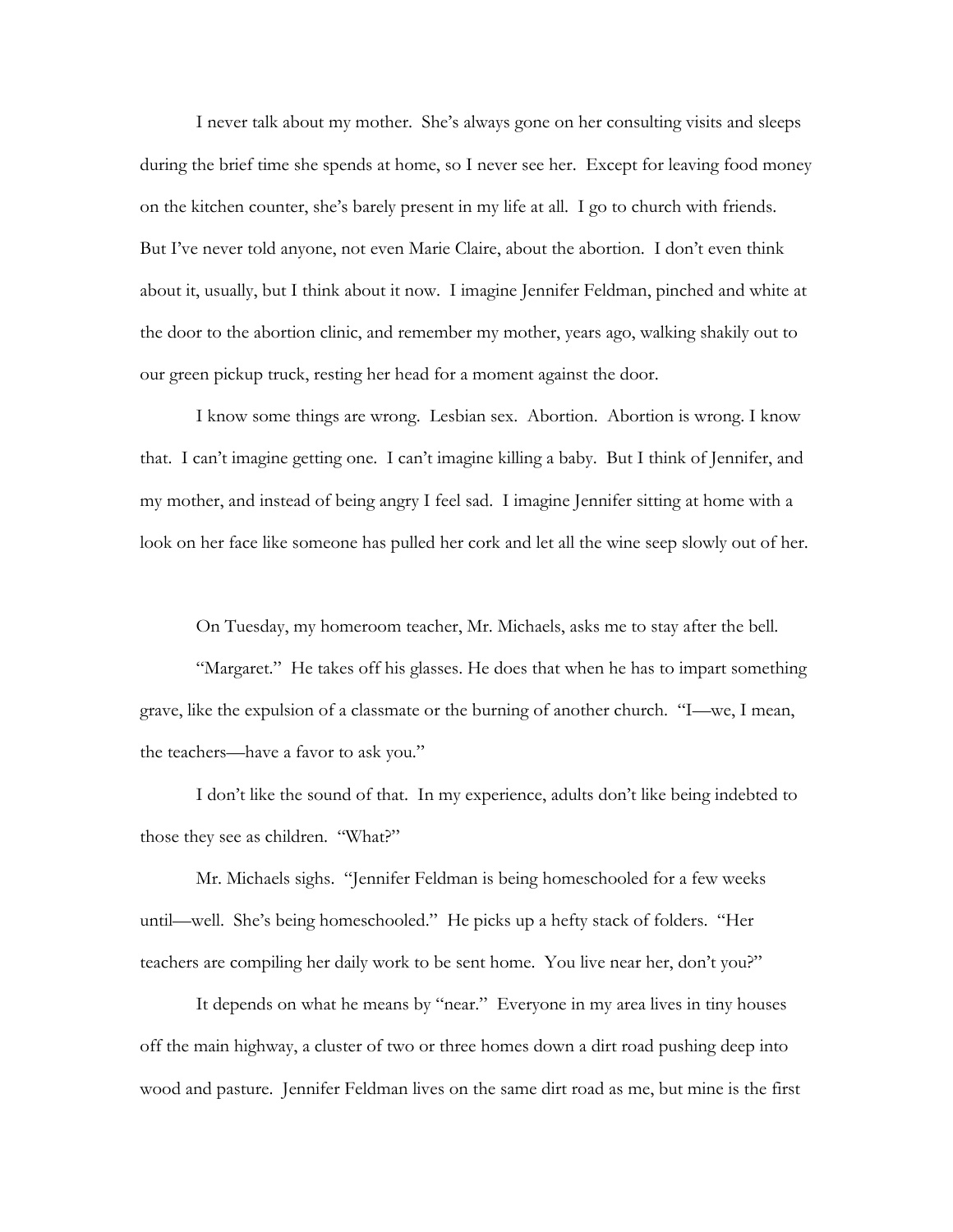house off the highway. Hers is the last, a mile or more back, where the trees grow thick and close.

 "I guess," I say noncommitally. I know where this is going. Panic, dull as a distant bell, tolls deep in my chest.

 "Excellent." He hefts the stack of folders and hands them to me. "If you could pick up these things from me every day in homeroom and take them to Jennifer when you go home from school, that would be great. Her parents work. They can't come pick up her assignments." He smiles pleasantly at me, soft hands folded.

 I want to say no. Before this week, the thought of taking Jennifer Feldman her work, having an excuse to see her, spend time with her, talk to her, would have excited me. Now it makes me nervous. All the things I've been thinking about her, about me, are probably wrong, and I push them down but they're still there, lurking under the surface like sharks ready to snap at any drop of blood.

 Ultimately, I can't think of a good reason to say no. "Okay," I say quietly. I take the folders from Mr. Michaels.

"Thank you, Margaret," he says as I walk out. "You're doing us all a favor."

 Yes, I thought. I'm doing everyone a favor, because no one else wants to talk to the abortion girl. I'm doing a favor to everyone except myself.

 Jennifer Feldman's house, despite being tucked away in the woods almost two miles off the main highway, is massive. Jennifer's mother, Helen, answers the door. "Hello, Margaret," she says, and gives me an unenthusiastic smile. "Come in." I remember the way Jennifer's story spread from person to person—"her *mother* took her"—and I wonder if adults turn on each other the way kids do, when faith and violation are involved.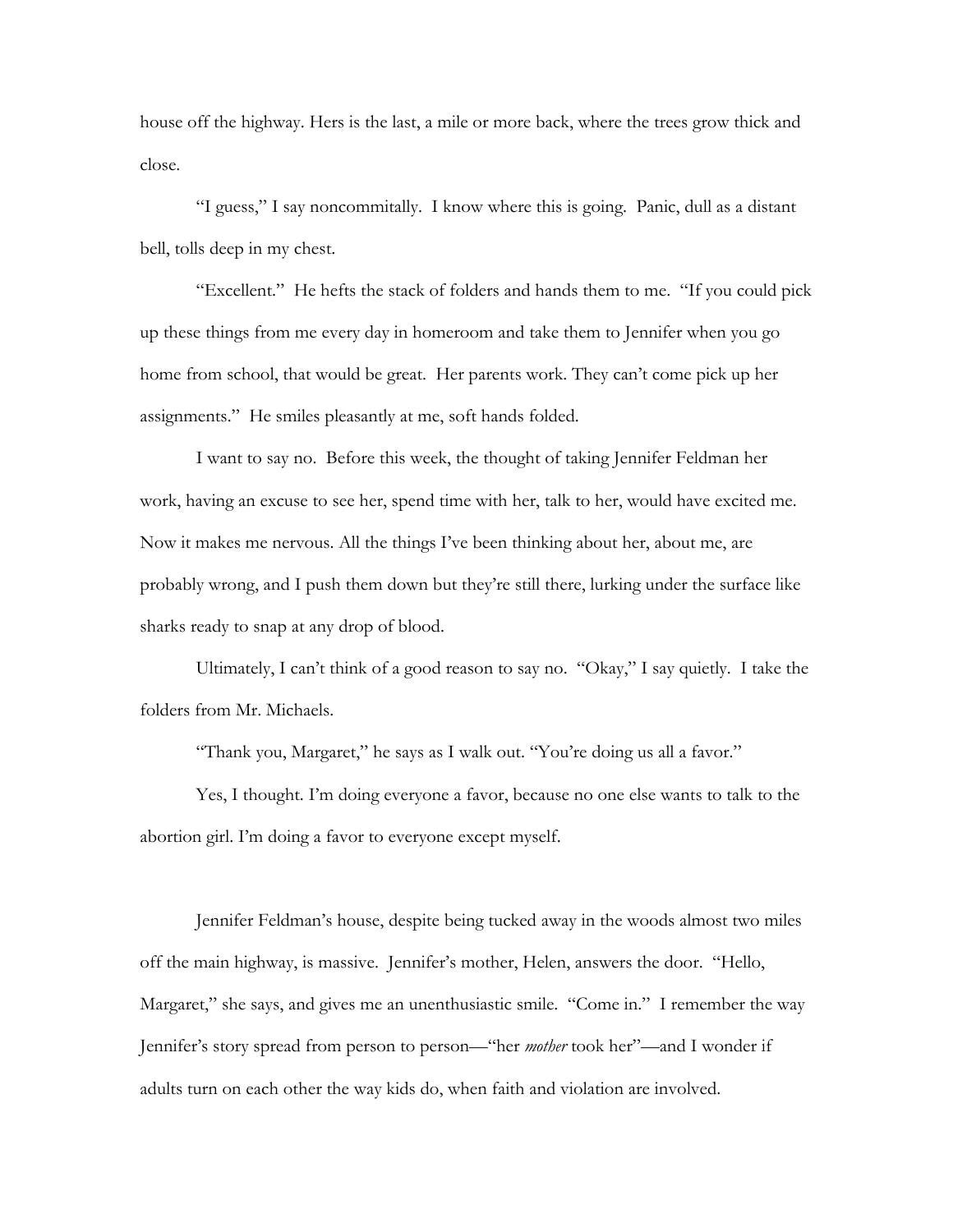"Jennifer's in the den watching television," Mrs. Feldman says. She points in a vague direction towards the back of the house and then vanishes into the kitchen. She doesn't want to talk. She's afraid of getting from me what she's getting from most people, I think; the forced politeness smoothed over anger and resentment, Christian charity masking Christian indignation.

 The den is a huge space set lower than the rest of the house. I have to step down into it. Jennifer lays on her stomach watching television. She wears a plain white shirt and a pair of men's boxers, red plaid. I never noticed before how thick and white her thighs were. She never wears shorts to school. She looks drained, hollowed out; if I open her up I might see nothing but the scraped leathery insides of a gourd. A Bible verse comes to me, an image. Something about a fruit without seed. That's how Jennifer looks. A fruit without seed. A cored apple.

 She looks up at me, then looks away as if she'd expected someone else. "You can leave that stuff on the table. Thanks." Her usual dark makeup is nowhere in sight; instead, pale skin and a splash of freckles. Her long red hair hangs lank and dark over her shoulders. It looks like she hasn't washed it.

 "Okay," I say. I put the folders down on a glass end table. I wait for a moment, wondering if I should say something or ask her how she is, but her attention is focused so powerfully away from me that I decide to just turn and go. The thing I'd been afraid of, a surge of bad thoughts about her and her hair, never surfaces. This way, she seems less like the vibrant, aloof animal I knew from school and more defeated, strange and imprisoned, shut away from the sun.

 Then I hear someone on the television say "Fire." I walk over behind Jennifer. "What's happening?" I ask, but as soon as I see the screen, it's obvious. Another church has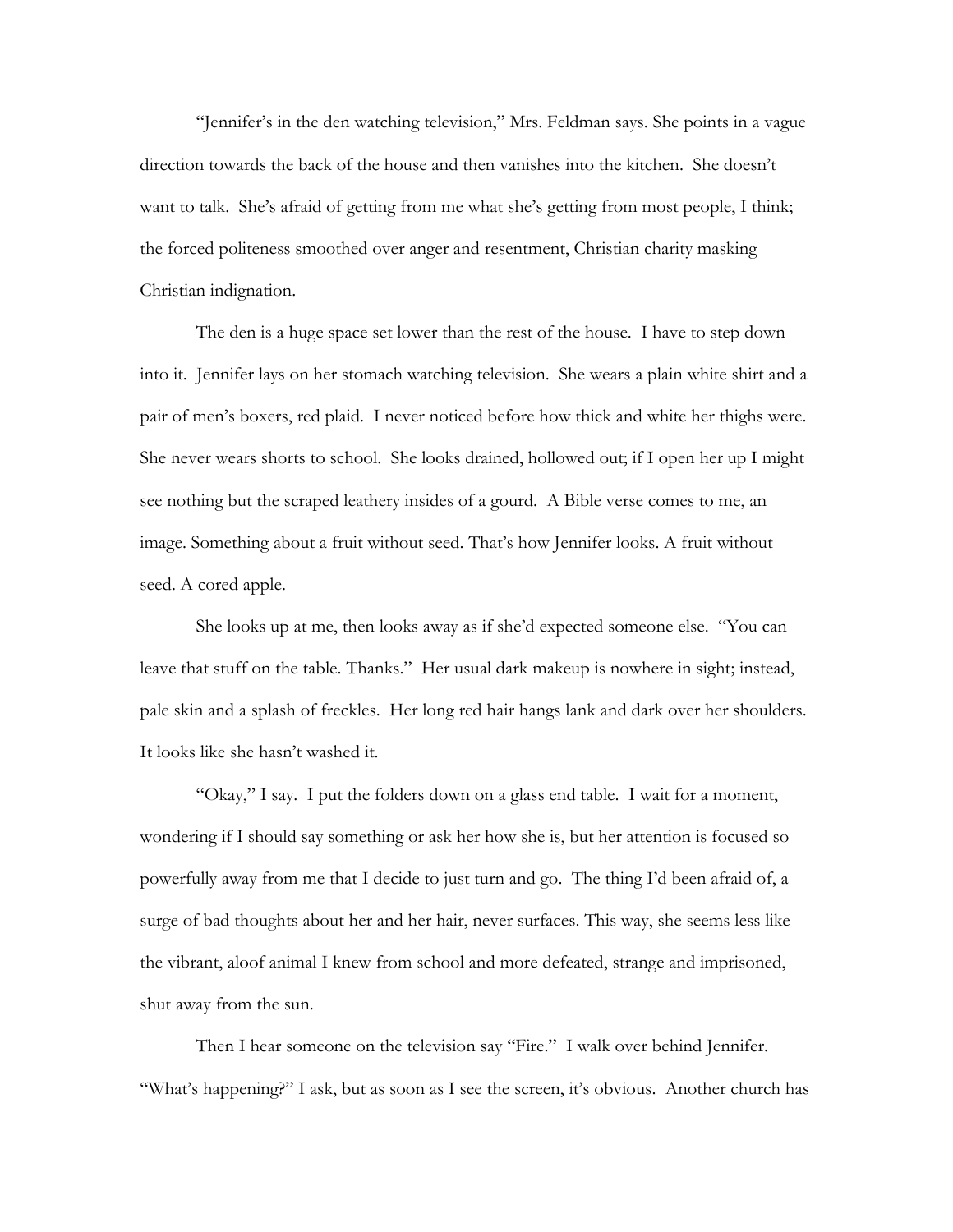been burned. This one in broad daylight while the pastor and church secretary were out to lunch. Before, the morning news had only caught the burned ruins of the churches. They'd been set on fire during the night. Now, the camera crews show the fire in all its glory, a roaring, billowing monster pouring black smoke thick into the sky. I sit down next to Jennifer and watch. We sit there in quiet and watch together as the church burns down like a lit candle, wood and paint falling away from it like so much melted wax.

When it's over and the regular five o'clock news comes on, I stay where I am. Jennifer rolls onto her side and looks at me. "They're four for four." Her voice sounds flat, toneless, and she looks at me like she expects me to say something: Some passionate exclamation against the church burners, or a snide comment about her own situation.

 I stand up. "Yeah." Then, "I have to go." I turn and walk out, pulling myself to the door and out of the house by sheer force of will, ignoring the dark feeling in my gut spreading warm and slow like molasses or blood through my hips and thighs, sparked by her bare legs, her eyes, her nearness.

As I open the front door, I hear from the back of the house: "See you tomorrow."

 My mother used to work days at a hospital, so I saw her a lot more. This was before the abortion, before my father died, back in New Hampshire. I was pretty young, then, so I don't remember very much, but one thing that stands out is her songs. She didn't know many songs other than ones by Judy Collins and she doesn't have a good voice. But she hated telling stories or reading aloud to me at bedtime—reading was something I discovered later, for myself—so when it was time for bed she would sit in my room in the dark and make up songs.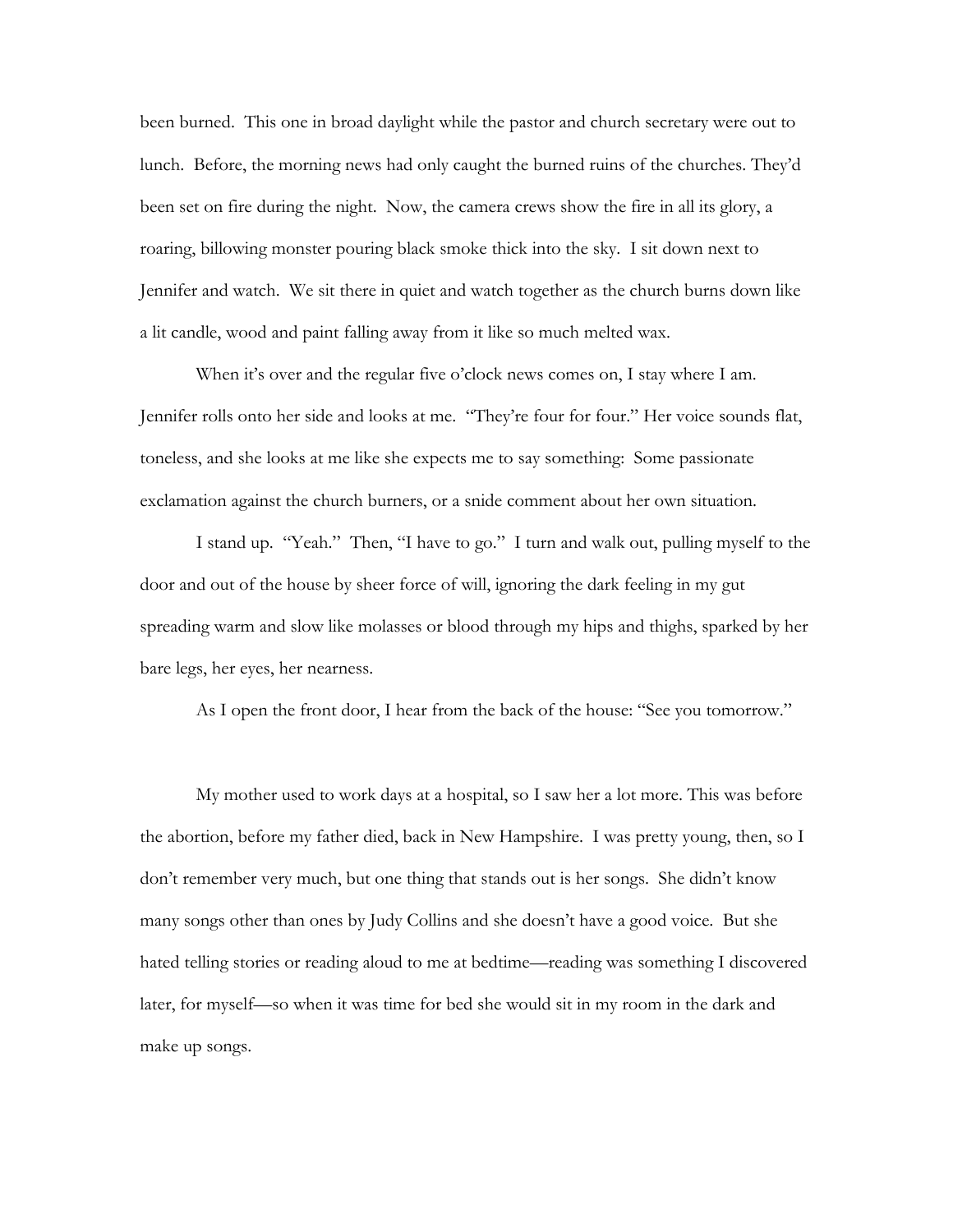They usually had mismatched lyrics cobbled together from Bible stories and children's rhymes. My favorite out of all of them was one she sang to the tune of Johnny Cash's "I Walk the Line." The only lyrics I really remember are "You reap what you sow, you reap what you sow." She sang that part over and over, "you reap what you sow." It doesn't sound like a very comforting child's song, but I loved it. The Biblical context of "you reap what you sow" always sounds threatening in a preacher's mouth, a warning of consequence. Coming from my mother, with a stolen melody, it sounded like a promise, a small guarantee that good hard work would eventually be rewarded.

 Taking Jennifer Feldman her assignments seems like this to other people, especially my friends. "You are such a saint," Marie Claire says at lunch. She paints her fingernails instead of eating. "I wouldn't have done it in a million years. You know Pastor Johnson and the council are talking about asking them to leave the church, if it's true."

 I don't feel this way. When I take Jennifer's thick folder of missed schoolwork to her house the second day, it feels like an adventure more than a chore; a trek through the trees, and there at the end, the princess, held prisoner. I knock on the front door once, but before I can knock again, Jennifer pulls the door open, as if she'd been waiting for me. "Hi." She smiles—her top lip is thin but her bottom is full and red, even without lipstick. "How are you?"

 We've never been friends, but she sounds light and happy, almost like she's glad to see me. I feel hot all through my chest, even though it's cool outside on her porch. I hand her the folder. "I'm fine. How do you feel?"

 "Oh, you know. Being sick is a drag." She doesn't look sick. Apart from being pale she seems restless, energized. If I hadn't heard the gossip at school, I might not have noticed anything wrong with Jennifer at all. "Come on in," she says, and smiles again. The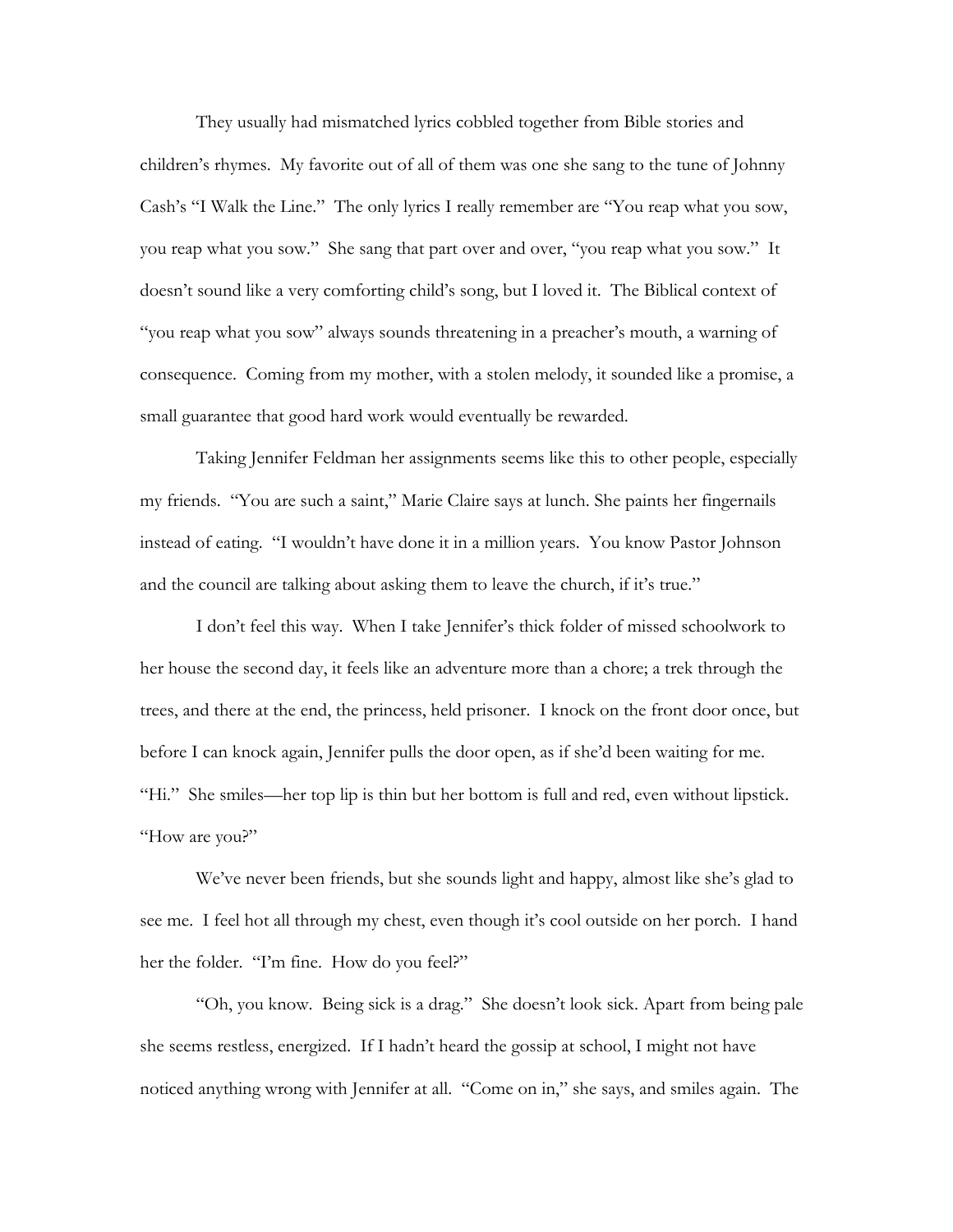afternoon light tangles brightly in her red hair. The way she looks at me, like a dog greeting a returning master, pours something warm and electric right down through me. I step inside and let her close and lock the door behind us.

 The next day, I knock at Jennifer's door and receive no answer. Puzzled, I knock again. Her mother is always home, always quick to answer. A third knock pushes the door inward. It's unlocked, standing slightly open.

 I heft the folders and step inside. Someone is home. I hear someone talking in the back of the house. I switch the folders from one arm to the other and make my way back to the den.

 Jennifer is there, with her back slightly to me. She doesn't see me come in. She is on the phone, and she's crying. Her face is wet and sticky and red with her eyes squinted together and liquid.

 "This isn't fair," she says. "I'm the one paying the consequences here." Quiet a moment, then: "They know I wasn't alone!" She chokes that last sentence out, then hangs up the phone and tosses it down hard on the couch. It slides off and lands on the floor. She curses and bends down to pick it up, and as she stands she sees me.

We stand there, facing each other. She sniffles and wipes her nose with a sleeve. I look past her, suddenly panicked and wishing her mother would materialize.

 I step down into the den and lay the folders on the glass end table. "There's your work from today."

 Jennifer nods, waves a hand filled with crumpled tissues at me. "Thank you," she says thickly, her voice rough with sobs and snot.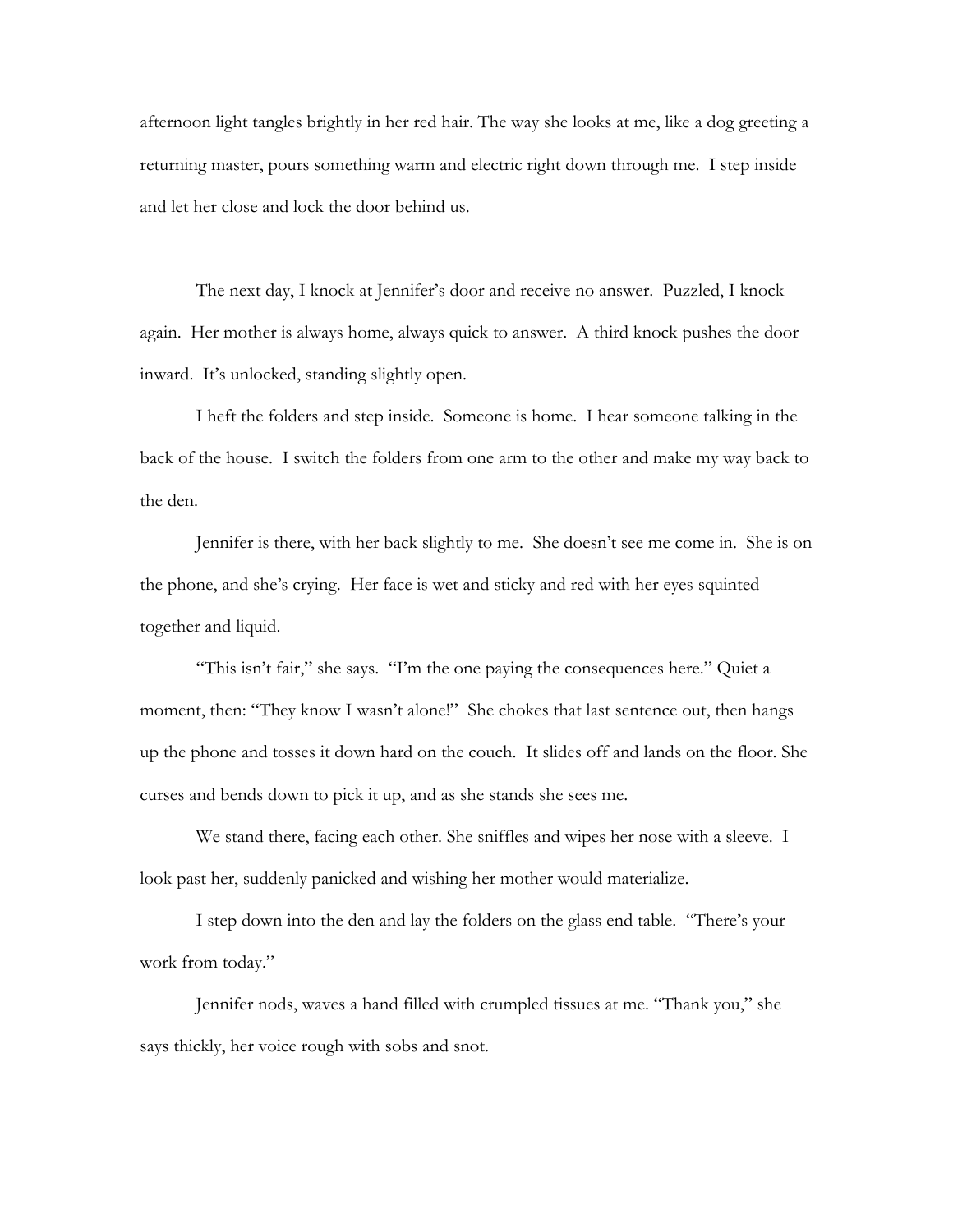I want to go, but she seems so upset, so crumpled in and unhappy, that the thought of turning around and leaving her like this, apparently alone, makes me feel guilty and unChristian. I think lots of unChristian things, but I've never acted on them. I take a deep breath and make myself walk to the couch and sit down next to her. Even with her face a mess from crying, she looks strange and beautiful.

"Are you okay?" This is the only thing I can think to say.

 She shrugs. "Not really." She wipes a tissue across her mouth. "Things are just really messed up right now. I can't really talk about it." She sniffles again, but less violently, and her face seems less folded, opening back into calm. "Thanks."

 I fold my hands in my lap. The television is turned off. Without it, the house seems too quiet. It occurs to me that I'm not very good at comforting people. I've never really had to do it before—my friends are all like Marie Claire, popular and unflappable and not prone to hysterics—and I have no idea how to end the conversation.

 Jennifer doesn't answer, so I stand up. "Well. If there's anything I can do—you know." I smile.

"Yeah," she answers. She stays where she is on the couch. Even as I walk out the front door and close it, I felt as if she doesn't move a muscle until I'm ten feet away from the door.

 That night, I'm re-reading the middle section of *Far Away from Love*—the part where Mary tries to break off her relationship with Josephine out of guilt and fear—when around midnight, something taps on my window.

 It's Jennifer. I push up the glass and speak to her through the screen. "What are you doing? How did you know this was my room?"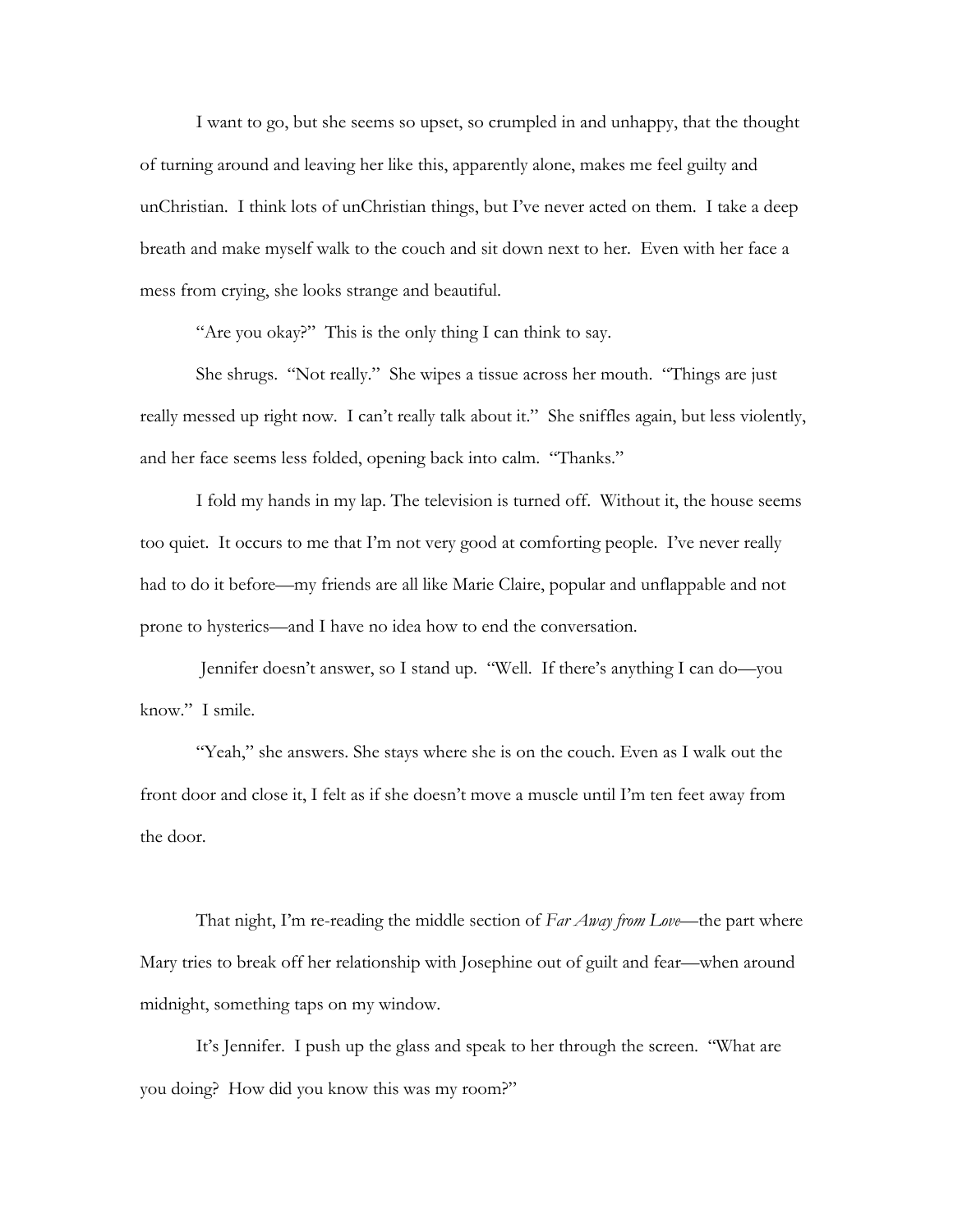"Only light on," she says. "And everyone knows your mom's gone all the time. Her car's not here." It's cold outside; she hugs herself, draped in a thick black-knit sweater. We stand on opposite sides of the screen, quiet. Then she says, "Hey. Do you want to go for a drive?"

I blink. "A drive? Where?"

 "Just around." Jennifer stands up. The red wetness of her earlier crying is completely gone, as if pushed off her face. "I've been cooped up in my house for a week. I just need to get out for a little bit, and I don't want to be by myself. I'll give you gas money."

"You want me to drive?"

"Please? I don't have a car."

 I grope instinctively for an excuse, as if I've been asked out on a date and don't have a prepared denial to hand. Then I realize I want to go. I feel a weird thrill, as if I *have* been asked out on a date. But it's only a drive.

"Sure." I say. "Let's go."

 I don't know Alabama well—I think you have to grow up here to have an intimate understanding of its woods and ponds and lace network of dirt roads. I have no idea where we go, where Jennifer directs me from the passenger seat, but it seems like we cover miles, like we drive breathlessly from one end of the state to the other and back, racing the moon's slow trek across the sky. We stop at a McDonald's in a town I don't recognize and get burgers, fries, milkshakes. We listen to the radio. Jennifer switches it to a station full of loud angry guitar music and screaming male singers, the kind of music I've always pictured Jennifer in her black clothes and eye makeup listened to. Tonight, she's not wearing either. I look over at her from time to time. Her pale skin beams and darkens with the periodic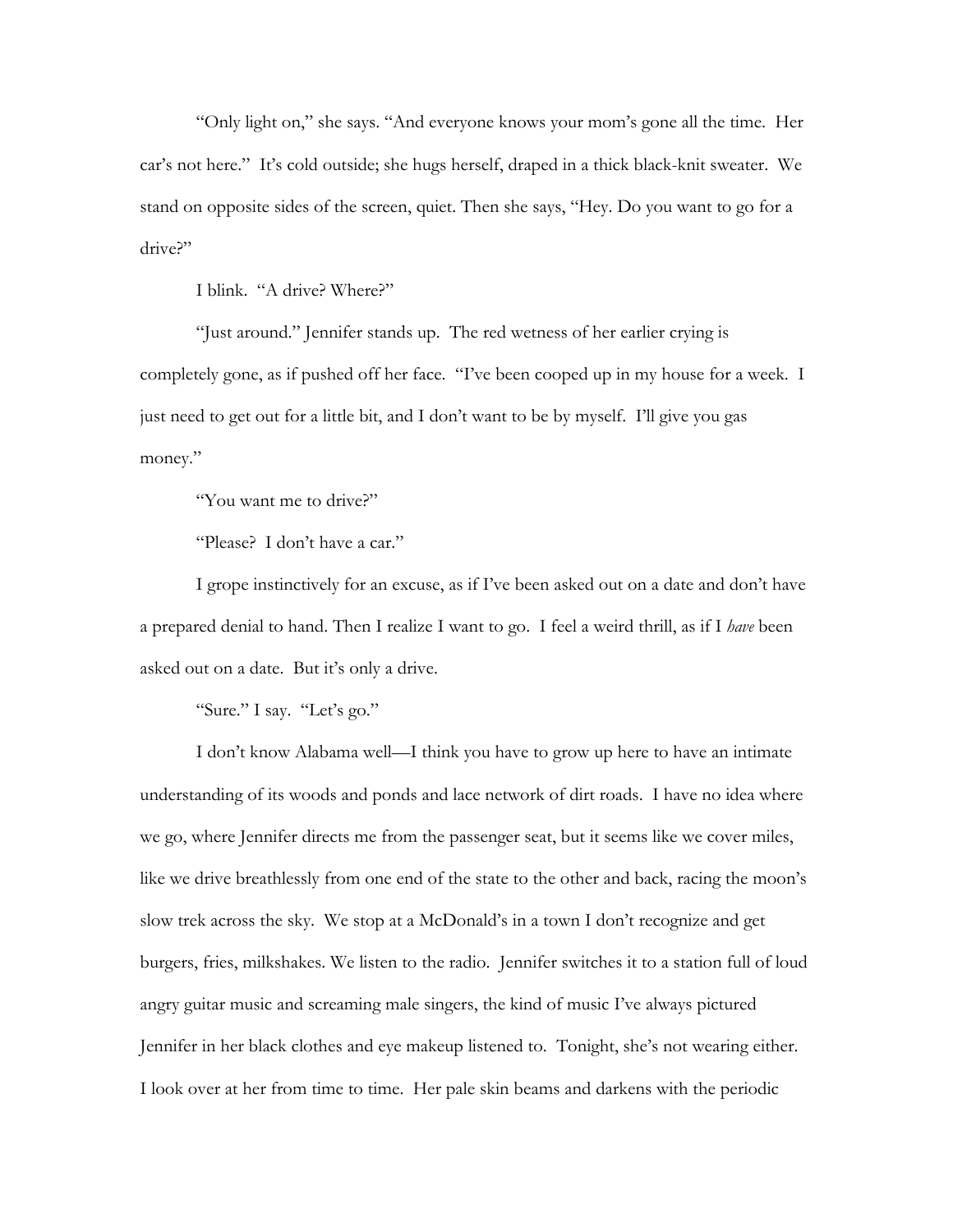swell of oncoming headlights. In the dark she's only a suggestion of shape and color, lit up in blue by the dashboard, but her smell is strong and vivid, cigarette smoke and something like incense, woodchips, a fruit/flower shampoo. We talk only a little; mostly, we just drive.

 Around two o'clock in the morning, she tells me to pull up into an unfenced field. I park and turn the headlights off. Down across the field and over a thin line of trees stands a small white church, and past that, the black strip of the next highway over, barbed with intermittent streetlights. It's autumn cold and bright with moon.

 Jennifer gets out. She leaves the radio on and the doors open, then pulls a cigarette and a lighter out of her purse. I get out and sit next to her. She offers me a cigarette, which I surprise myself by taking, although I've never smoked before in my life. She must sense that, because she lights it for me, the lighter flickering in a brief gust of cool breeze.

 We smoke our cigarettes, just sitting there. Everything seems dark and still, as if we've stepped out of life for a moment just to get our breath back. I look at Jennifer, and even though she seemed content and carefree during our drive, now she looks sad, her eyes large in the moonlight, sucking down a breath of smoke and letting it go as if reluctantly, wisps of it passing cold into the air. In that moment she looks so fragile, something to be protected, that all the pent-up lust I have for her deepens and turns like wine, and the only thing I want is to make her feel okay, to give her something that lets her know that she's not alone in this, that she has *me.* This could be my one moment to break through and show her that she can trust me, love me. That of all the judgmental people who are turning against her, I know what she's going through, and I understand. I tap ash off my cigarette inexpertly, almost dropping it—and say, "You know, my mother had an abortion."

Jennifer looks at me, her eyes wide. She coughs.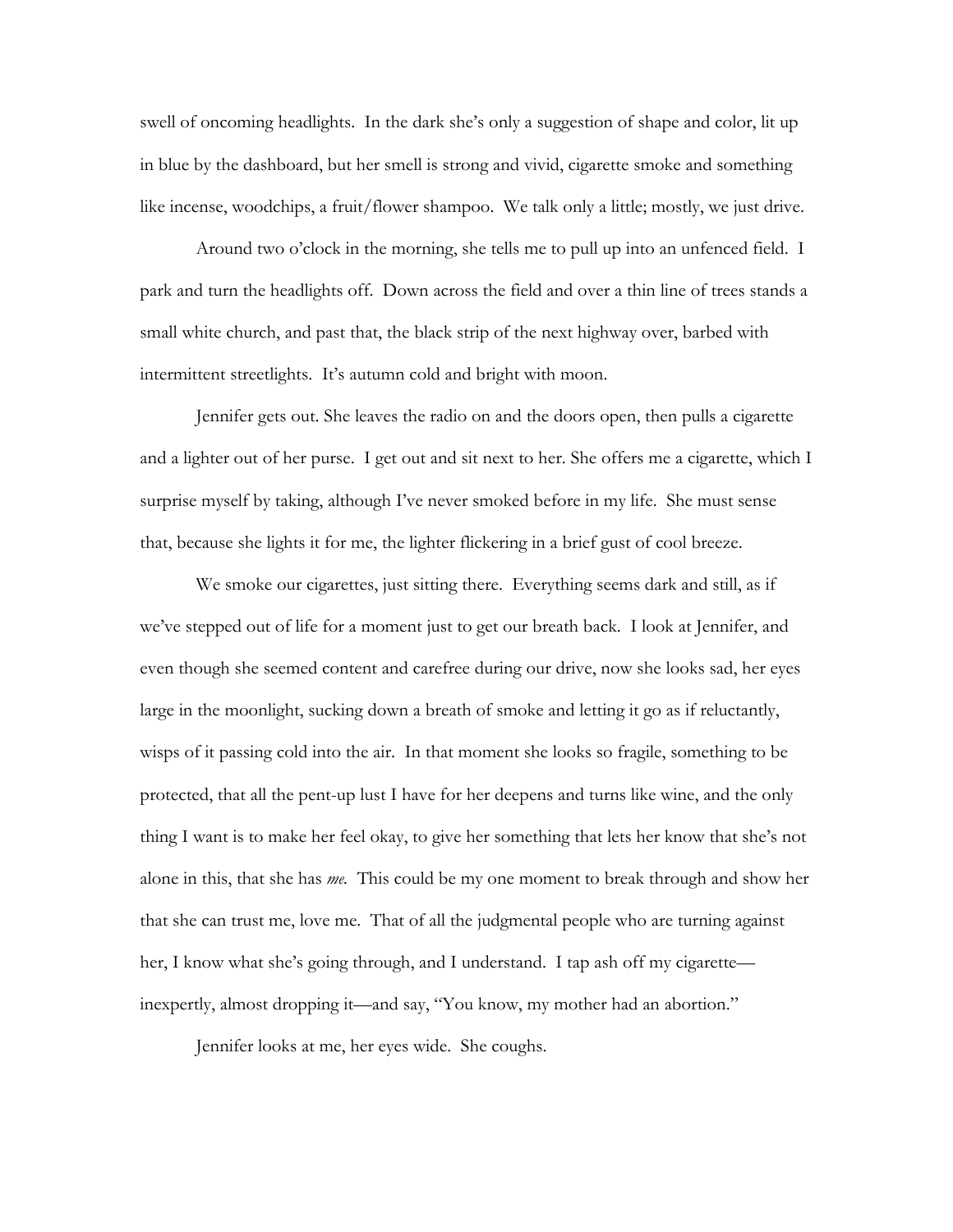I wait for her to stop coughing, then continue. "No one knows that, so please don't tell anyone. It's just – you know, things happen. My dad died, and then she found out she was pregnant. And she was alone, you know? And she was sad. I was really young, still. So she got rid of it." I run my hands down the side of my pants. My palms feel slick and cold, like Scott Miller's hand felt holding mine through all two hours of my first and only date. "And I know it's wrong. In God's eyes there's no good reason for it. I guess what I'm saying is that, even though it's wrong, people do it. And it's not, like, the worst thing in the universe. There are worse things, you know?" Saying this buoys me up; I feel a glow ignite somewhere inside me, and whether its because I've told a stranger an unspoken secret or I feel like I've told Jennifer something that will make her less sad doesn't matter. Weightless and incandescent. If I look down I won't be surprised to see that I'm lit from inside like one of those transparent fish you read about in *National Geographic*.

"I didn't have an abortion. Is that what you think?"

 A wind blows up, too chilly for my thin jacket. Embarassment bubbles up dark and thick in my gut, and I want very much to erase her question, to rewind and let that beautiful, white silence just go on and on until it's time to go home. "No. I just heard—"

 Jennifer laughs. "Margaret, I'm under house arrest." She fishes for another cigarette. "And no one knows *that*, either, so please don't tell anyone."

 The embarassment I feel suddenly stops dead and drops through me with a leaden thump, hollow. "You shouldn't have left," I say stupidly. Her desperation to get out of the house takes on a vivid new urgency, her aimless direction of my driving, her carefree attitude erasing the crying fit I'd seen the end of.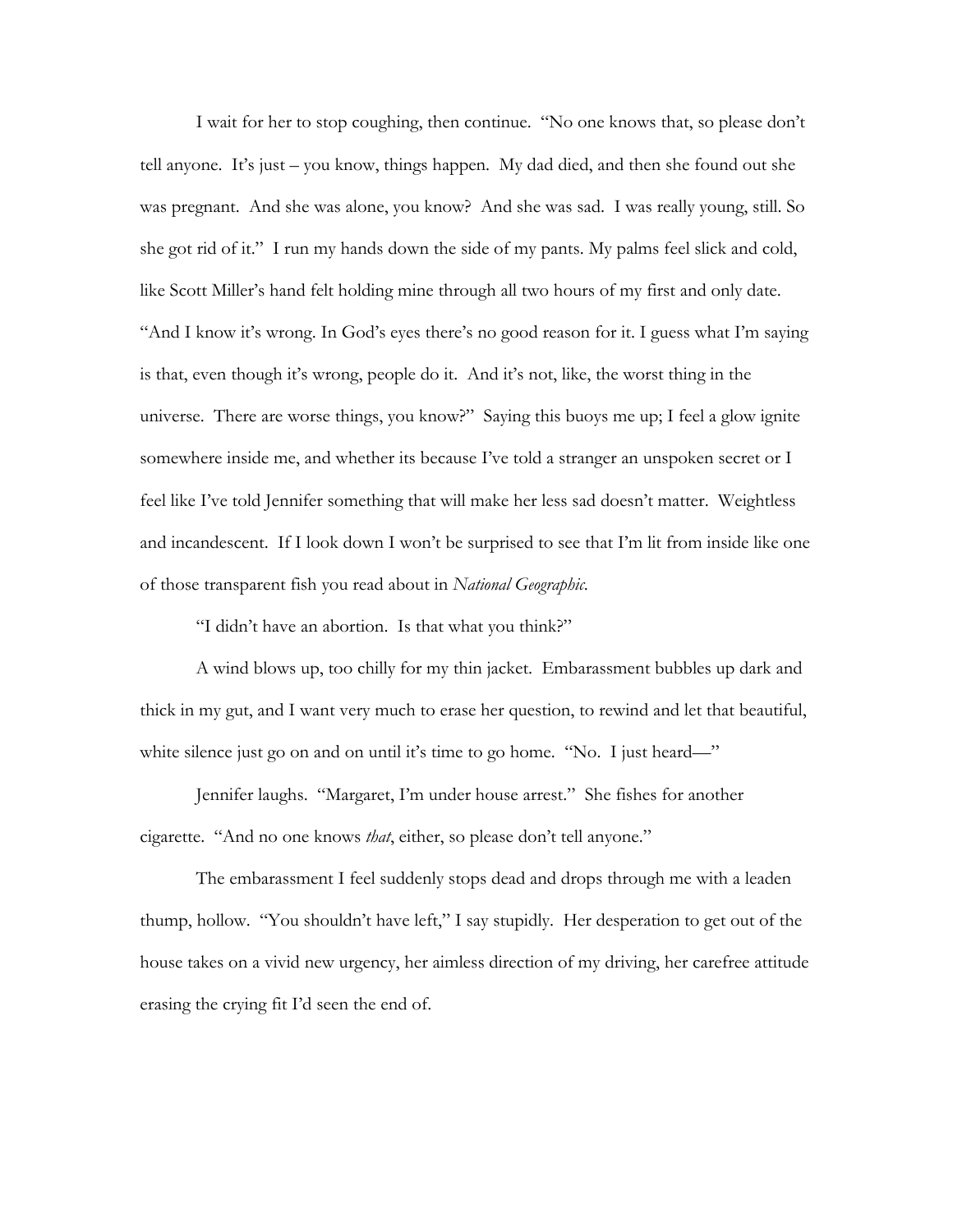"Who cares?" She offers me another cigarette, which I decline. "My parents aren't home. I don't have an ankle braclet or anything. My parole officer checked on me this morning. I'm golden until tomorrow."

 I can't think of what to do. I wonder if one can get in trouble for being in the company of someone violating a house arrest. Conspiracy to commit escape from house arrest. Aiding and abetting house arrest. I've never been in trouble for anything, so this seems like a prime first opportunity for karma to hit with a vengeance. I want to leave, but I can't think of a way to say so without seeming rude or ungrateful—for the company, the food, the cigarettes, the confidence—so instead I ask "What'd you do?"

 Jennifer ignores me. She sits back on the hood of my car and looks out into the distance. She doesn't speak. It takes me a minute to realize that she's looking *at* something.

 The moon is so bright that the field and the trees are well-lit. The church is a dark shape just beyond, and the lights of the highway beyond that. I don't see anything peculiar, until in the distance something dark ambles out of the woods by the church and stops. I don't realize, until Jennifer mutters "right on time" under her breath, that it's a truck without its headlights on.

 It's hard to tell from this distance, but it looks like three people get out of the truck. They're nothing more than moving blobs of light dark against dark and moonlight, but they look like men. I watch as they move across the field and disappear, somehow, into the tiny church.

 Jennifer doesn't look at me. Before, in the moonlight, she had looked alien and pretty, even more so than usual. Now the white light makes her seem harsh and cold. "My mother never had an abortion," she says, "but I did have a brother. He died. He was, I don't know, four months? Five? This was back in middle school."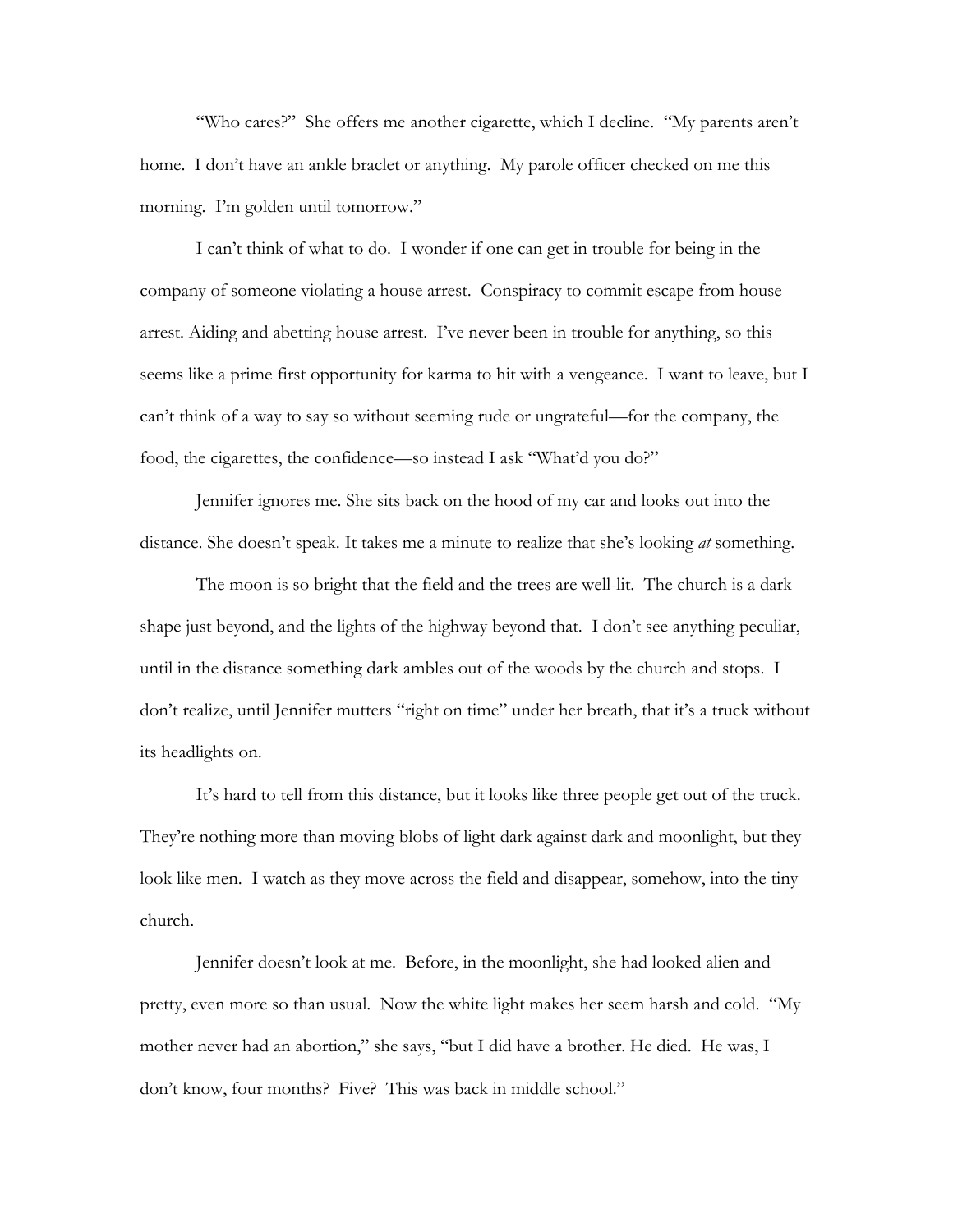I try to think. Jennifer and I had gone to the same middle school, too, but we'd never been friends. I try to remember a day, any day where I stopped clinging to Marie Claire and saw Jennifer Feldman crying out of the corner of my eye.

 "Do you ever get tired of it?" she asks. "Tired of the same old, same old?" She looks at the church as she says this. "There's this thing they do, in South America, called slash-and-burn. When the fields get drained of all their nutrients, energy, whatever, they go to a place that hasn't been used for farming and burn down all the trees. Something like that. My dad's company does it on land they buy down there. Someone's suing them because of it. Some tribe. We'd better go," she says all of a sudden. Without waiting for me, she gets back in the car. I turn to look at the dark church again, waiting for I don't know what, some flash of movement or noise to let me know that it isn't true, that it isn't what it looks like.

 Jennifer says my name shortly. I take one last long look at the church. It's hard to make out, but a tiny red spark spills out against the blackness.

 I don't speak the entire drive back home. We pull up in front of my house an hour later, and I get out and shut the door without saying a word.

 Three weeks later they catch the arsonists. Two of them are older boys, eighteen and nineteen, high school dropouts. The third is a boy from our school named David Myers. I know him only because he'd been the center of gossip a few years ago when he dated none other than Jennifer Feldman for the quickest twenty-seven days in history. The boys are charged with five counts of arson. It remains to be seen whether David will be tried as a juvenile or as an adult. News reporters say that the police caught them due to an anonymous informant.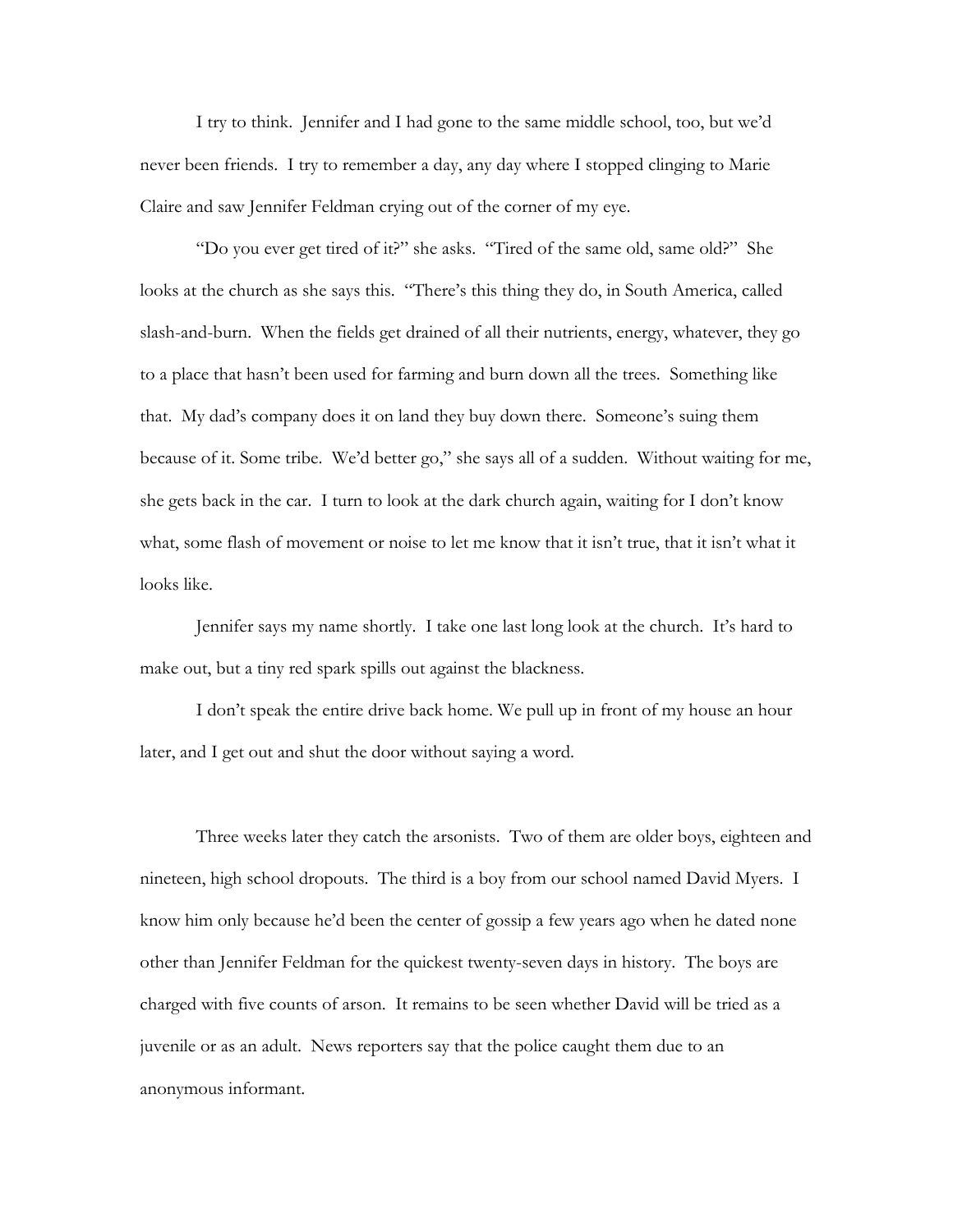Jennifer had long since come back to school when the boys are caught. The two church burnings that happened while she was staying home knocked her effectively out of everyone's gossip circle. I see her here and there, and try to catch her eye, but when she doesn't acknowledge me I quickly look away and pretend I don't notice her either. Lately, when I re-read my lesbian firefighters novel, I picture a pretty, compact senior cheerleader named Marla in Jennifer's former role.

 Sometimes I burn to confide in someone, to tell them where we went and what I saw that night, what Jennifer said. Everyone's still so convinced of the abortion story that no one suspects the truth. But when I think about telling someone, I think of sitting on Jennifer's couch and telling her the story about my mother. One word of that repeated to anyone and my mother—really, I—will be the target of all the whispering and nasty remarks that Jennifer had, I thought, stayed away from school to avoid. Marie Claire and her circle will drop me quickly, afraid of contamination, as if abortion might be a disease passed down from mother to daughter and transmitted to others by touch, by sharing air.

 So a secret stays between us. We never speak after that, but sometimes, when we are older, seniors and moving with lightspeed grace through our final year of high school, I see her across a hallway, or the cafeteria, or behind the bleachers at a football game eating a hot dog and smoking. And every Sunday we sit across from each other in Leader Todd's prayer circle while he rants and rails at us. We don't talk; we barely glance across the circle. But the glance snaps taut as wire between us, strung at both ends by things we've never said to anyone but each other.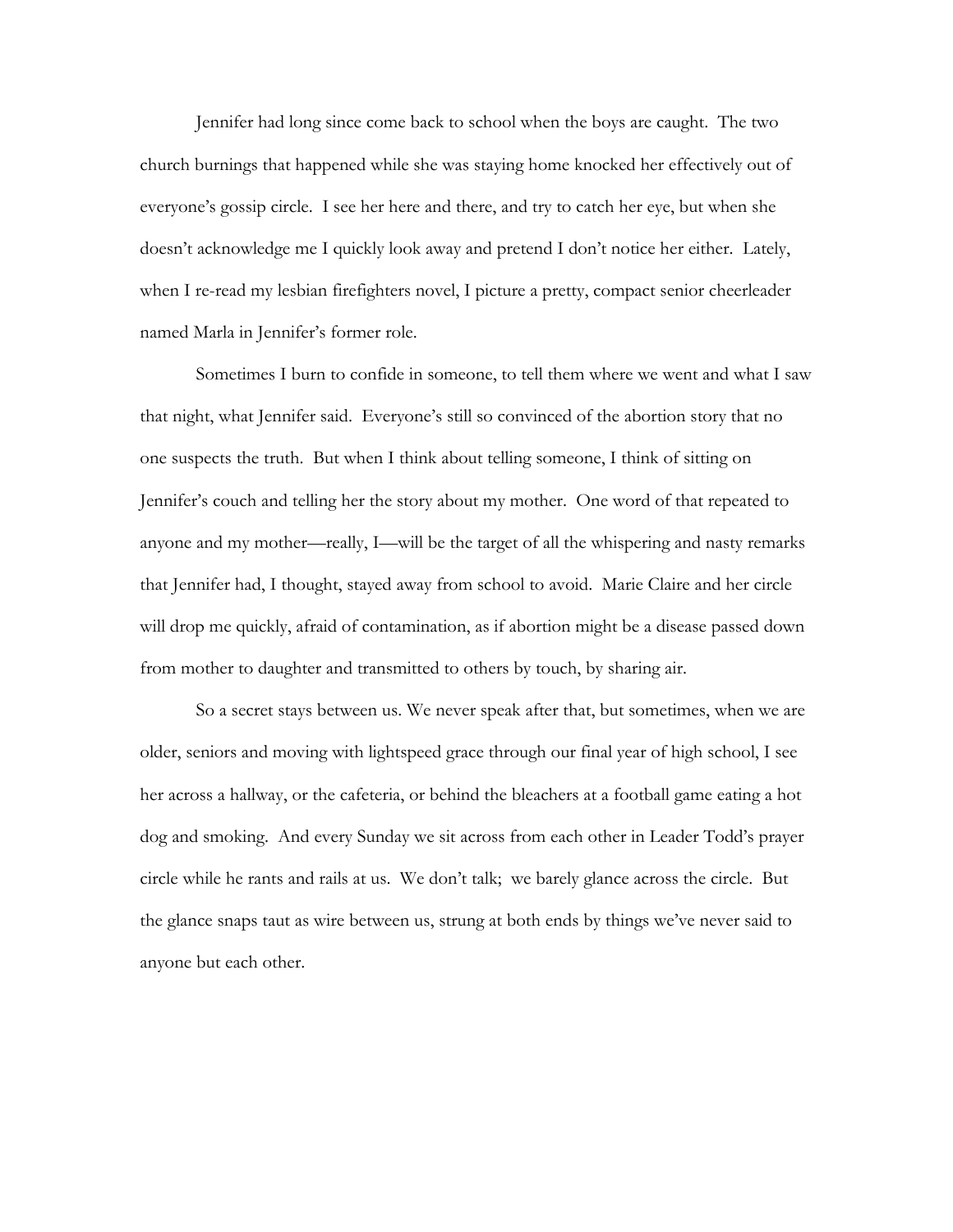## **CHAPTER THREE: SOME BIRDS ROOST ON ROTTEN BRANCHES**

My grandfather Gruffydd was the only one who listened to me talk about the bird. He didn't ignore me, like my parents, or try to convince me that the bird was something else, like the therapist with lime-white hands. Grandfather Gruffydd lived in a tiny brown house by the Prestatyn shore. I visted him frequently before he died. The shore was one of the only places where the bird was quiet. The first time I told him about the bird, I was twelve. We were having tea by his large bay window and looking out at the water. Winter tourists trailed along the edge of the freezing tide, wrapped in coats and scarves. A yellow stray dog ran back and forth on the strand. The teacup burned my hands. I told my grandfather about the bird. I don't remember exactly how I put it. Something like—

—When I have to be around a lot of strangers, or go somewhere new, everyone can see right into me, like I'm a cage. It's like they see everything about me deep down to my insides where there's a bird, and when everyone sees the bird, it starts trying to get out. It starts crashing around in the cage. Sometimes I feel like he's going to fly right out of my mouth—

Something like that. My grandfather withdrew behind his lined face, clean-shaven and pale, not the face of a man who lived by the sea. He owned an antique shop in the village.

 A few minutes passed in silence, and then he reached for his tea. "Rhys. My boy. There's a legend, an old tale—a Welsh tale, mind you, not some English twaddle. Me own grandmum used to tell it to me when I was little. She said that sometimes the people who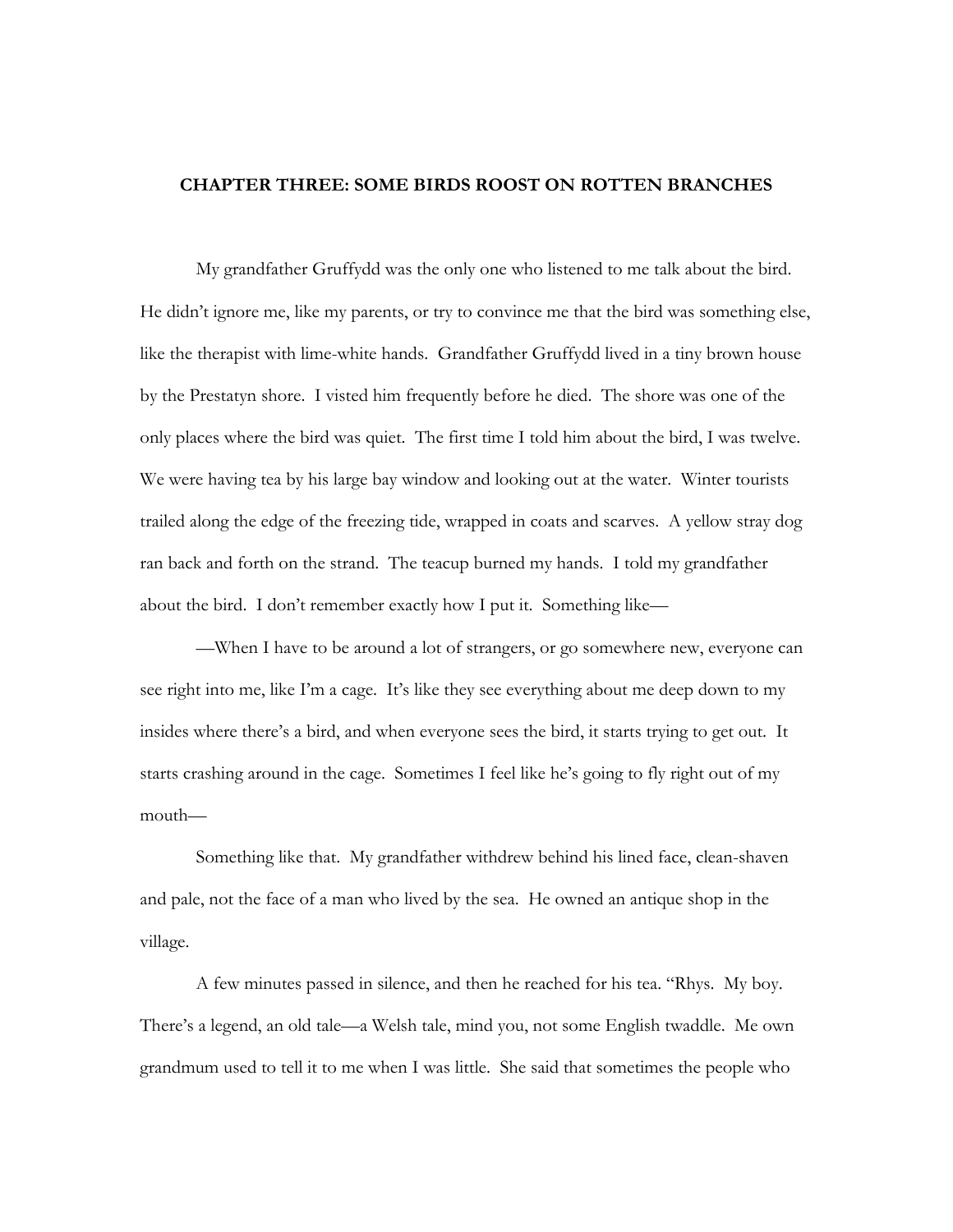live under the sea—the *annwn—*use us to hold bad things inside, things that would do harm."

## "Like evil spirits?"

 "Just so. She said the *annwn* do this because they themselves are too fragile and strange to contain badness. But humans—humans are strong. We are people of stone and earth. So the *annwn* send their evils to us, to hold inside us, to keep separate from the world so that the evils can do no harm." He smiled. "Of course, sometimes they make *us* do bad things, like steal, or hurt people, or even just be afraid for no reason."

Grandfather Gruffydd looked out the window. "We must never let go of it. You were born to hold this inside you. Don't ever let it out. Don't ever let someone open you and take it." It was a bright, cloudless day, but something—not darkness, more like a deeper light—passed over his face.

He died a few days later. My sister and I stood on the street outside his cottage and watched the undertakers bring him out, covered in a white sheet, and load him into a van with the funeral home's logo stenciled across the side, a man's silhouette that looked like the old intro to *Alfred Hitchcock Presents*. Mother and Father were inside the house, going through papers, packing cups and knick-knacks into boxes. The van drove away, up the slope and out of town, headed towards the funeral home in the next town. A seagull, tiny and underfed, ragged as a snarl of kelp, bleated at us from the chimney.

 A few years later, a strange man came to our family's house to take our picture. "Not a portrait," Mother said, laughing. She touched the strange man's arm. He was young and dark and his arm looked like a thin bone wrapped in cotton next to Mother's thick wrist. "Ioan here does candid portraits. It's all the rage, Gruffydd," she said to my father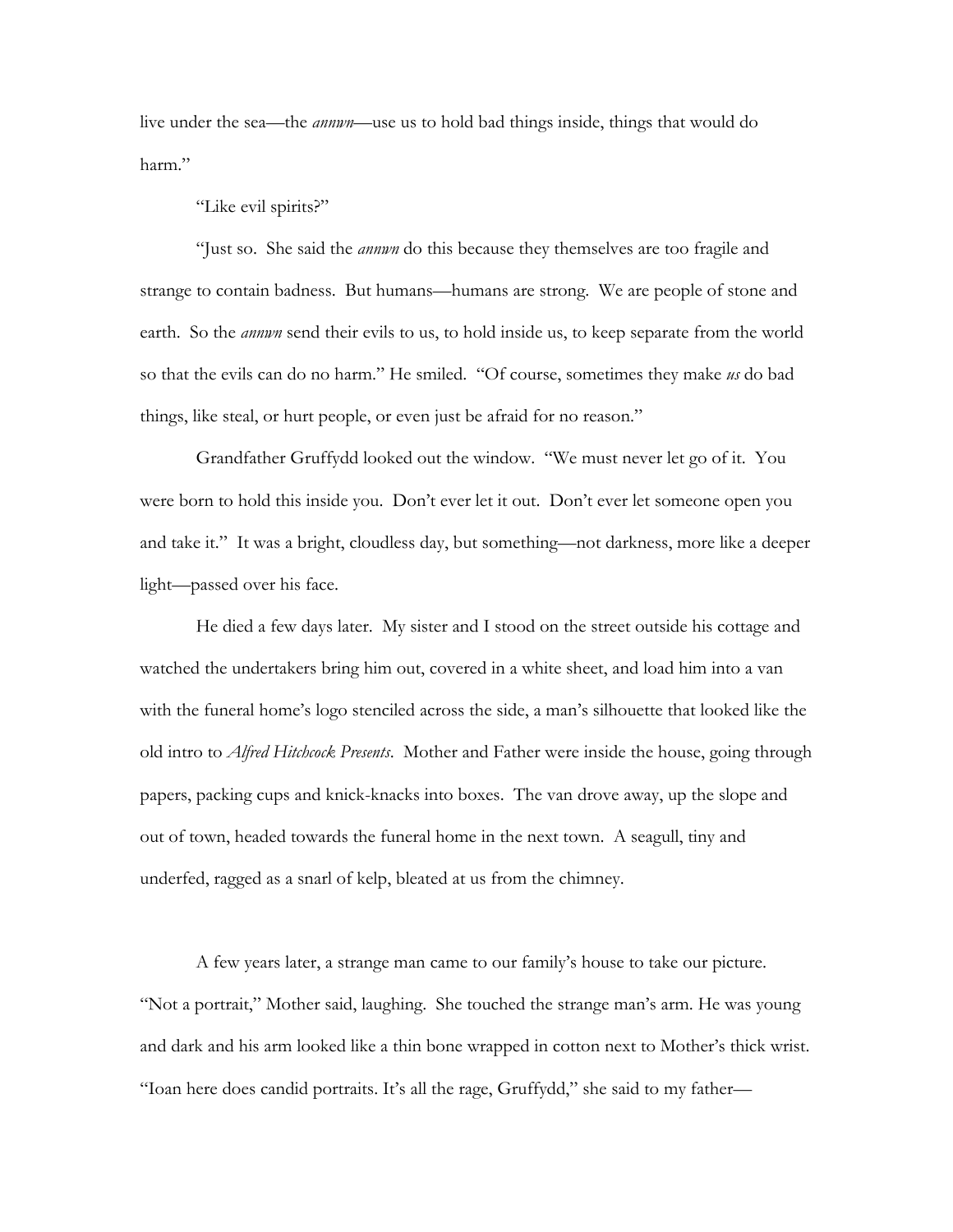Gruffydd, Jr.—who drank coffee at the dinner table and pretended that the stranger wasn't there. I was fourteen and shy and always careful not to wake up the bird, so I hid behind my younger sister, Eira, while Mother introduced her.

 "And our son, Rhys," my mother called loudly. The sound of my name planted my feet and made me push a hand out to the dark, handsome boy with the camera. "Ioan," he said, lightly shaking my hand. His teeth were very white and small. One of his parents must have been Indian, but his accent was all south Wales. I wondered how I must look to him; pale and scrawny, my eyes like a frightened animal, huge and dark.

 "As I was saying, Gruffydd." Mother spoke as if addressing Father, but she was talking to us all. Her voice and her perfume filled our tiny mountain-side house and made it feel smaller than it was. The extra, expanding presence of a stranger already seemed to beat at the walls and make the timbers creak. Through the window, white windmills gleamed out in the bay. The village of Prestatyn-by-the-Sea looked like an impressionist postcard, smudges of dark chalk by the grey water.

 I was home-schooled because of my attacks. The only people I saw on a regular basis were my family and Aeron, the blond teenager who worked at the shop just down the road, at the bottom of the mountain. I walked to his shop and back everyday just to get air and exercise, but after a year of seeing him there I still couldn't talk to him. I couldn't talk to boys that I like. I couldn't tell anyone else I even *liked* boys. I could never tell a boy I liked him. It would have physically hurt to push those words out past the bird and lay them at someone's feet. Telling people things lets them inside just a little. Telling someone something as important as "I like you" is ike inviting them in, giving them a baseball bat, and telling them to have a go at the antiques. It's shrapnel waiting to happen.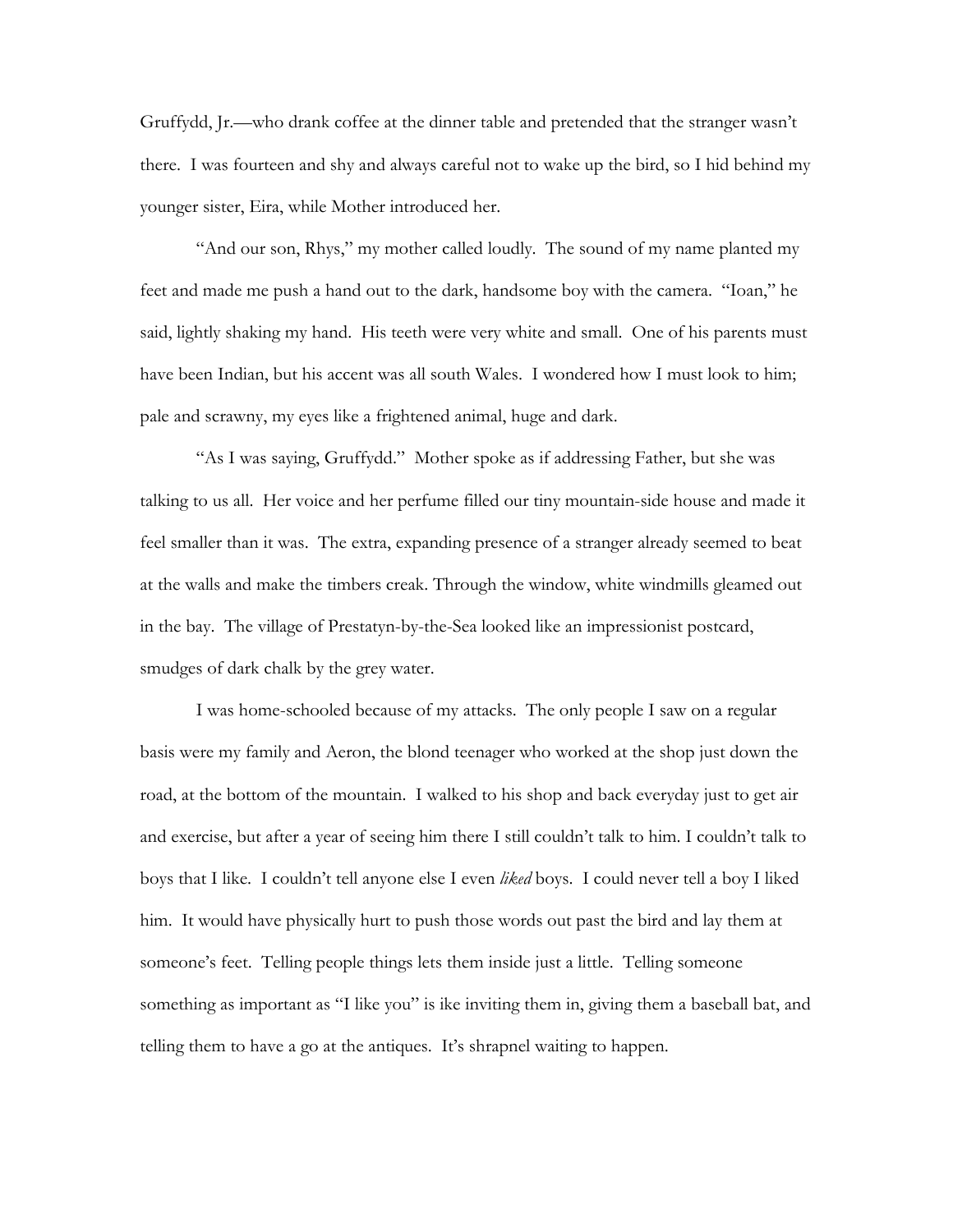But I wanted to tell boys that I liked them. I read Eira's teen magazines after she got bored with them. I fished them out of the trash when no one was looking and hid them under my mattress, then flipped through them alone in my room after everyone was asleep. They said that boys were thick, and that to get them you had to give them strong signs. Liking a boy meant operating by signals, according to *GirlWorld,* leaving tracks and secret codes on walls, in water, floating in the air you passed through. I wanted to signal Ioan, with his hand in mine, that his eyes looked like "pools of dark water stretching deep into the earth." I'd just read that in my tutor's poetry anthology. Ioan the photographer was the first new person I'd met in almost a year. I didn't even go to church with my family because it made me have an attack. I could feel the Holy Spirit winging around in the rafters, called up by all that praying and all those people *breathing*, and then feathers sat up in my chest and I passed out or vomited or screamed. Ioan was not as cute as Aeron the shopkeeper, but there was something about his eyes. He hadn't let go of my hand. Over his shoulder, Eira made a face at me.

 "As I was saying, Gruffydd,"—Mother, sweeping over to Father at the table— "portraits are out, they're just not done. It's very old-fashioned. Gwennie was telling me just last week, this is much more hip. Candid shots, good enough for a magazine. All of us in our natural setting, doing our natural thing." As she talked she took away Father's paper and poured him another cup of coffee. She never let his gruff silence get in the way of her desperate clawing towards a life beyond the lower-middle class. I had learned about the classes that week during home school. My tutor, Mrs. Lloyd, patted her tight white hair and explained to me that some people make very little money, and some people make a lot. There was a picture of a ladder, and the various rungs represented the different levels of people. I asked Mrs. Lloyd where my family fell on the ladder, and she pointed a long finger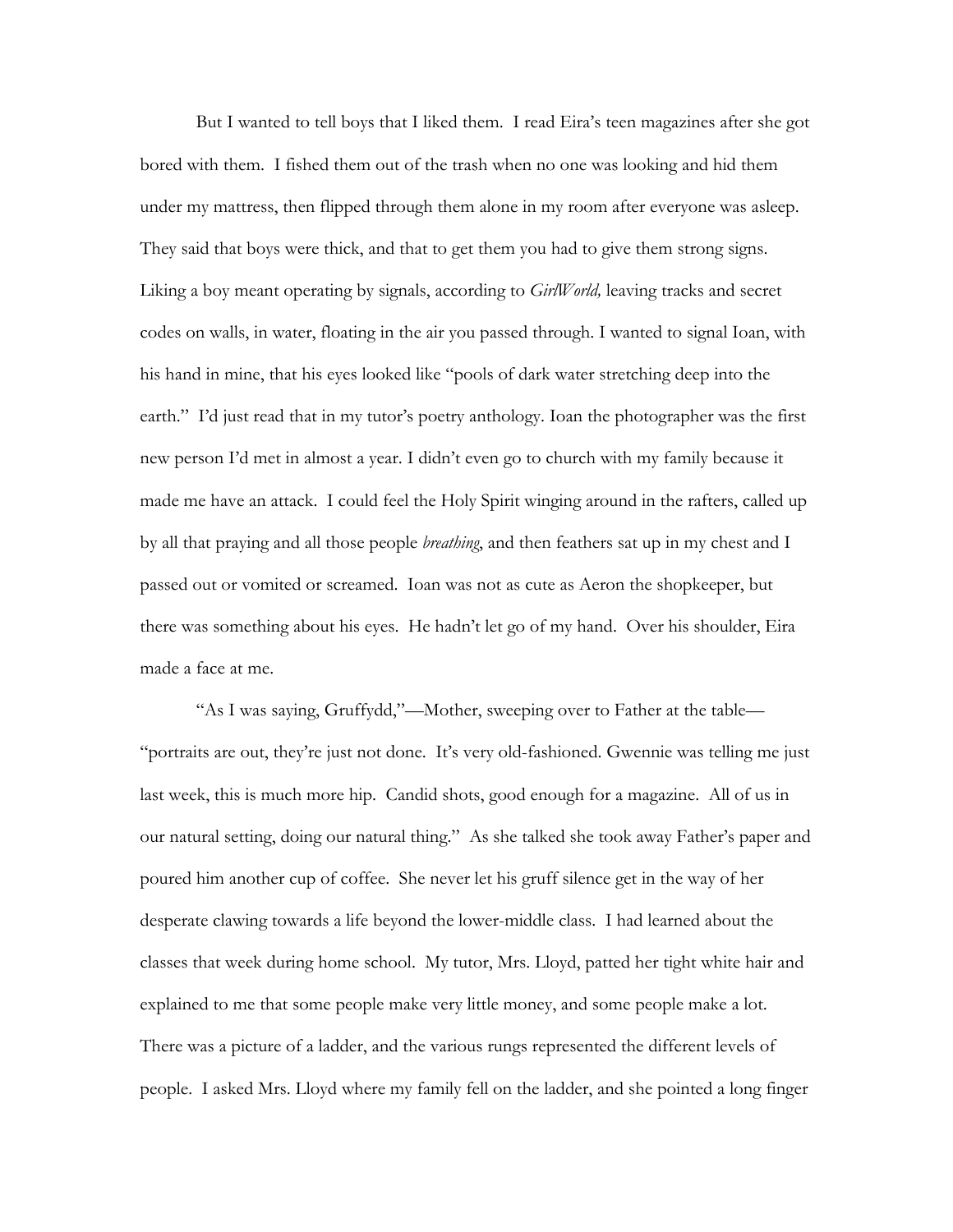to the bottom: *lower class*. I always knew we didn't have much money, but seeing it on a ladder like that, and seeing all the rungs above, made all my mental snapshots of Mother snap into place around each other, a giant puzzle assembling itself into a larger picture.

Father looked at his coffee cup, full and steaming and without his customary milk and sugar, and said "How long is he going to be here?"

 "All weekend, darling," Mother said from the sink, moving pots and turning on water and forgetting about Ioan and father's milk and sugar. Her mind moved like a bright bird from branch to branch, never remembering what it was doing before until it circled back around to it. "He'll stay on the couch. Which is quite comfortable, Ioan, nice and soft"—this, called out to Ioan over spitting water and banging pots—"and he'll just go 'round the house, taking pictures of anything and everything. Which means,"—water off, pots forgotten, Mother looming back into the living room with her hands red and wet— "just act like he isn't here. Right, Ioan?"

A white smile from the stranger. "Just all of you do what you normally do. Listen to music, read, watch the television." His voice was small like his mouth but deep like his eyes.

 "I want to go into town to see my friends," said Eira, blonde and twelve and possessed of both our share of boldness.

 "Not this weekend," Mother said in that voice that all mothers have, commanding and bronze. "This weekend we are a family. And Ioan,"—she smiled, touching his arm again— "Ioan, Ioan is invisible." She left a mark of soap and water on his sleeve.

 I don't remember when the bird woke up. Sometimes I think it was always there, nesting, perched on my bottom-most rib like a gull on a scrub pine branch, sleeping with one black-eyed head under its wing. For years I felt it waiting there, not knowing what it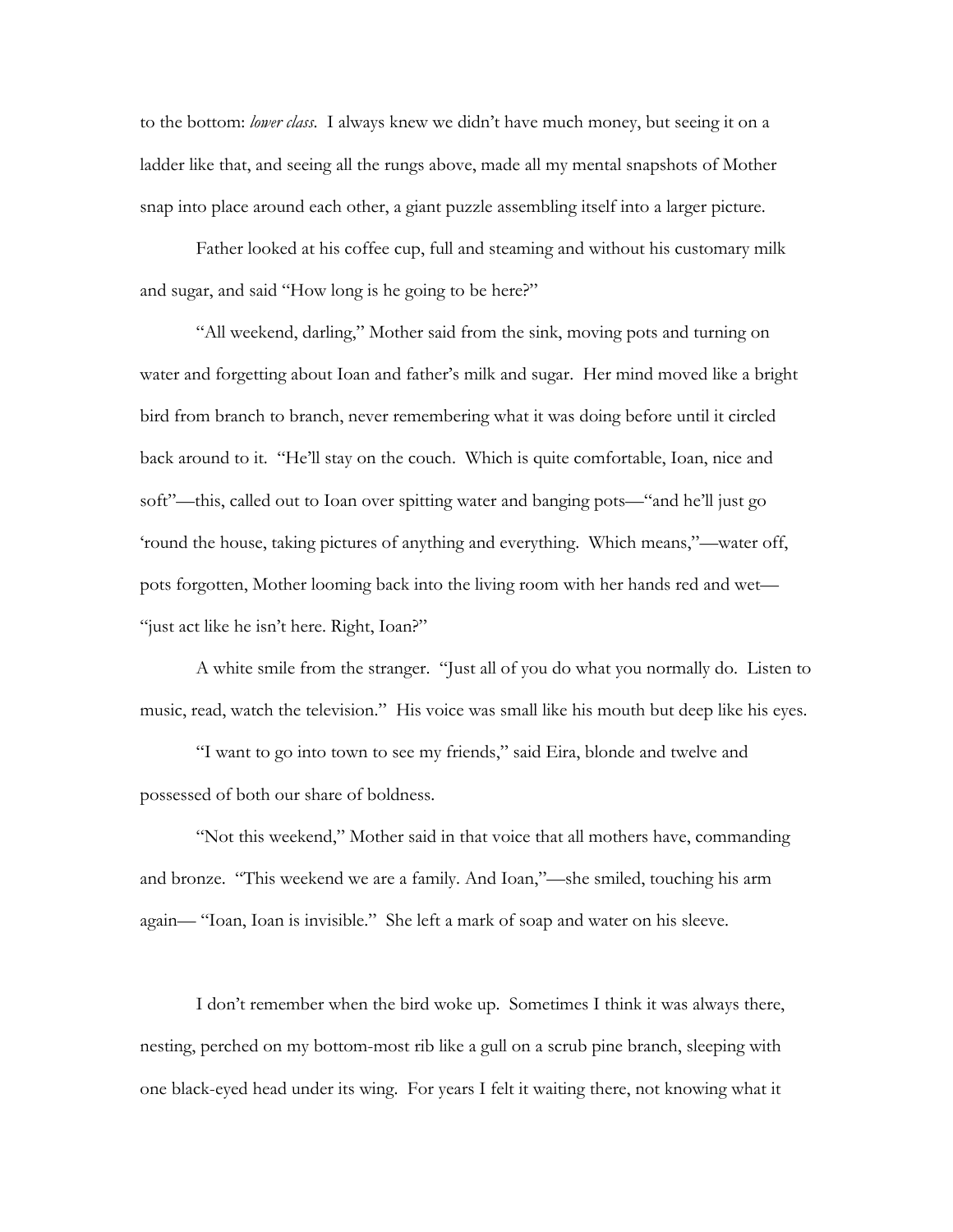was, only that sometimes when I was in school or out in the sunlight, something under my bone stirred. Sometime after my twelfth birthday, it leaped.

 The first time I had to be sedated, I was taking a math test in a class full of too many students. It was unusually hot; I could smell everyone, hear every movement, every scratch of pencil against paper. A roar of shifts filled my ear. I stared at my paper—long division but the numbers congealed and coded themselves in front of me. I couldn't understand a thing. The teacher stood up and started walking towards me—was I making a noise?—and there it was, sharp dirty feathers against my heart. I crashed down, I could still see but I couldn't, and I knew I was screaming.

Doctors told me I had agoraphobia, that these were panic attacks, and they gave me drugs. I tried to tell a therapist in Cardiff, who had kind eyes and pale fishy hands, that there was something alive inside me that wasn't me, that wanted out, that leapt to signal its imprisonment everytime it saw an avenue of rescue—a passing stranger, the open sky. "Why don't you let it go?" the therapist asked me once. He watched me from behind goldrimmed glasses, scribbling cryptic marks across his yellow pad. "Why don't you just let it out?" I didn't know how to tell him that I couldn't do that. This was more than panic, than anxiety. No medication was going to help this, but how do you say that to a therapist? My grandfather knew what was in me, knew it had to be caged, that I'd been given a charge from birth to keep it hidden and secret and powerless to do harm to others. An image of Grandfather Gruffydd's hands, rough as brown wood, wrapped around a teacup, flashed into my mind. Instead I told the therapist, "It's stronger than me. It's going to tear me apart from the inside out."

He asked me what it felt like, physically. That's when I knew it was a bird, because the only word I could think of for the thing that spread apart inside me was "wings."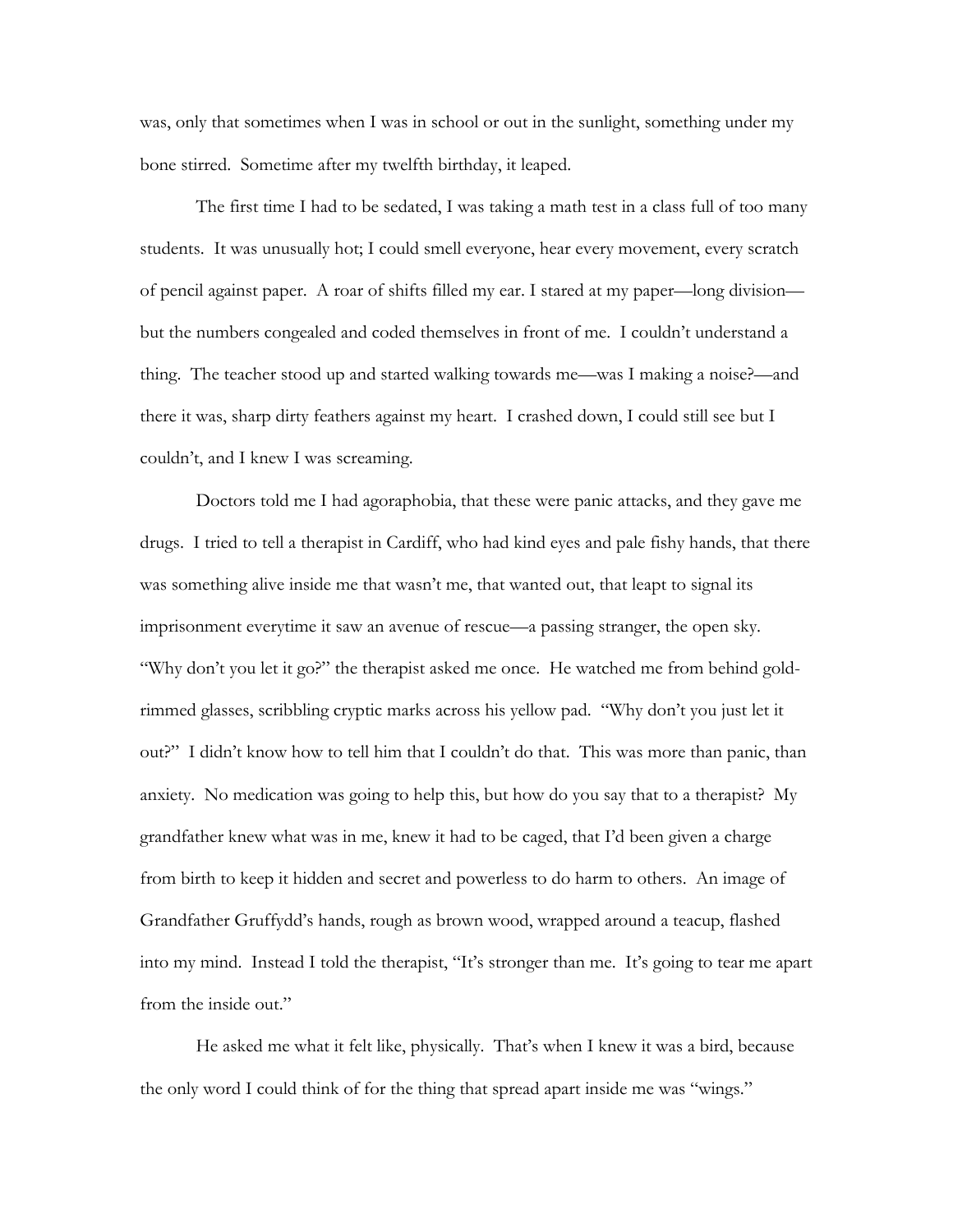\* \* \* \*

The first "candid" shot was of Eira and me painting Eira's room. Mother forced us into father's old flannel shirts, armed us with paintbrushes tipped in cornflower blue, and unleashed us against the beige wall like hound on the gutted carcass of a stag. At fourteen and twelve, there was little finesse in the way we slapped paint up and down the wall, making a patchy coat of blue against the beige. Behind us, Ioan took pictures, click after click. The first photo made me freeze up. The bird shifted, antagonized, alert, like a weight pushing from one lung to the other. But then *click, click, click*, he kept on, while Mother watched approvingly from the doorway and called out advice. "Eira, extend your arm some more. Rhys, watch your head, don't block your sister." As she talked, as the camera's *click* become just another noise, like the whine of night insects you eventually forget to hear, and the bird settled down. The familiar presence of my family and the house overrode the strange boy and his camera. I wanted to tell Ioan that there was nothing candid about the painting, that it wasn't something we ever did, especially Eira and me, because we didn't get along, but I knew that Ioan must see how staged everything was. He was just doing his job. I stabbed my brush against the wall. To like a "real" family, we had to be posed.

After a while, Eira flung down her brush. "I'm hungry," she said, and retreated to the kitchen for a snack, followed by our mother. I put my brush down, too, more gently. Ioan fiddled with his camera. "Good timing, anyway," he said. "I need to reload the film."

I turned away from him. The bird, usually quiet in the house, leaped and struggled against my ribs. It was partly because Ioan was a stranger, and partly because he was cute. I wondered what he looked like without his shirt.

"Are you all right?" He asked it quietly, as if he wasn't sure he wanted to but unable to keep the words tumbling from his mouth.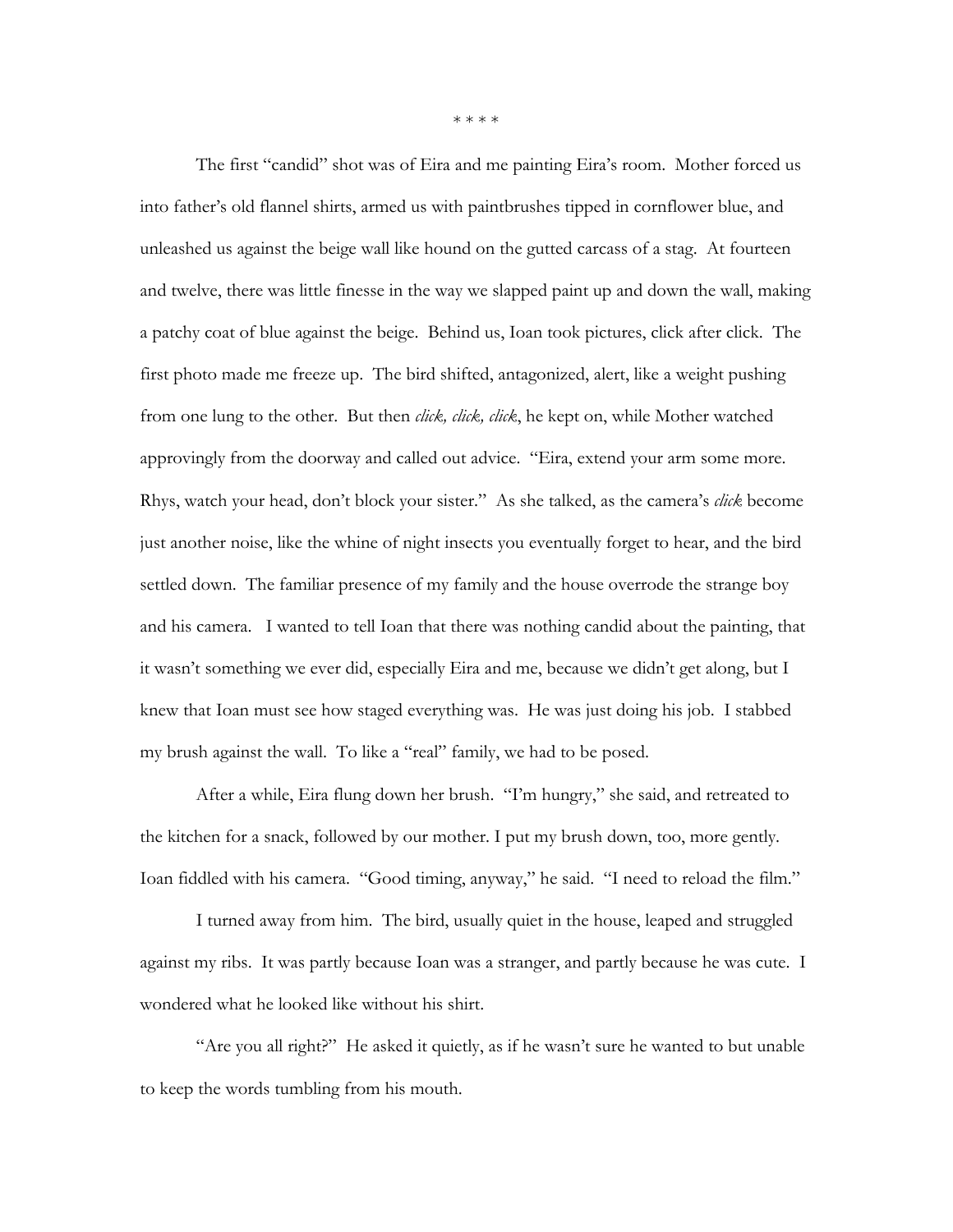The question—his attention, his scrutiny—made me freeze up . "I'm fine. Why?" He shrugged. "You seem nervous. Don't like having your picture taken?"

I laughed, a nervous little laugh, a sparkling dog-legged kind of thing, and said truthfully, "No. I'm not really used to it."

"Well," Ioan said, walking towards the door, "just try to relax. Be natural." He looked right at me. "It's fun to be photographed. You know, just let yourself be. Let the camera in. It's really cool." He put one hand on the door, the camera hanging from his neck, and cocked his head at me. It reminded me of the way seagulls look at you when they know you have food in your hand: appreciative, appraising. "You have a really interesting look," he said.

The compliment hit me hard, a double impact of excitement and anxiety. "How so?" No one ever noticed me that way. Being examined so closely and deeply by someone I barely knew made me nauseous, made beak and claw prick hard against my insides. On the other hand, I was alone with a handsome boy who was looking at me. *Looking* at me. That made the bird dance from foot to foot on its perch inside my chest, but it felt different than normal. Not desperate, but restless.

Ioan stepped back into the room. "Everything. Your bone structure, your blond hair." He pointed two fingers at me and moved them up and down like he was tracing the outline of my body in the air. "Your frame. Long lines and all that. You're very elfin, very old world. All the photography students at university would want to use you as a model." He laughed. "Of course, they'd make you do ridiculous things like run around in your underwear with branches strapped to your head, as long as they could get a cool shot out of it."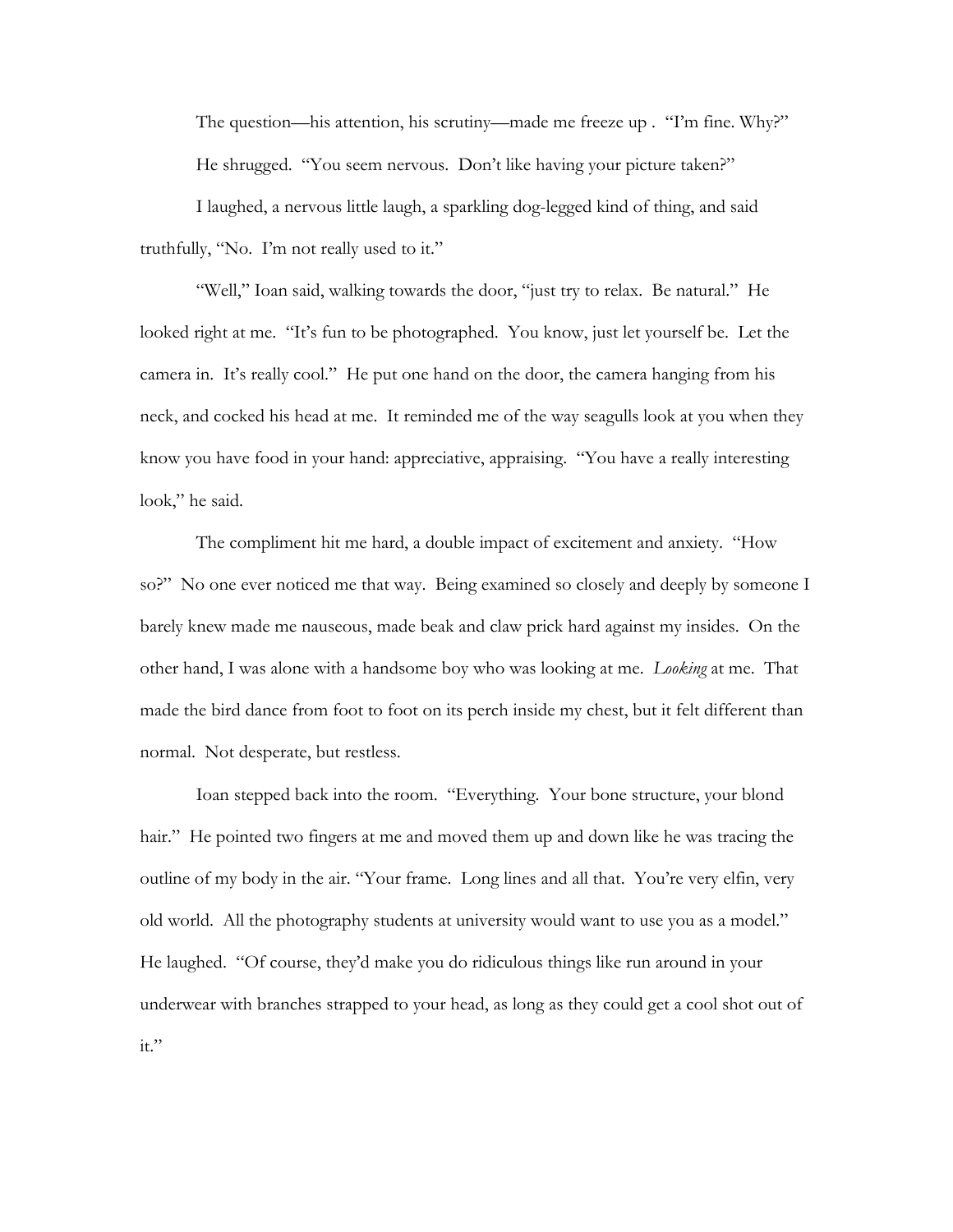I couldn't imagine exposing my scrawny body to Ioan, much less a group of fit college boys, a pack of male sinew judging and comparing and using me for their shots. "Is that what all photography students do at university?" I asked.

Ioan rested one hand on his camera, tapped one finger against it as he considered me. "I don't. Nothing so silly. For you I'd do a beach shot, probably. In the sunlight, on the sand. Something classical, and mythic." As he talked, he looked at and then through me, to where his vision of me flickered just behind my physical self, better and more brilliant than I could ever be in reality.

Eira bounded back into the room, chocolate in her mouth. "All right, I'm ready now." She picked up her paintbrush and dabbed it across my shirt, casual and cruel. I flinched away from her. Ioan looked away from me, down at his camera, the moment between us escaping back into the dark space where it came from. "I'll be right back, I just need to use the restroom," he said, and left the room.

Eira must have noticed my face, must have seen something of disappointment and elation, because she jabbed me again with her paintbrush and said "What's wrong with you?" It was the same thing Ioan had asked me, but Eira spoke a different language, the language of siblings and mutual dislike.

When I went downstairs on Sunday morning, everyone was dressed for church and Ioan was asleep on the couch. His brown-socked feet hung over the edge and dangled in the air. He snored. "You're going to church?" I whispered to Mother in the kitchen.

 "Of course, dear, don't be silly. Why wouldn't we? Eira, go put on your church shoes, not your sneakers." Mother issued commands in a stage whisper as she buttered toast and refilled coffee cups.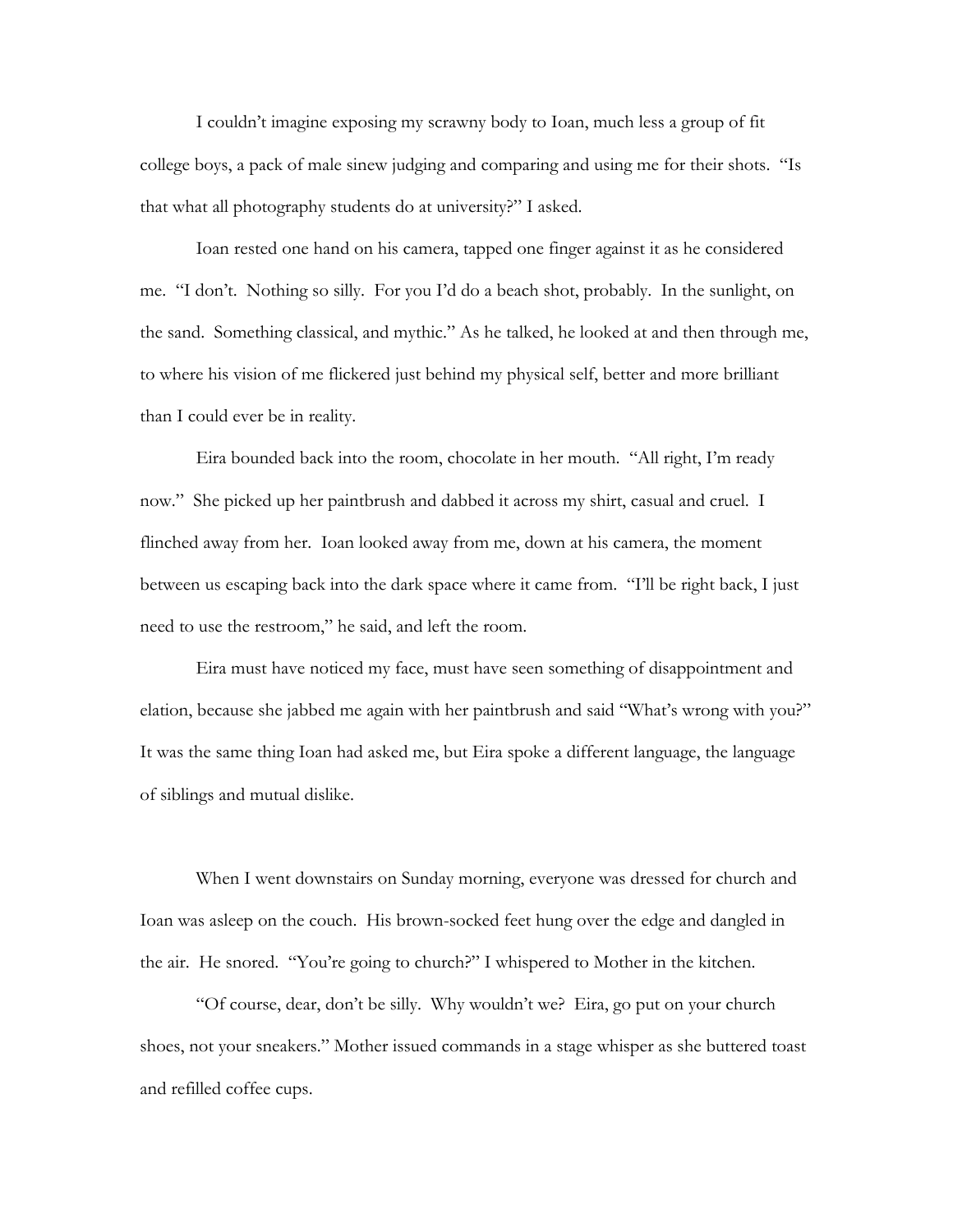I wrapped my blanket more tightly around my shoulders. "Are you taking Ioan with you?"

 Mother laughed. "Does it look like he's going with us? We'll only be gone an hour. He'll still be asleep when we get back." She looked at me, probably saw panic throbbing slowly to life in my face, and walked over to me. "Just stay in your room, Rhys. We'll be back in an hour. You don't have to talk to him if he wakes up. Heaven forbid. Honestly, he's harmless. You've seen that all day yesterday."

The four of them bustled outside, hunkered into the cold car, and sped down into the village. I was left alone with Ioan. I peeked into the living room. He was still asleep.

 I sat at the kitchen table and drank Father's leftover coffee. I listened intently for any sign of life from the living room, mouth against my coffee cup, a small deer poised for a delicate drink, white tail lifted and alert, the faint ring of oil on the coffee's black surface cast pale in the kitchen light.

Ioan, who was suddenly standing in the entryway of the kitchen, coughed politely. He smiled at me; his smile made the bird flutter, but something else, too—deep in, just the same, but on a different level entirely. "Do you want some coffee?" I asked, then realized the only coffee was in the used cups already sitting on the table. The scarred pot was dark with dregs and steam and nothing else.

 "I'll just put a kettle of tea on, if that's all right." He hesitated. "Would you like some?"

 I knew Ioan couldn't be that much older than me. Nineteen, twenty. How much was my mother paying him? We drank tea in silence at the table. He smiled a lot, like an animal showing its teeth but with the opposite intent—"See, I'm friendly!" as opposed to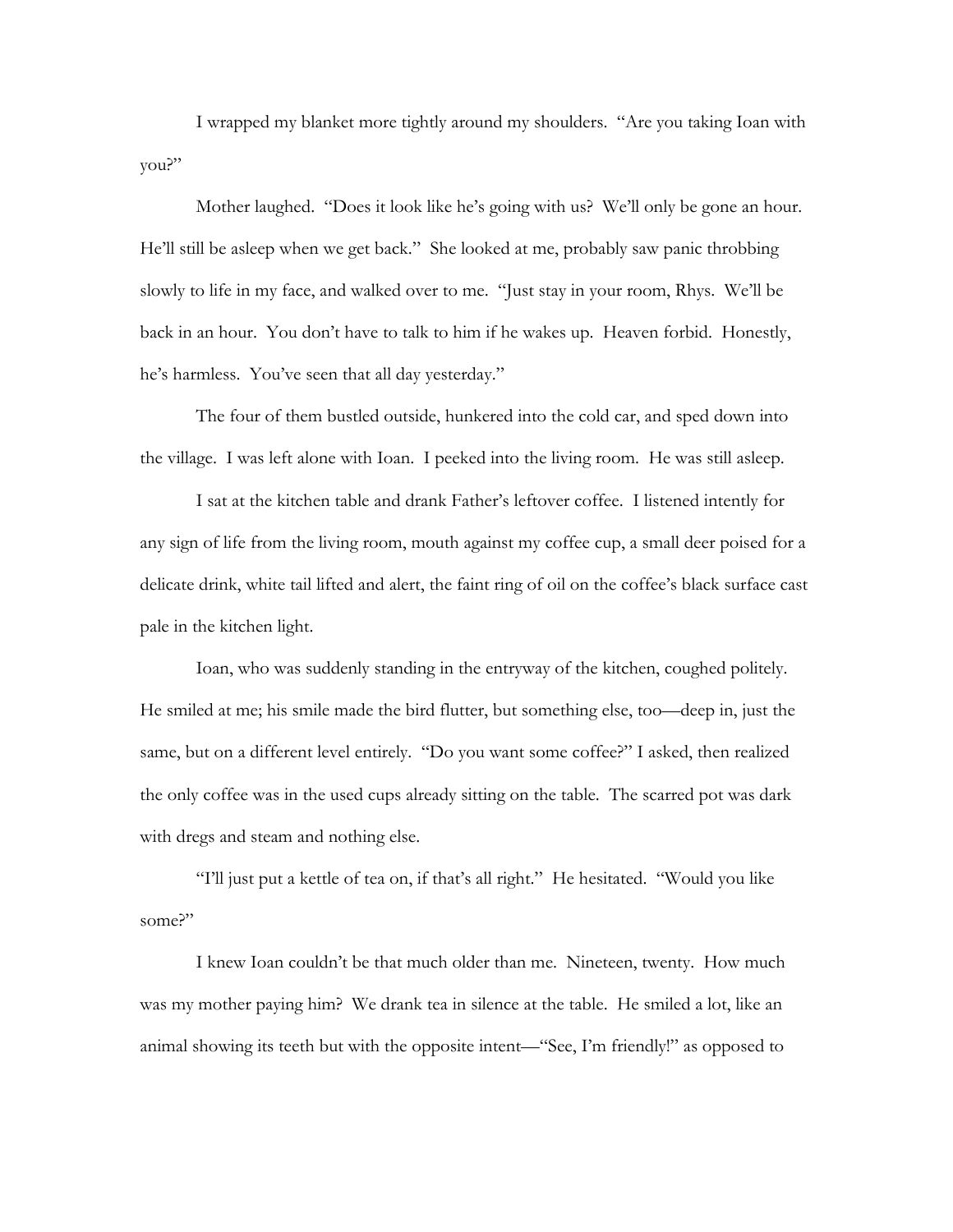"Back off." The clock read 9:15; forty-five minutes until my family came back. The bird struggled at first, but calmed down as the seconds ticked by.

 What would it be like to go on a date with Ioan? Maybe we'd sit just like we were in the kitchen, at a table in a restaurant or pub, drinking cider instead of tea. He'd tell funny stories about the glittering world of university, as far away and strange to me as the kingdom of the *annwn*, with their palaces of coral and halls of bone. I'd laugh into my cider and explain that to me the world was medieval because it was all so far away. I never saw any of it. I could have taken drugs to calm me down long enough for a car trip or train ride, but I'd never wanted to do that badly enough. To me, the house was the world, and Ioan was an alien come to visit.

 Ioan blew on his milky tea. "I got some good individual shots of your sister yesterday, Rhys, but hardly any of you."

I didn't look at him.

Something clicked, flashed, whirred. Ioan lowered the camera from his face. He'd taken my picture.

 Wings beat inside my chest. It was like someone had pulled open my ribs and photographed my heart. It had been fine the day before, posed in "normal" activities, surrounded by everyone else, but not alone. I remembered seeing a TV show where a tame horse panicked and reared, its eyes white and rolling. I reared. I stood up.

 "I thought maybe we could do some of you before your family gets back and things get sort of crazy again," Ioan said, adjusting the settings on his camera. It was sleek and black, neat and dangerous as a weapon in his long-fingered hands. "Anywhere in particular you'd like to do it?"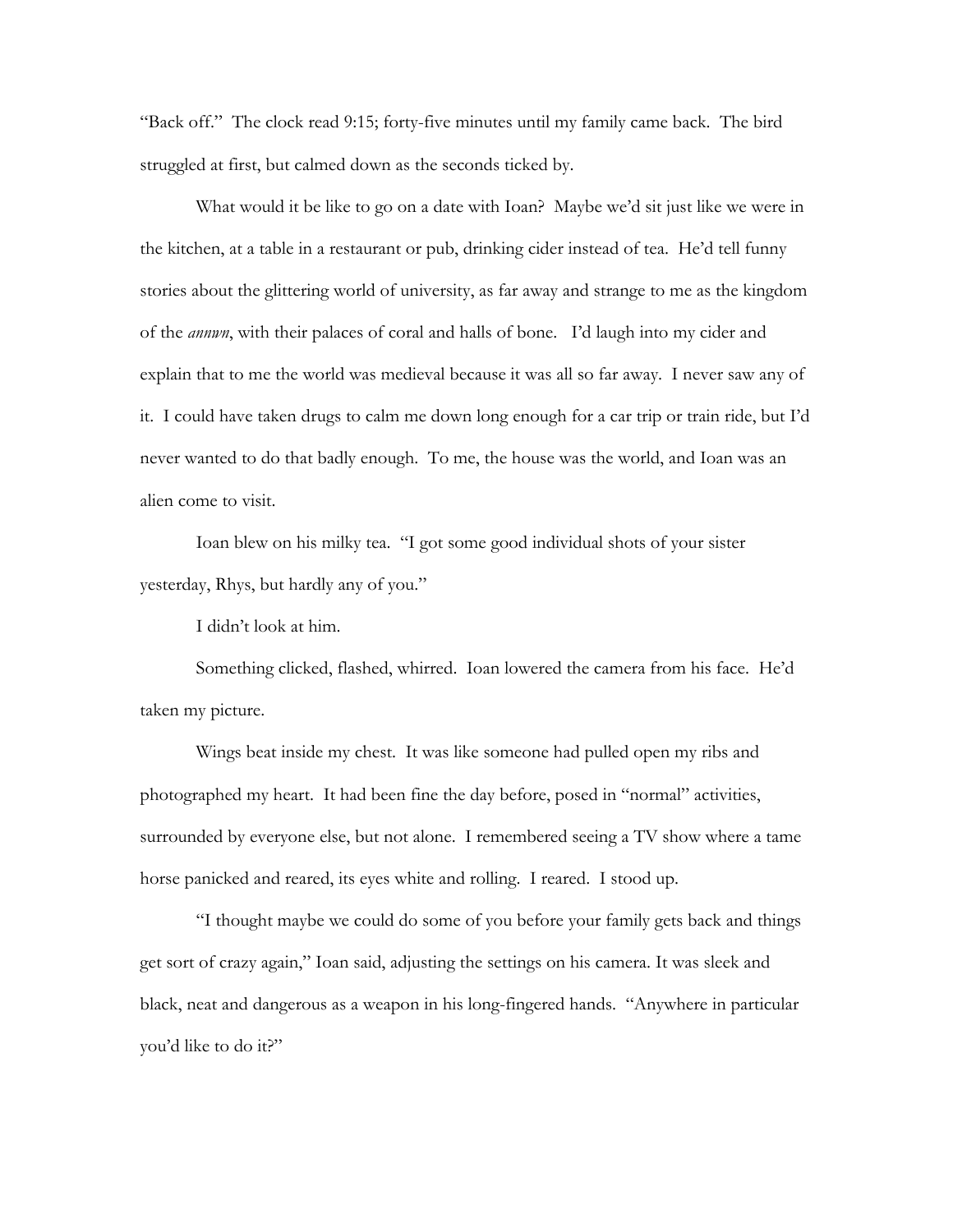Something about the way he held the camera, the way he posed the question as if completely sure of the answer, made me feel like a hostage, held at gunpoint. The bird beat and beat and beat against my chest, wing and tide. My breathing became fast and shallow as a creek running over a rocky bed; heat rushed into my face. I couldn't turn away from him, couldn't turn my back on a predator, so I backed away, bumped into my chair, winced as it scraped against the linoleum. Concern stole into his expression. His voice came to me as if from underwater: "Are you all right? What's wrong?"

 Then I thought of a place we could go where the bird would be quiet and not get in the way of whatever happened, whatever I hoped would happen. Where I used to go visit my grandfather, to feel quiet inside. A place Ioan himself suggested the day before.

"The beach," I said. Just the thought of it, just the savory, salty way the word "beach" felt as it rolled across my lips, soothed me, settled me, a rock sinking into water.

 He smiled, and cocked his head at me like he had yesterday in that moment when he looked at me as more than a client's young son, as an artist looks at his subject, his muse. "All right." He stood. "That sounds great. Go ahead and get changed, I'll meet you outside."

 In my room, I was safe and out of sight. I put on a thin blue button-up shirt and a pair of khaki shorts. My whole body throbbed hot with panic and exultation at what I'd just done. Everything inside me was in motion, unlike the still summer air outside. My window was small and half-curtained, a private peephole out into the galaxy of town, mountain, sea. An old stone church down by the shore rang a bell every Sunday, calling the people to service. From there I could see the bell's dark swing in the tower, the sound muffled by space and glass. It was 9:30. My family would come back from church in half an hour.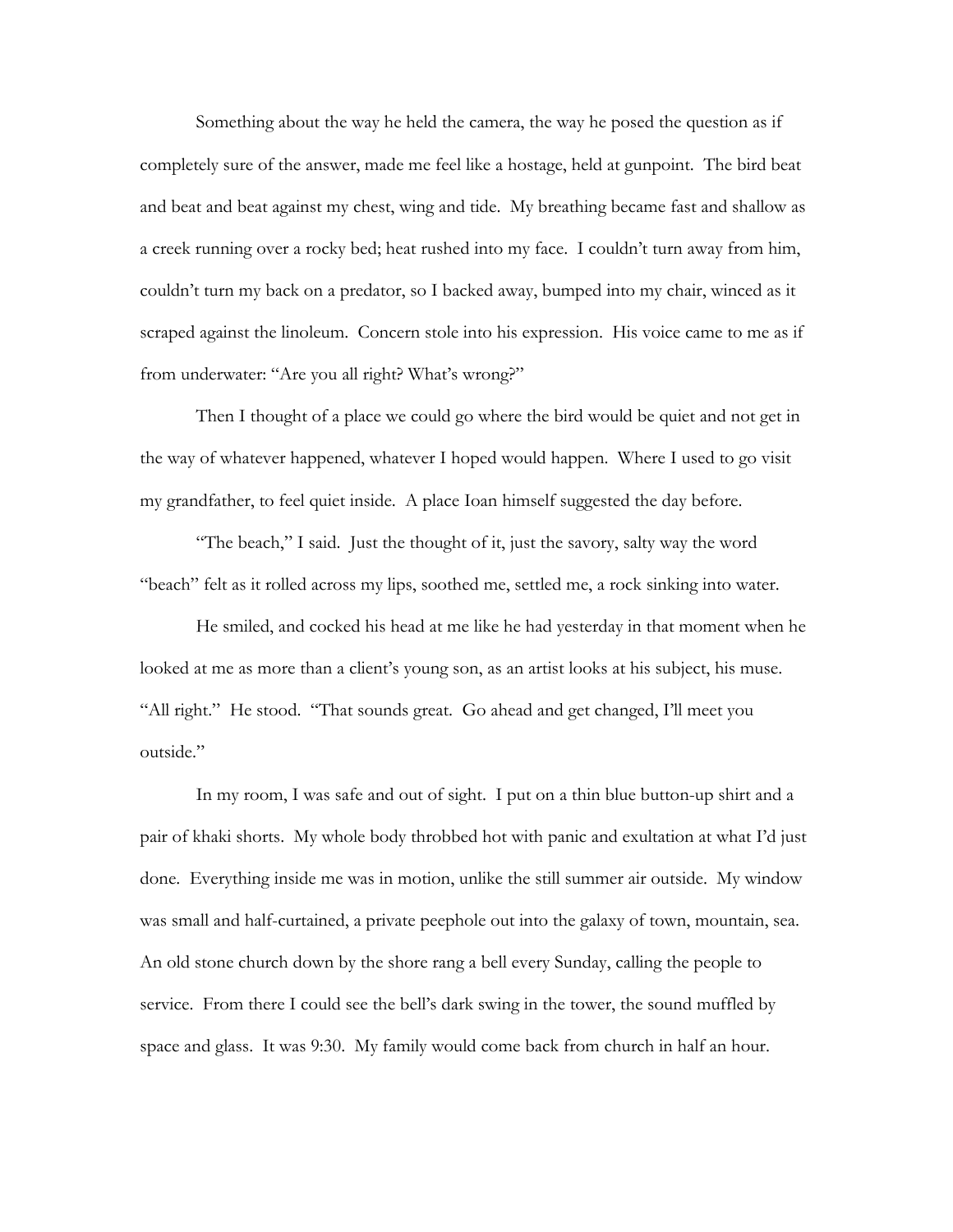I pushed the window open. Everything outside smelled of stone and salt water. The morning sun limned the top of the mountain, which hung black and cold above the house. Cool shadows covered the front garden, but golden light bathed everything just beyond. There was no sound but a faint whisper of wind through the trees and, in the distance, the constant hum and glide of the ocean. There were no clouds, and no breeze. Everything waited.

 My grandfather used to say that first you hear the sea, then you smell it, then you see it. It unrolled before us that way as we traipsed down the side road towards the shore, passing behind the untidy back gardens of split houses and flats. I loved the sea. By the sea, I could be silent and still and absolutely free of the bird. It balmed me with gentle roar, salt, and wet. In the presence of a greater entity than itself, everything inside me quailed with respect and awe.

 I'd seen pictures of beaches in the Carribean and in Florida, places of blinding white sand and sapphire water. The sand of the Welsh shore, however, was anything but white, a grey mongrel color and usually littered with trash and wrack from the tide. The water itself looked dark and angry even in daylight, seeming to promise cold and danger with every slap of white foam against the dirt. It wasn't the kind of beach where you sunbathed or went swimming. I loved it for that; it seemed like something beyond tourists and suntan lotion, something with a soul and an ancient quality. Even the sunlight was cold. Seabirds wheeled above us, and in the distance the white windmills that powered the coast revolved like the curious masts of alien ships far out at sea, scouting for a safe harbor.

Ioan wore boots. He jumped off the jetty onto the sand, splashing through puddles and marching off across the dark expanse of sand towards the water. I jumped down more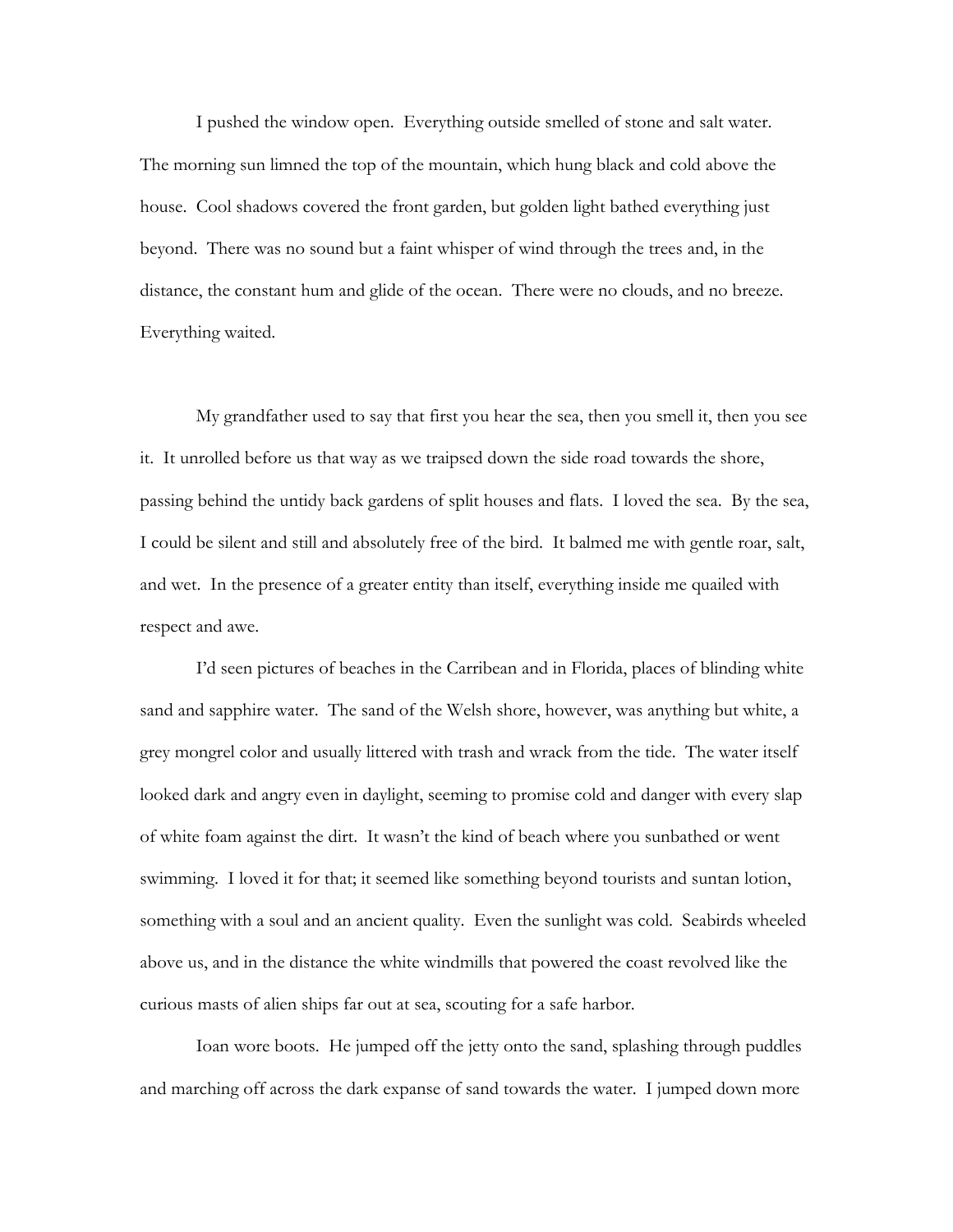carefully, and then on second thought took off my trainers. I held them in one hand and followed Ioan across the shore, around pools of water and clumps of rock. The sand was cold and hard under my bare feet. A breeze lifted off the sea and played up under my shirt.

 Ioan stopped a few feet from the water, then abruptly turned around and snapped a picture of me. The snap caught me by surprise again. When I looked up, Ioan smiled and lifted his lens for another attack.

 At the kitchen table that morning, when he photographed me, panic spread wide under my throat and lifted me off the chair. Now that sensation felt pleasantly muddled and confused, asleep under the blanket of the ocean. I put down my trainers and turned to look at the sea. Ioan took rapid pictures of me, circling around to the side, out of my peripheral vision. It was easy, in the sun and the noise of the surf and the complete lack of anyone else on the beach, to pretend that he wasn't there. For a while he vanished from my perception and I was alone. I sat on the cold sand, ignoring how it clung wet and heavy to my shorts, and smiled into the sky.

"I used to look for the people under the sea here," I said.

 The camera clicked nearby, and suddenly Ioan was there again, out of sight but present. I felt him like a warm dark star, flickering with interest behind me. "You mean, like mermaids?" he asked.

 "Sort of." I rubbed my heel against the sharp edge of a stone. Not enough to cut, just hard enough to feel. "My grandfather used to tell me that the people under the sea, the *annwn*, were responsible for all the bad things that people do, basically. I used to look for them, so they could fix me."

 "Fix what?" Ioan came up beside me. All I could see were his jeans, and the camera dangling from his hand. "You don't look broken to me," he said above me.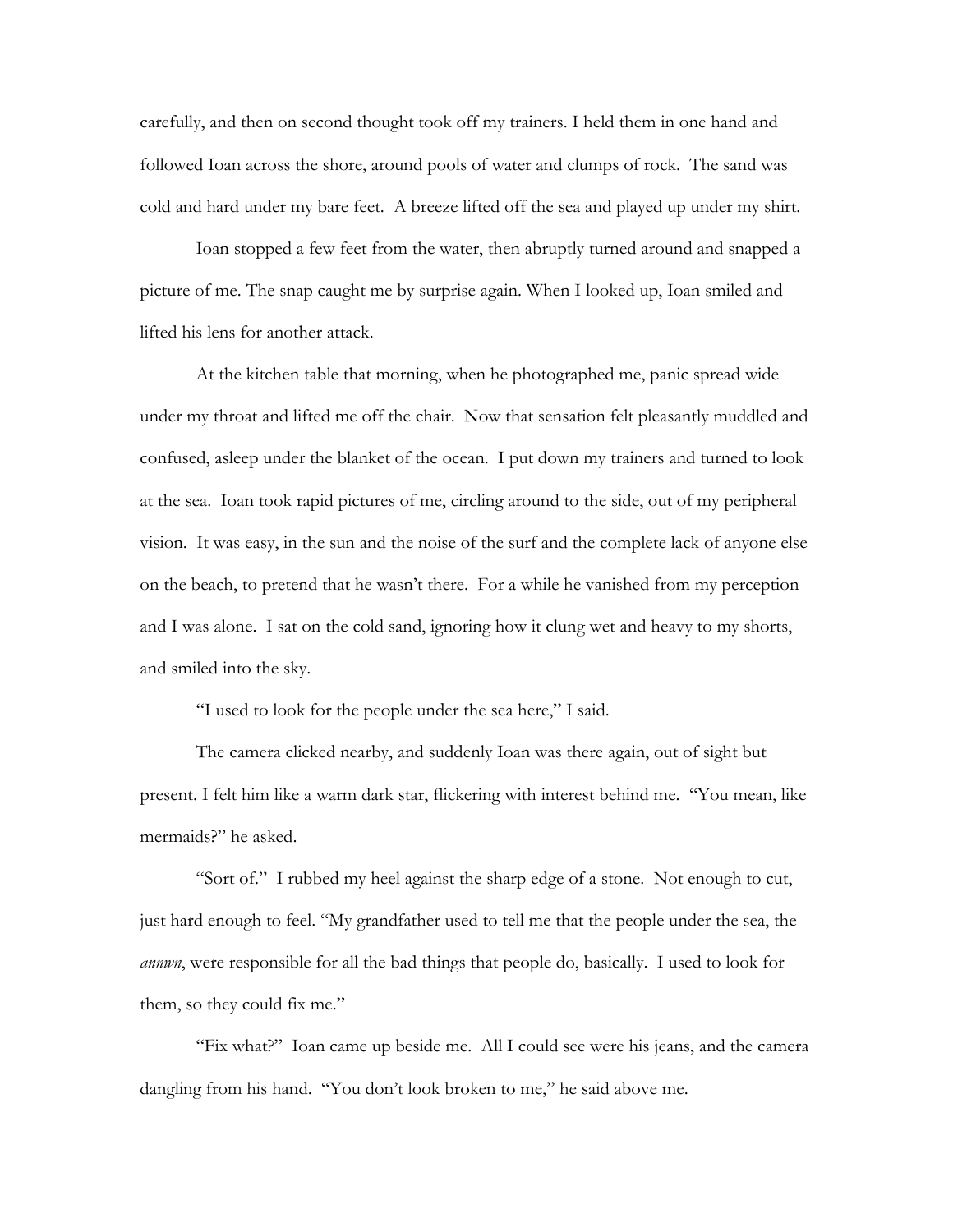I knew from TV that was the kind of thing boys said, things that sounded like flirting or interest but usually was just them being nice. I let the comment pass over me like a barely felt breeze and told Ioan about my problem. I used the technical terms—panic, agoraphobia—because even though I thought he *might* understand the real story, I *knew* he would understand the medicine, the tacticle language of forms, diagnoses, tiny print and prescriptions. There wasn't an easy translation for what I really felt, a white lump somewhere deep leaping to attention every time a seabird wheeled overhead and cried out for food**.** But then, maybe Ioan was different. The way he talked about his work, about letting things in. He might know the language I knew, could hear about the bird in my chest and know what I meant; an educated older man, experienced in the darknesses and dangers of the world outside Prestatyn, outside my own house. I held that knowledge like a hot brick against my heart there as Ioan listened to me, really listened like no one had since Grandfather Gruffydd died, and I loved him for one powerful second.

 "The ocean calms me down," I concluded. "I think it's the noise, or the smell, or something. Usually I'm too nervous to even walk through town."

 "Hence our picturesque detour." He sat quiet and still next to me, holding what I'd said as carefully as his camera, unsure what to do with it. "You seem okay right now." Then, quickly, shortly, as if coming to a decision: "Here, hold this."

 Ioan placed the camera gently in my hands. I cradled it to my chest. It was heavy, like a loaded weapon, but warm from the heat of his hands. He sat down next to me on the sand—his face, lined briefly in sunlight—and kicked off his shoes and socks, began turning up the cuffs of his jeans.

"What are you doing?"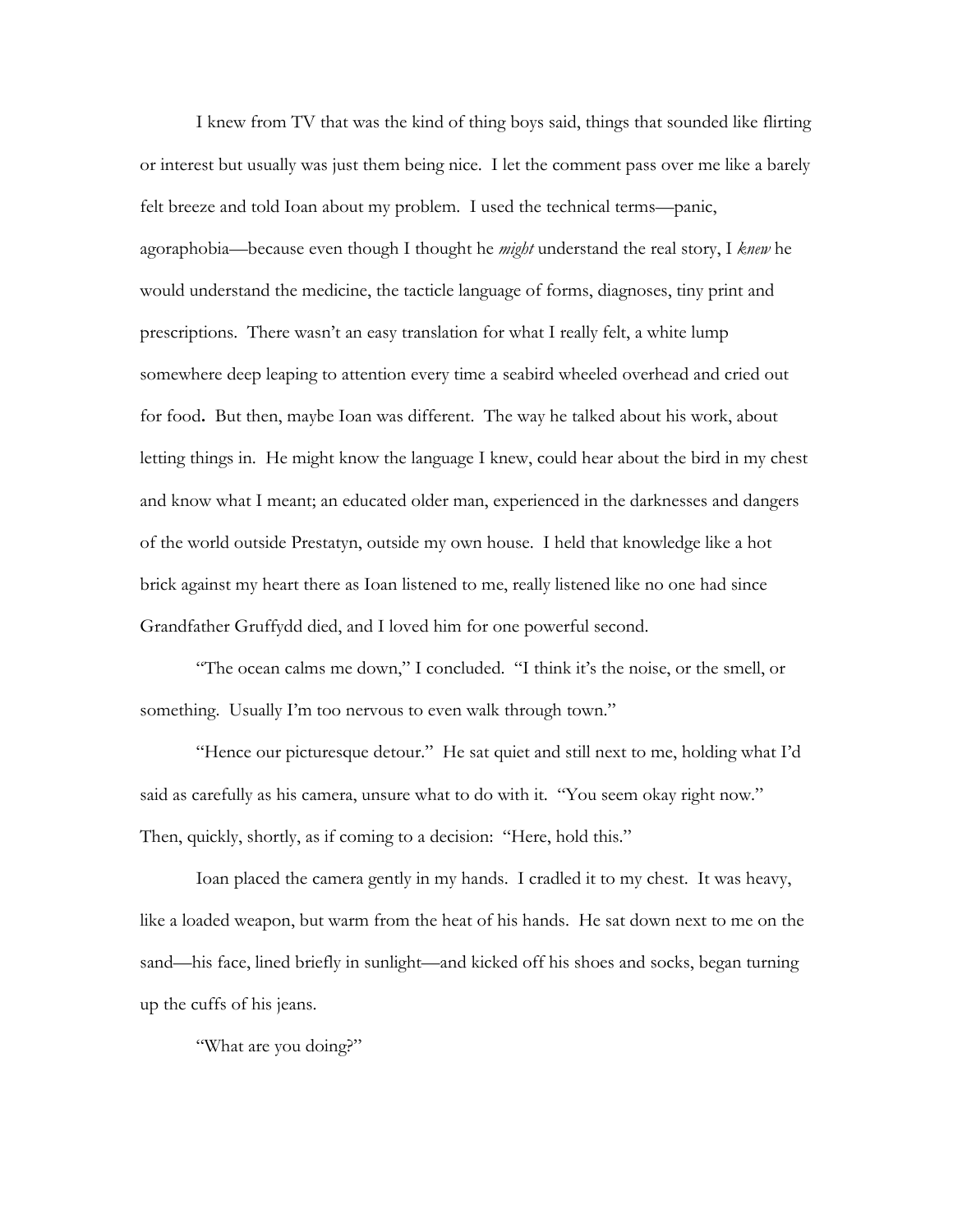Ioan smiled, then stood up—the smile sank up out of view like the morning sun climbing towards noon. "I'm going in for a wade. It's hot. Join?"

 "The water's freezing," I said, but Ioan was already gone, at a slight run, his heels kicking up a fine spray of sand. At the water he hesitated, then jumped into the tide with both feet like a child willfully exploding their boots into a puddle. Spray enveloped him, and behind a curtain of white droplets caught rainbow by the sun, he laughed. A surge of tide knocked him off balance and he fell headfirst into the water, his white shirt plastering instantly to his lean body like a filmy second skin.

 I laughed, too He emerged from the water, waved at me. I waved back. Then, on a whim, I lifted the camera to my eye and poised my finger over the silver button at the top. He seemed much further away through the lens—small and indistinct, like the idea of a man more than the reality. He waved at me again through the lens. He looked sort of like a sea person himself, drenched and shining in the light. I always imagined the people under the sea as strange, alien, possessed of terrifying aquatic forms, but then I thought that if they were the root of all humanity's dissatisfaction then maybe they weren't so different after all. Maybe they were all just like Ioan, bronzed and sleek with clean mouths full of bone-white. I steadied my hand and pushed the silver button on top of the camera. Something snapped, whirred. I lowered it; Ioan was gone, dog-paddling around in the shallows. I wondered if I'd caught him in time, if when he developed the film he would look at the image of himself and remember the quick finger that caught it.

 The walk back to the house was easier for me. Again, I stayed slightly behind while Ioan led, though I held the camera because he was wet. I wore the musky strap around my neck and held the camera with both hands, feeling its weight of importance like it was a baby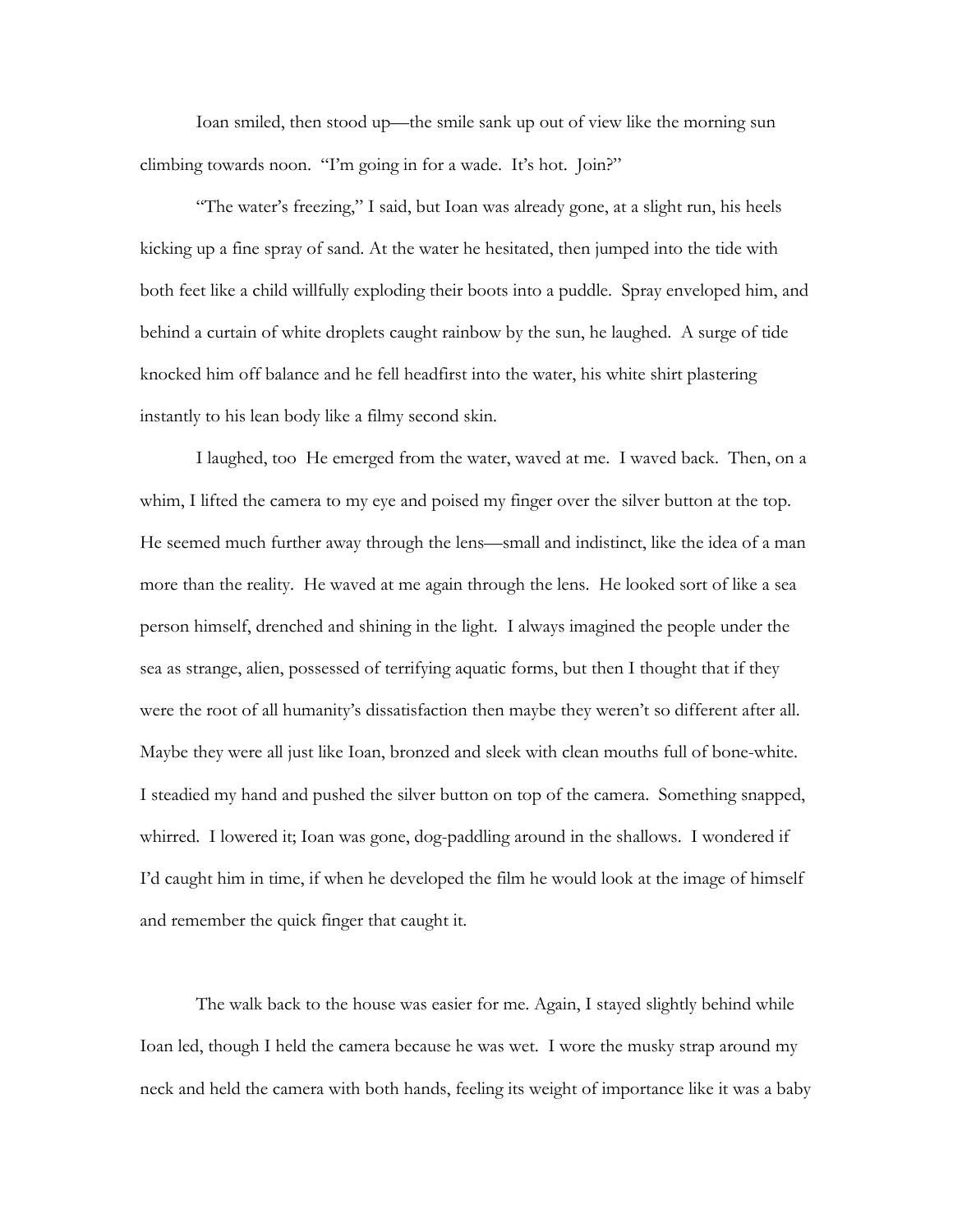or a bomb. Ioan stripped off his shirt and put his shoes on without socks; the socks he carried in one hand and the shirt in the other. Drops of water caught and held in the swell of his back. The road was bare and treeless, hedged on both sides by a high stone wall. Here and there, a few bright yellow flowers grew out of the top of the stone wall, little trumpet-like blossoms announcing the arrival of summer.

 Back inside the house, Ioan went into the bathroom then held out his wet shirt and jeans from behind the half-closed door. I traded him a robe and went to put his wet things in the dryer. We were alone in the house. The rush and tumble of the dryer seemed to fill up the space and push the quiet and sunlight into the corners, leaving room in the middle for the trembling, wire-thin sensation I felt spreading in my chest, vibrating in time with the frequency of Ioan's whistle as he left the bathroom and came up behind me in the laundry nook. I turned and was practically pressed against him. He'd loosely tied the robe so it hung open like old folds of grey skin over his still-wet chest. "Throw my socks in, too," he said, handing them to me.

 I closed my fingers over the soaked white, tugged them from his hands, then closed my eyes and leaned in. Maybe the magazines had it wrong. Maybe getting boys wasn't so much about bait-and-hook as it was about jumping so fast they had no time to get out of the way. I opened my mouth and felt a gentle push of air as Ioan leaned in.

Years later, I was in bed with my boyfriend, a London stockbroker named Clive. Clive always looked wild and unshaved despite his dapper suits. "Tell me about your first time," he said. He liked things like that. He liked me to talk about the sex I'd had with other men while he fucked me and called me a bad boy. He rested his head on my stomach, ear against my hipbone as if listening for the sea. It was dark, but I could see his grin. White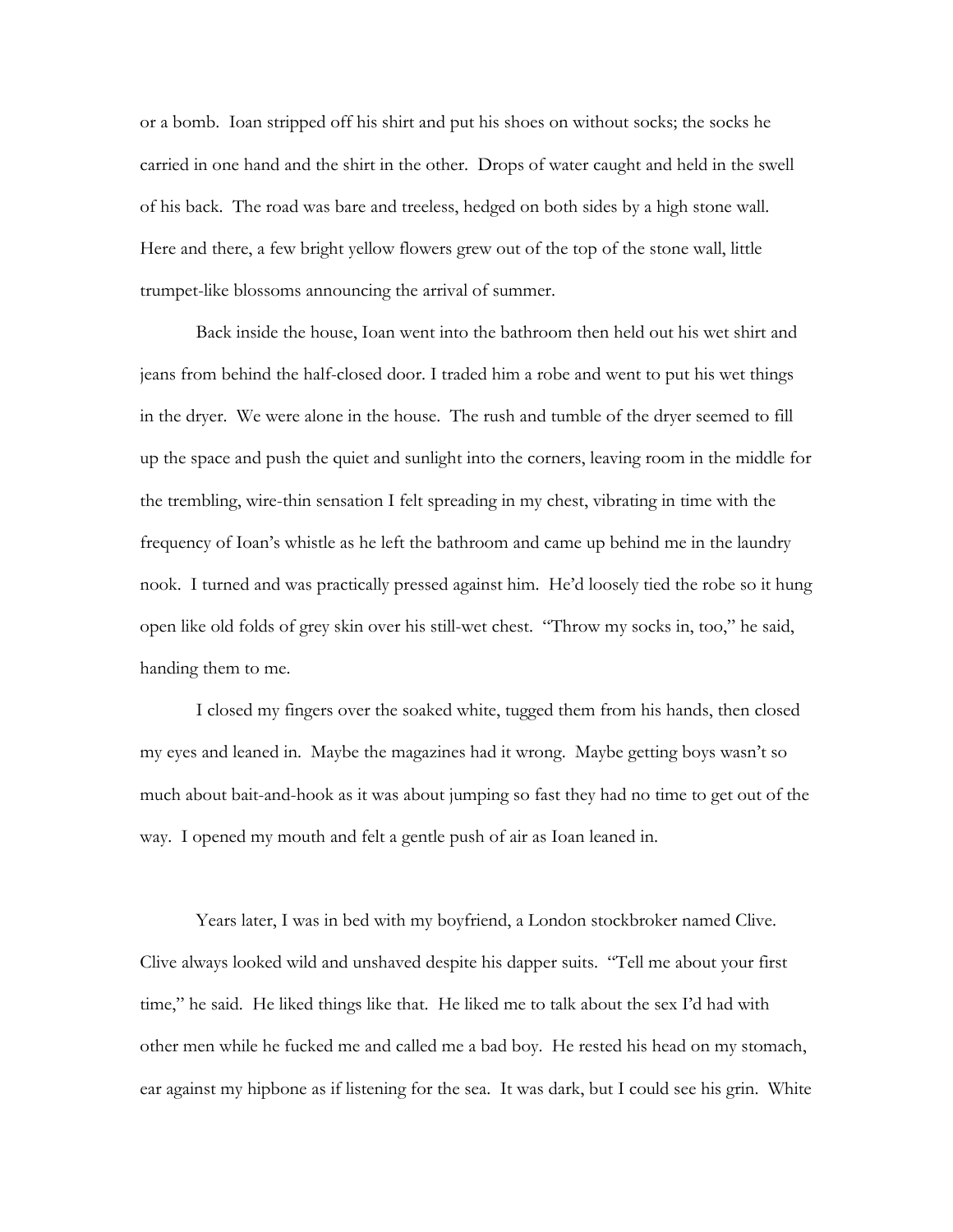teeth in a small mouth. My first time was with a boy I'd known at college, but instead I told Clive about Ioan.

 "You liked them older even then, huh?" Clive ran an animal hand up my side. "Why didn't he kiss you back?"

 I hadn't thought about it in years. At first, trying to recall the exact contour and shape of what happened was like feeling my way to an unfamiliar bathroom in a dark apartment, unsure of walls and edges, waiting for my vision to deepen and darken though it never quite goes far enough. From the vantage point of Clive's bed, I could look back and see the faint outline of that day with Ioan by the seashore, Prestatyn and my parents' house, all wrapped in a fog of negative light. Maybe Ioan wasn't interested in me, or interested in boys at all. Maybe I was a kid to him. But something held fast under me, a corner of something weighed down like the sheet under my elbow, secured like the edge of a picnic blanket by a stone. Ioan wanted to kiss me, but maybe he pulled back when he looked into my open mouth and saw a pair of black eyes, taking aim. Instead he kissed my forehead, then drew his robe more tightly and wandered into another part of the house while I slumped back against the dryer, vibrating like piano wire struck by a hammer, singing out silently and for the first time feeling as if I could fold in on myself, that there was an empty space inside me that I could claim and withdraw into. Why didn't he kiss me? Maybe because standing there in front of me with my mouth wide and pink and waiting to be claimed, I had foolishly allowed something dangerous to wake and pass out of me.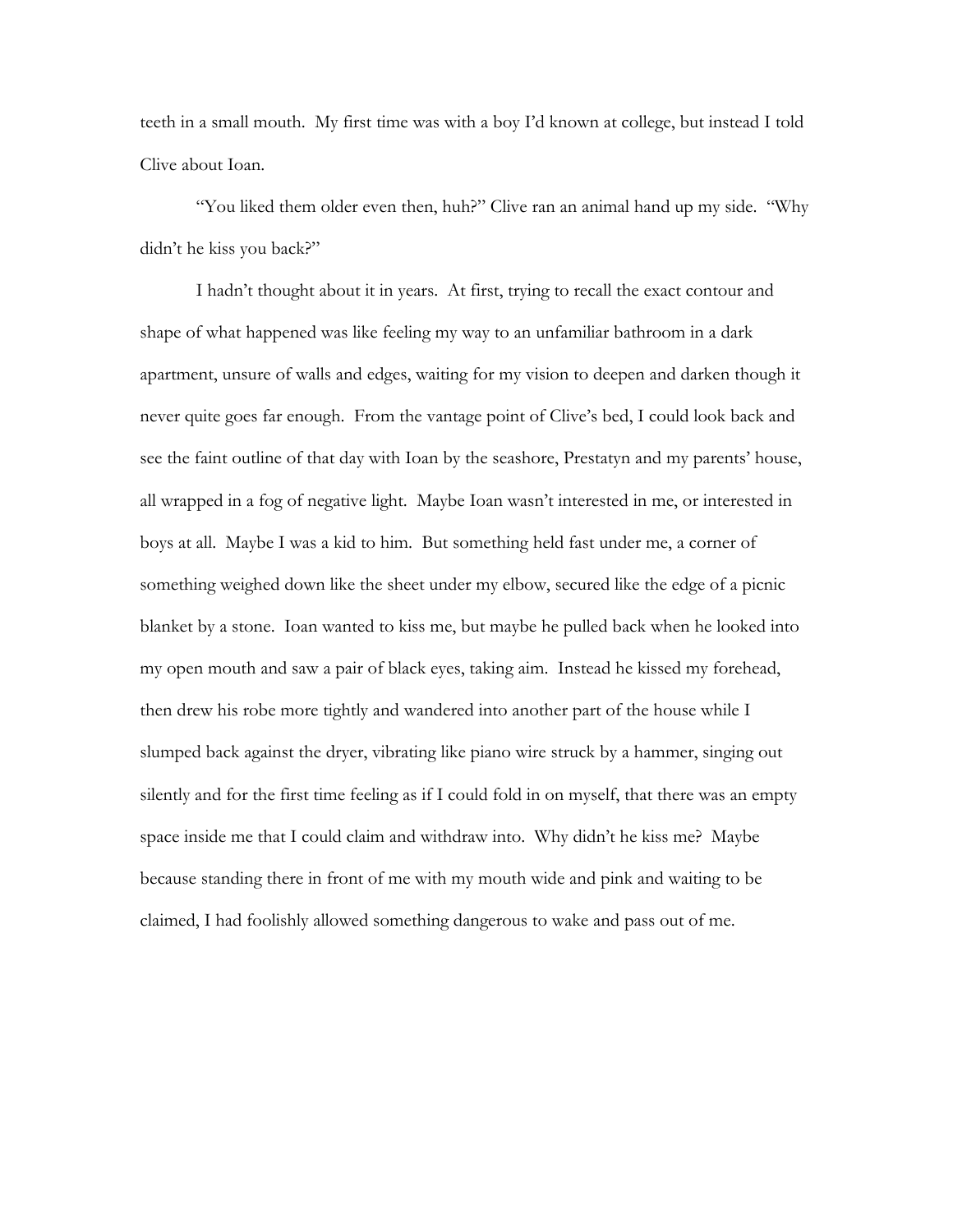## **CHAPTER FOUR: TWO BLADES COME TOGETHER, THINGS COME APART**

 A bruise in the shape of a bird spreads purple and yellow across Cameron's mother's arm. The sleeve of her threadbare blue sweater barely covers the edge. It makes me think of the time I almost hit Rosalind, right before we broke up. It was our last big argument, and for the first time in our relationship she said something mean and personal about me. She spat it into my face—"you wuss, you fucking faggot"—and I grabbed her arm and felt myself start to twist from the inside, like everything in me wanted to wring an apology from her bones. When she said "You're hurting me," I let her go and moved out. Cameron's mother is less beautiful than Rosalind. Her name is Inara and she is young and dark but not pretty. She catches me looking at the massive bruise on her and tugs the sleeve of her sweater down further, hiding it completely. She does not smile or say goodbye to her son. He ignores her likewise.

Cameron is one of my favorite patients, even though at twelve years old he's still making very little progress. He suffers from Gregor's syndrome, which diminishes cognitive/linguistic function. He has a difficult, sometimes impossible, time putting his thoughts into words, responding to conversation, or even identifying objects. It's actually a very basic speech impediment, but it's rare to be so pronounced and tenacious in a child of Cameron's age. Today we try some simple repetition exercises, like Henry Higgins in *My Fair Lady.* We sit by the long bank of windows, our tiny orange chairs pulled close together. I say "ah" and Cameron says "aawwwwwehhhhoooo" like a thin wolf caught and starved in a jaw trap, bleating his vowels to the moon that has just begun to appear in the darkening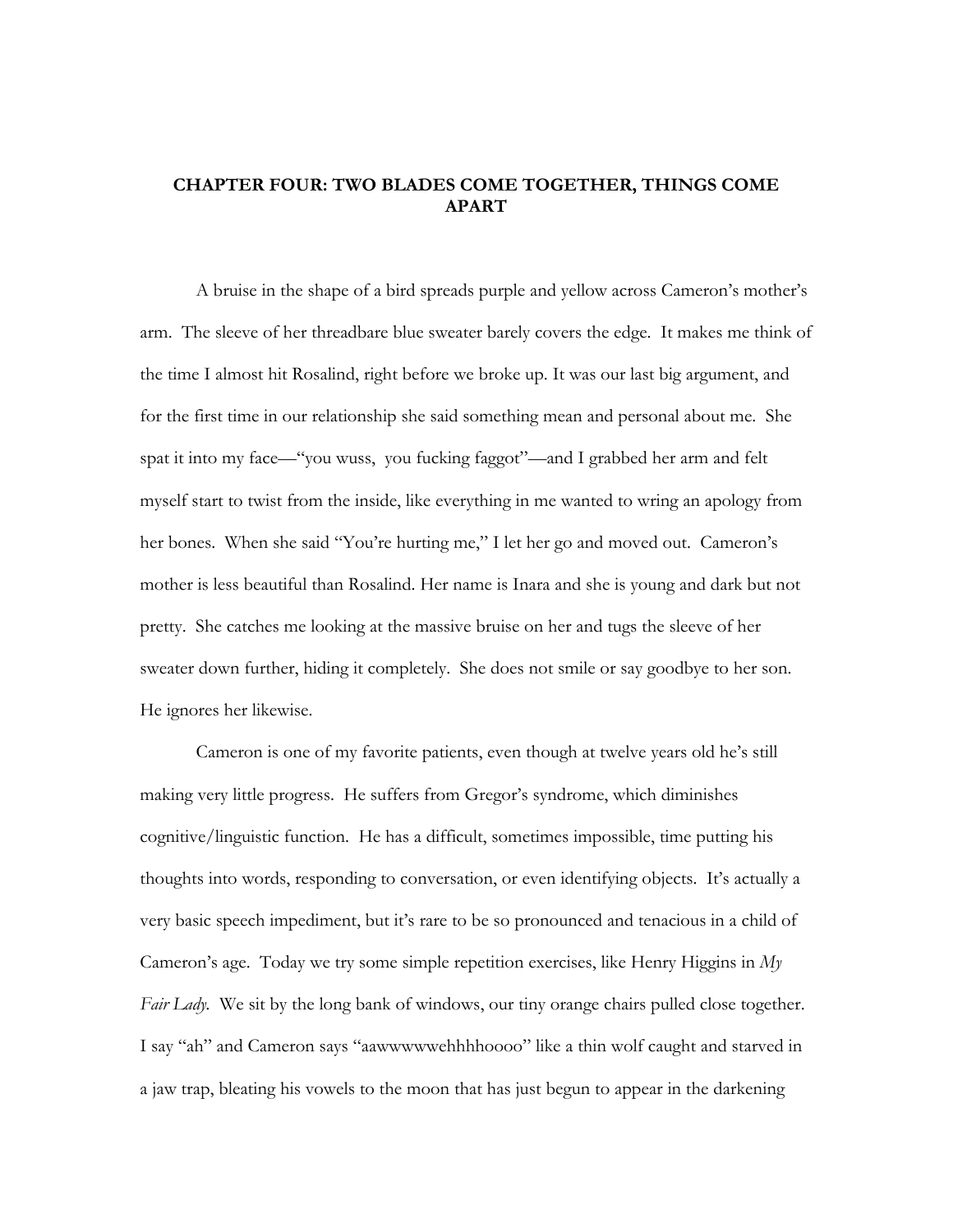blue sky outside the window, a silver ghost slyly showing itself for the first time. Cameron looks down at the street where the wind knocks together the tough branches of apple trees along the sidewalk and bleats. I gently turn his face back toward mine and say into his face: "Ah." Confused, he pulls his head out of my grip and reaches for a stuffed bear, one of our recognition objects that doubles as comfort. One of its eyes has long since been lost, leaving only a pale scar on its fur and the hint of a snapped stitch.

 Cameron's mother comes to pick him up an hour later. Even though he's almost thirteen, she tries to take his hand. He leans away from her. "How did we do today, Dr. Amasa?" she asks like she always does, her voice a high chime of hope against the quiet murmur of the office. Worry lines her eyes like someone who smiles too much, but I've never seen her do that.

 "Just fine." It's not up to me to tell her that Cameron's pronunciation and vowels haven't improved in the weeks he's been coming to therapy. That's up to Marianne, my boss. She gets the thankless task of taking a parent, a husband, or a sister aside and telling them that their loved one will never get their speech back. It's a delicate task, taking the words as if they were made of glass and laying them carefully in trembling laps. She will have to give these words to Cameron's mother soon, and I'm glad I won't have to look at her face when she does.

 Inara leads Cameron away. He mumbles a goodbye at the floor. Inara looks down at him as they walk, and then turns her head back for a moment to see if I heard him.

 I smile and nod. In the flourescent light of the hallway, with her head turned that way, she even *looks* like Rosalind. It occurs to me: I more than twisted her arm. I twisted and pulled her towards me as I cocked my other arm back, high and tight like a pitcher at the top of his windup. She wore a red sweater—she was always cold in her own apartment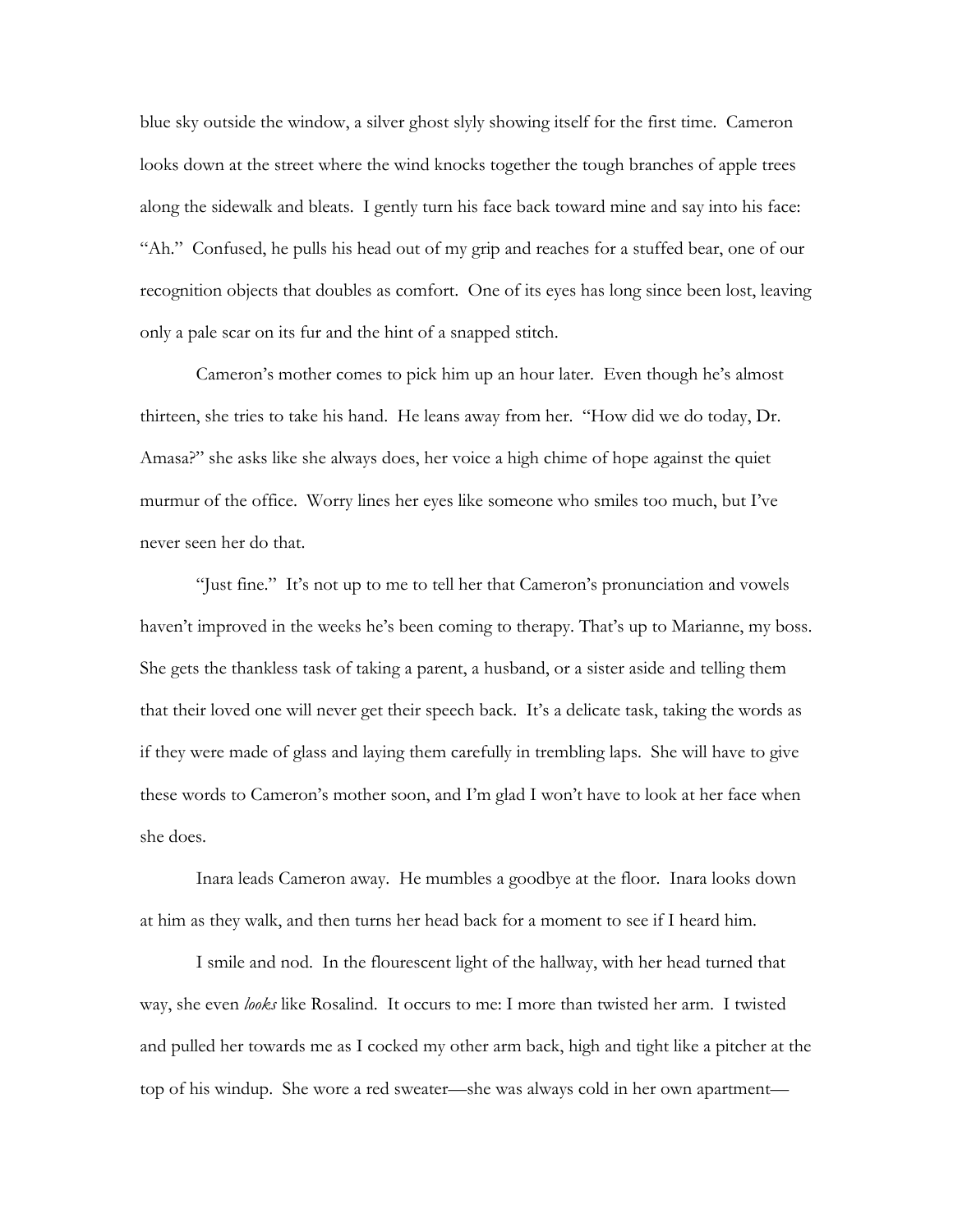and held a wooden spoon. A slick shine of grease on it caught the light as she brought it up; to shield herself or to attack me back, I don't know. She'd been sauteeing peppers and onions for our dinner, and I actually drew my arm back and started to bring it down on her. I might have broken her nose, or knocked her sideways against the stove, or at the very least left a deep red handprint on the pristine whiteness of her face. I might have twisted her arm harder and left a bruise on her just like the one on Inara's arm. Did Inara call her husband a fucking faggot? Did she dig some other word into him like a knife?—"Bastard," "Motherfucker," "*Maricon*." Maybe she just mumbled a response to a question and he heard challenge in the static, both of them unable to hear each other as he reached out and snatched her away from the dinner table, Cameron watching silently from behind his forkful of Hamburger Helper.

My mother hit my father once, to get her point across. I was eleven; it was Friday night and we'd ordered pizza, eating and watching television together. Both my parents walked into the kitchen. One said something to the other; they started shouting, which wasn't unusual, but then I heard a sharp *crack.* When I turned around, my father was looking at my mother with a look of disbelief and a red handprint on his stubbled face. My mother was looking at the stove, holding one hand in the other as if trying to hold it back from what it was capable of. They didn't speak to each other for days, and even when they did, something was different, some undertone or subtext to the way they talked that I didn't understand. It was like music had gone out of their conversation. I wrote an essay about that for my admissions essay into the graduate speech therapy program at my university. I cited it as the defining moment of my life where I knew that I wanted to devote my time and energy to helping words, helping speech, so that it would never be necessary to ask again, to misunderstand, to hit, to fire upon.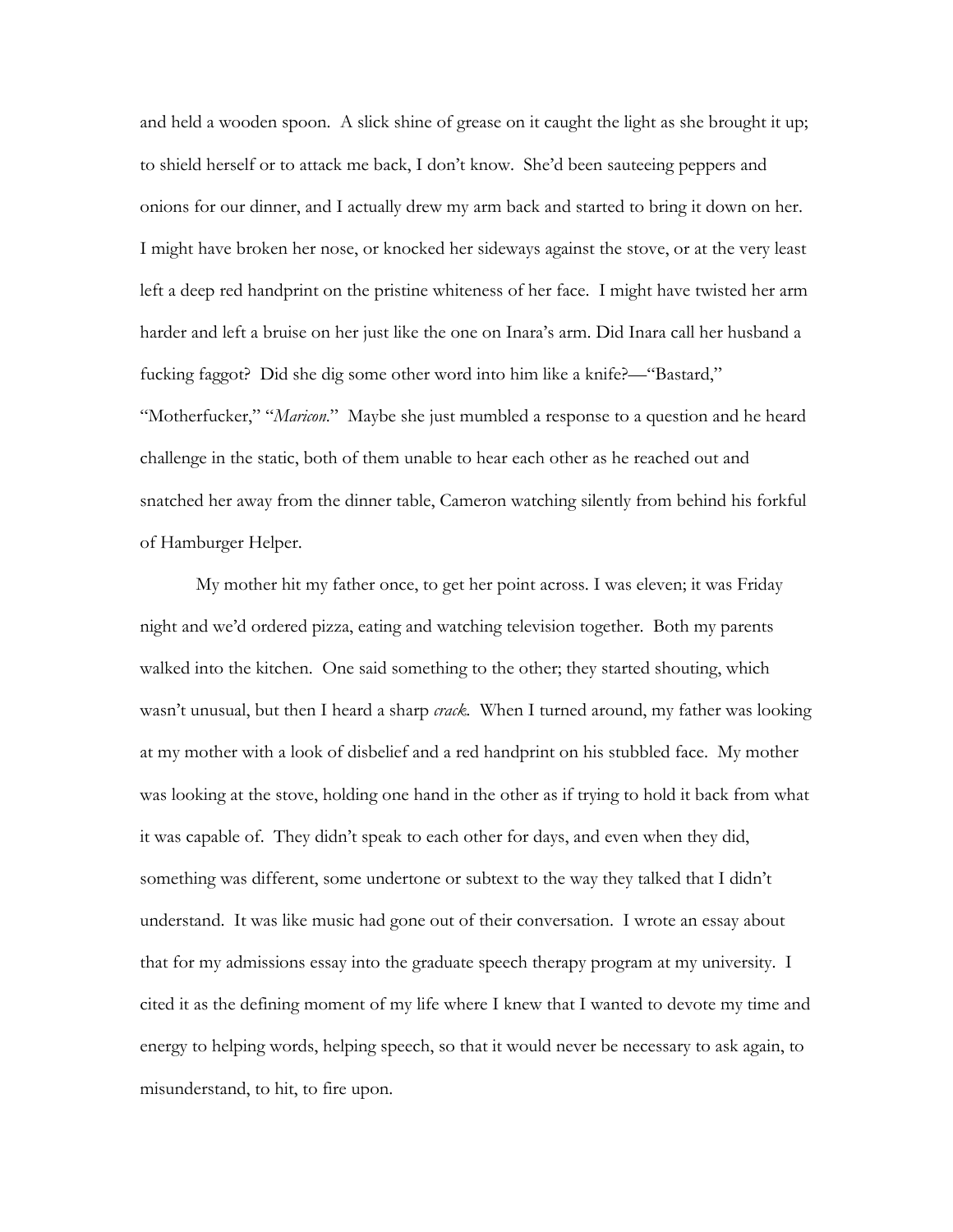After Cameron and his mother leave, I make myself a cup of peppermint tea before leaving for the night. The other speech therapists tidy their desks and make plans to go for drinks. There are six of us, plus staff, in the large red-paneled office on Hierosa Street, looking out over the slim blue hook of the river and the apple trees and, in the distance, the skyscrapers and golden domes of downtown. I'm the youngest of the speech therapists, even though my hairline is rapidly receding back over my head. The others who have been here longer and who have reputations treat me with a mixture of respect and distance. They aren't sure what to make of the twenty-eight year old kid, the new doctor with the dark Eastern eyes and the foreign name and the complete lack of accent. I'm working on a probationary basis as an intern at the office, and Gregor's syndrome is one of the most basic speech impediments to rehabilitate. They've given me Cameron as a test of my base-level ability.

 Marianne, fortunately, goes out of her way to be nice to me. Tonight she comes over to where I'm having my cup of tea and folds her arms. "Hi, Ben. How was Cameron?"

 I close my eyes and shake my head a little, focused on the hot slip of peppermint into my throat.

 She sighs. Marianne is a beautiful older woman, the kind of person who is both attractive and refined. There is nothing vulgar about her. Sometimes I catch myself wondering what she looked like when she was my age, or if there is a picture of her somewhere in her office that I haven't seen: thirty-year-old Marianne caught in the unexpected freeze of a camera, forever gorgeous and on fire with youth in the confines of a cheap gilt frame. I chalk this up to loneliness; I've been single for two months. I haven't dated anyone since I broke up with Rosalind.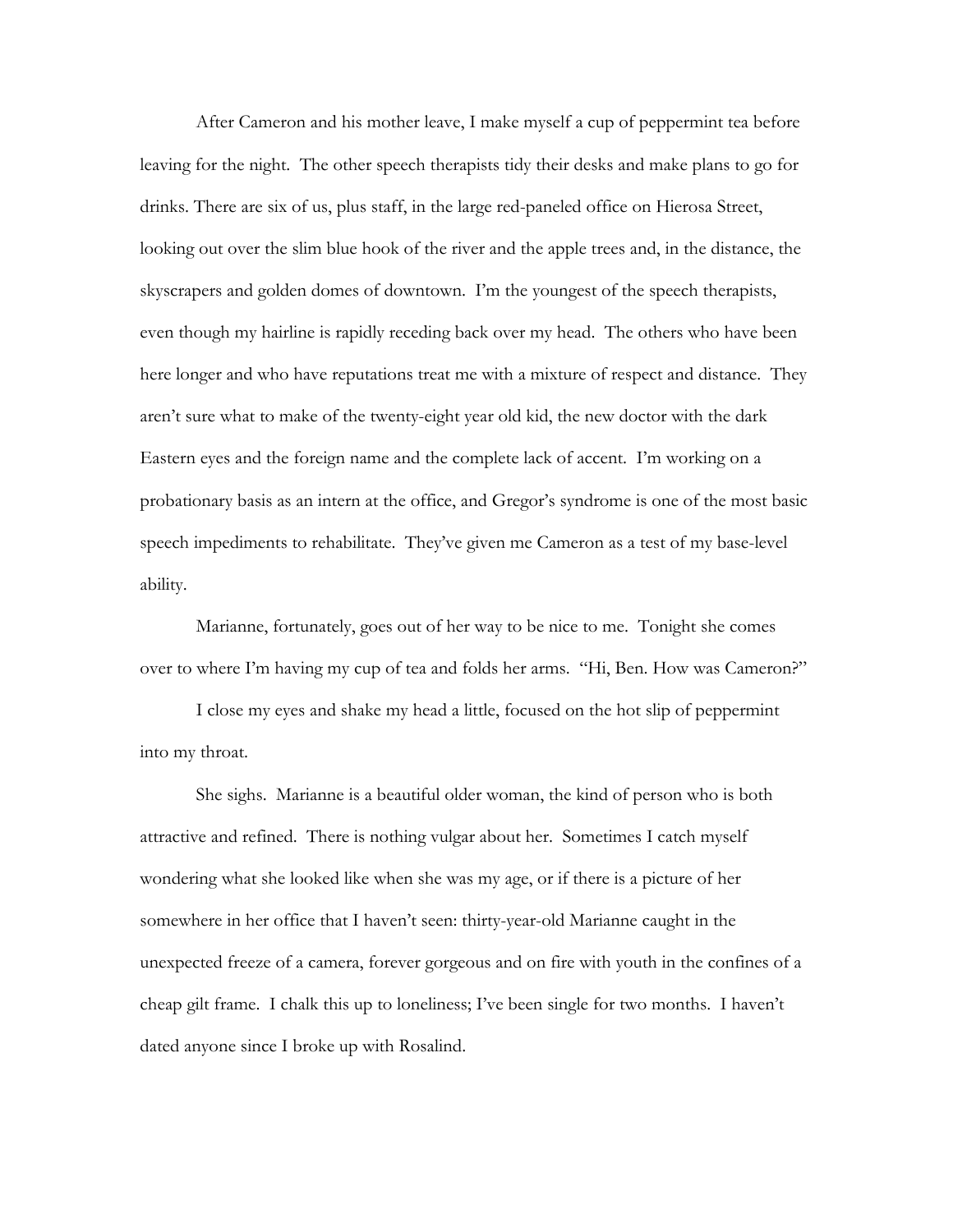"Well." Then, a long silence. Marianne perches on the edge of saying things, usually before taking a blunt dive, like she does now: "Is Cameron going to get any better?"

 I set my cup down on the windowsill. Outside, all the cars driving down Hierosa, heading across the river to the sparkling spires of downtown, flick on their lights as if following a prearranged signal beaming towards them out of the evening. "I don't know," I say honestly. "His speech dysmorphia is the worst problem, and we're working on that, but even his basic formation of vowels is severely flawed. He isn't responding to anything." Unspoken is my defensive, knee-jerk addendum of "This is my first patient; I'm a new doctor, and an intern here. Give me time."

 "Do you need more time?" Marianne asks, as if tracing the wire of my thoughts with her hand and abruptly yanking it out of my head.

"Maybe." I'm irritated. My tea is cooling, it's getting dark. I want to go home. I don't want Cameron to be my problem anymore because nothing is working. After weeks of therapy three or four times a week, he still can't even match words to objects. Instead of "remote control," it's "thing that makes the TV come on." Instead of "scissors," it's "that thing, you know—two blades come together, things come apart."

 "Ben." Marianne stands very close to me. I can almost feel her angles, the danger of her teeth. "He's had almost two months. There should have been improvement. Can Cameron benefit from more therapy?"

I don't want to challenge her or make a promise I can't keep, but I say, "Yes."

 Marianne nods. "Fine. We'll give it a month. After that…" She waves her hand sharply through the air as she walks away, almost a salute, a sideways guillotine of a gesture, then walks away.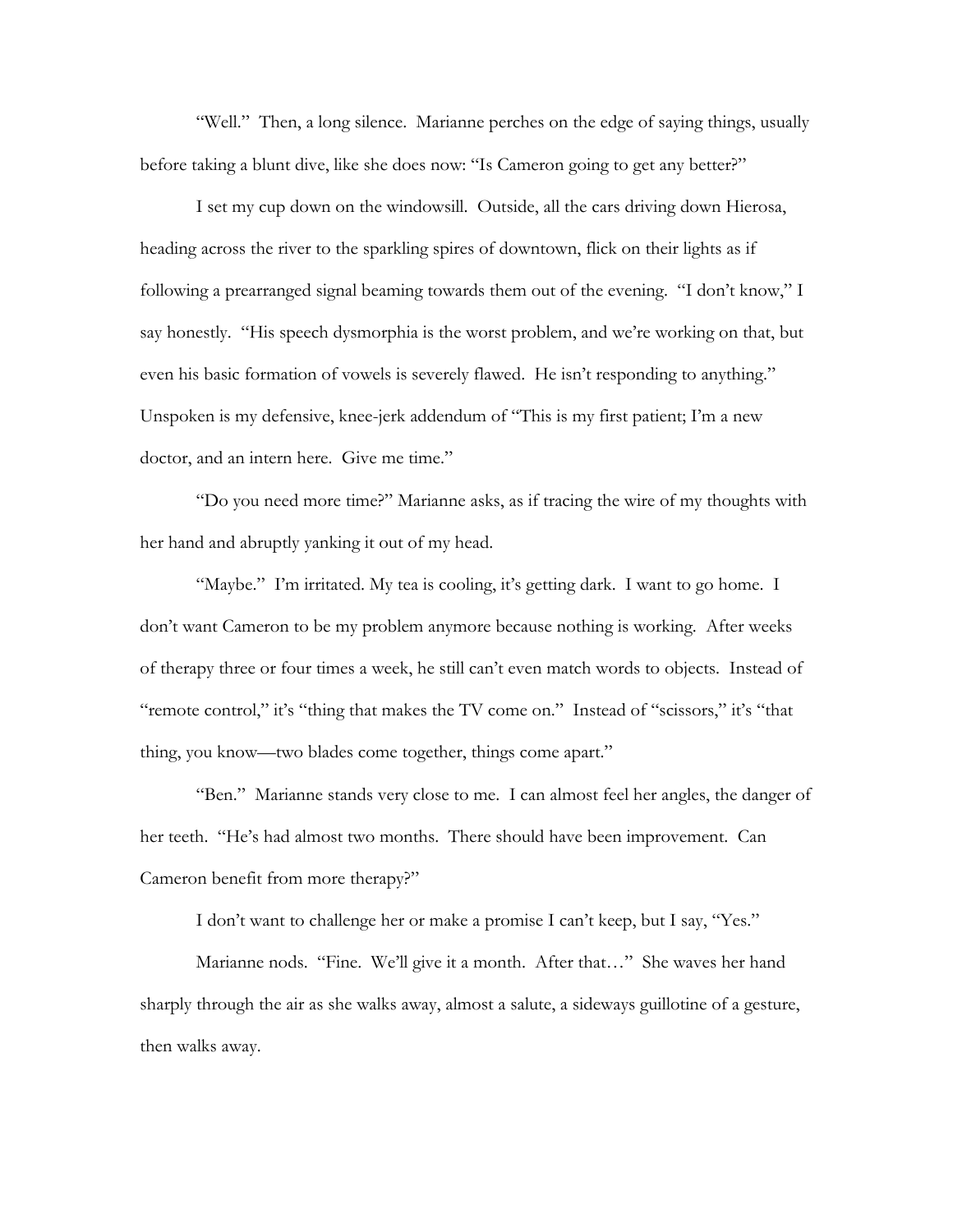I leave the office with Marianne's doubts corkscrewing their way into my brain. Standing on the Hierosa Street sidewalk is like standing on the riverbank. The traffic is thick and slow as the current in summer; everyone's heading into downtown for Friday night revelry of the kind that I never experienced, the kind I watched from luminous and sedate downtown bars with Rosalind and her coworkers from the ad agency. The miniature oak trees that the city planted up and down the sidewalk for a beautification project have dropped their final load of leaves, crushed into dark-red piles on the concrete. The sun leaves the sky completely, taking all warmth with it. The street is alive with traffic and pedestrians, but all I can hear are the real words behind Marianne's talk with me: *Ben Amasa, you're failing*. It's like when you watch a movie in a foreign language you haven't studied since high school. You read the subtitles, but every so often you hear a stitch of phrasing that you remember, a shimmer of true language behind the noise. *Failing*. I never failed at anything, except my relationship with Rosalind. It's remarkably similar to my problem with Cameron. In both cases, a communication failure. In both cases, a failure in the power of words, order, and logic. An unpleasant sensation slides through my gut, like the hunger you get from being sick and unable to keep anything down. I pull open my cell phone. Rosalind's number flashes up, bright and black on the screen. I hit "send"—despite the fact that, like eating something when you're nauseous, I know nothing good can come of it—and lift the phone to my ear.

 Our conversation is brief and terse, but Rosalind agrees to meet me the next morning at the open air market. The market is on the other side of the river, laced around the edge of downtown, clinging to the concrete banks of the river like a carnival fungus of tents, booths, and tables full of crap. I want to remind her of all the Saturday mornings in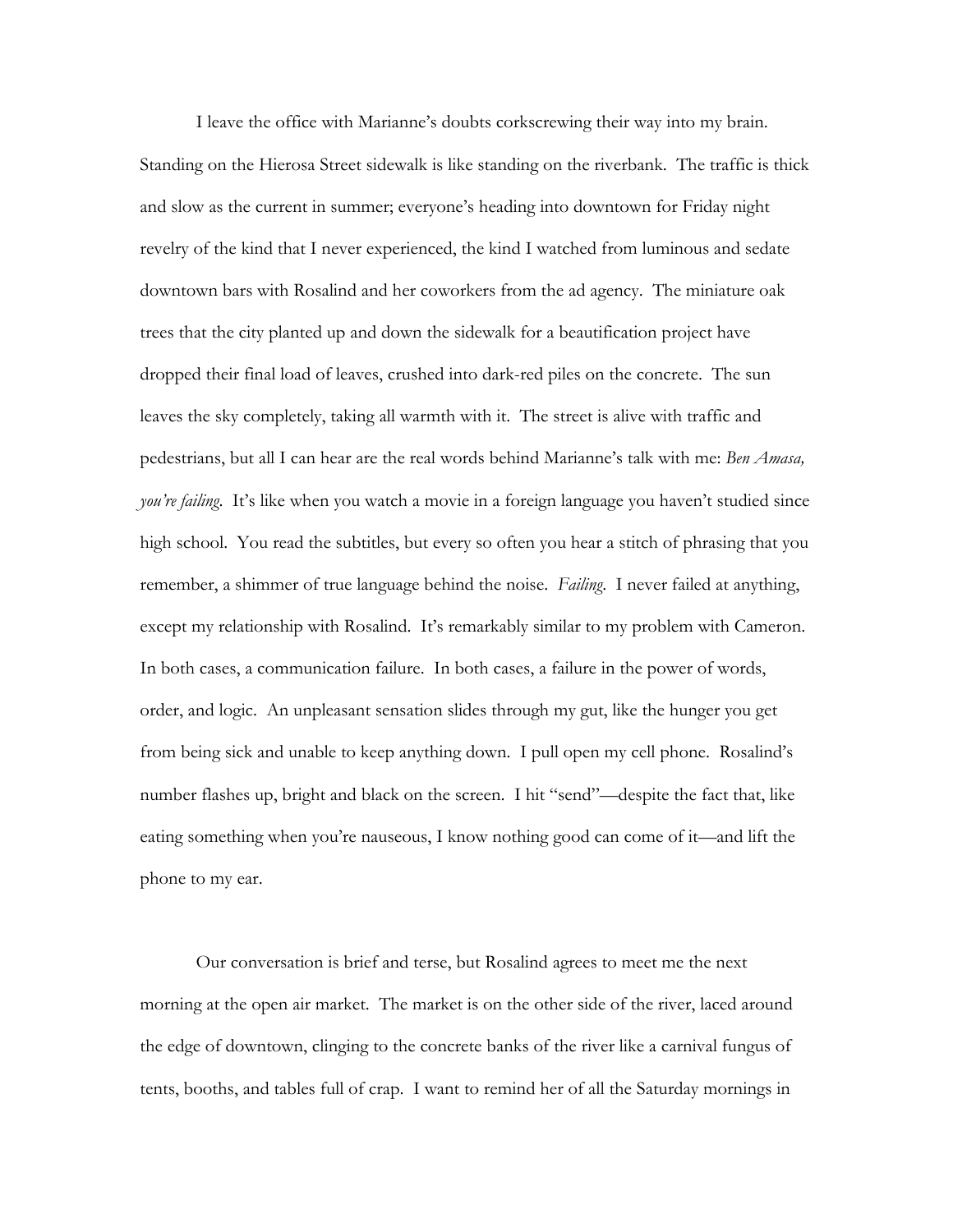our relationship that we came here. Every Saturday for a year we got up, had sex in the shower, drank too much coffee, and wandered down to the market from her apartment on the glittering, modern stretch of Declan Avenue. We spent every Saturday for a year sifting through junk and inhaling the sweat and incense of the vendors, looking for a vase with character or an overlooked piece of Depression glass, mottled and etched in the palest of blues.

 I wait for her on a green bench by our favorite stall, the Renaissance Faire woman who makes and sells her own incense sticks. Our first morning at the market, after our first night together, our first time falling asleep in each other's arms, the woman gave us a free pack of incense sticks because she told us we looked so much in love. We bought ten for a dollar from her every Saturday after that, and never used them. For all I know, they still sit in a box in Rosalind's closet, the cheap musk of lavender and sandalwood like a pungent ghost hiding in the dark. I hold a Styrofoam cup of coffee in my hand, my back to the river and the tin-grey sky.

 Rosalind materializes out of the morning crowd like a sprite, her slight body garlanded by a brown coat and the close darkness of her hair. She holds herself stiff and apart, not like the mornings before when, with me, we melted and flowed together, becoming a part of the organism of the market, laughing and warm. She hasn't let her hair grow since the last time I saw her, a little over two months ago. I can imagine her in front of a mirror every week, honing the edge of her hair with a blade.

 When she sees me, there is no flicker of recognition, no jet propulsion of happiness springing up under her faded leather boots and pushing her forward. It's as if she isn't expecting to run into me but, having caught my eye, barely masks her irritation at being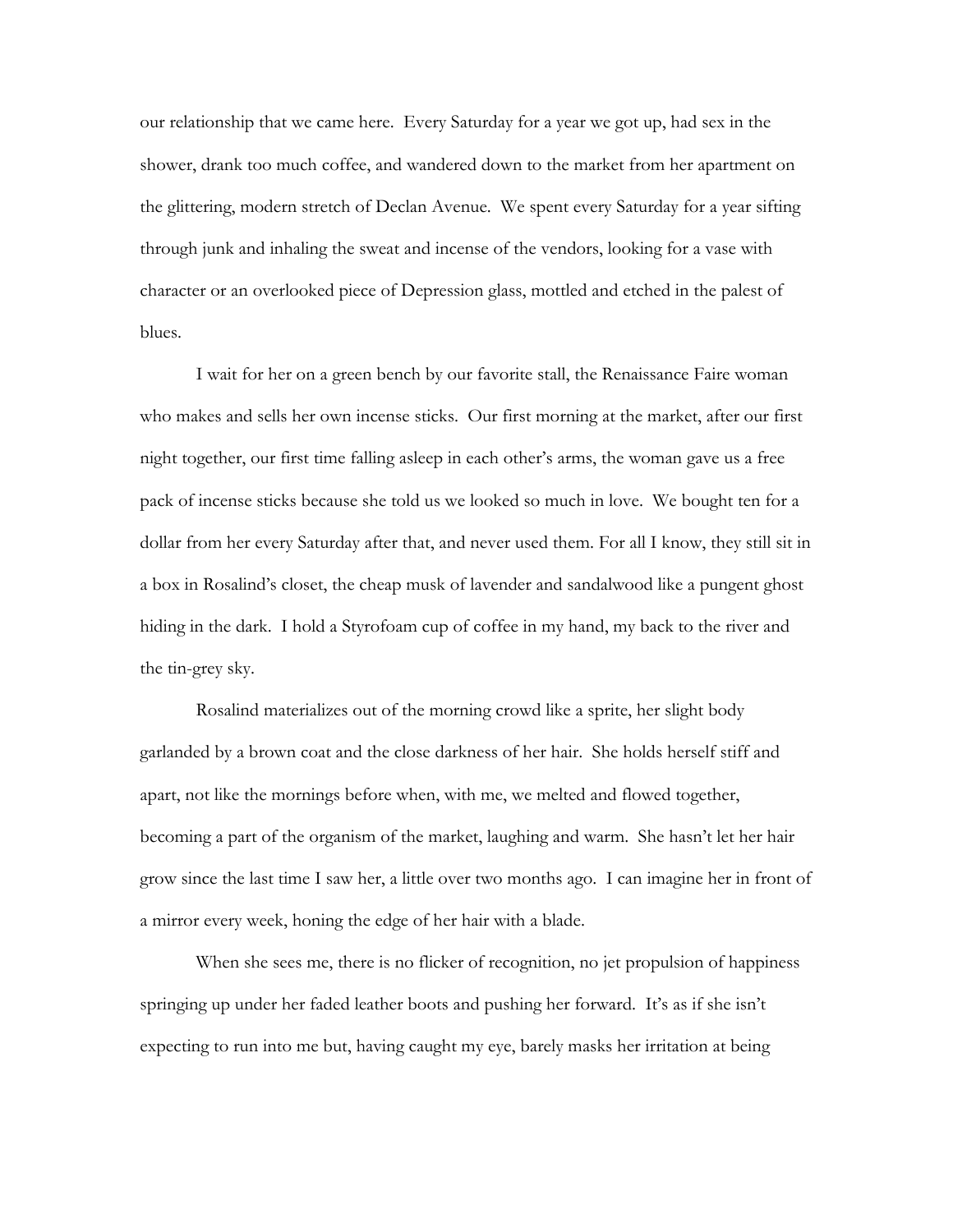socially obligated to say hello. Which, given the circumstances of our breakup, she isn't. Except that I asked her to meet me here.

 Rosalind sits down on the bench and puts her purse between us. She's the kind of woman who dresses stylishly but wears very little makeup other than lipstick, preferring to costume her body and not her face, which she finds unattractive but which has always fascinated me. It's a Roman face, proud and powerful and sharp-nosed. She doesn't turn to look at me when she asks "How are you, Ben?" She says it from a height, a superior deigning to inquire after her employee. It reminds me with a sting that she is older than me. For a moment I wonder what we must look like, the slim pale woman and the slim dark man, like two whittled chess pieces sitting stiffly next to each other by the river.

 I sip my coffee. "I got that job at the Peyroux Group, with Dr. Attlesey." Marianne's last name feels alien in my mouth. I let this speak for itself, sip my coffee again. I jumped right to success, to showing off, as if to say "Look at all the good that has come of our break-up." I went on the interview three days before Rosalind and I broke up. Marianne really was Dr. Attlesey, then, and Rosalind and I still rubbed against each other in desperate frustration, less like animals and more like knives, the sound of our kisses an unpleasant *shwing* in the night. A few days after I moved all my things out of Rosalind's apartment, Marianne Attlesey called and offered me the internship, and I pulled myself out of my moping for the sake of a job.

 "That's nice," Marianne says after a moment, and because I know her, I know that the lightness of her tone, almost airy, indicates that she really means it. She really thinks it's nice. She and I were together during the last year of my post-grad work, during all my final tests and my projects and thesis and the interviews I went on in five different cities. She suffered through that hard part, that limbo between academics and reality, with me, and I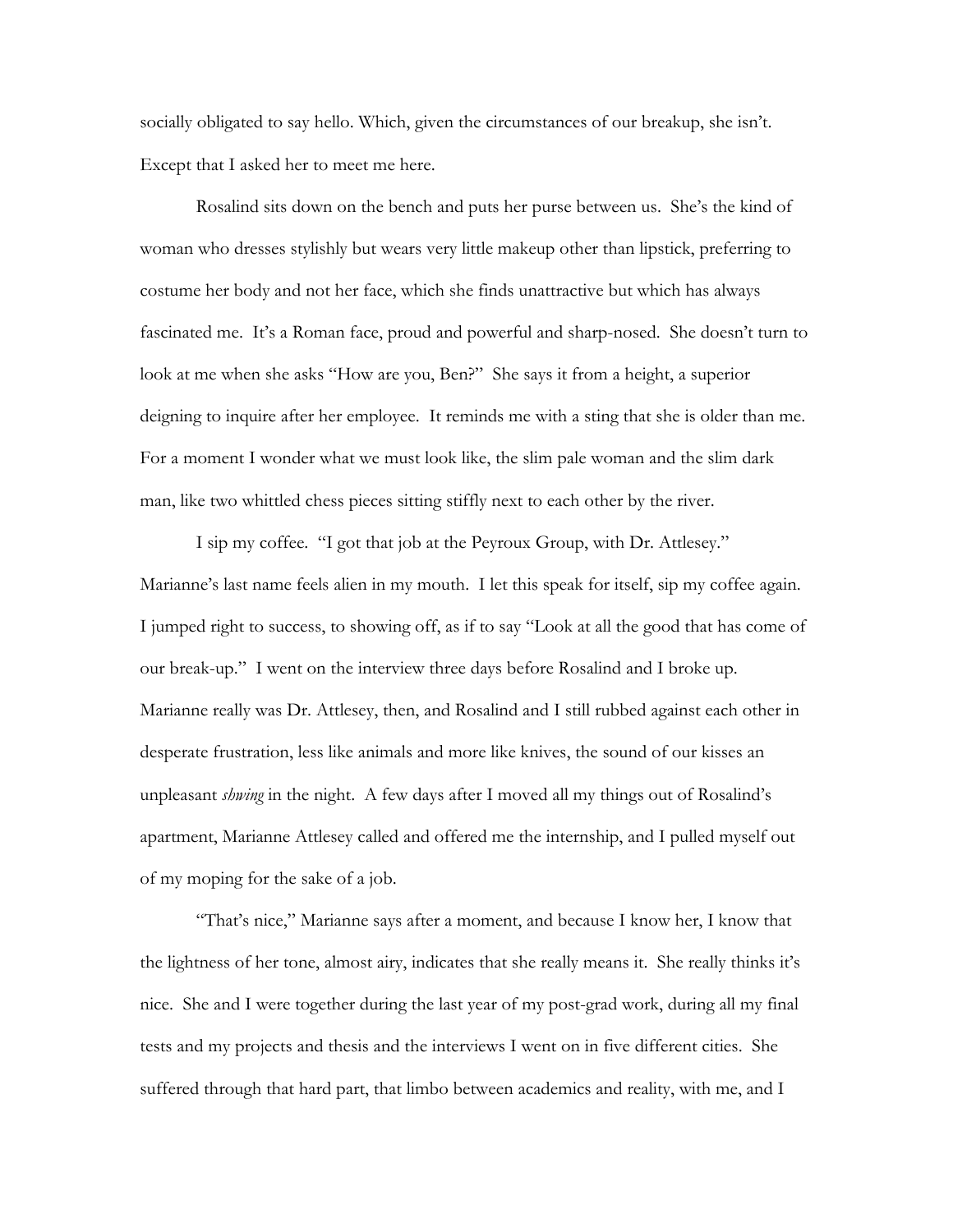guess I shouldn't be surprised that she really is happy it all worked out, if only because it means I wasn't a complete waste of her time. But then part of me flares, angry and indignant that she should stake any claim in my success, so I don't say anything back. For minutes we sit quietly, almost visibly struggling to unearth the proper words for the situation, for what we're feeling. Our backs are to the river, but we can hear and smell a huge riverboat going by, like the old-fashioned kind they have in the South, a tourist attraction that we have never gone on. The market spreads out before us. A little girl points insistently at a pink umbrella hanging from the top of a stall like a beautiful fruit dangling teasingly from the highest branches of a tree. Her mother ignores her.

 Rosalind picks up her purse. "I'm meeting a friend for lunch." She means this to be a subtle reminder to get on with it, though it's anything but. She's beautiful in her impatience, a sleek firecracker making no secret of her impending explosion. Sex was this way with us before we stopped having it, both of us vibrating like strange toys at an incendiary frequency only we could hear, sensing it in each other from separate rooms, or over the phone after a long day at work. But her vibration now is annoyance, not lust. The sun is getting high and hot. More marketgoers spill thickly into the musty walkways between stalls. The crowd draws Rosalind away, and with a sigh of impatience she gets up to leave. The coffee cup is half full and lukewarm in my hands.

 There are my moments, with my patients, where whatever condition or syndrome or impairment they have unexpectedly and mysteriously gives way beneath the sweet, simple weight of words and they have, for a few moments, a clear shot at actually saying something without the stammer, or the mumbling. These moments happen most often when a breakthrough is near, like Eliza Doolittle in *My Fair Lady* singing "the rain in Spain stays mainly on the plain," free from her Cockney accent. Rosalind's back is to me. She takes a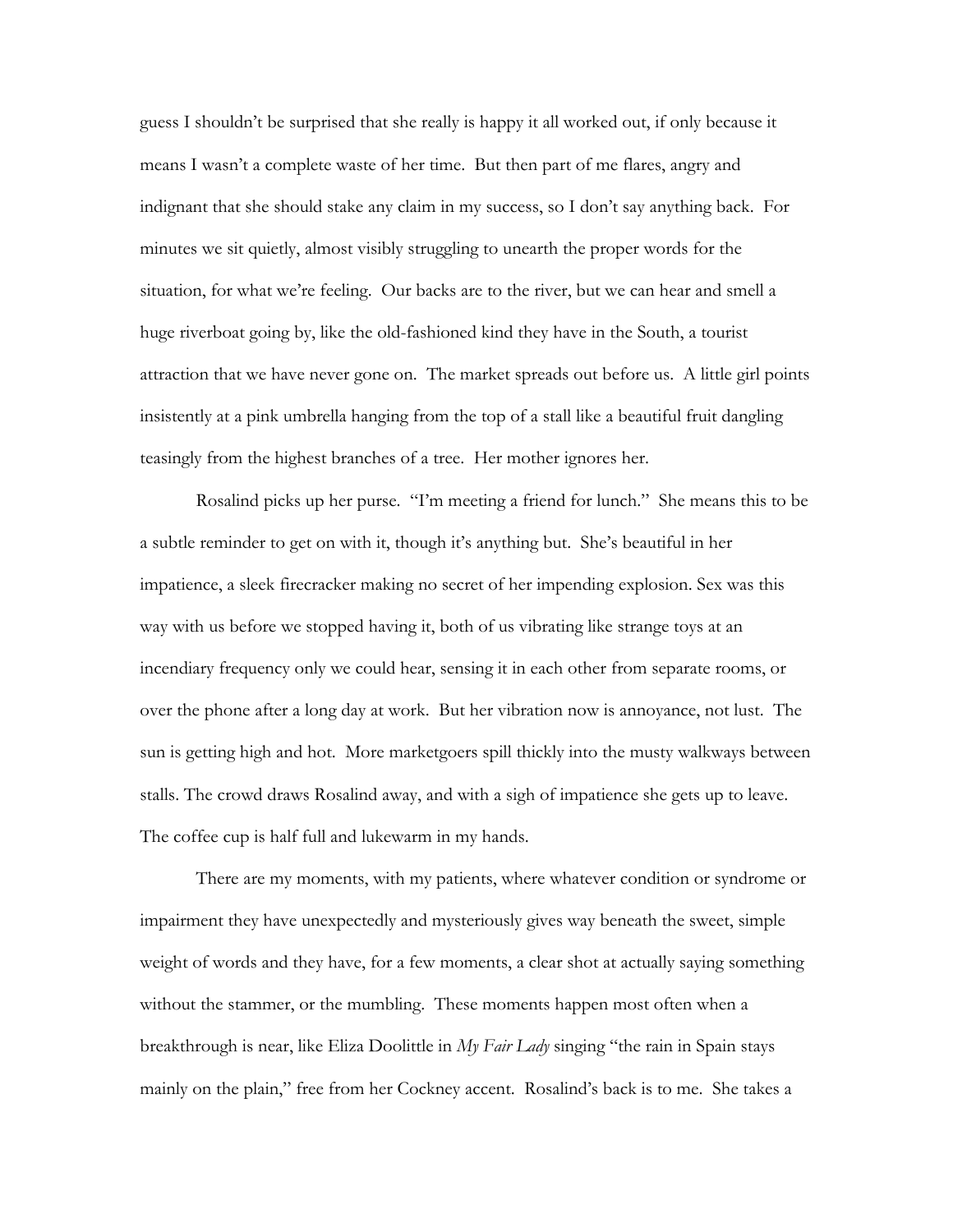few steps, radiating annoyance that I wasted her time—and for a moment whatever it is that's been choking me, fear or anger or anxiety, slips its ratty cloth out of my mouth. I intend to say something dashing and romantic. I intend to apologize for the time I hurt her, almost hit her in the kitchen. But all that comes out is, "I miss you."

 Rosalind stops, turns her head slightly. Not a glint of hesitation on the smooth calm surface of her lake as she pours herself back through the crowd to stand in front of me. The sun is behind her, a dark figure surrounded by a grey-and-golden nimbus in the overcast morning, casting her shadow right onto my face. She hoists her bag farther up on her arm, tightens her grip on it as if preparing for an impact.

 "I miss you," I say again, simply. I squint up at her, forcing one eye open, trying to smile. For a second I think it's just a trick of lighting and nonexistent breakfast when she smiles back, her thin lips creasing apart like the flaps of an envelope to reveal her small, strangely sharp teeth. The mouth of a predator. The thin lines of her torso, her black slacks, reach out to that nauseous hunger I felt on the street in front of the office, the shape of some inner, mythic stomach for love matching the shape of her body and her arms. I reach out and touch her hand once, then withdraw. Something lurks just under the surface of her eyes. She's judging me; she's holding me in one hand and weighing it against what hurt we did each other, and seeing which comes up wanting. I try to think of something to say, some evidence to tip my side of the scales, but then she is very close and I can smell gin and perfume light against her mouth which suddenly presses against my cheek. Acquittal, acquittal, acquittal.

 Rosalind takes me back to her apartment. We lie in her bed, half-undressed, and we embrace, trading soft kisses, almost cuddling, but desire is strangely absent; arousal doesn't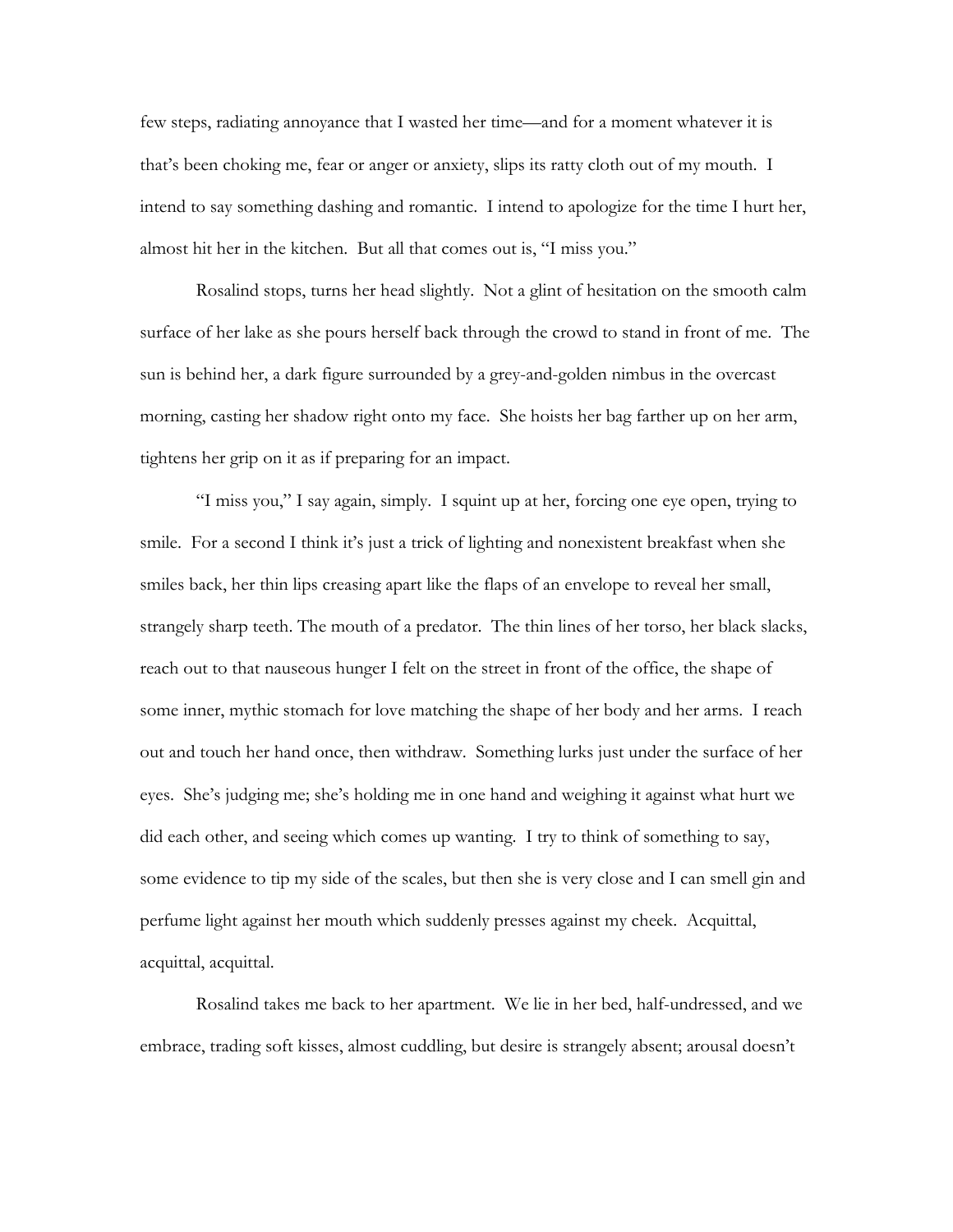come into play. She falls asleep in my arms, remarkably soft for such a hard, angular woman.

 After a while I disentangle myself from her and roam the studio apartment, restless as always in the space we shared but which was always truly hers. I watch a DVD I find on the coffee table that I take to be a collection of Rosalind's latest commercials for the ad agency where she works. It features a strange array of attractive minorities pushing various products. I turn it off and walk around, refamiliarizing myself with the landscape of the apartment. The ceiling vaults upward, giving the place the vast, echoing feel of a cathedral, decorated in stainless steel and dark woods. Here and there, wrought iron blooms against the white walls in the form of sconces, hat racks, a lamp. The furniture, always minimal, has been moved. I walk through like a traveler in a strange maze, learning the new turns and dead-ends. Still, some things are familiar: a vase I bought, a picture frame I hung, the way I arranged her cups on their hooks over the stove. A buoyant happiness inflates me, high and tight in my chest. On the riverbank I wondered why she gave in, why she leaned in and kissed my cheek and led me back to her apartment. Was she surprised? Lonely? Taking pity on me? But the fact that Rosalind didn't erase these traces of me, that she allowed me to see them, sends a clear message in the language of an ad executive: "I missed you, too. Welcome back."

 The first fight happens at dinner. Rosalind waits until we order our drinks and appetizers, then pounces. "Well? What did you think?"

 I chew on a breadstick. "Of what?" I ask, trying to buy time, though I know exactly what she's talking about.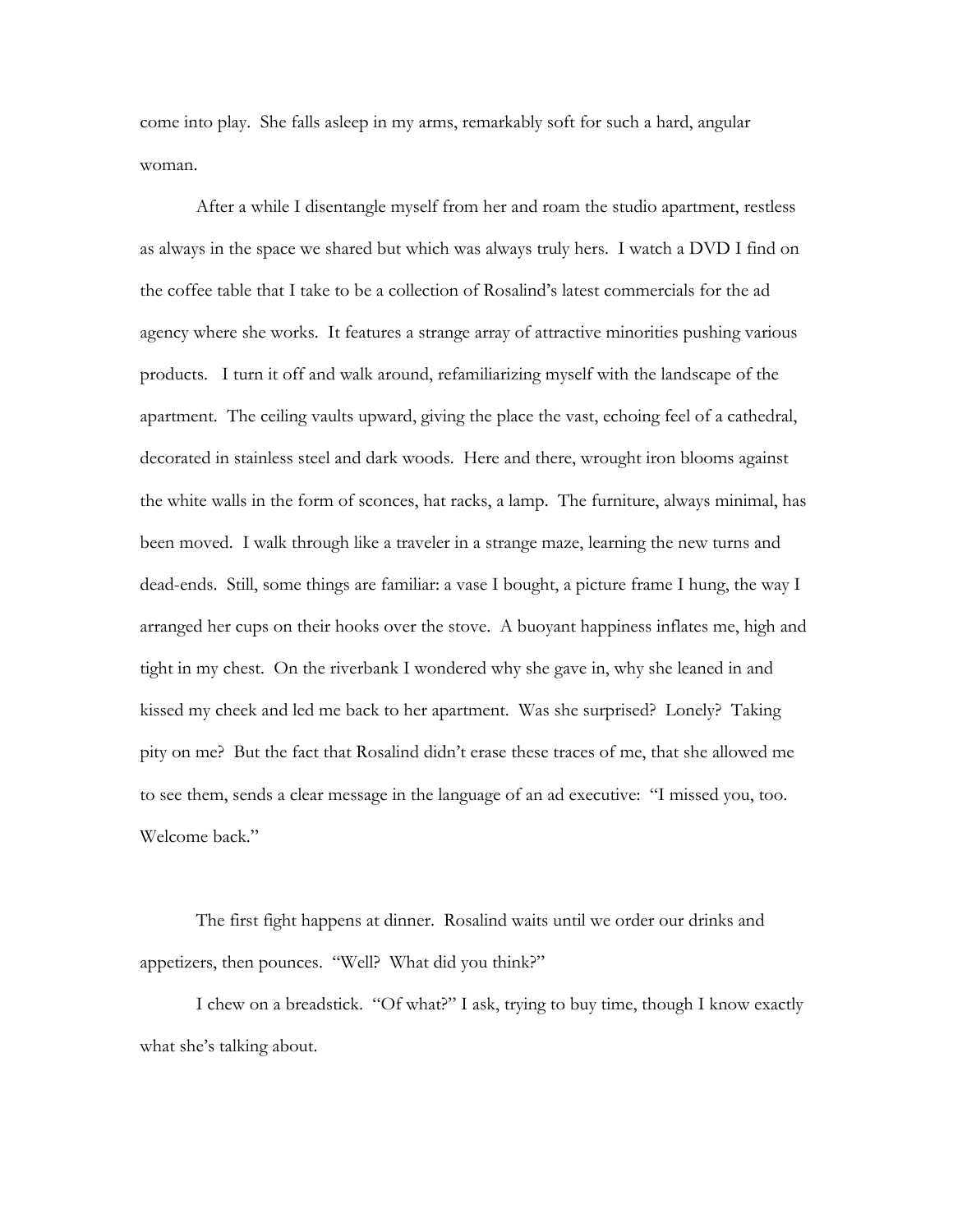She sighs. Her tiny nostrils flare—a cute facial tic, except that I know the explosive irritation that usually kindles behind it. "Of my commercials. You said you watched the DVD while I was napping?"

"Ah." Yes, the commericals. Muscular half-naked gay men downing Coronas and casting powerful bleached smiles at each other like weapons. After that, a troupe of attitudinal, upper-class black women sitting around a table drinking coffee and having a *View-*style discussion about the latest advancement in tampon technology. Next, a young Indian couple professing their love for a local supermarket chain.

Rosalind taps a breadstick on the table. It breaks in half. "Well?"

 The silver candlesticks stand tall and elegant between us like guards. I could lie—be polite, feed her ego, compliment her artistic vision—but the truth is that the commercials bothered me. When we were dating, when Rosalind first started working for the agency, she'd been responsible for print ads. At one time or another, huge mock-ups cluttered her normally pristine apartment, all of them featuring beautiful Caucasian twenty-somethings hawking sunblock or shoes or Florida vacation packages; no sign of an African-American, or even a person of less-than-disposable income. Rosalind filled her days creating false realities for rich white people. We fought about it more than once, and she always ended the arguments the same way: "That's Advertising." But these new commercials bothered me more. They seemed like an even more glossy hyper-reality, a rich white person's fantasy vision of minority life. The Indian couple unsettled me the most—both of them extremely attractive, posed in their lovely two-bedroom home in a glittering suburb. Despite myself, I felt the lure of the commercial—shop at Stan-Mart, you can be just like us!—but almost immediately blocked it with angry memories of my Indian father, who could never even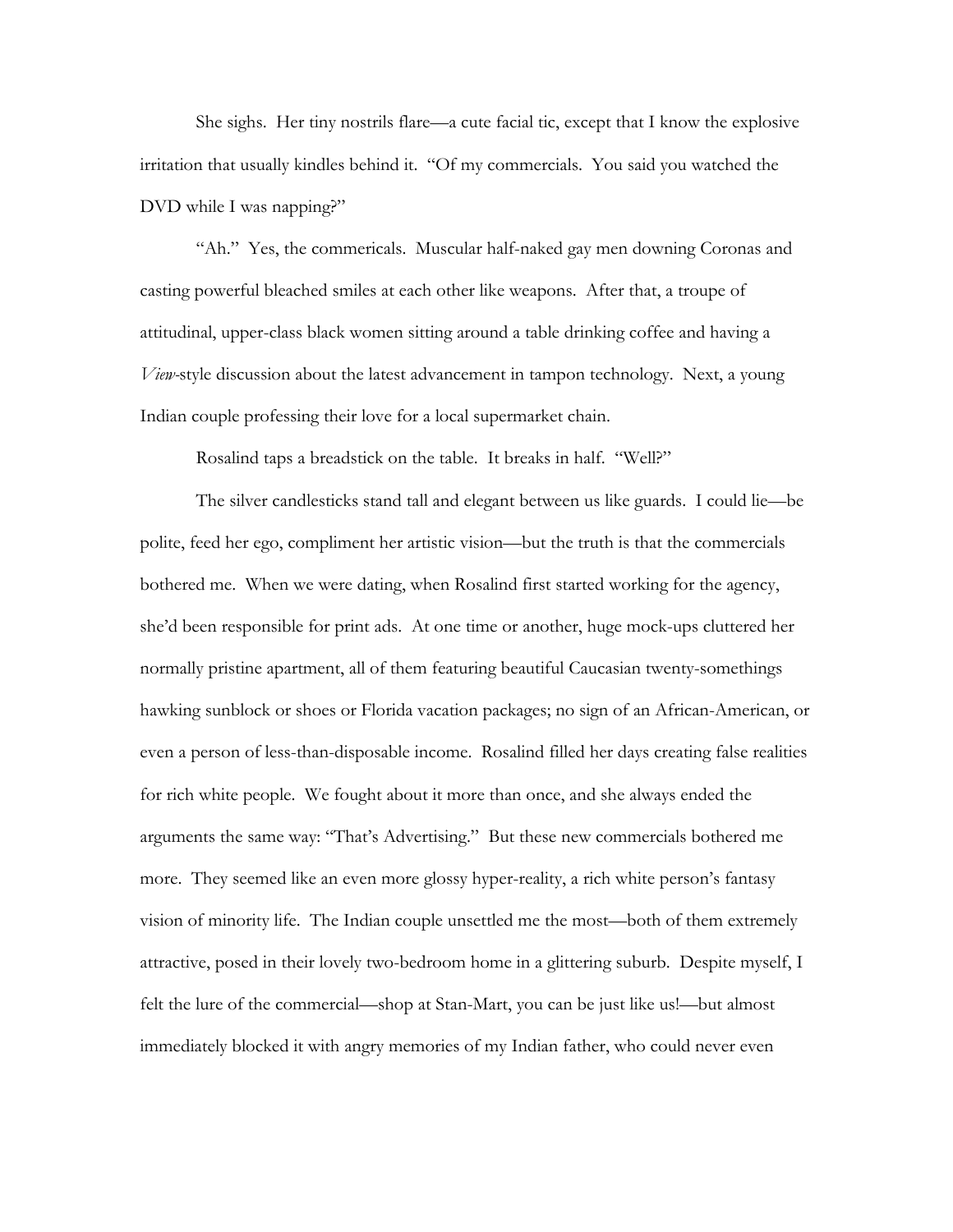afford a television, much less a house; of my own one-bedroom apartment and my paycheck-to-paycheck existence. I could back down and be nice, but I won't.

"I don't know," I said. "Why is everyone so pretty?"

 Rosalind makes a face, clearly not expecting anything more than a vague compliment, then smirks. "That's Advertising. It's what the client wants." She says this slowly and deliberately, leaning forward and enunciating each syllable with extra care right into my face. For a moment, I have the disorienting sensation of being one of my own patients, of being on the receiving, condescending end of a lesson from someone who clearly thinks: "You have no idea what communication is. Let me spell it out for you." Something red and animal rises in my vision. The restaurant recedes; it's only Rosalind and me, facing off over the white linens and guttering candles. For the next few moments, we are nothing but our words:

"You're exploiting stereotypes."

 "No, we're marketing to them. Jesus, Ben, before you gave me shit about making ads that only featured hot white girls buying Manolo Blahniks."

 I should let this argument with Rosalind go, if only for the sake of a pleasant evening and our tentative reconnection, but I can't. Like a terrier, I latch on and won't let go. It's a familiar, almost pleasant shock, like slipping into the cool waters of a pool after spending too long in the hot tub. Everything—the room, the air, the flame of the candle seems sharp and alive and dangerous with sex. The words of the argument aren't the important thing—it doesn't matter what we're talking about, or that the people at the tables next to us are turning and looking, some glaring. What matters is the energy behind the words, the challenge. This is primal, this is battle; a line drawn in the sand. It makes me feel alive in a way that sports or exercise or hunting deer in the frozen woods of Connecticut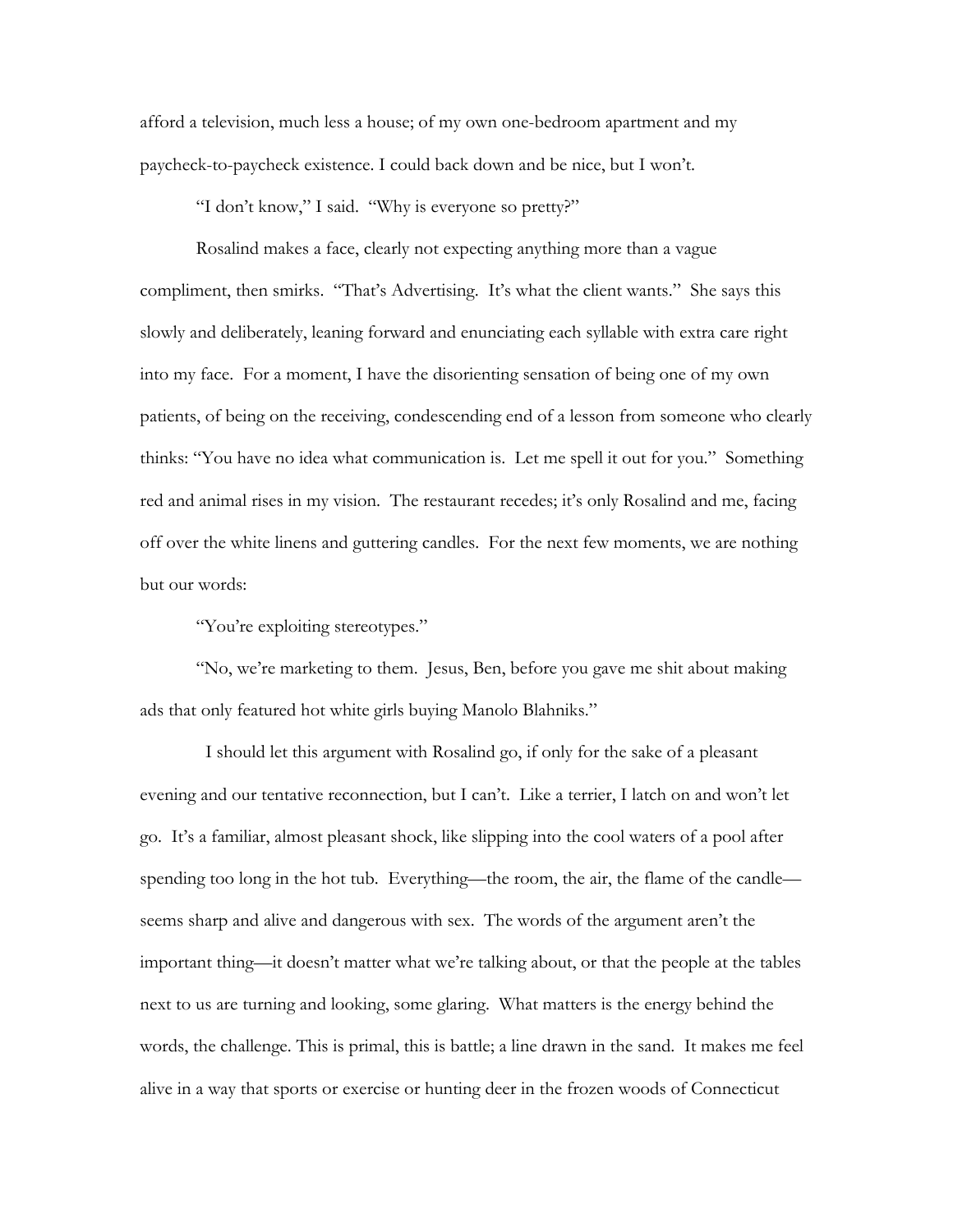with my uncles never did. People watch us; the white flash of my teeth reflected in an empty wineglass, Rosalind's red lips dripping disdain for my reasoning onto the table.

 By the time the main course arrives, we've fallen silent, changed the subject, barely speaking. Our fire has receded but not gone out; we can both look each other in the eye and feel it smoldering, embers waiting to be stirred. We leave dinner as quickly as possible, and when we get back to her apartment one touch is enough to send up the blaze. We fuck on Rosalind's couch until we sweat and start to slip away from each other in the awkward, slick tangle of jellied arms and trembling legs.

 "Come back," she says just before we fall asleep in her huge black bed. She sounds nothing like herself; the voice is small and frail. It could be anyone beside me in the bed, in the dark. I kiss her forehead, touch the remembered angles of her shoulders and arms to remind myself that it's her. As I drift off to sleep, it occurs to me for the first time in a while that I'm the one who actually broke it off the first time.

 Cameron has a morning appointment on Mondays as part of his exceptional-student education program at his school. Inara drops him off as usual. Today the bruise has spread from her arm to her eye, like a disease sinking beneath the skin and traveling unseen through the body to emerge in an unexpected place, tattooing you with the secret knowledge of your contamination so that everyone knows to stay away. Cameron doesn't say anything, but that doesn't mean he doesn't notice. That's the thing with most speech therapy patients; because they can't communicate things, there's always a part of you that assumes they also have a problem observing the world, that they don't notice details and subtle distinctions like the rest of us. Unfortunately, this is not the case. The misfire is in the mouth, not the brain. Cameron probably realizes exactly what the thing on his mother's eye is, and maybe watched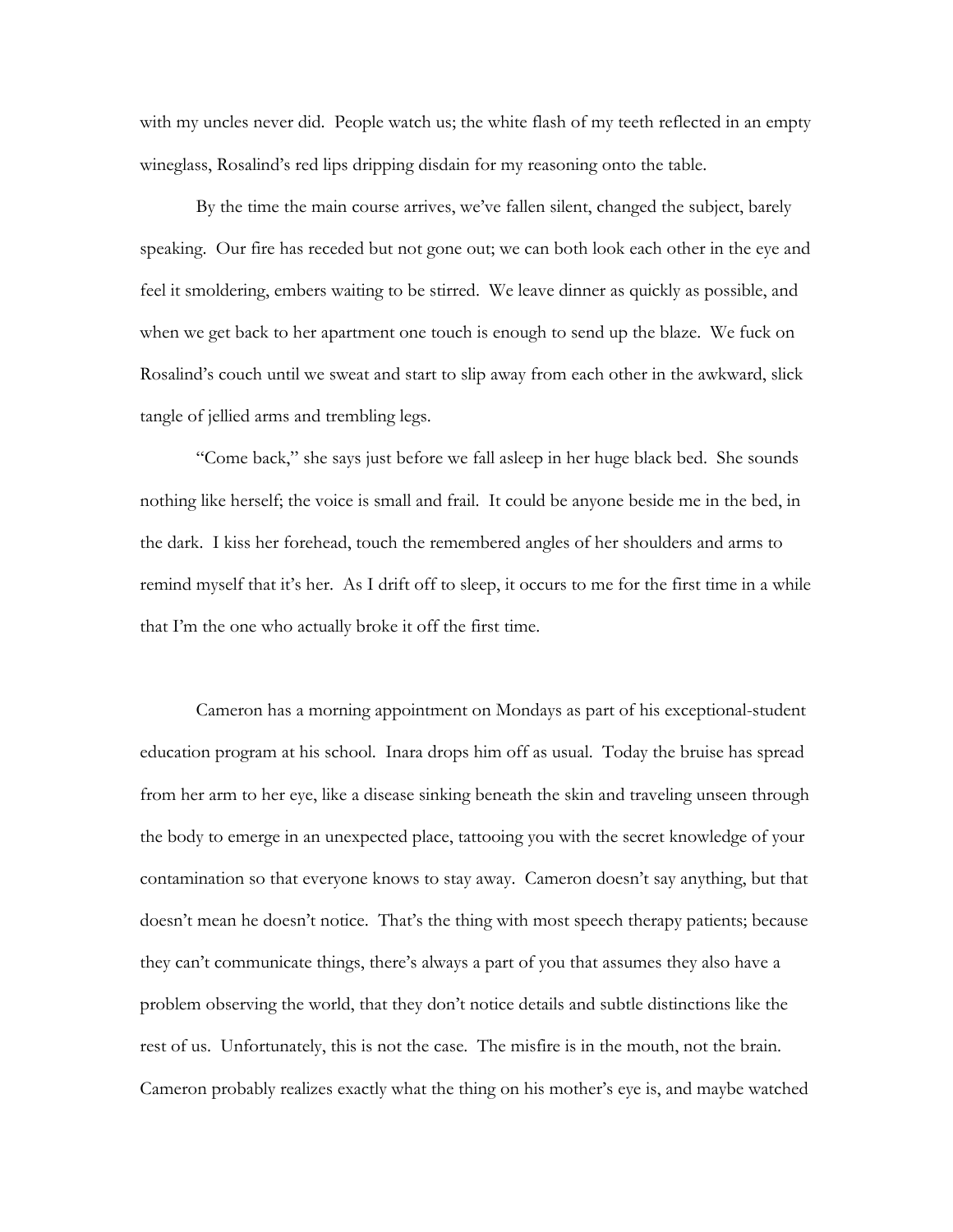it happen. I know nothing about the family except that there is a father. Inara isn't falling down the stairs, though. Their family can barely afford the speech therapy even with Cameron's school public school district discount, much less a two-story house. The sight of Inara's black eye and what it implies makes me nauseous, as if I can smell the violence, taste the impact.

 My reconnection with Rosalind energizes me to try harder with Cameron. This is a rejuvenation, a second chance, an opportunity to erase mistakes and push forward to the final goal. One of Cameron's biggest challenges is properly identifying people and things. I line up objects on a table—a red ball, a pencil, a stuffed bear, a magazine, a wrench—and we go through them one by one. "Ball" and "pencil" come easily, but he stumbles over the bear. The magazine stops him cold. He stares blankly at the slick cover with Jude Law grinning up at him. "Paper," he says. "Paper, shiny—" His long brown hair needs a trim. He brushes it out of his face and squints harder at the magazine. "Paper—"

 Even this much is progress. He'd muddled through years of public school, being held back and placed in special needs classes without ever being properly diagnosed. It's not that he's not smart, but something in his brain is cross-wired. The words that come to his mouth circle the image without landing on it. He advanced well enough at first, but for the past two months he's been stuck at the magazine and things like it. He's stopped advancing entirely, which is why I've been frustrated. I think that's why I've been frustrated. It's hard to tell in the morning light of the office, the hum of small noises and the bitter smell of coffee hanging over everything, everything cast in a different light, the light of Rosalind's bed, her shower. Was I frustrated with Cameron, or was it me? I try to recall that feeling of frustration now, but it dies halfway to me, like a weak searchlight swinging in my direction but not strong enough to reach me. This morning Cameron is a welcome challenge. I feel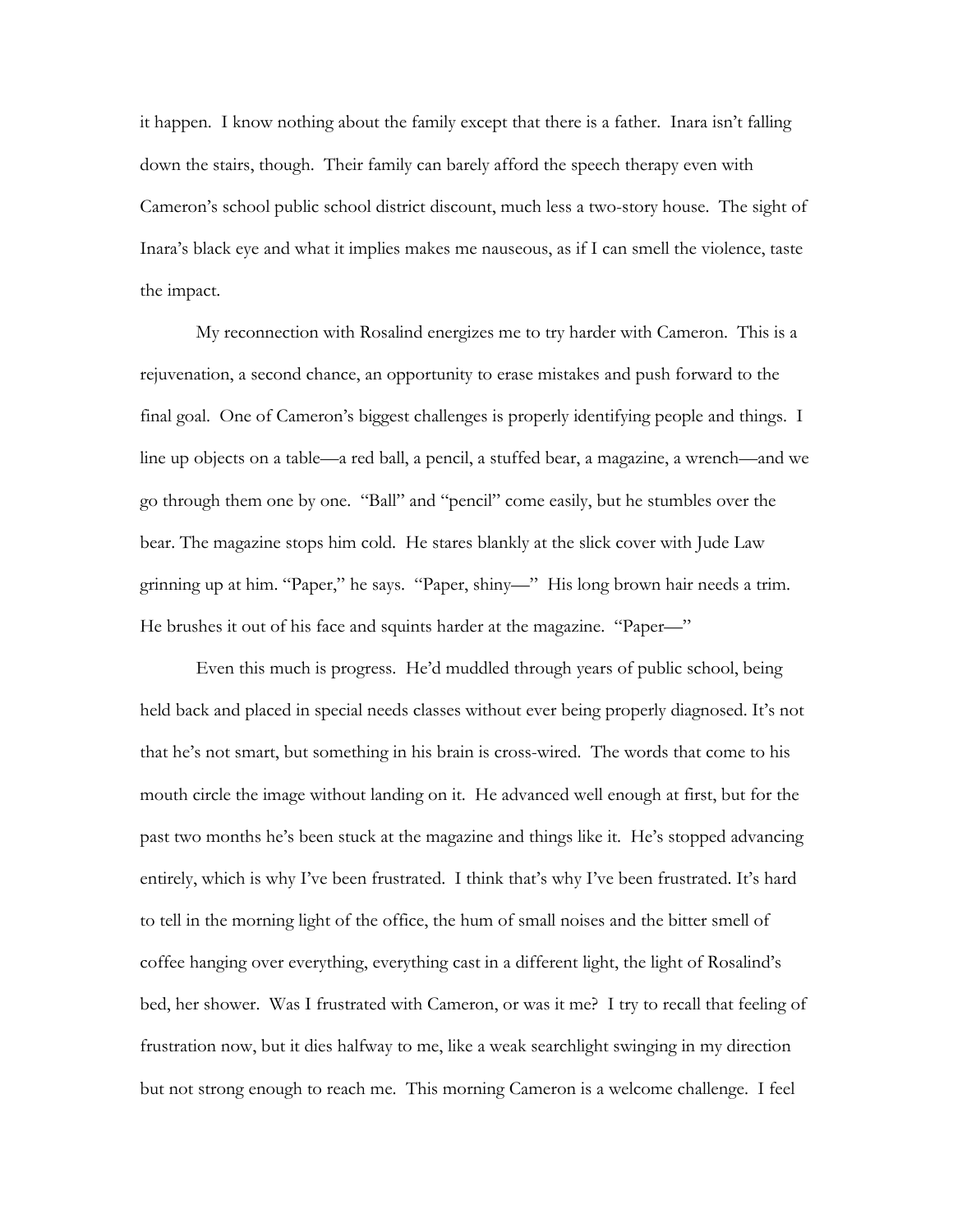like I'm stretching muscles that haven't seen exercise in months. Still, no matter what I try—using simpler objects, getting him to name individual parts of a complex object and working his way up to the proper noun—he stumbles and derails, falling into a bad compensational habit of using phrase descriptions when the proper words won't come. When I hold up a pair of scissors, he stutters and says, "It's—two blades come together, things come apart."

 He can tell that I'm frustrated, so I play it off. "It's all right, Cam," I say, steering him away from the table. "Why don't we have a break today? You can go sit in the play room and read a book until your mom comes." Cameron raises his eyebrows—I never let him have free time during our sessions—but placidly lets me lead him to the play room.

 Inara wears a different outfit when she comes to pick him up—before she was in a tshirt and jeans, now she's in a modest, old-fashioned blue blouse and a long skirt. Dressed for work. Cameron moves to her side but they do not touch. She does not reach for his hand or touch his shoulder. "How did we do today, Dr. Amasa?"

 Even this, her usual question, seems flat and lifeless, like she couldn't care less. I try hard not to look at the bruise covering the side of her face. "Well, Dr. Attlesey and I have high hopes for Cameron in the next couple of months here." I smile at Cameron, trying to get them both to ride the wave of my earlier enthusiasm. "We're going to try some more aggressive techniques with him. We should be seeing some real progress soon."

 "Soon." She repeats my word—"soon"—short, staccato, trying it out on her own tongue. She nods tightly, barely a movement of her head, and gives me the brief upward lilt of a smile, then leaves. Cameron follows her; he doesn't look at her, or me, or anywhere but the ground or a blank point in space. I punch on my radio and sit down to make some notes on Cameron's file. When I look up a few minutes later, Inara and Cameron are standing in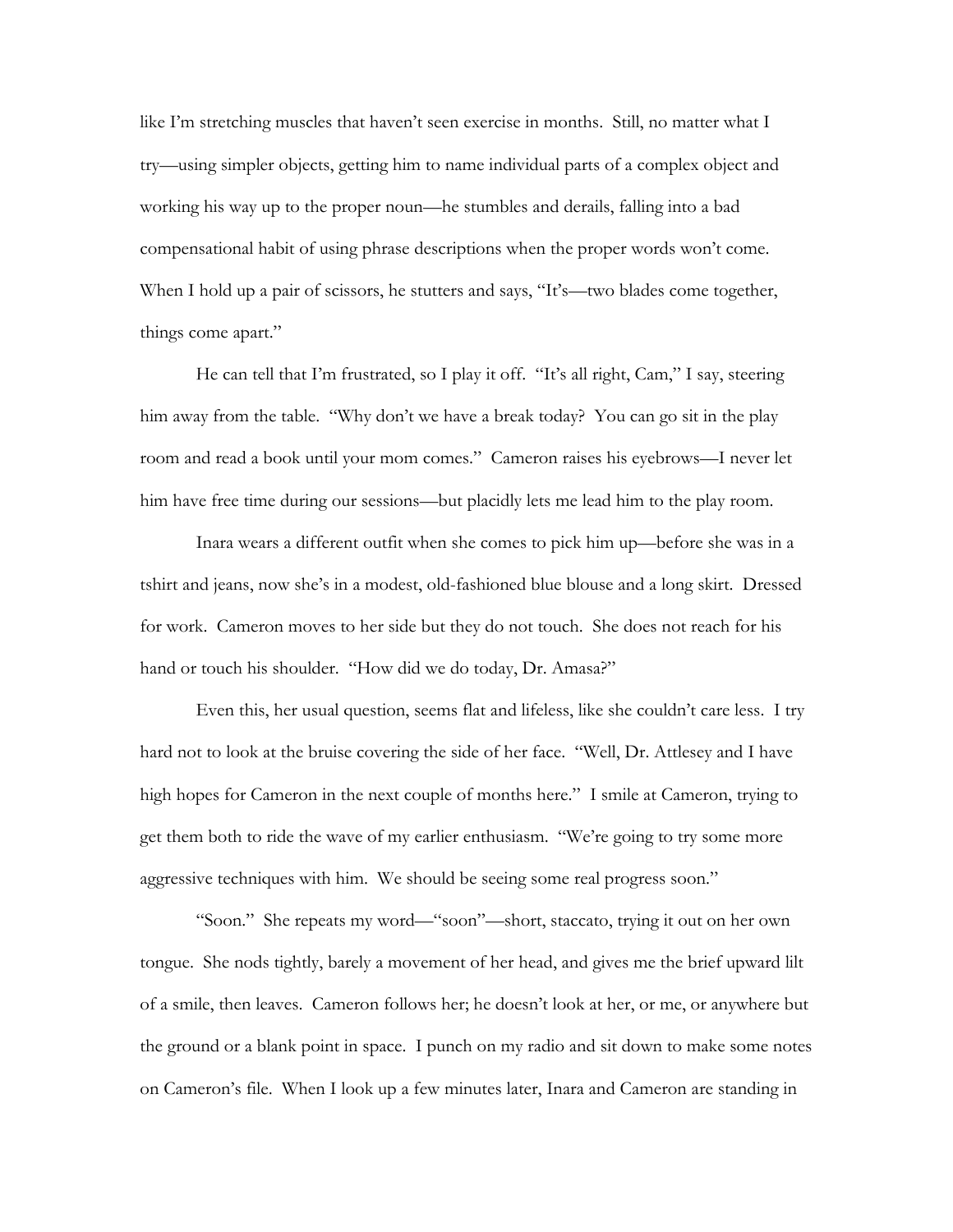Marianne's office with their backs to me; Marianne is seated at her desk, her listening face on, hands folded under her chin. I look back down at my notes and try to ignore them. Is she complaining? Praising me? Confessing to Marianne about her abusive husband? I watch them leave out of the corner of my eye and expect that any moment Marianne will walk over and berate me, or deliver a compliment, or give me some gossip. But she stays in her office the rest of the morning. Every now and then, I catch her watching me through the glass.

 The second fight is stranger, more brief and more brutal. Knives are drawn almost immediately. We're in bed, dozing after a brief but meltingly intense quickie. Rosalind, in control of the remote, channel surfs without direction or intent. Her legs make ridges in the blue sheets, an alien landscape in the TV light. She comes across a primetime special on abused mothers, and decides to leave it. The photos and testimonies of the victims enflame me. "Why the hell do they stay with these men?" I said. Inara looms up in my mind—more like my idea of Inara than the reality, more beautiful, more brutalized, bleeding from a stab wound, arm hanging out from her body at a sickening angle.

 Rosalind the advertiser jumps on this. "Gee, I don't know, Ben. Maybe they're afraid. Maybe they love their husbands. Maybe they're afraid what will happen to their children if they run away with them but can't find a way to support them."

 She's a true master of spin, making something uncomplicated into something it's not. "Someone hits you, you leave," I said, "period."

 Rosalind slaps me across the mouth—not hard. She used to do that during sex when she was on top, dominating me and making me do what she wanted. She called me a good little boy and slapped me, because a light and unexpected sting of pain during sex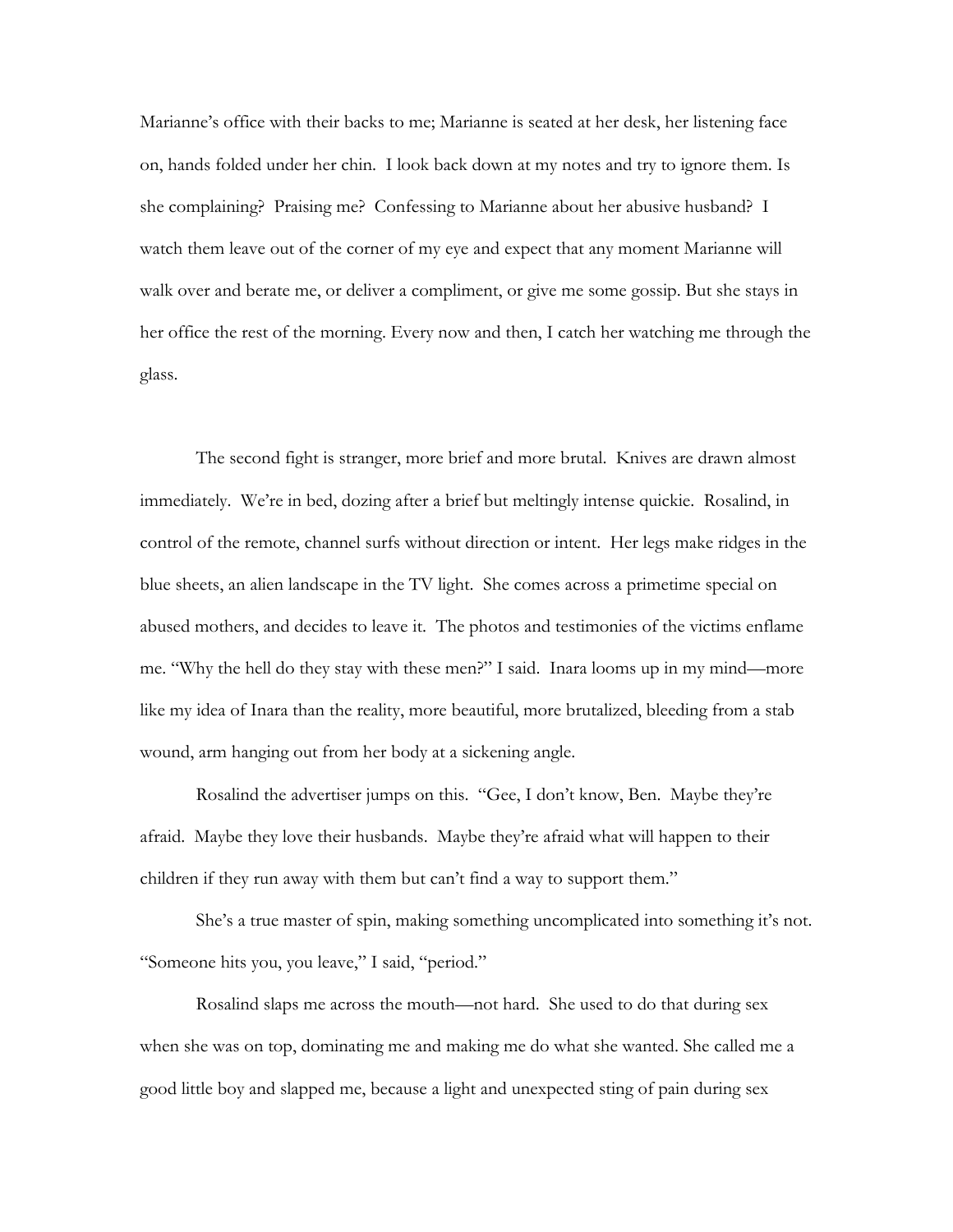turned me on. She slapped me and I pinned her down and fucked the noise out of her. This time, however, it jars me. I resist the impulse to put my hand against my face where she hit.

 In the blue TV light, her dark eyes seem deep and animal, barely human. Her mouth is a colorless sneer. "Well, Ben? Are *you* going to leave?"

 When I don't answer, she laughs—a short, derisive bark—then shuts off the TV and turns over, falls asleep. I sit in the dark for a few heartbeats before swinging my legs off the bed and making my way by memory into the living area. I sleep on the black leather couch, the fabric stiff and cold against my bare skin in Rosalind's chilly apartment.

 A friend told me, when Rosalind and I had problems before, that we should go to couples' therapy to help us with our arguments. I never suggested this to Rosalind because of the picture I have in my mind; an unattractive older woman in glasses, perched like a wizened spider behind a mahogany desk with a brass nameplate and a ridiculous hourly rate, using words like "communicate" and "compromise" while the leaves outside her window turn gold in the sun. I know in that situation I would be hopeless. "I *am* communicating," I would say. "She's not listening." I avoided that woman behind the desk because I know what she would make me do: give in. I'm a speech teacher. I believe in the purity of words. I don't give in to spin.

 The next day, I sleepwalk through my patients. Rosalind's black TV-lit eyes swim across my vision every time I try to focus or tune in. The side of my face gently stings. I zone out on one of my older patients, Marla, a stroke victim. "Sorry, Marla," I say. "I don't know where my head is today."

 "That's all right, Doc." She looks out the window, taking in the gleaming view of downtown, the noon sun leaping off the skyscrapers. "It's all just rocks on fire, baby. It's all just rocks on fire."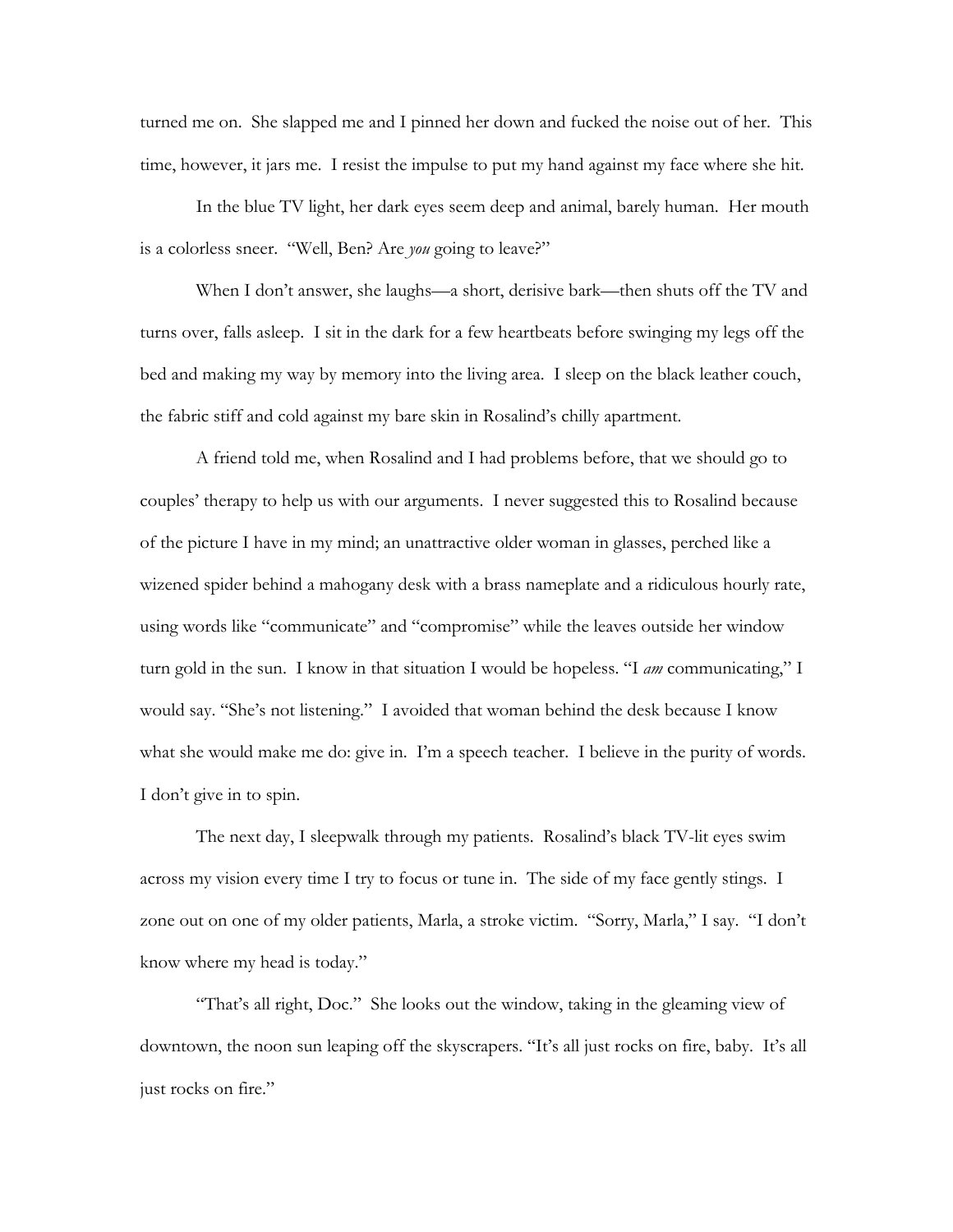Marianne, who notices everything, talks to me near the end of the day. "Dr. Amasa." She uses my formal title, so I know she means business. "Is everything all right?"

 I shrug. "Why wouldn't I be?" I say this like we all do—faking calm over sarcasm because we can't help but clearly advertise our hurt feelings to anyone willing to take notice.

 Marianne looks at me for a while, and in the moments she stands there she draws herself up subtlely and becomes Dr. Attlesey, boss. "Dr. Amasa." She lowers her voice and draws me aside, to the window. "Inara Cortez talked to me yesterday. She's concerned about Cameron's lack of progress. She says he still stumbles over basic words for food, clothing." She leans against the window, and her face, a thin reflection in the glass, tightens. "They're both frustrated. The father, especially, it seems."

 The mention of Cameron's father brings to mind a violent, high-color vision of what I imagine to be his meaty, callused fist making slow-motion contact with Inara's jaw. "I don't give a damn what he thinks."

Marianne's eyes widen. "Dr. Amasa, please."

"Come on, Marianne. Have you seen the bruises on that woman?"

"That's none of your business."

"What if it's affecting Cameron? What if the reason he's not doing better is because he's being traumatized at home?" As soon as I say this, my mind leaps on it, shaping it into a sickeningly satisfying theory. *It has nothing to do with me. It's that abusive bastard, undoing everything Cameron accomplishes with a punch here, a backhand there.*

 "Ben. You don't know what happened to her. She could have had an accident." This is the rational Dr. Attlesey, the boss who has to say what is appropriate and logical and best for her practice. She steps closer to me. She lowers her voice more, but the effect is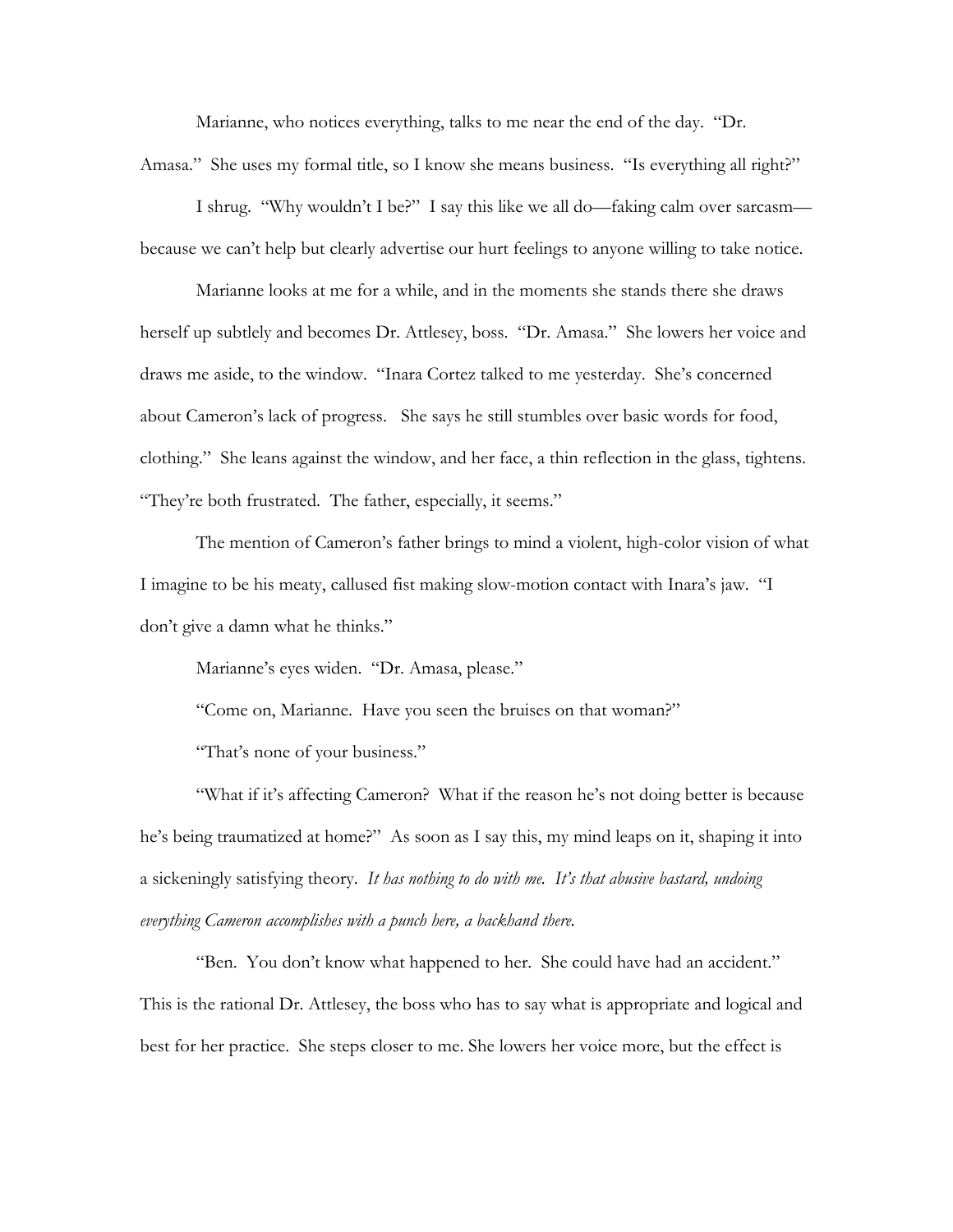menacing. "If you have such a personal issue with the family, I can reassign Cameron to a different therapist."

 I don't want that. I fought to have Cameron, desperate to prove myself during my internship. The thought of failing Cameron, of failing my first real challenge as a therapist, feels worse than Rosalind's phantom slap on my jaw, or her dark eyes, devoid of sympathy. "No. I'm sorry."

 "Good." Marianne walks away, then stops and turns around. "Ben, I'm worried about you. The past few days you've been acting distracted, short-tempered—completely unfocused." She takes a deep breath, as if steeling herself up to do something difficult but necessary, like reaching into freezing water to haul out someone who's drowning. "I don't know what's going on with you, but if you continue to allow personal matters to color your performance in this office and with your patients, it's going to affect my evaluation of your internship. Is that clear?"

 She leaves me standing there without waiting for me to answer, as if she's afraid of what I might say.

The next day, rain barricades us all inside during our lunch hour. I spend lunch ignoring a soggy sandwich on my desk and getting a little extra time in with Cameron before he leaves to go back to his regular school, but he seems to have forgotten even more of what he's learned in the past month. He's not even trying. I point to the simplest object on the table, the red ball, and he says "bounce—it bounces."

I sigh.

 Suddenly Rosalind is there. "Dr. Amasa, hard at work." She springs up, sheathed in a simple black dress, engulfed in a red raincoat. "Hey, kiddo," she says in Cameron's general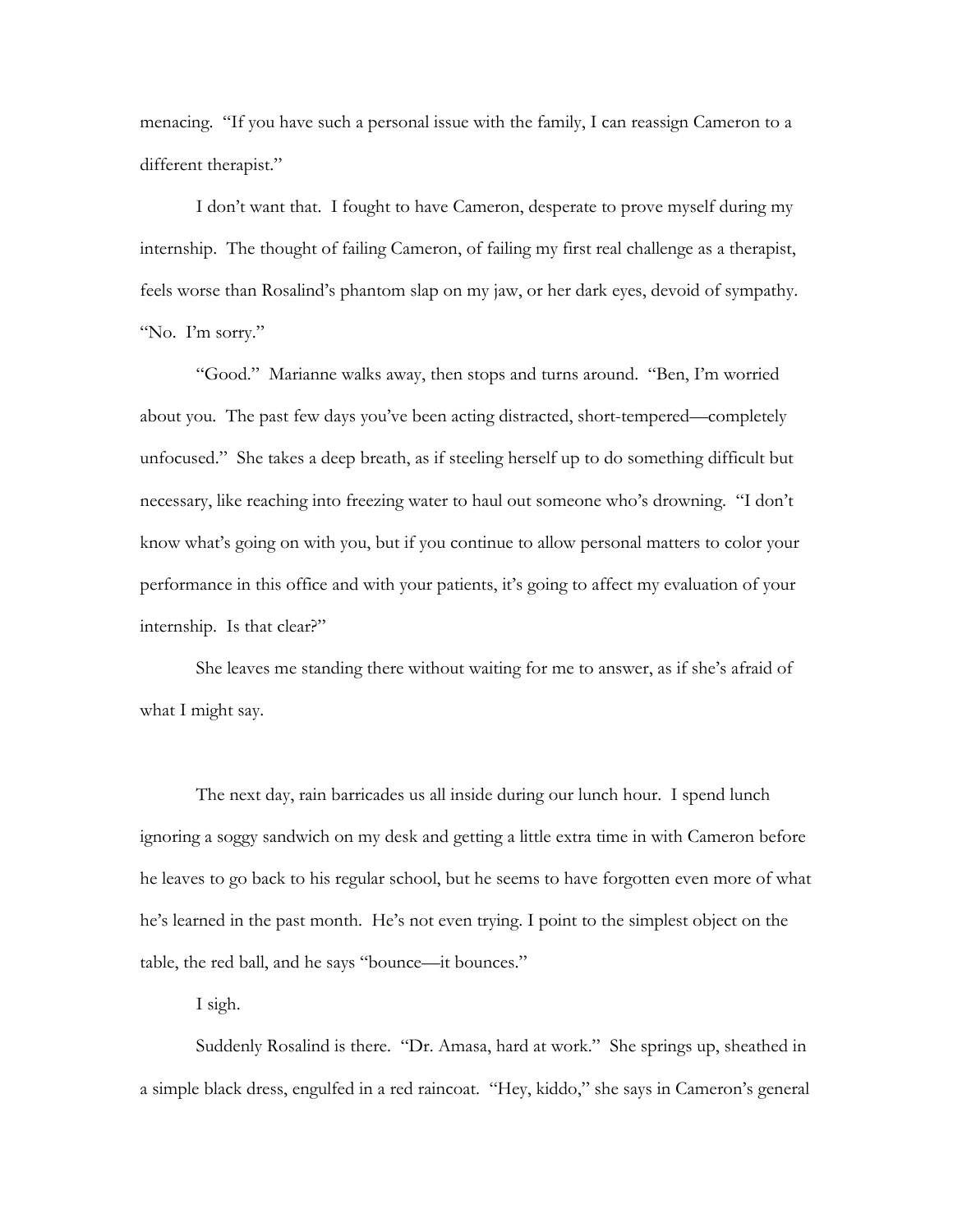direction, turning on a full-watt smile without really looking at him. When Cameron doesn't say anything back—he stays focused on the ball, darting a look at Rosalind out of the corner of his eye—she laughs and nudges me. "He must learn his conversational skills from you."

 It's almost an insult to my skills as a therapist, but not quite. "Haha," I say without amusement. "What are you doing here?" Rosalind and I have not had sex, which means we have not made up, the pressure of that light slap still built up in both of us and unreleased. Still, she seems calm and nonconfrontational. Seeing her there, in the office, feels criminal. Does she notice that there's not a picture of her on my desk? I haven't had time, in the few days sine we got back together, to dredge it up from the box of Rosalind-stuff that sits far back on the top shelf of my closet. That picture used to sit by the nightstand, before I got this job, and when I did get the job I was almost tempted to put the picture on my desk anyway, just so it looked like I had someone.

 Rosalind picks up one of the recognition objects from my desk—the stuffed, oneeyed bear. "I thought I could pull you away for lunch, but it looks like you're busy." She holds the bear up. "Playtime?" In the harsh light of the office, she looks pale and washedout, a mere outline of her self.

 Cameron is still not looking at either of us. I clear my throat. "Object recognition. Matching words to things." I pick up another of the objects, a battered children's book. "A lot of kids—like Cameron here—are very smart, but they have a hard time summoning up the exact words for something."

"That's a funny way of putting it," Rosalind says. "Exact words."

 "Well, you know." I point at a pair of safety shears—"Scissors"—then at the stuffed animal—"bear."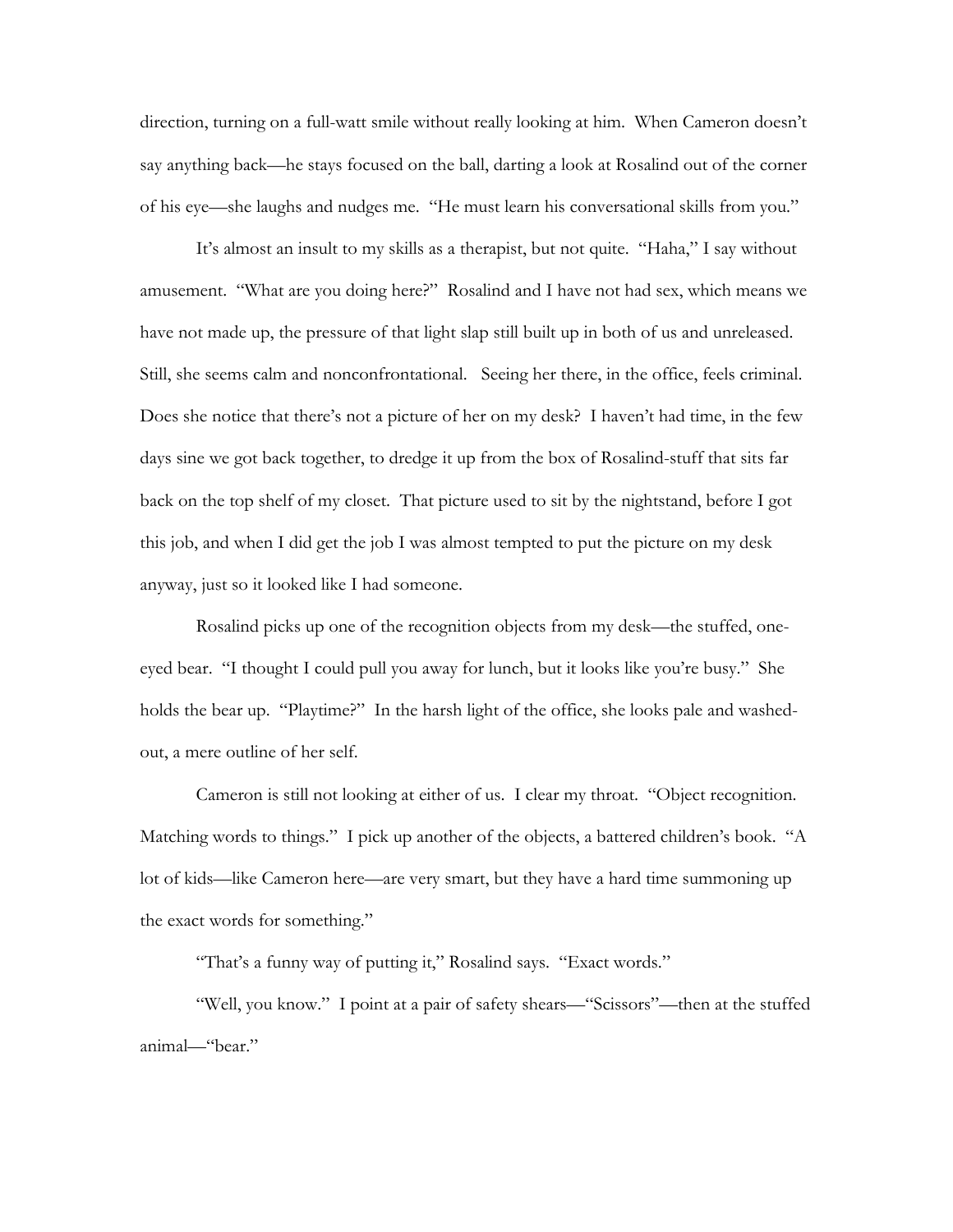Rosalind blinks. She holds the bear right in front of my face, then says slow and clear like a teacher spelling something out for an unruly child, "Toy."

 I don't like being corrected in any circumstance, much less about my own job. I take the bear from her. "No, it's a bear. *Toy* is its abstract category."

 Cameron shifts in his seat, but I ignore him—Rosalind's challenge hooks me, makes me feel like one of those attack dogs you see on reality TV, hackles raised.

 Rosalind smiles, in that sly way she has when she's decided that I'm being completely unreasonable and illogical and she's about to call me on it. She's almost licking her lips. "But it's not a bear. It's just a doll made of cloth and stuffing. What if one of your patients calls it a toy? Or a stuffed animal? Is that wrong?"

I answer without thinking. "Of course."

She snorts.

 I clench my teeth. "I mean, the point is to try and get them to communicate the main idea of the object without hesitation. Yes, it's just a stuffed animal, but it evokes the word 'bear' when you see it, because that's what it's representing to the patient."

"But it's subjective."

 "It's *not* subjective. It's therapy. You have to have parameters for the patient to follow or they'll never improve."

 There are times when you say something to someone you love, a statement that you think is so obvious and intrinsic to the beliefs of your life that there is no possible way that the person could misunderstand or disagree with them. Rosalind looks at me blankly, though, as if I'm speaking an alien language, then turns around and leaves.

 For a second I think about going after her—whether to apologize or to continue the argument, I don't know—but Cameron, with a cough, brings me back. I take a few seconds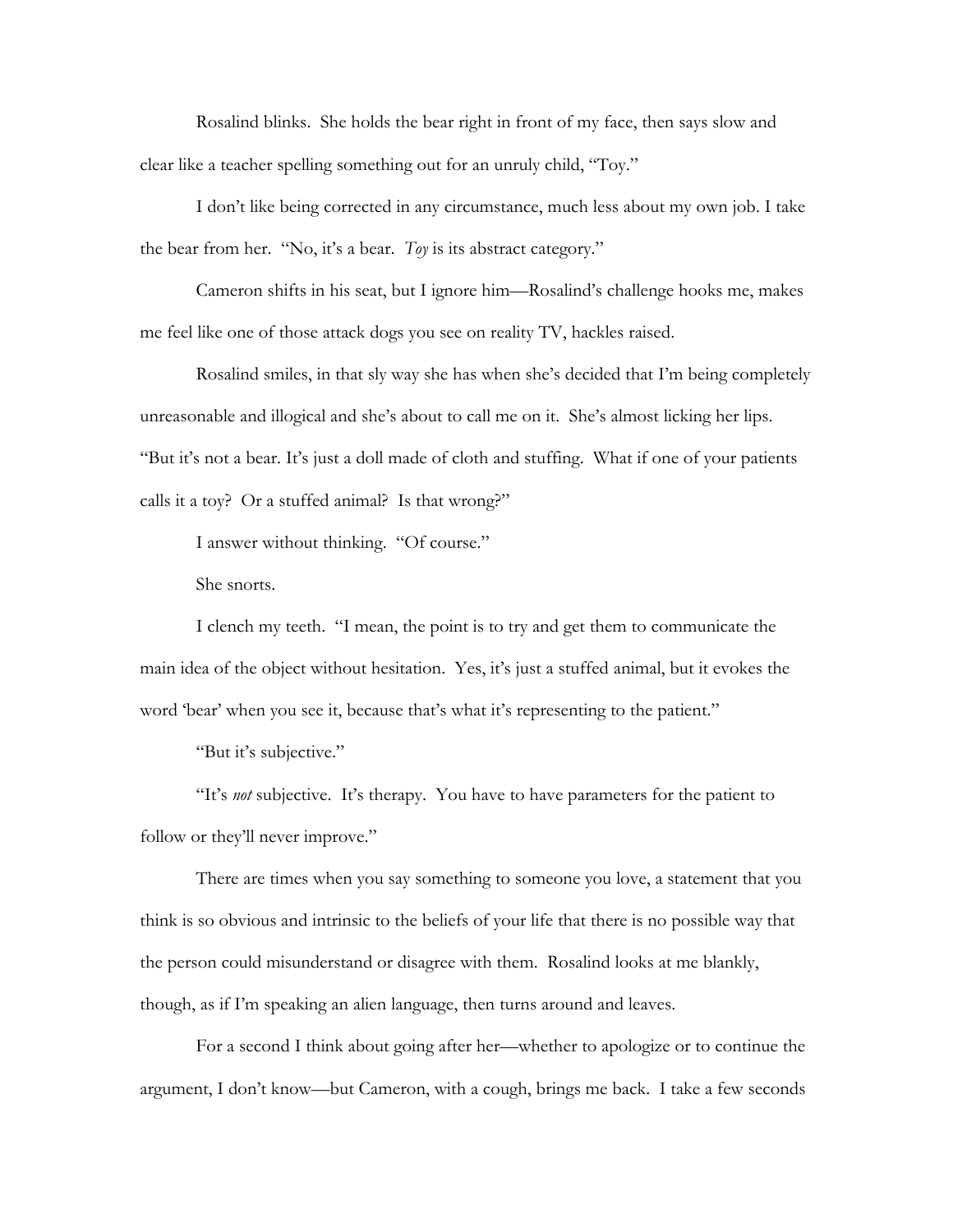to calm down—breathe in, clear my mind—then sit down, sigh, and once again point to the ball.

 He forms his mouth around the letter "b," then swallows it and says "red?" with the upturn of a question in his face. I look at him, and he's looking up at me with a wide open expression, like I can see through his pupils down into his body. It occurs to me for the first time that he looks up to me, that he wants to please me, to do well. It's annoying. He can't even say "ball." I pick up the ball; I grab his shoulder and put the ball right in front of his face, under his nose, like someone shoving a dog's nose into shit. "Ball." I say, loud, right into his ear. "Ball ball ball ball."

Confused, he reaches for the stuffed bear.

I slap his hand away.

 The slap echoes forever in the lofty, flourescent-lit stretch of the office. Cameron snatches his hand away, stands and takes two steps backwards away from me. His arm hangs limp at his side, as if my slap paralyzed it. He doesn't cry—there's something beyond tears in his eyes, dark like Rosalind's, like his mother's, something roiling and thunderous and beyond anger. One of the other therapists, Cindy, looks over at us. Her patient, a teenage girl, follows her gaze. They didn't see what happened, but they know something's up. An ice-thin layer of shock still holds me, but shame and remorse trickle in under it. I step toward Cameron, holding out my hand to him. "I'm sor—"

Calmly, slowly, he walks away from me and goes into the play room.

 I'm at my desk when Inara comes to pick Cameron up. I glance over; I can't be sure from across the office, but his face is glum and sad, and when she leans in, obviously to ask him what's wrong, he dissolves into tears and points in my direction. Inara stands up, glares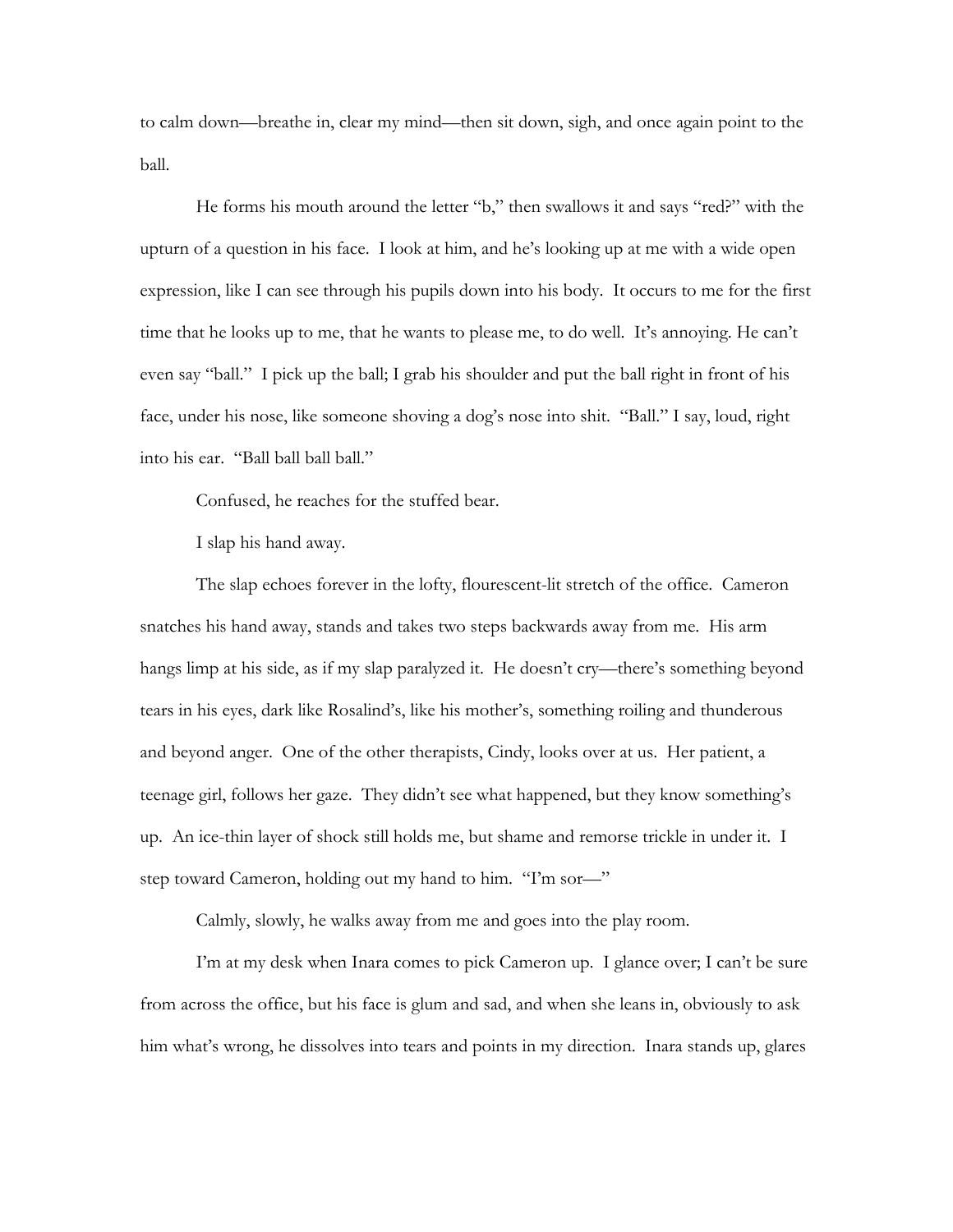in my direction, and stalks over. I stand up to meet her. Her nostrils are wide and dark, flared like a charging bull. "Now, let me explain—"

 The slap is a hard one, the movie star kind that snaps your head around. It puts Rosalind's light-hearted smack to shame. Before I can even orient myself, raise a hand to my cheek to feel the red heat stinging there, she's walking away, grabbing her son and pulling him out.

 When Marianne sits me down in her office and asks me to explain myself, I can't think of anything but the stung heat on my face. "She didn't even say anything. She just slapped me and walked away." Is that the only language she knows? I wonder. I think about the alphabet of bruises on her body. Is this the way she wishes to communicate, like an animal?

 That night, Rosalind buzzes me in. The apartment door is unlocked. She's turned all the lights off except for a single lamp by the window. She prefers her evenings to be dark, to combat the gleam and fluorescent lighting of her day. She would light candles if she could stand the smell of fire. She sits by the window, under that single lamp, reading a magazine. She has already taken off her makeup for the night. There is a bag of Chinese food on the counter, big enough for two.

 I put my things down in their customary place, where I used to put them when I was still a student lugging around a bag full of books and papers. I take the Chinese and sit in the chair next to her by the window. The TV is on but muted, on a gameshow. Rosalind looks up every now and then to check its progress. I know that she's waiting for a rerun of a favorite old sitcom to come on, one of those with the cranky husband and the crackpot wife. I know the signs to read of her. Outside the window, there are lights below. All around is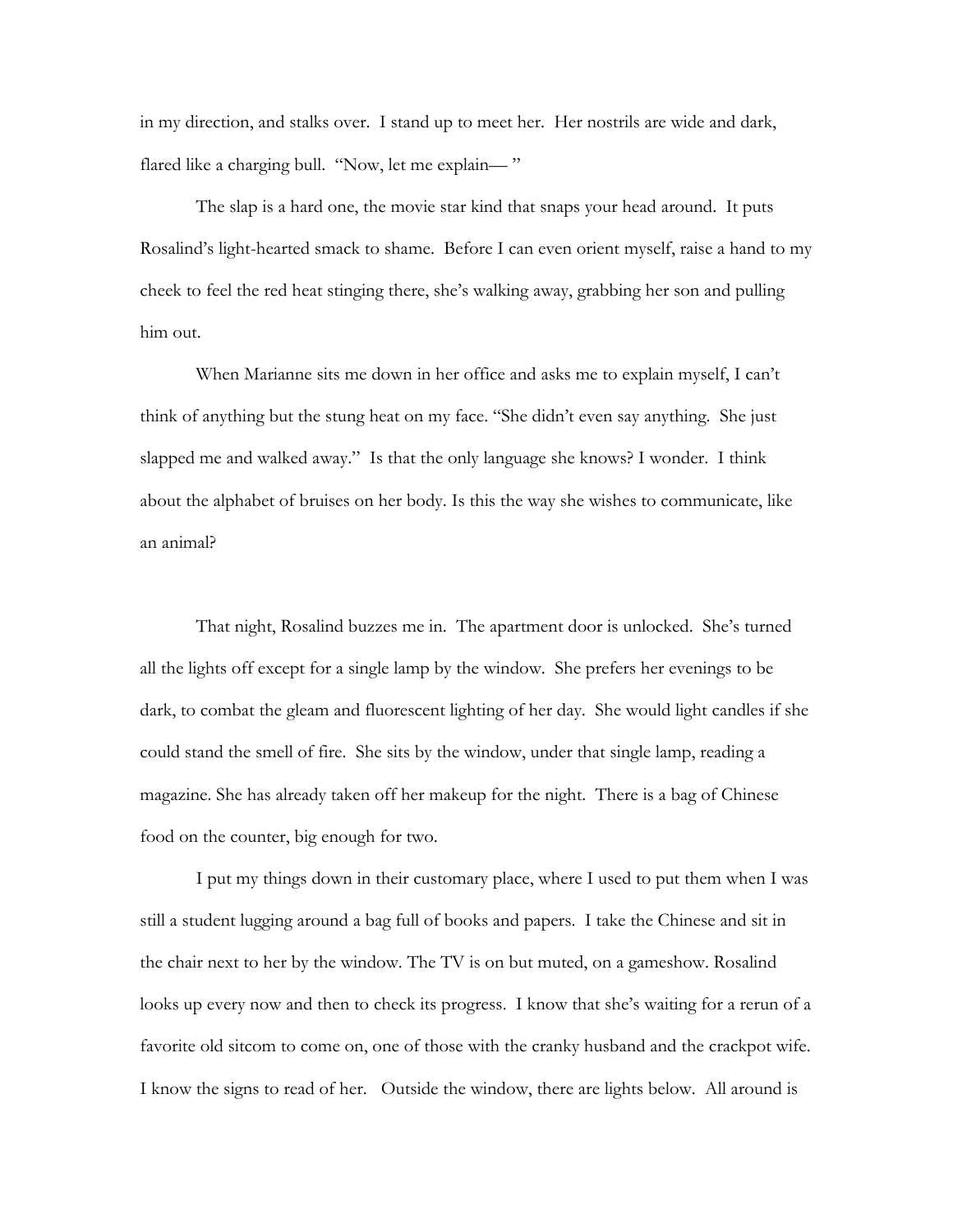black glass. You can see the skyline from Hieros Street, but here in downtown itself, you'd never know it was a city looking from a second floor apartment, couldn't match the word to its true state.

 Rosalind declines food, so I eat silently and alone. I want to tell her what happened, but instead I find myself telling her what I wanted to tell her last week, what I intended to say on the riverbank but let myself chicken out of.

 "Rosalind," I say, "do you remember that time I almost hit you? Right before we broke up?"

 She's quiet for a long time, and completely still. Then she exhales heavily through her nose. "No. No, I don't remember that at all." She sounds completely unlike herself, her voice small and fractured, limping out of her, wounded. "Why?"

 "A patient's mother slapped me today," I offer. This is a lead-in, to tell her I'm on suspension from the office for two weeks while I go to anger management classes.

Rosalind doesn't look surprised.

"I was a jerk to her kid."

 Rosalind smiles. Without her lipstick, her lips seem pale and bloodless, like she's deeply cold, even though I know from experience that inside she's nothing but heat. "Did he call you a jerk? Did he name you that?"

 I wonder. I wonder what Cameron said to his mom, how he put it, that pushed her over the edge and winged her, arm hard and ready to strike, in my direction. Sometimes I think that kids like Cameron make up for not being able to say what they mean by being extra observant, training themselves to see into and beyond things that most people take for granted because they can glibly identify every surface they touch. If Cameron saw me and Rosalind sitting there by the window, lit by lamp and moon and silent screen, what name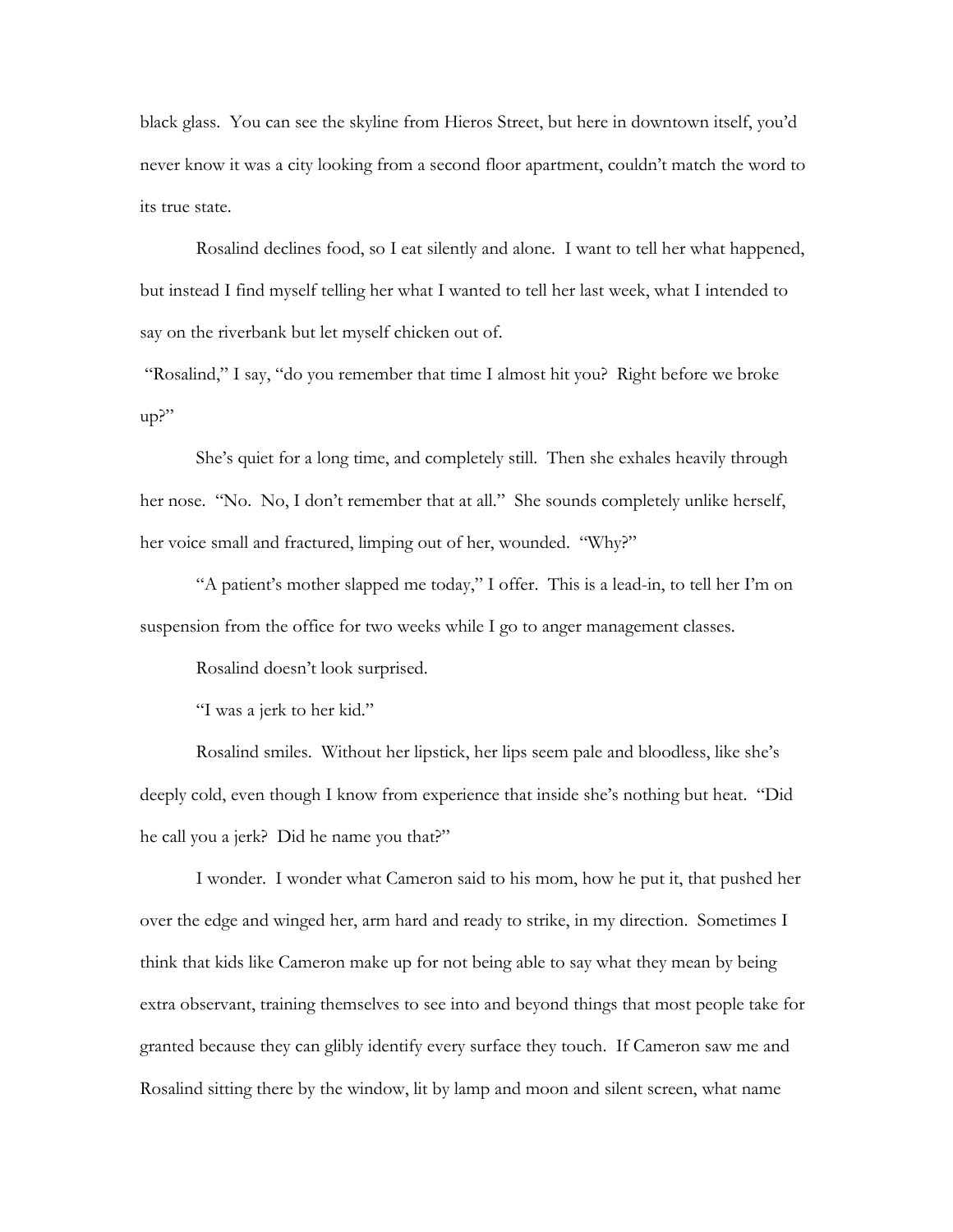would he give to us? Love? Anger? Two proud dark-haired strangers with sharp eyes, straining toward and away from each other in the stillness? Or would he see the hole between us, a vast black rim of no apology that both of us circle, both of us drawn in?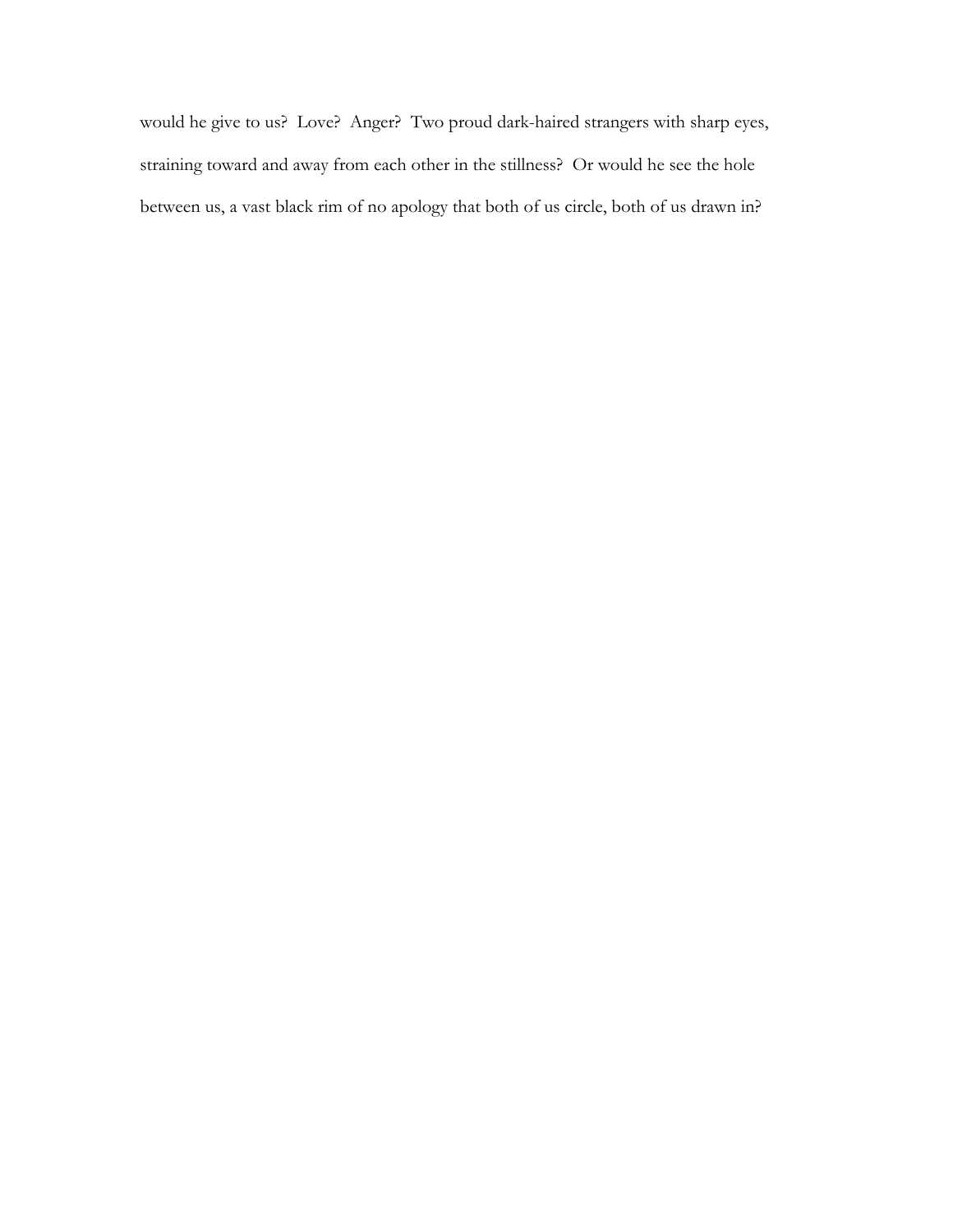## **CHAPTER FIVE: THE PILL WOMAN**

 In April—the semester winding to a close and the gleam of Paris's lamps shuttered behind a grey curtain of rain—Isabel met her professor, Alan, for a late dinner. They had been seeing each other secretly for four months—dinner and lively arguments about Murzweill's influence on the *bildungsroman* during the week, sleeping together all weekend. The restaurant was a small dark place in Montmartre; Isabel thought she could smell the ghost of absinthe and disease over the steak. During dinner, Alan spoke about his theory of the lost child, "the miscarriage" of barren mothers in fairy tales, losing their children to witches, stepmothers, Rumpelstilzkins. He related his theory and wiped his broad bearded mouth with a tiny white napkin. He smiled at her. Isabel felt something hard within her go soft, and with it the words frozen in place under her ribs thawed and rose to the surface. "I lost a child when I was young."

 She didn't go into the details: pregnant at fifteen by a seventeen-year-old boyfriend; the morning she woke up and he was gone; the pain, the emptying out. She saw him years later in a friend's Christmas card, his arm draped around a bony blonde woman taller than he was. A child-shaped mass of blankets rested in the crook of the woman's arm. "The long and short of it," Isabel said, using an American phrase she picked up from Alan, "is that I should be okay if I ever try again. So the doctor said." She swallowed. "But it was so terrible. I've just never *wanted* to try again." Between them—in her touch, in his smile rested an unspoken "until now."

 A week later, Alan asked her to marry him. A ring burned cold and bright in his outstretched hand.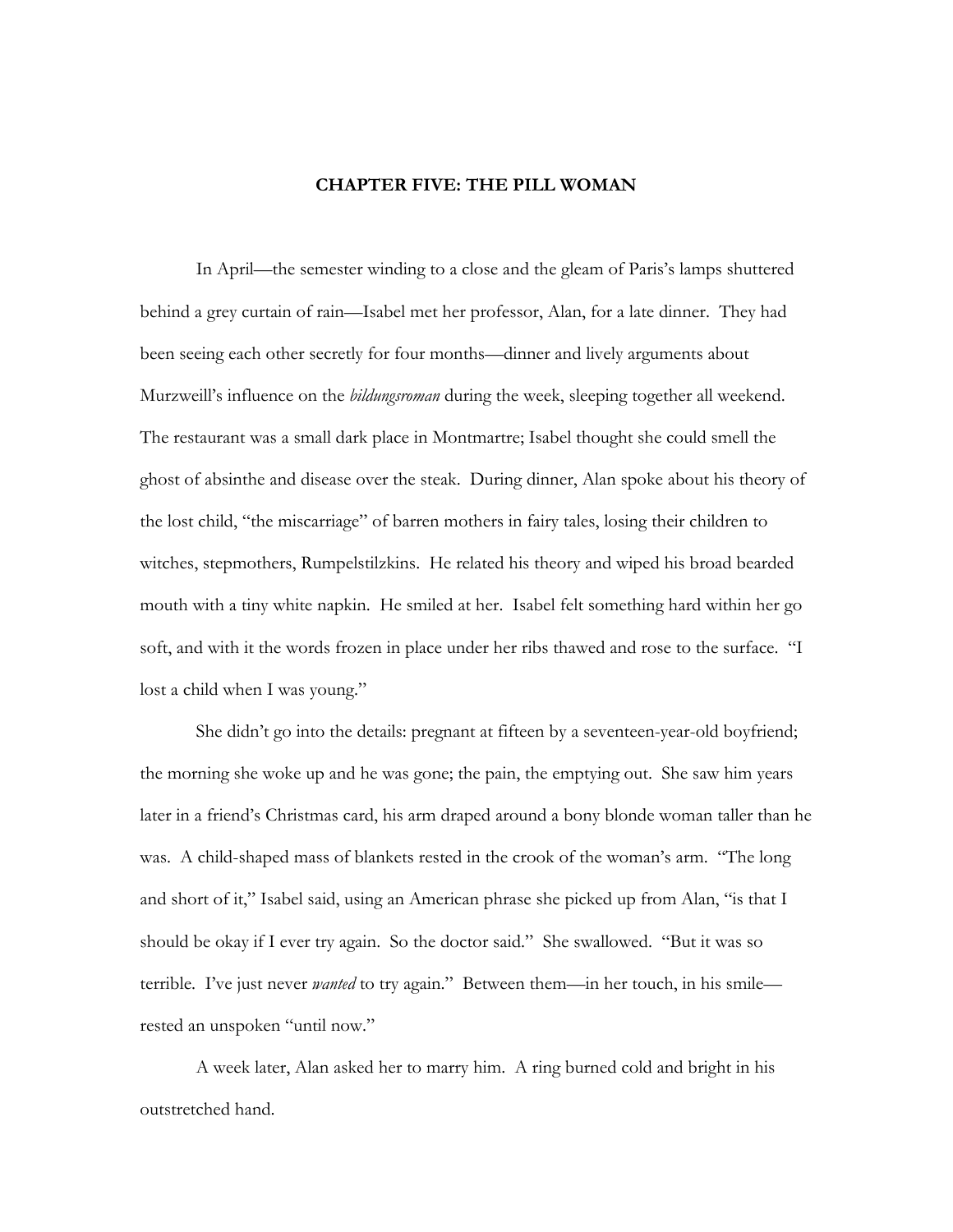They decided to honeymoon in Germany, in a tiny village named Cochem, on the edge of the Black Forest. It was Alan's idea: "It's my favorite place in the world," he told her on the train. "I want to share it with you." He squeezed her hand. "Lots of memories."

 Isabel squeezed his fingers back. She fell asleep resting her forehead on the window, stil holding his hand. In her bag was her wedding ring—she felt uncomfortable wearing it while traveling—and a large package of condoms. She didn't take birth control, and despite what she'd intimated to Alan, she didn't think she was ready to go through the idea of a child again, the possibility and the violent, draining disappointment.

 The first morning, Isabel woke warm and languid in their room at the local inn— "the bridal suite," the proprietor had promised, although the room was small and simply decorated. She dozed as Alan showered and shaved. "I'm going out for a moment," he announced. "To get a paper. I'll be back soon."

 Isabel pushed back the sheets. "I'll come with you. Just let me get dressed." She shivered as the cool air of their room washed over her naked skin.

 "That's all right," he said. "Why don't you have a bath, eat some breakfast?" He gestured to the tray laden with coffee and strudel. A second later, he was out the door.

 An hour and a half passed, and Alan did not return. Isabel went downstairs with her coffee cup. The inn's concierge said Dr. Frobisher left some time before and had not returned.

 "I see." Isabel turned and looked out the inn's front door. Someone had propped it open to let in the cool, clean spring air. "Did he ask for a paper?"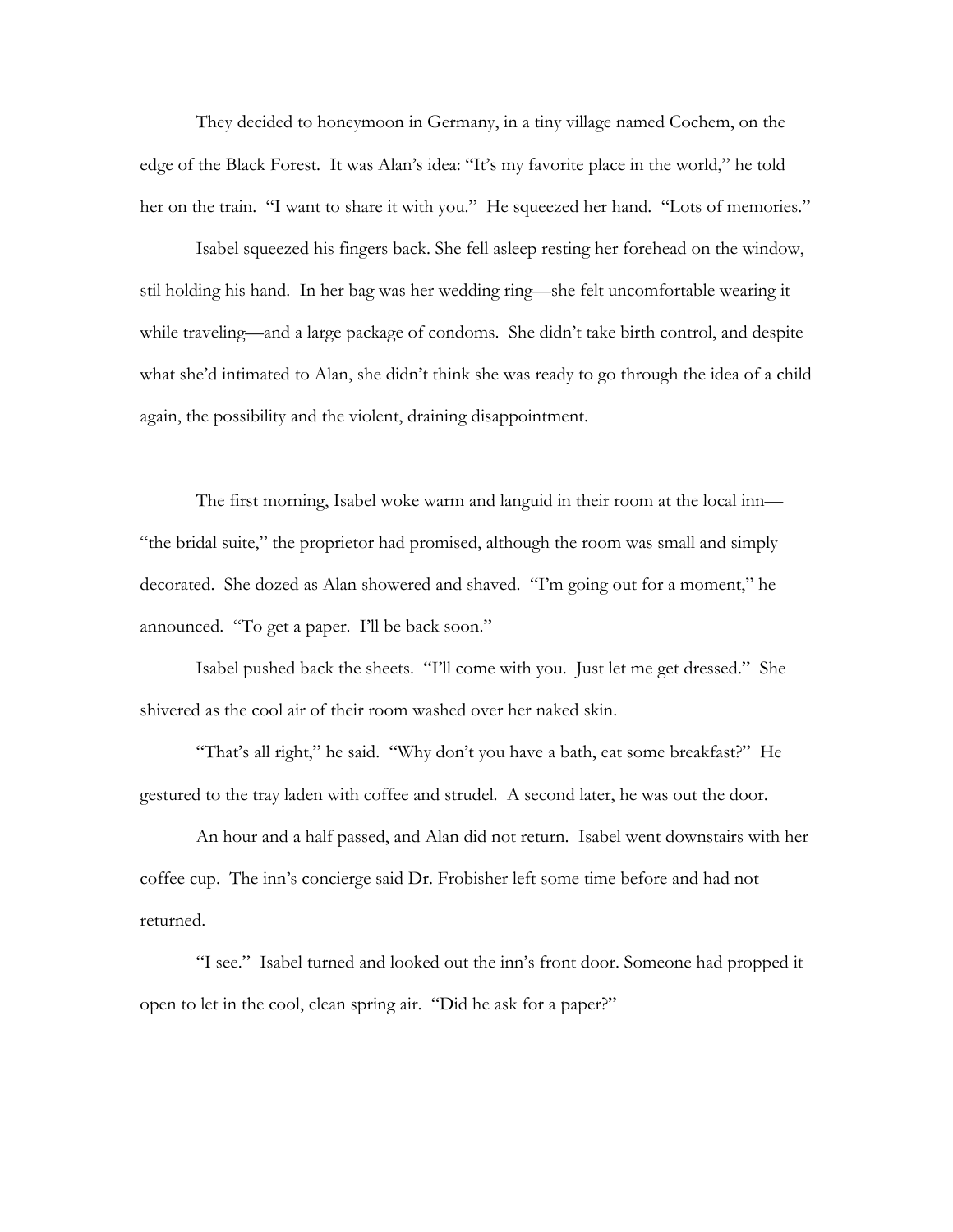"No, Mrs. Frobisher." The concierge seemed puzzled. "Would you like a paper? I'm afraid our only papers are from the local German towns, and of course the village paper. Nothing from France or America."

"No, thank you." She tried not to frown.

 A shadow slanted into the door, and suddenly he was there, as if she had called him up out of thin air. He wore a brown coat to protect against the spring chill, and his eyes were wild and bright. He was smiling; when he saw Isabel, a white cup of coffee cradled like a bird between her small hands, he stopped. "Hello," he said lightly, then took a tentative step inside. "You startled me. I thought you'd still be dozing."

 "It's been two hours." Isabel tried to keep accusation out of her voice. She spoke in French so her words seemed lighter than what she actually felt, which was suspicion and annoyance. "Where were you? There aren't any papers except German ones, and they have those here at the desk." She was very aware they were standing in the entryway of the inn, where the concierge and the other guests could hear. They spoke in French, but anyone could read signs of body language, volume, facial expression.

 "I went for a walk," Alan said. "You were still in bed when I left and it's early yet. Not even ten." He moved closer to her and rubbed his beard. "You're not mad. I just went for a walk, got some fresh air. I found some really great places we need to go see."

 Isabel didn't say anything, then nodded once. Something that had hardened briefly in the air between them deflated and folded in on itself.

 They spent the day outdoors, hiking around the village and through the dense dark trees of the Black Forest. Alan told Isabel stories about coming to Cochem and other villages to study local history and oral tradition, especially the Grimms' stories, for his dissertation. They bought lunch before leaving the village and ate it on a flat white rock by a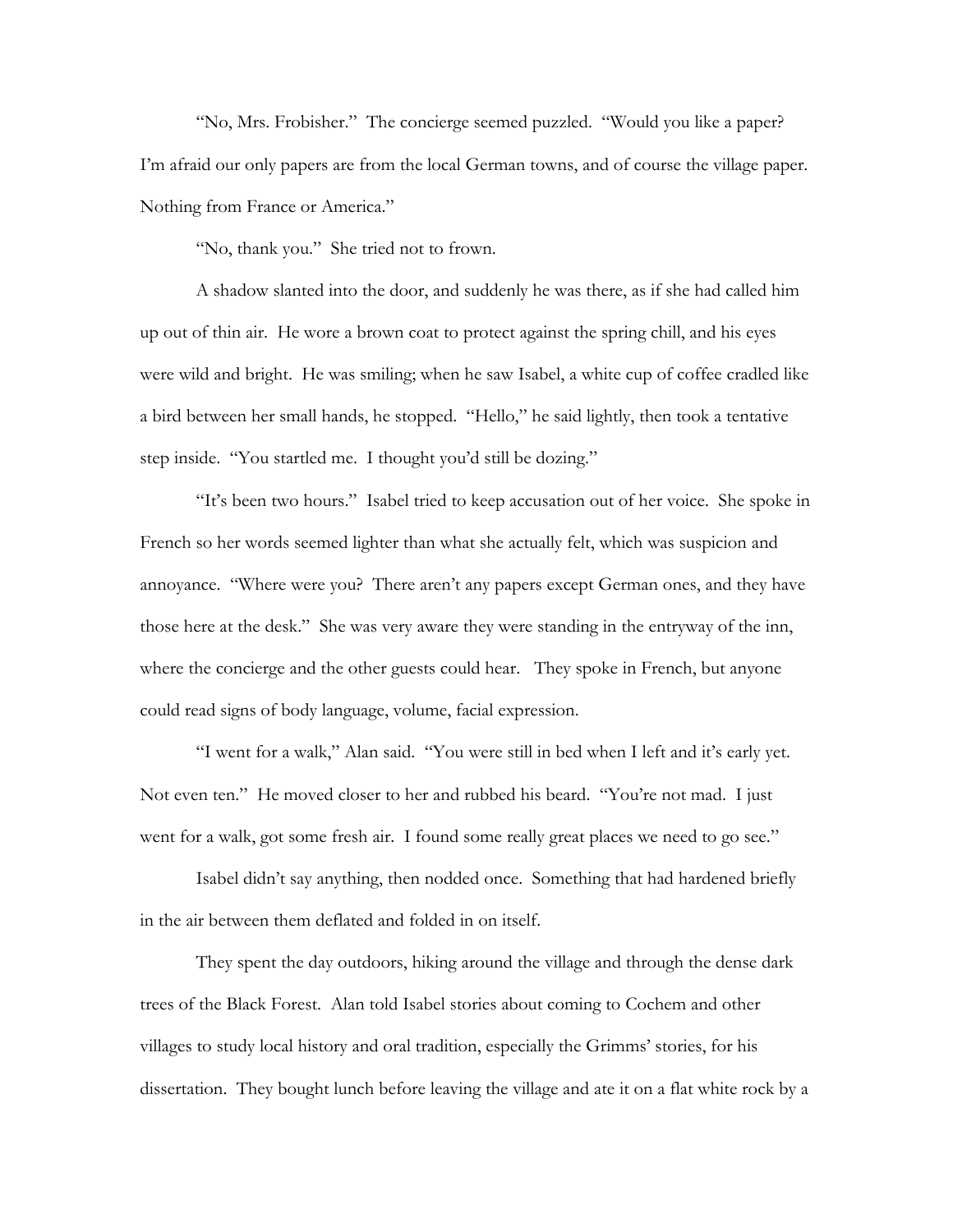river. Children played in the water downstream, supervised by a tired-looking older woman. Alan told Isabel about the time that he got lost in the woods and stumbled on a ruined cottage. It was built to childlike specifications, no more than a skeleton of mortar and stone. Whatever roof it possessed had fallen to time and rain. He slept a night there, huddled in a corner with his head pillowed on his jacket, and when morning came he felt a dream slip from him, a parade of small bearded men, midgets hidden away from the rest of the world, and in their midst, a prepubescent girl with hair darker than jet.

 Isabel wondered how much of the story was true—Alan loved to embellish, even in his lectures—but it captivated her all the same. Every man she'd dated since she was a teenager, she let fall away from her, unwilling to give in completely only to have them desert her like her first boyfriend and her first child. With Alan, though, she'd been careful. She felt protected by him; his age and wisdom put her at ease. She stretched their relationship over the semester, wanting to be sure. By the time he put a ring on her finger, she trusted him completely, sure that he would never leave her.She reached out and touched his cheek. His beard felt soft and scratchy under her palm—she remembered it rubbing both silken and rough against the inside of her thighs the previous night—and would have made love to him right on the rock but for the laughing children not twenty feet away.

 The next morning, Isabel woke and Alan was not there at all. It was seven a.m. She sat still for a moment with the bedside lamp on, adjusting, waking. Morning light had not grown strong yet. She went to see if he was in the bathroom, and then noticed the note tacked to the door of their room.

*Gone out for a walk. Will be back soon. Go back to sleep. Love, A.*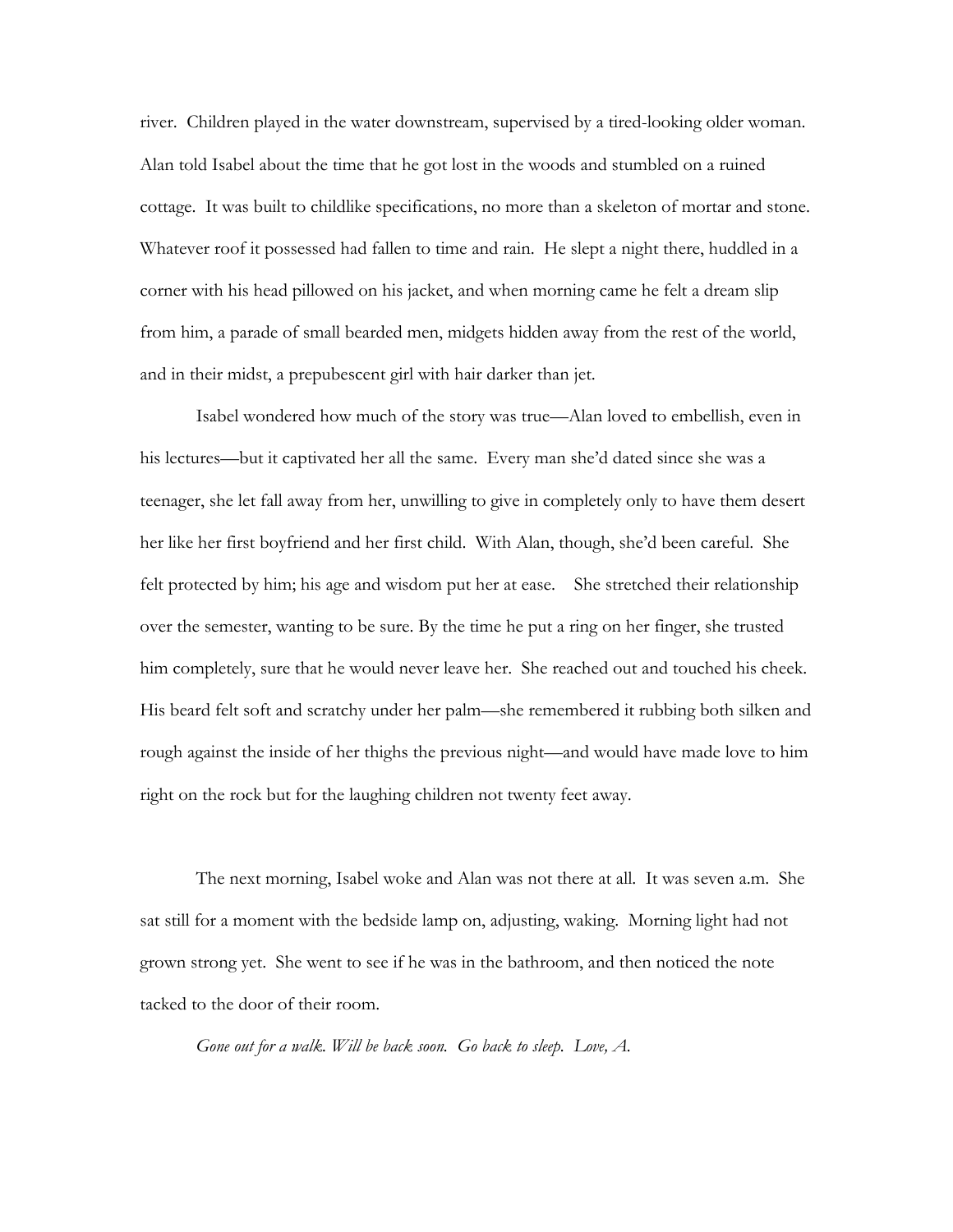Isabel did not consider herself a jealous person, but this second disappearance, for the second morning in a row, made her imagine a beautiful German woman, fair where Isabel was dark, a stonecrofter's wife like something out of Grimms' with an enchanted voice and evil blue eyes, available for morning trysts in the woods. Alan had spent years in and around Cochem. It wasn't crazy to imagine he'd had a few brief flings with local girls. Sometimes, she knew, he just wanted to be alone, particularly in a place like Cochem where his academic passion and the physical world connected so tightly. Still, she could not shake the picture of the German woman from her mind. The images came unbidden, his lithe body bent over her. Jealousy coiled in her chest and throbbed like a second heart.

 Isabel dressed without bathing. She put her dark hair up in a sloppy ponytail, then went downstairs.

 "I don't know where he is," the concierge said. "You might try the café down the street. It is popular with tourists. Perhaps your husband is doing some sightseeing."

 Isabel ignored the anger that spiked through her at that suggestion. She refused to believe that Alan would go off without her, without even telling her where he was going or asking if she wanted to come along. They were married now. He had always been the picture of courtesy and consideration. "Perhaps," she said. "Thank you." Then she stepped out into the morning.

 Cochem loomed on all sides, tall grey buildings of timber and stone filled with modern lighting. Glimpses of green and black flashed from every corner; the surrounding forest showed its face over the tops of roofs and between walls, a reminder of what truly claimed that space. Morning seeped slow and cold through the sky. Isabel could see her breath. Villagers crowded the street, talking loudly and opening their shops for the day.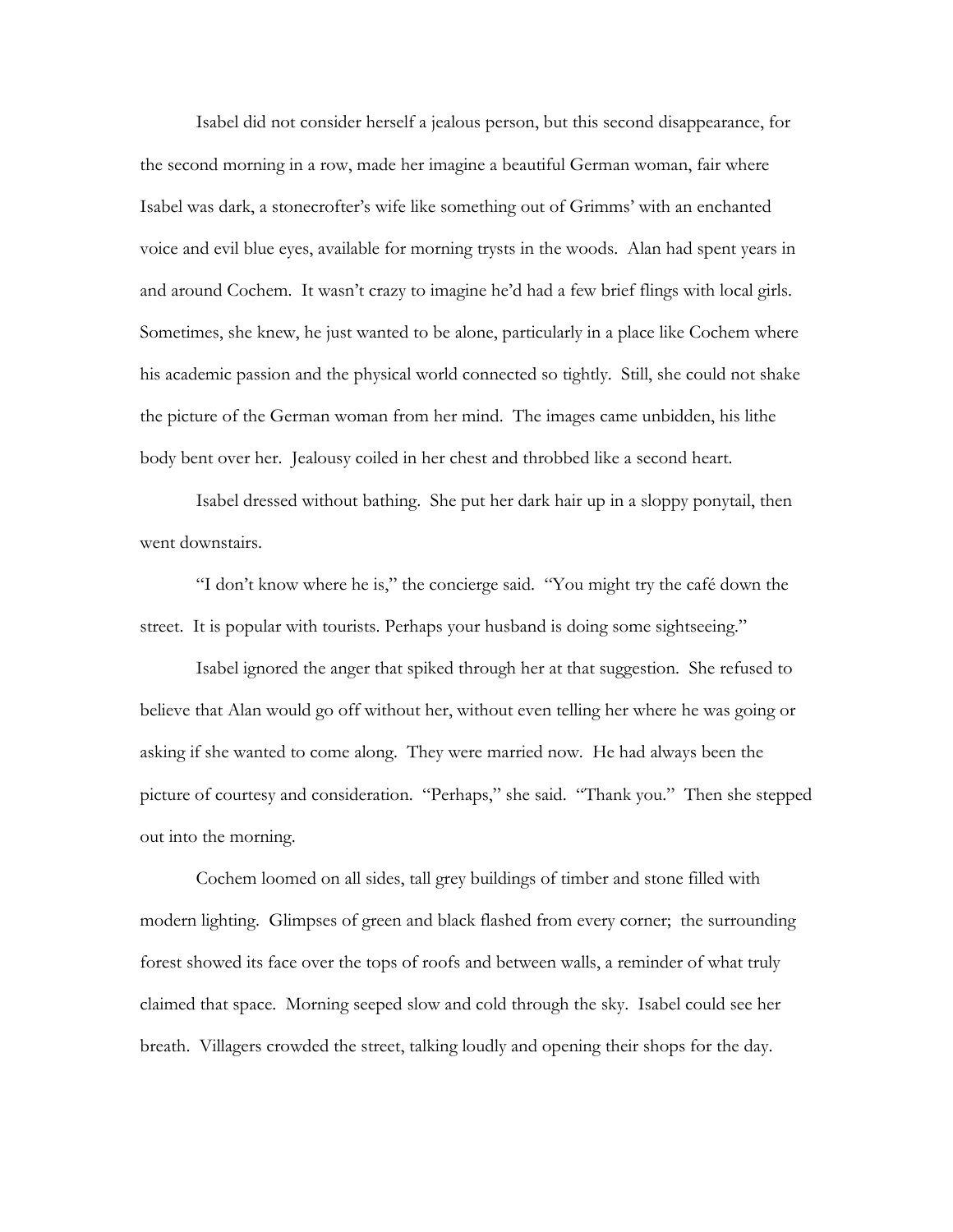The café was crowded, even though it was early on Saturday morning. A group of older women filled one corner of the room, shouting and laughing. Isabel shied away from them as she looked around. Alan was tall and bearded and stood out among Frenchmen, but every man in Cochem seemed similarly sized and bearded.

"What are you looking for, miss?" The waiter tossed down his rag and spoke in rural, thickly-accented German that she had a hard time grasping. He was blond and handsome. Deep acne scars marked one side of his face.

 Isabel cleared her throat. "I am looking for my husband. He's American. He's a big man. Bearded. Have you seen him?"

 The waiter narrowed his blue eyes. "Yes, we know the American. He came by asking about a woman."

 He asked about a woman. The blonde siren from her daydream flashed back into Isabel's mind. "What woman?"

 The waiter gestured towards the door of the cafe. "She lives out in the forest. Witch girl, knows medicines and things. Lots of folk around here go to her for small things, rather than go into Schlossburg to the doctor. She is a friend of his. From before."

 Isabel certainly realized that in the years of Alan's visits he'd probably had a handful of German girls in his bed. He was charismatic and handsome and spent weeks a time in the various villages. The abstract realization of this fact did not bother her. To have the possibility laid out plainly in front of her made her want to slide to the floor.

 "Out in the forest?" she asked, and the waiter nodded. The look on his face was pleasantly blank, as if he'd just announced the weather to a neighbor.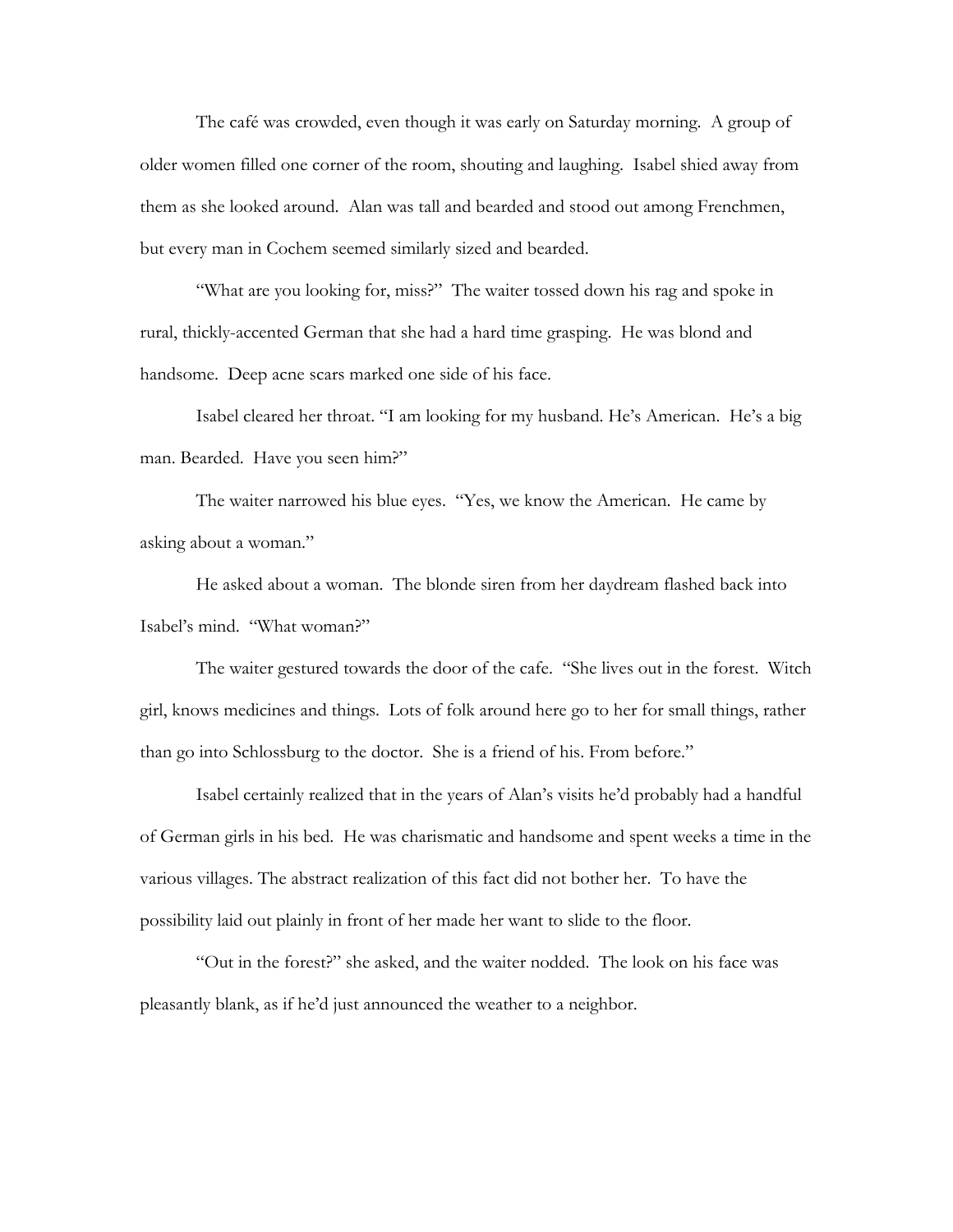Someone came into the cafe, and Isabel knew even as she turned around that it was Alan. He had a way of entering a room, of pushing his presence in ahead of him like an announcement or a warning.

 "Isabel." He said her name with relief. She turned and saw him standing there, large and dark with the morning sun outlining him from behind. He took a step into the cafe, then stopped as he saw the waiter hovering by her. "Isabel," he said again, but he was looking at the waiter. "I went back to the inn and you were gone. The concierge told me he directed you to the cafe." Alan ran a hand through his hair. It was wild and unkempt, as if he hadn't bothered to brush or wash it on waking. "Didn't you see my note?"

 The waiter disappeared, answering the loud beckons of a huge old man at the other end of the counter. Isabel cleared her throat. The words that fought to leap out of her mouth were "where were you?" or, slightly more melodramatic, "who is she?" but she was very aware of all the people around.

"I didn't want to wait for you," she said calmly.

Alan stared at her, then at the waiter. "What did he say to you?"

"What makes you think he said something to me?"

"Because of the look on your face."

 Isabel was taken aback by his tone, commanding and unkind. "Well. You're a Black Forest institution, it seems."

 A plate dropped and smashed on the floor. The group of old women in the corner applauded. The busboy who dropped it tipped his cap at them. Alan looked away. As Isabel watched, the intensity went out of him like air. "Come over here," he said, touching her arm and pointing to an empty table by the door, removed from the other customers.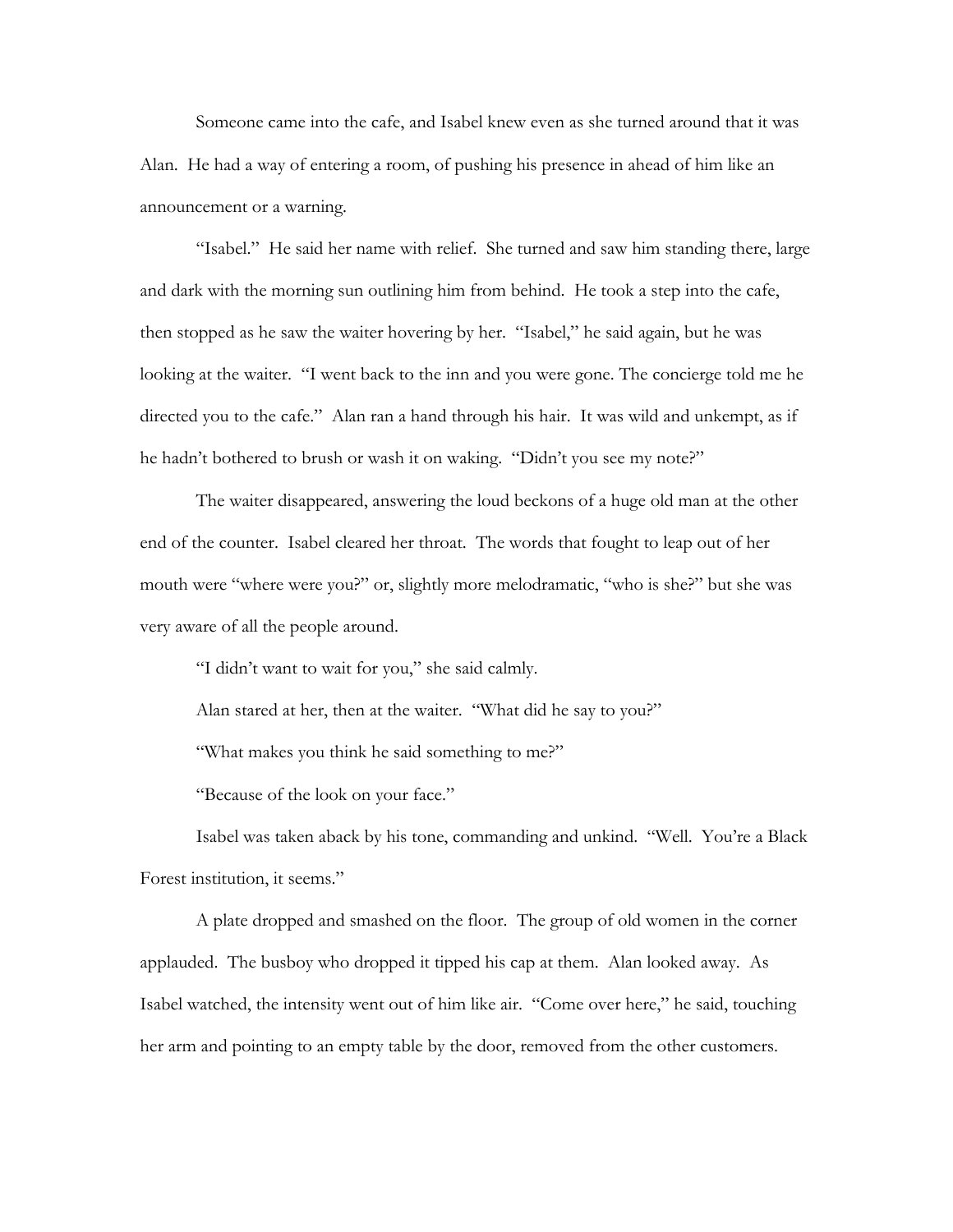At the table, Alan cleared his throat. "You realize," he said, speaking in French in a low voice, "that by doing what I do here—studying, collecting stories, etc.—I don't make a lot of friends." He glanced up at the German villagers all around. "The people of the cities, Berlin, whatever—they're very different from these villagers. These people don't like outsiders getting in their business. They don't like me very much."

 Isabel listened while looking down at an old ring stain of coffee on the table. She traced its arc with her finger as he spoke. "Then why did we come here?"

 Alan smiled. "Because—despite the people—it's my favorite place in the entire world. This is the birthplace of fairy tales. I wanted you to see it." He scratched his beard. "I'm sorry about this morning. I just like to go out for walks by myself sometimes, you know that. I visit with people, people I know from other times I've visited. I don't want to bore you."

 Isabel dragged her nail across the table, leaving a faint white furrow in the grimy wood. "The waiter said you were looking for a girl." She looked up at him.

 Alan looked over at the waiter. "He lied to you. I told you, I went to see a friend. Old man Schmidt." He reached across the table and touched her hand. "Do you believe me?"

 Isabel looked down at his big hand, brown and laced with thick veins. It covered hers completely. She wasn't sure if she believed him, but she felt as if she had no choice but to do so. She nodded.

Together, they left the café and walked back to the inn.

 Isabel woke at three a.m. the next morning and could not go back to sleep. She replayed what the waiter said to her—was it true? Why would he lie? Did the villagers really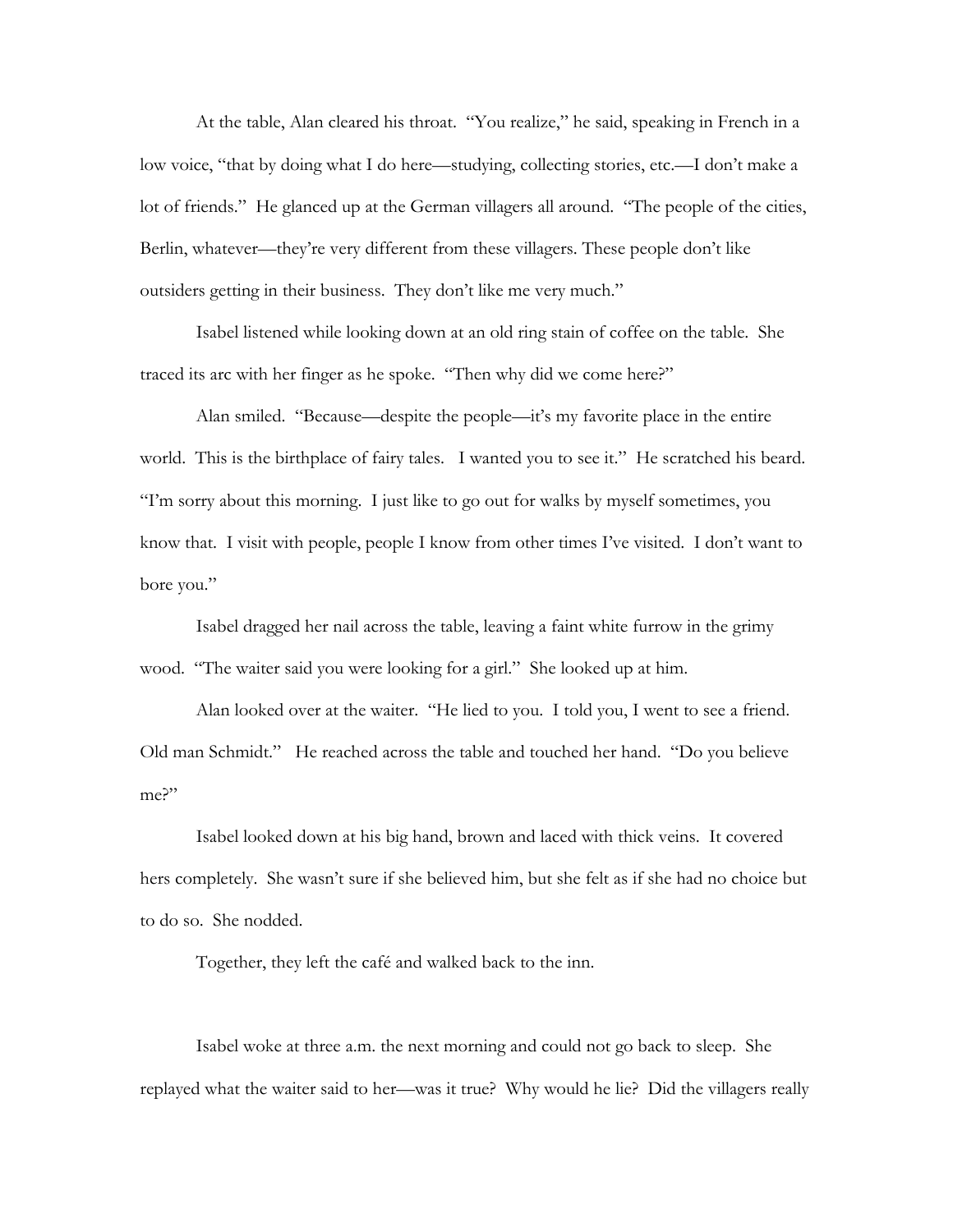dislike Alan so much as to make up stories about him? The light outside the window lifted from deep blue and black into shades of purple and grey.

 Alan's digital watch beeped softly: an alarm, with the volume turned down. Isabel pretended to be asleep. Alan woke up, leaned over to make sure her eyes were closed, then got up and dressed. Isabel waited until he was out of the door before she leapt up and dressed herself.

 The concierge wasn't at his desk when she went downstairs. She made sure Alan wasn't lurking in the common room, then stepped outside.

 The morning was grey and lavender and cold. Faint patches of fog clung to everything. Alan was several feet away, walking quickly away from the inn, down the village's main road. His footfalls echoed back to her on the stone. Isabel pulled her jacket tightly around her body and hurried after him, following from a distance.

 The adults she'd known throughout her childhood and adolescence in Paris carried on with affairs and secret sexual obsessions; there was an attitude about it that perhaps was a part of being French, a cavalier acceptance of the body's appetites. Her own mother had made no secret about frequently spending time alone with a younger co-worker, and her father had never raised a hand or his head in question, at least in the presence of their daughter. Isabel couldn't help it, though. The memory of Alan's warmth over her the first night in the inn, his own fire licking hard at the cold iron of her spine, her thighs, her arms, felt like hers. She was his wife. They had spoken words of law in the presence of witnesses. She wanted that fire to herself.

 She followed Alan down a side road. At the edge of the village, the pavement faltered and disappeared. The buildings and fences stopped completely and the trees began.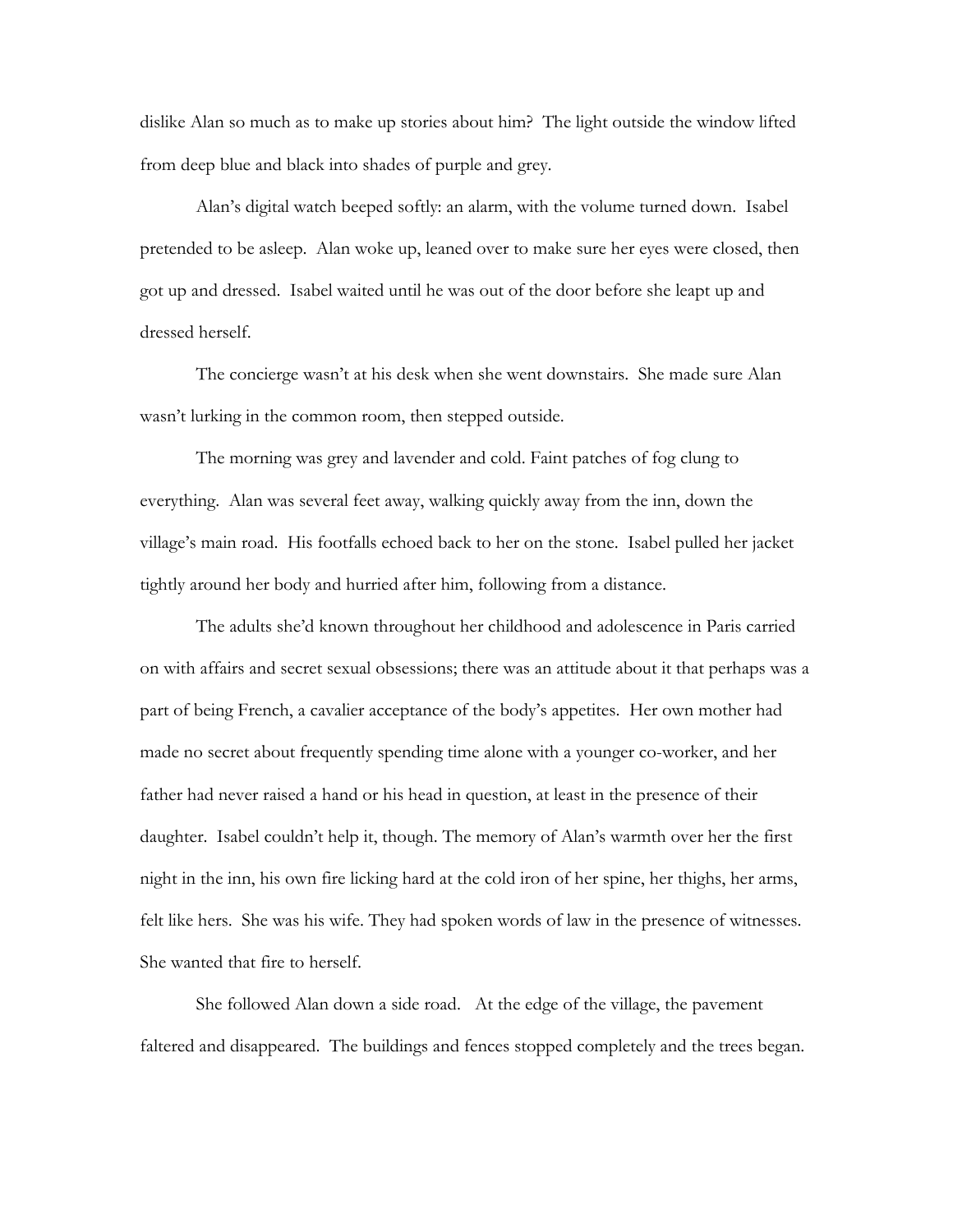Alan walked on, leaving the village proper. He crossed a wooden bridge, then turned off the path and was lost from sight.

 She followed, hurrying but taking care to be quiet. The woods filled with morning noise. Birds hopped from branch to branch, preparing to sing. The trees rustled, full of sweet breeze. Everything around seemed poised, full of breath, teetering on the edge of exhalation. Isabel hurried across the bridge and almost missed the small, dark path leading off the road into the woods, marked by a single wooden sign post pointing down the path to a village whose name she did not recognize.

 Alan was nowhere to be seen. The forest path was packed with dry mud and straw, strewn with a few green leaves and the first sprinkling of flowers. It was wide enough for a single car to pass down, though it didn't appear to be much used. It was colder there; the trees grew over the path so the dim light of the new morning disappeared into cool, rustling darkness. Isabel hurried, hurried. The sky, the dawn, the village—everything vanished, and she began to feel afraid. Something in the brush started and skittered away at her approach. Her heart pumped wildly in her chest. She could feel it throughout her body, as if her entire frame was vibrating in time.

 She didn't realize it was a house at first. From a distance it was nothing but a strange darkness in the foliage. Then a sharp bend in the path revealed it, on the bank of a creek, tiny and dilapidated. The roof was modern but the structure itself looked very old. There was no sign of Alan. Isabel stopped and hid behind a tree, watching the house.

 She was unsure, now that she was here, what she wanted to do. Knocking on the door and confronting what she found seemed potential for embarassment rather than discovery. What would she find? Most likely nothing more than a young girl getting ready to walk to work in whichever of the local villages employed her. To find her husband here,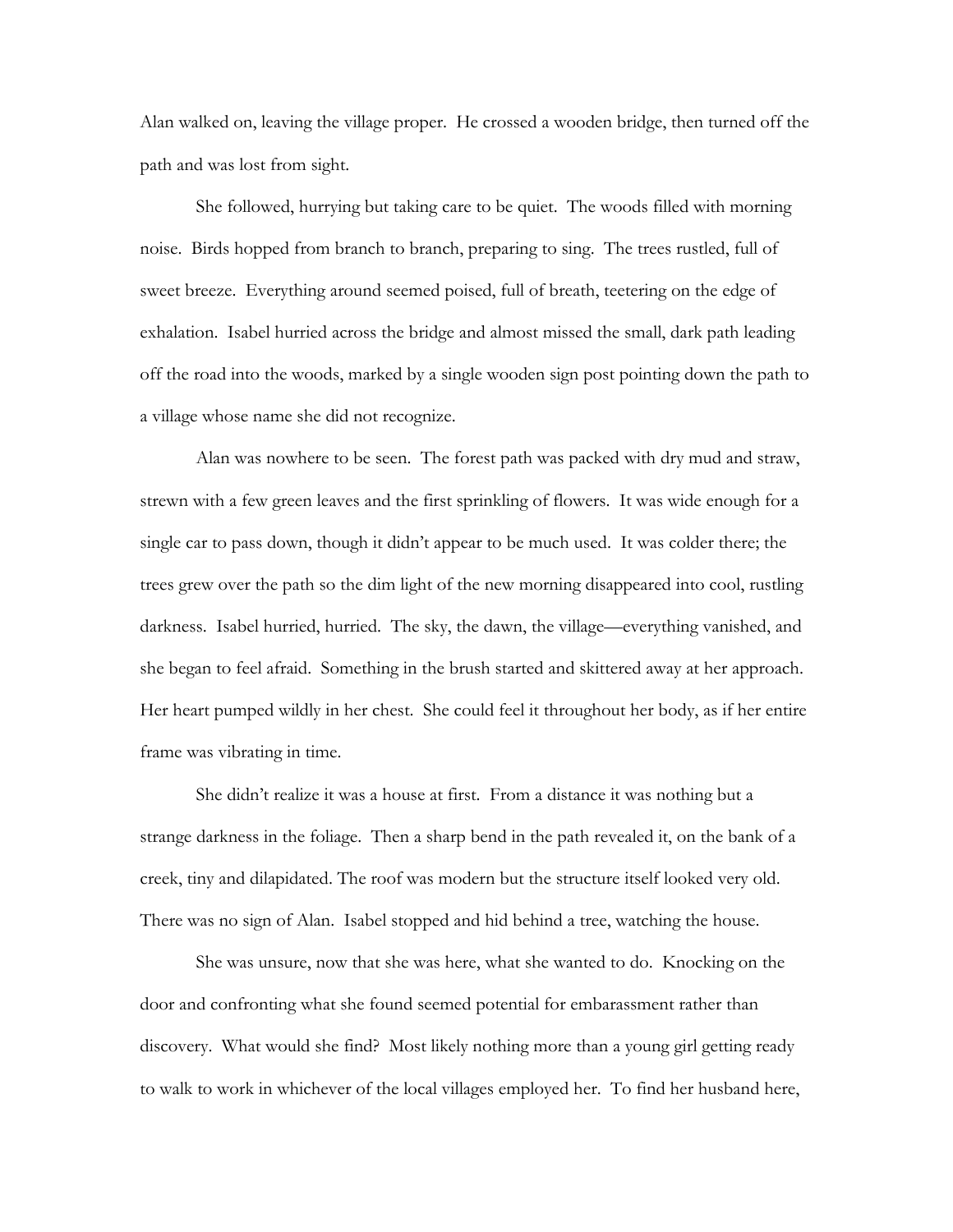in this place, at this time, in the lightless void of the woods, seemed ludicrous. He was a man of the book and lamp. He craved society. Why come here, to this woman? Standing in the path, the house before and the wood behind, Isabel felt ashamed, because it was easier than being terrified.

 The cottage door opened. Soft voices floated toward her. One of them—gruff, accented German—was her husband's. Isabel held her breath and stayed hidden as Alan left the cottage and set off up the path, back to the village. She felt him pass: a change in the air, a pocket of pressure moving implacably through. All her intentions of confrontation, all her anger, her green possessiveness, condensed and crystallized, a hard diamond in her gut. He was there. He came out of the girl's house. Then he was gone, down the path and out of sight.

 Isabel turned. She was quite alone, she and the house and its owner. She left her hiding place, marched through the overgrown yard up to the front door, and knocked.

 She waited a long time, listened at the door, but heard no movement within. She knocked again, eager for the confrontation, afraid to lose her nerve.

 The door opened with no warning, no telltale rustle or noise, as if the inhabitant had been waiting just on the other side the whole time, leaning against the door and feeling Isabel's knocks vibrate through the timber. She was older than Isabel—still fairly young and pretty, but lines had begun to crack their way across her face. She looked very much like Isabel, thin and dark. She only opened the door a crack, and through the narrow space she asked "Who are you?"

 Isabel folded her arms. The words she cocked and aimed were "I am Dr. Alan Frobisher's wife. Isabel. Isabel Frobisher" but instead, silence came flinging out. She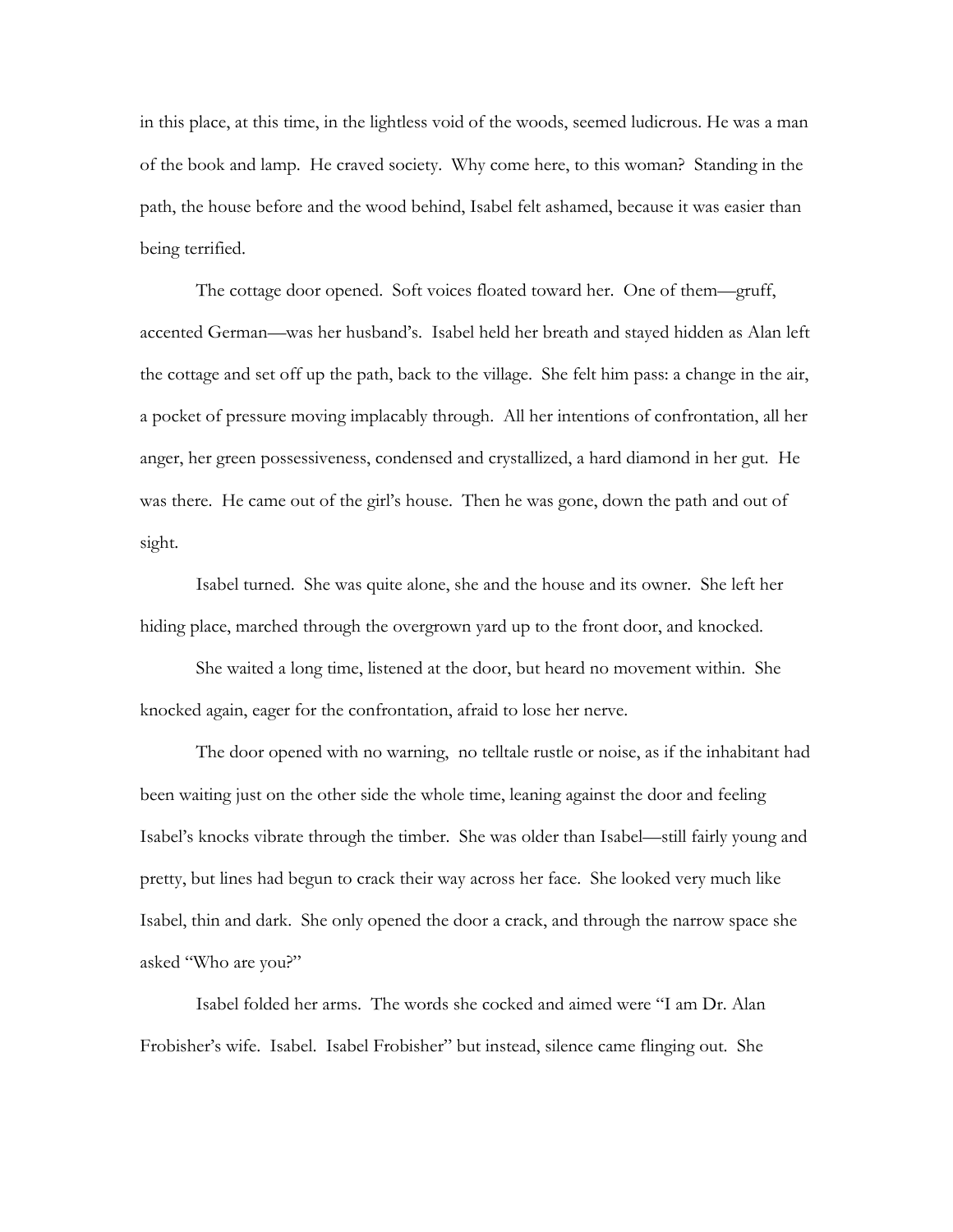wanted to slap the woman in the face and watch her bruised reaction but her arm would not lift, not then, standing on the threshold, being watched from a narrow strip of darkness.

The woman opened the door a bit more. "Who sent you here?"

 This, Isabel could answer, and she did, shoving words into the awkward silence, levering it aside. "The waiter." She turned and pointed. "In Cochem."

 A baby cried within the house. The woman muttered something soft and unintelligible in German, then opened the door. "Come in," she said. "I haven't got much time. You'll have to wait a moment while I check on the baby." She closed the door behind Isabel and gestured to a worn couch by the door. Isabel took her seat and watched the woman disappear into the back of the house, towards the sound of the crying.

 The house was messy and modern, not what she expected from the exterior. A small but otherwise new-looking television sat on a table across from her. The small living room was littered with books and piles of wrinkled clothes. The place smelled of something herbal, strong but pleasant. It reminded Isabel of the cabins for rent in southern France, rustic on the outside but wired with electricity, cable, sometimes Internet. *We're all hermit crabs*, she thought, *crawling into venerable old shells and setting up new, shining house.* 

 The woman reappeared with a baby in her arms. Isabel was no expert, but her first thought was that it was definitely the woman's child—it had something of her eyes, a whorl of dark hair on its head. Her second thought was that it was not a newborn. It looked at things, and it saw. There was purpose in its grasping. The woman placed it in a brightlycolored playpen where it looked around with interest, focusing on Isabel and breaking into a toothless smile. She winced, then forced herself to smile back. Emptiness—hunger, or memory—throbbed deep down inside her, and she put a hand over her belly.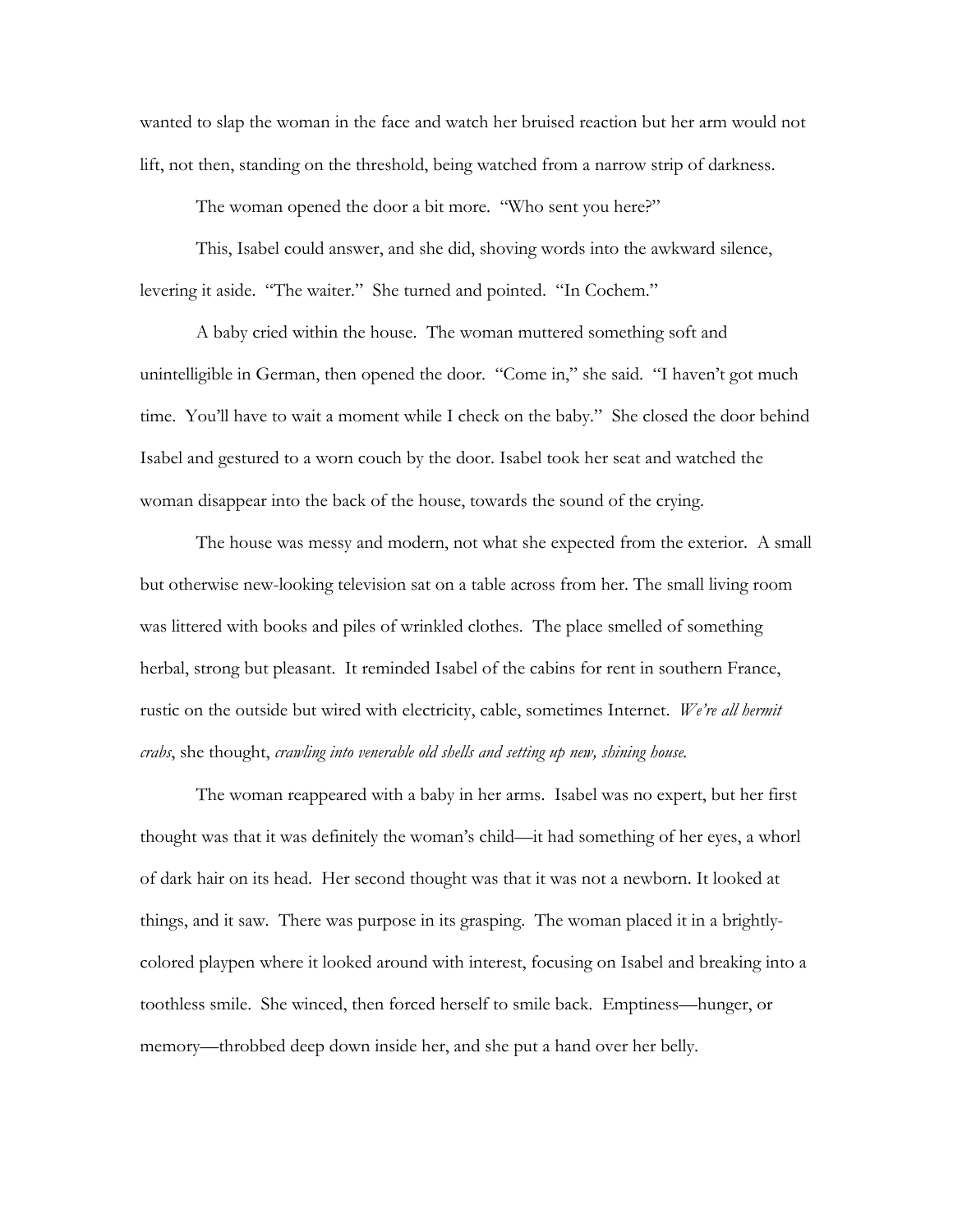Satisfied that the child was seen to, the woman turned to Isabel. "How long have you been pregnant?"

 Isabel was taken aback. "Uh…" The emptiness throbbed again, as if a space within her tried to contract and embrace something that was no longer there. She couldn't answer the woman. A memory of being pregnant pushed all her words aside: sitting on an ugly green couch in her mother's house, watching an American television show about young adults who wasted their lives talking about nonsense in a coffee shop, when suddenly a craving for artichoke hearts, which she usually hated, spiralled up from her womb and filled her throat and mouth. There was room for nothing else. Her body would have nothing else.

 The woman waved a hand. "Morning after? I understand." She motioned for Isabel to follow her. Isabel removed her hand from her stomach and complied. They moved into another part of the house; the room was dark, and smelled more strongly of the pungent, earthy odor that laced the living room. Isabel peered into the dimness.

 The woman switched on a light— red light. Isabel expected to see chemical baths and photo trays, but instead saw tables and shelves full of old-fashioned glass jars stuffed with various roots and viscous liquids. One wall was taken up by shelves of pills in clear orange bottles.

 The woman noticed Isabel looking at the shelves of pills, and made a sharp noise in the back of her throat. "What I get on the black market, I use for the local villagers. My contact is very discreet, doesn't price gouge me." She pulled pills off a high shelf, talking with her back to Isabel. "Most people around here, natural things help them best. Sometimes, though, the pills are necessary, and locals don't have the best luck with the German medical system. You see one old woman die because she couldn't get approved for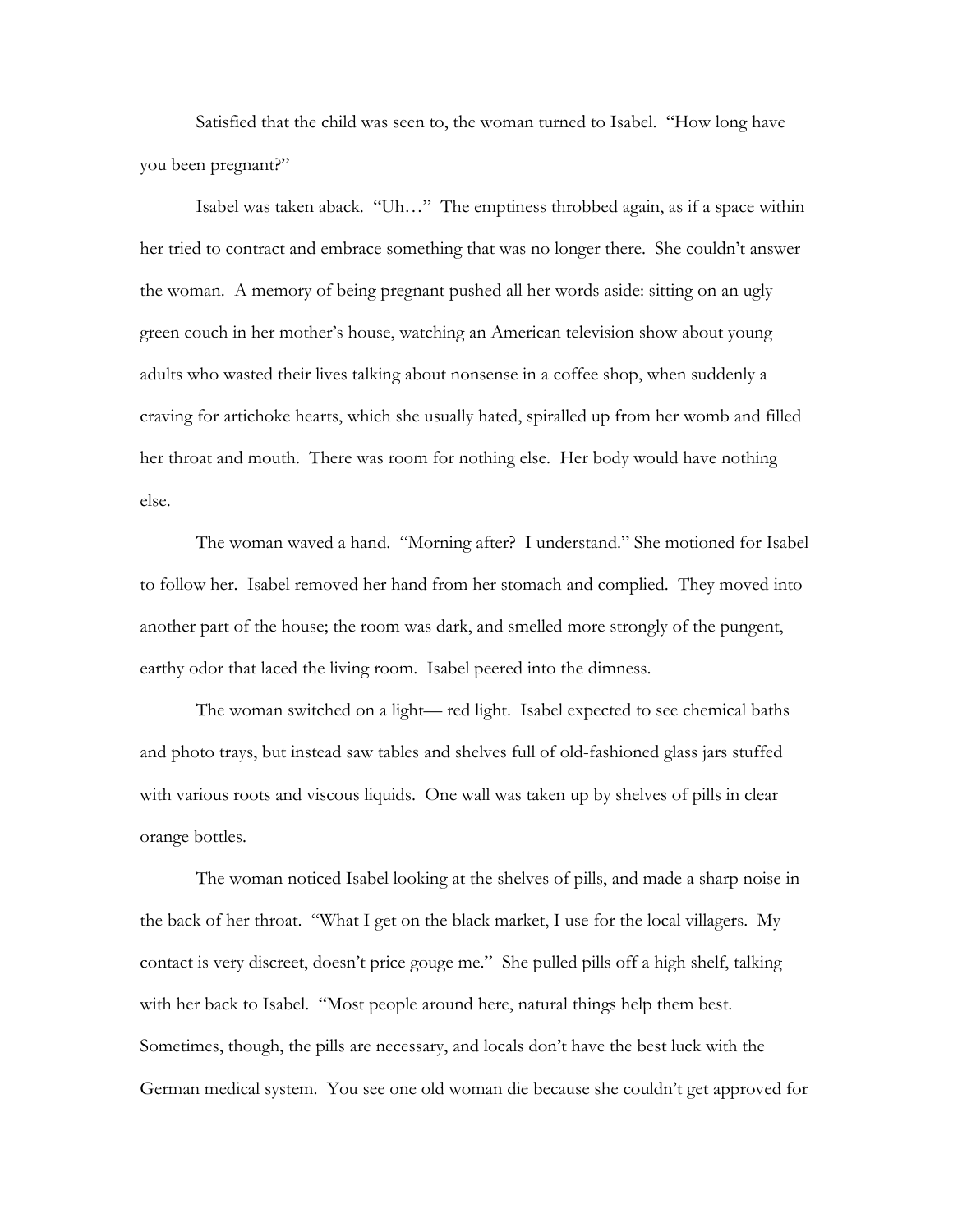her antibiotics, and, well." She turned around, looked right at Isabel. "I say this because I know you're not from around here. I don't want you telling the wrong thing to the wrong people. I help you, you keep quiet." She handed Isabel a small bottle containing a few pills. "There. Take those, soon. Any chance of a child will pass."

 Something in the way she said that—"child will pass," as if it were a stone—chilled Isabel through. She felt as if the morning's weight of cold that pressed in on her jacket and her skin suddenly sank into her, pushed right in. She felt pregnant with it. "Morning after…" She hadn't understood what the woman meant. Now it felt dangerously clear, transparent, even, as if with the right light behind her she would be seen through. She thought about explaining, telling the woman that this was a mistake, that she'd misunderstood Isabel's reason for coming. A wild sadness that she hadn't felt in years, that animal, restless panic that had taken over her after she lost her child, shouldered aside thoughts of Alan and his presence at the cottage. She wanted to be away from there; she gripped the bottle tight and followed the woman out into the living room.

 The woman entered a few things in a big black ledger. As she wrote, the baby barked, sharp and joyous, and threw a stuffed elephant out of his playpen. A thought occurred to Isabel. An image: Alan, seen from the back, his large frame filling the woman's doorway. *She is a friend of his. From before*. "Whose child is that?" she asked. Silence. Then, sharply, "Mine. Why?" The woman looked up from the ledger. Her eyes were hard and black. The only sound was the baby, gurgling and drooling onto a faded yellow blanket.

 Isabel tightened her fingers around the bottle and said, "I'm Dr. Alan Frobisher's wife. We're here on our honeymoon."

 The woman's hard look did not disappear but something behind it changed retreated or formed up, Isabel couldn't tell, but different, even though everything looked the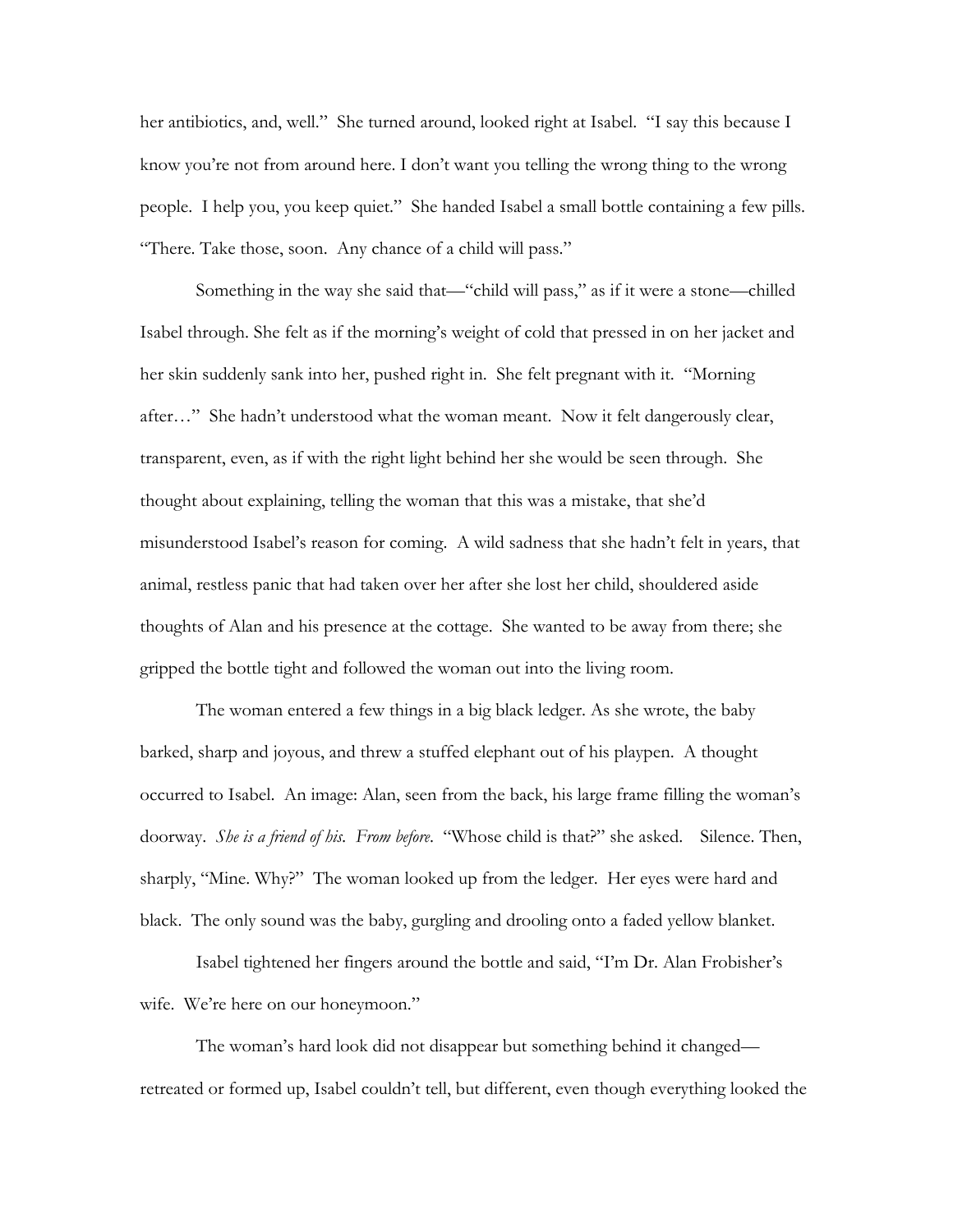same. The woman closed the supply ledger and went to pick up the baby. She faced Isabel with the child in her arms and said, "I don't think you're a customer at all. Please leave my house."

 It was a command if she ever heard one—her voice vibrated with something primal, the ring of steel on steel. Something animal leapt up in Isabel, an answering iron, a fury, but instead of riding it like a wave towards the woman and towards the truth, she turned and left the house, did not close the door, beat back up the path, over the bridge and did not look back or go back even when she realized she still had the small bottle in her hand. In the light, the pills were a deep, deep red.

 Hours later, back at the inn with Alan, Isabel woke warm and half-dressed under the blankets. Night had fallen. Outside the window, lamplight sprinkled through the town. Somewhere close by, a boombox blared German industrial rock. The thump of the bass gently vibrated through the wall. Beyond that, someone played an accordion. Isabel smelled beer and roasting meat through the open window. With the disappearance of the sun, it had grown cold again. Alan sat next to her in bed, reading. He wore only a thin pair of pajama pants. Hair covered his bare chest; his nipples were hard and dark in the cool air. When he felt her stir, he put his book down and took her in his arms. Isabel was half-asleep, and she turned instinctively to the warmth of his body wrapping around her, tilted her head up by reflex to find the soft, scratchy warmth of his bearded mouth. After, snuggled around her nakedness, he smiled against her ear. "You know, it's okay if you don't want to have any children. I would love to have a family with you, but I wouldn't want to put you through another miscarriage." He ran a hand up her thigh and over her belly. "I'm okay with just us."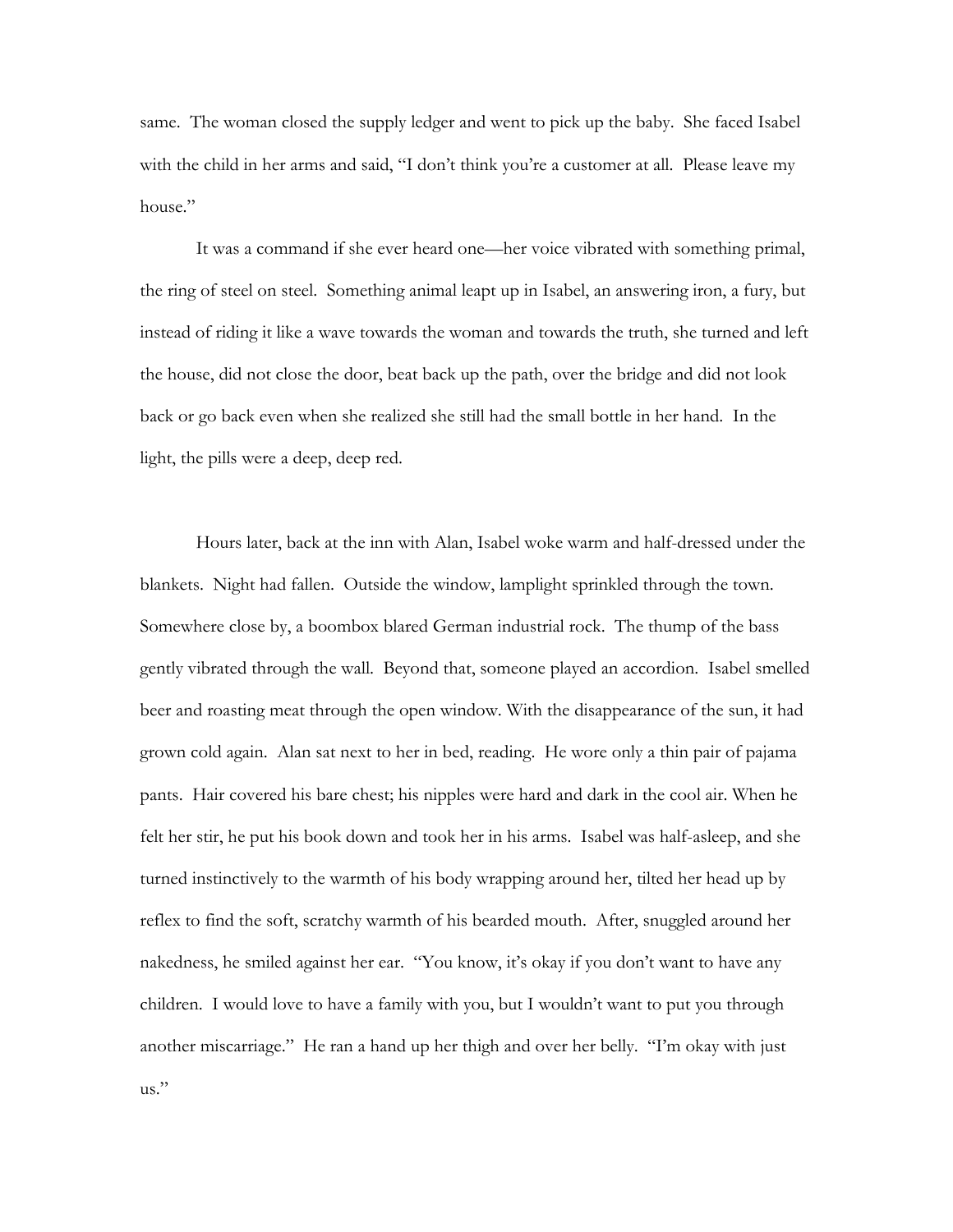Clarity rushed back into her, white and cold in the wake of her orgasm, tidewater pulling back to reveal frozen sand. Alan nuzzled her neck; she patted him and extricated herself from his arms, from the bed, and went into the bathroom.

 Her naked body shone white and large in the mirror, the tiny bathroom making her seem larger by comparison, as if she filled up the space. The industrial beats and accordion were more muted from in here, a ghostly sound. The tile felt cold under her feet. The jeans she wore that morning lay on the floor; the shape of a pill bottle bulged in the front pocket. In the mirror, she saw Alan dozing in the bed behind her—hair mussed, mouth curved in a warm, sated smile—and beyond him, the open window.

 She could confront him. Tell him what she saw from behind the tree, what she saw in the pill woman's house. Of course, she had no proof. He could deny it easily—"she's just a friend, the baby belongs to someone else." The only thing she had was the pill woman's hostile reaction to her and her own gut feeling that the baby was Alan's, that part of the reason he had insisted on coming to Cochem was to visit his child. Even this might have been enough. With enough arguing, she might have gotten him to confess. But his image, naked and happy in her bed—*their* bed—filled the bathroom mirror. He chose her; he married her. In a few days they would leave Cochem and probably never return. Alan wanted to take her back to America. He was okay with "just us." Just them.

But the pill woman's house would always be there, deep in the dark woods.

 Casually, so as not to draw Alan's attention, Isabel squatted and pulled the pill bottle out of her jeans. She dumped the entire bottle into the toilet, then flushed it.

 "Isabel?" Alan propped himself up on one hand, peering into the bathroom. "Everything okay?"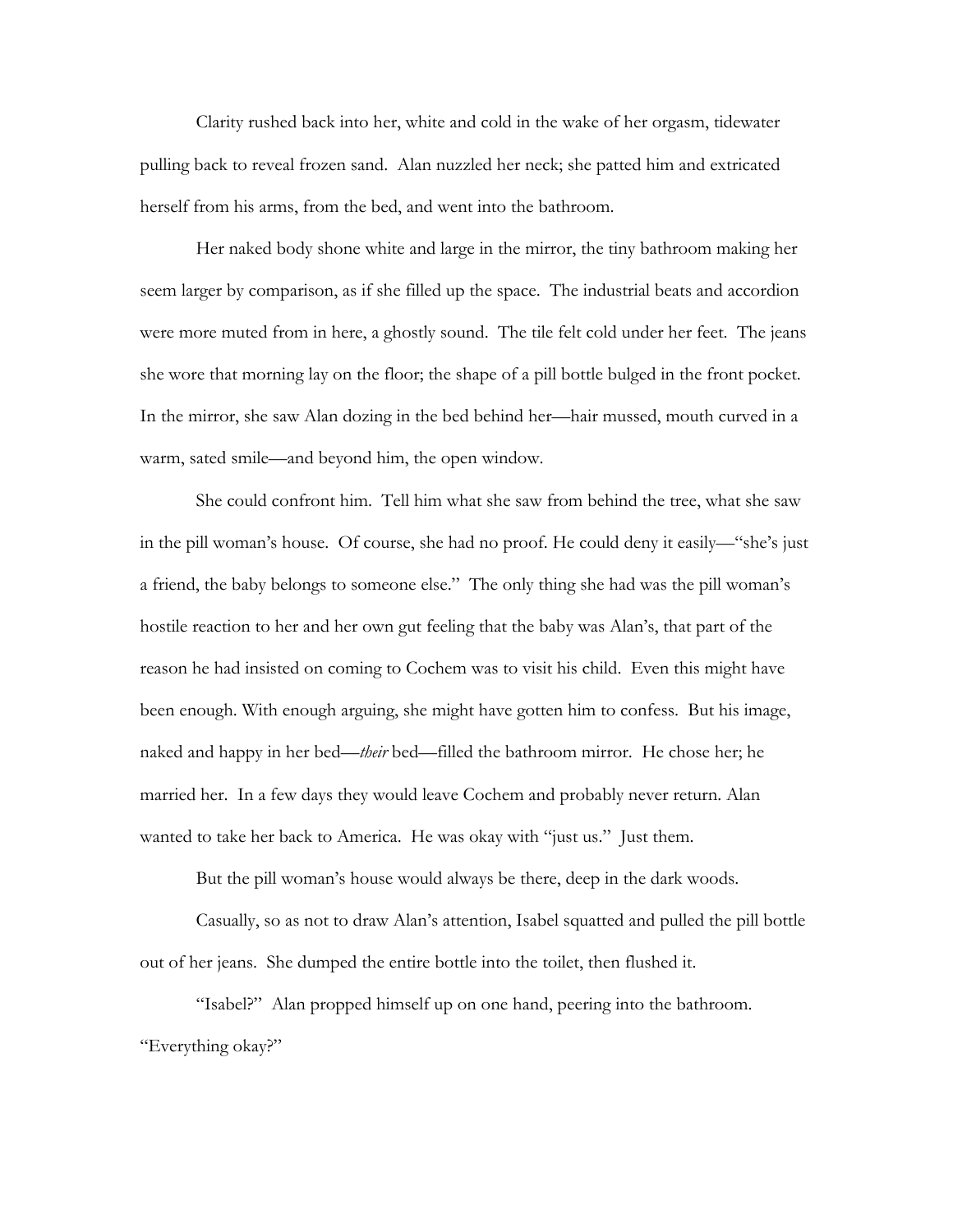She waited until the last pill disappeared down the drain, then tossed the empty pill bottle in the garbage and walked back into the bedroom. "Everything's fine." She slid one knee onto the bed. Alan started to move over and make room for her, but she swiftly lifted herself over him, straddling his waist. The sheet slipped down around his thighs. "What are you doing?" he said, needlessly, a smile in his voice. Isabel silenced him with a hard kiss. A few moments passed in silence, the wetness of their mouths, and then Alan rubbed his erection insistently against her. He moaned and broke away from the kiss, then reached over to the bedside table for a condom.

 Isabel grabbed his arm, her white hand cold on his wrist, and pulled him away from them. "No need." She kissed him again.

"Are you sure? You said—"

"I know what I said. I want to try."

 For a moment Isabel thought he was going to refuse. Frustrated, feeling her chance to triumph slip away, she moved against him, sliding gently onto him, further and further, and he grabbed her hips in his strong hands, trying to stop her—"Isabel, *wait*"—but she ignored him, continued until yes, there, they were making love, and Alan's resistance melted away, left him as her child had left her, his doubts and his thoughts—the pill woman and her dark-headed child—miscarrying out of him and away. Isabel held onto his shoulders and drained him of everything but his lust and, yes, she thought, love. He loves me. He chose *me*. And the music from outside briefly swelled then disappeared entirely, leaving the brief flutter of human voices in its wake.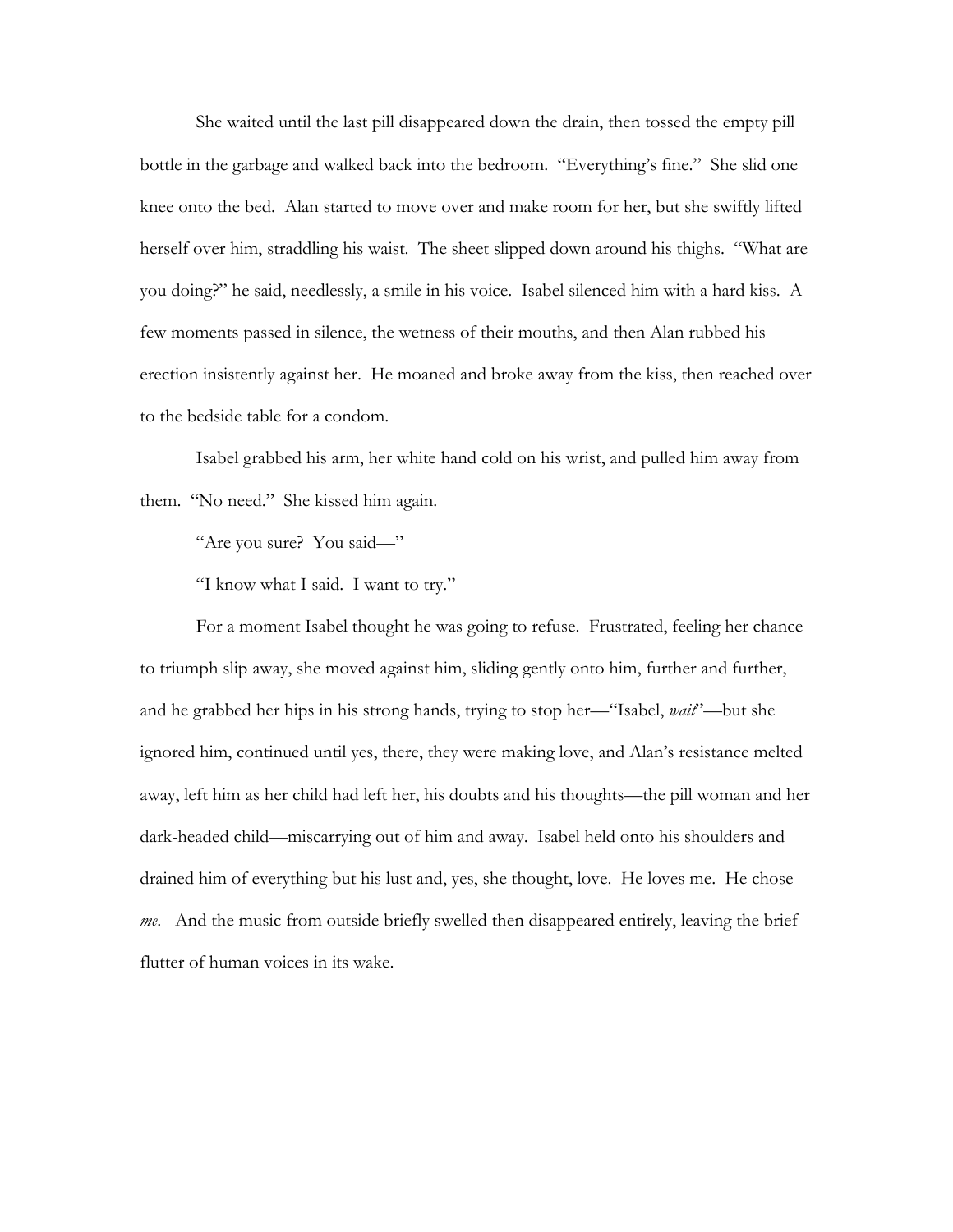## **CHAPTER SIX: THE BEAR HOUSE**

 The house emerged out of the underbrush like a monster lifting its dark head from a thicket, scenting intruders. "There it is," said Jonathan. He planted his feet and pointed, triumphant, one hand latched onto his stuffed rabbit's ear. "I told you so. The bear house." His voice sounded thin and stretched in the vast quiet of the woods. It reminded Hannah of a story Jonathan asked her to read him whenever she babysat him, about a girl who follows a kid's voice into the woods, but when she finds him it's not a kid at all but a tricky monster who eats the girl up. Hannah liked the story. Sometimes Jonathan and she sat on the back porch of her house, where she slept, and read stories to each other for hours, cooling off under the two fans and drinking Kool Aid. Inside, Hannah's mom watched doit-yourself television shows—home renovation and wedding makeovers—and fought with Hannah's dad while he packed his stuff in boxes.

 "Does your mom read you these stories?" Hannah asked Jonathan once. They all seemed too gruesome for an eight-year-old. The book itself, which Jonathan brought with him everyday—along with the stuffed rabbit, whose name was Commander— was thick and old with a flaking black cover and no pictures. Jonathan blinked and said "It was my dad's," and Hannah didn't ask anymore about it. His dad had died less than a year ago. Jonathan and his mom, Nikki, were her closest neighbors, though their house was almost a mile down the road. Hannah babysat Jonathan during the weekdays while his mom worked as a nurse in town.

 The bear house—Jonathan's name for it—looked like a true log cabin. Not the kind manufactured for tourists, but a real one: old, deserted, and completely out of repair. The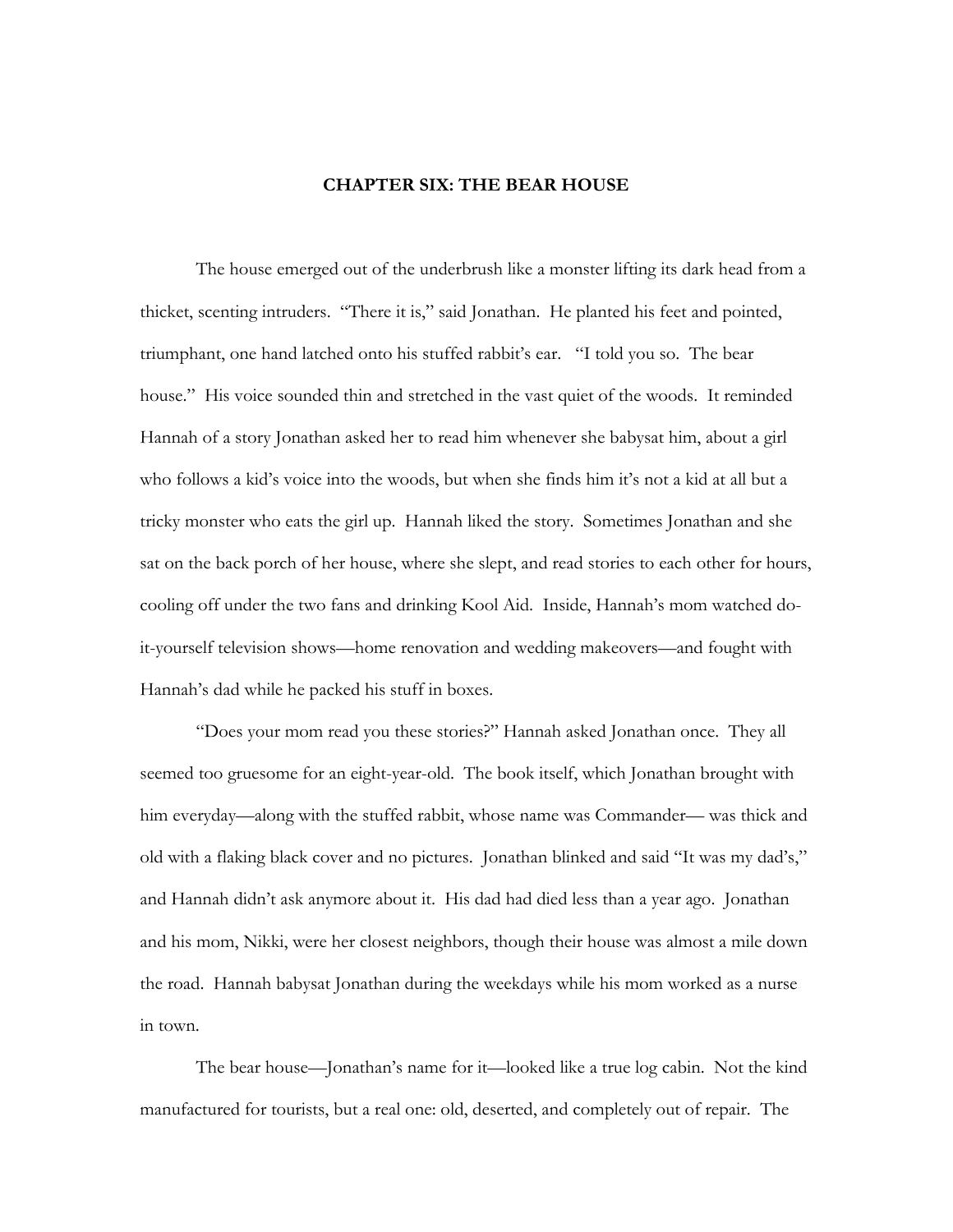front window was missing half a pane of glass. A huge piece of scrap metal haphazardly fastened onto the edge of the cabin's roof hung over the front door, a makeshift porch cover. The porch itself—rickety planks of wood bending in on themselves, hardly looking fit to stand on—was punctured with holes and missing sections. The front doorway stood empty and open; a torn screen door covered in moss and animal feces leaned against the side of the cabin next to the porch. There was nothing remarkable about the cabin except the carvings that covered the outer walls, abstract shapes and designs that made no sense to Hannah. They looked as if they'd been gouged out of the wood by blunt instruments. If she looked at them out of the corner of her eye, they coalesced into a vague shape—picture? words?—but when she tried to focus more, the image slipped away. It looked to Hannah like the bear house hadn't been occupied for years, and she said so.

 "But the bears come here," Jonathan said. "I saw them. Last week. Didn't we, Commander?" He nodded the stuffed rabbit's head up and down. An old grape juice stain spread across one side of Commander's furry face like a birthmark.

 Hannah didn't say anything—she didn't believe that Jonathan had actually seen bears, or that there were any bears around at all—but the cabin interested her, like something out of a rustic postcard. A thin blue haze hung over everything, but at 9:00 in the morning, Hannah knew it wasn't fog; the day before, there'd been a massive brush fire two counties over. A faint scent of fire hung in the air, like her backyard used to smell whenever Dad barbequed for his pool buddies and Mom wore a pink dress and served everyone red Kool-Aid from a huge plastic jug. But that was years ago. Now the old grill sat empty and alone a few feet from her back porch, charred and out of practice for years. Hannah imagined it reacting to all the smoke in the air with familiarity, as if in the blue ghost of fire it could smell and remember something of its own flame, the hot coals and barbeque sauce in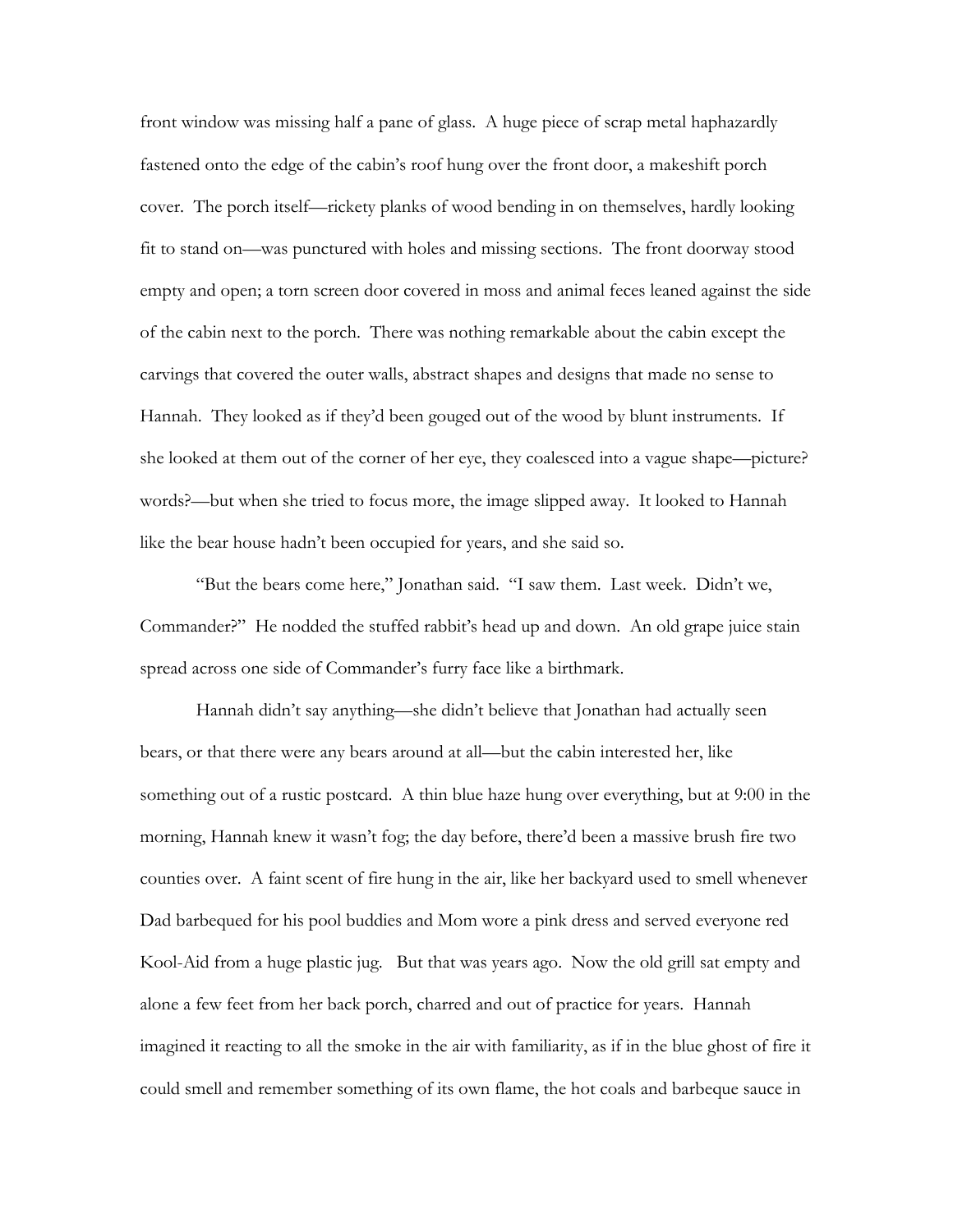summer evenings where the air shimmered low and hot like music over the seared grass. But these images were ghosts, smoke drifting in from years before. Her parents had barely talked for two years. A few weeks ago, on Hannah's last day as a middle school student, they told her they were getting a divorce. Her dad was leaving at the end of the summer, as soon as he packed up all his stuff and fixed his car. Hannah, in response, took her radio and her magazines and collages-in-progress and a pillow and moved onto the back porch.

"What do you think it is?" Jonathan said. He reached out and ran a small, white hand over the rough wood of the house's wall. At seven years old, he was fearless, didn't hesitate. The black and violet shadows of the pines closed in thick as smoke around them, the air heavy with the day's heat, the haze of the brushfires, and the smell of sun-warmed sap and straw.

 Hannah shrugged. "It's someone's house. Or it used to be. This probably used to be a hunter's retreat or something. Maybe before the city got built up." She ran her hand over the house's timber walls, worn from time and rain. A film of grime came away on her hand. She rubbed it on her shorts. "Anyway. No bears here today." Hannah reached out and tugged Jonathan's ear gently, a sign of affection that her dad frequently gave her. "Doesn't look like there's been anybody here in years, really."

"No, they were here today. Look."

 And he pointed to an empty windowsill where a small puddle of honey collected on the edge of the sill and dripped slowly off, the light catching it and turning it golden.

 "What could it be?" Hannah asked her dad that night. She sat with him on the floor of her parents' tiny bedroom, helping him organize his books and put them neatly into boxes. She offered to help him pack after she got into a fight with her mom about sleeping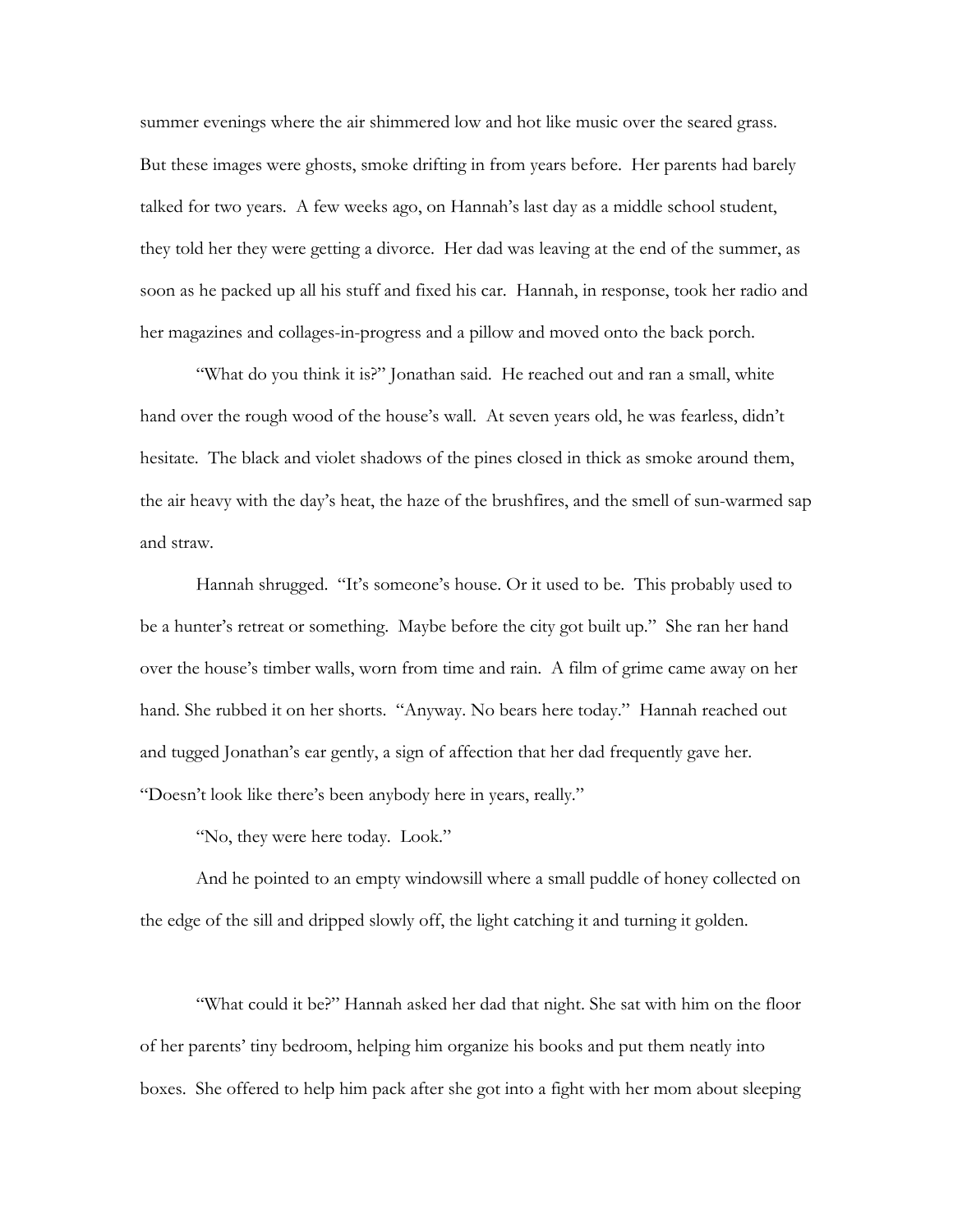on the porch. The truth was that she didn't feel like being in the house with either of her parents since they told her that Dad was leaving and they were getting a divorce. She was too mad at her mom for messing things up—she was certain it was her mom's fault—and too hurt by her dad for wanting to leave. That's why, when they told her, she picked up her oscillating fan and her pillows and her small television and set up camp on the screened-in back porch, making a bed out of the weatherbeaten futon that smelled of insecticide.

 "It's probably just what you said." Hannah's dad was a little guy—at thirteen, she was almost as tall as he was—but he made up for that with a loud laugh and a dark goatee that made him look older, more sophisticated and sinister. He'd started growing the goatee two years ago, when he and Hannah's mom stopped talking to each other. Hannah never asked, and was never told, but she imagined the goatee having something to do with this, some outward sign of brewing trouble. He handed her a stack of dusty Michael Crichton novels. "Most likely it's a hunter's cottage. Blackchurch isn't an old city, and it wasn't as big as it is now until about twenty or thirty years ago. All the rich city guys probably had places on this end of the county for hunting, fishing, summer getaways, the works."

"But what about the carvings?"

Dad shrugged. "Weird decorators' sense."

 Hannah stacked the Michael Crichton hardcovers in a brown box and folded the top closed. Before, her dad might have been intrigued by the mystery of the carvings. He loved books with a sense of menace, adventure, unknown secrets waiting to be unraveled. Now, he shrugged it away. She tried again. "Jonathan said he saw bears there."

 "Bears?" Her dad laughed and wiped his dusty hands on his jeans. "That kid's got an imagination. There aren't any bears around here, except for up in the Kennepaws." He glanced at Hannah. "They used to come around your grandparents' old place in the spring.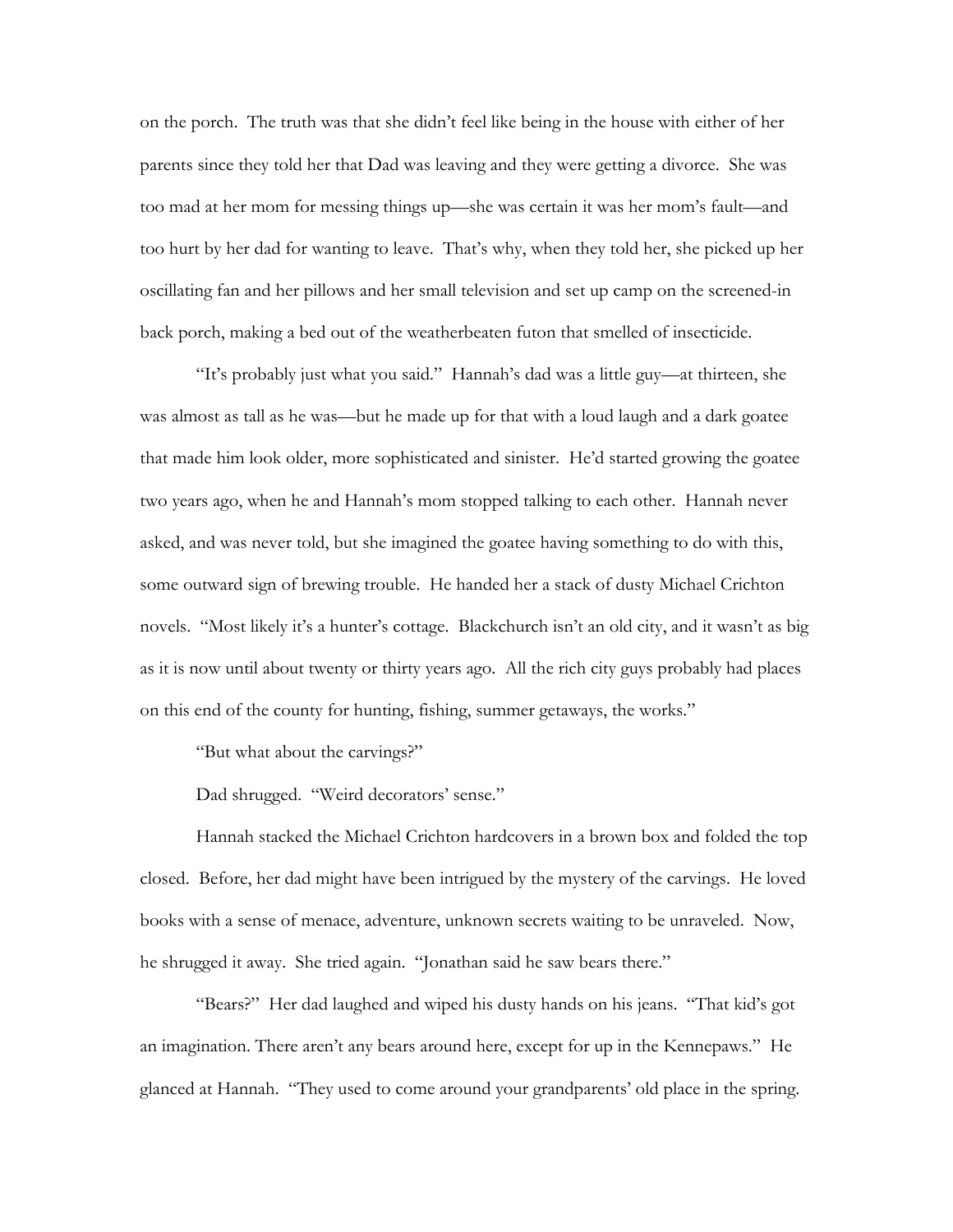Guess I'll have that to deal with next year." He laughed, easy and light, and turned back to the bookshelf, rummaging for another stack.

 Hannah's curiosity and excitement about the bear house evaporated. Only one lamp illuminated the bedroom. The shadows of stacked boxes fell over them in layers. "You're really going, then?"

Her dad stopped moving, but didn't turn around. "Hannah, you know that I am." A sour rind of annoyance edged his voice. "It'll take me a few more days to get the Buick running, but after that, yes, I'm going."

 Hannah shrank back at the sound of his voice. She didn't mean to keep bothering him about it, but she wanted badly to ask him not to leave even though she knew it was the most unfair thing for her to do. Her parents didn't want to be together anymore; they weren't happy. But thinking about being without him made her sad and a little afraid. She'd always liked him more than she liked her mom—Dad was caring and smart, while Mom had always seemed annoyed that she even had a kid. The thought of the house without him scared her: the insides suddenly feeling large and white and empty because all of his books and papers and knick knacks and clutter disappeared with him; the one hallway that ran through the house echoing; her bare feet slapping on the linoleum; and at the end of the hall her mom sat in the living room, eyes fixed on a television with no sound, ignoring the sharp echoing thwack thwack of Hannah's feet on the linoleum as she ran to, or away, from her.

 They packed the rest of the books in silence. Her dad smiled at her once, to show that he wasn't mad. Hannah understood; he was ready to leave, and he was tired of talking about it. Hannah was ready to leave, too, but she'd only been able to go as far as the back porch. Sometimes she thought about asking him to take her with him—she was sure her mom would be happy to release her—but something always stopped her, something in his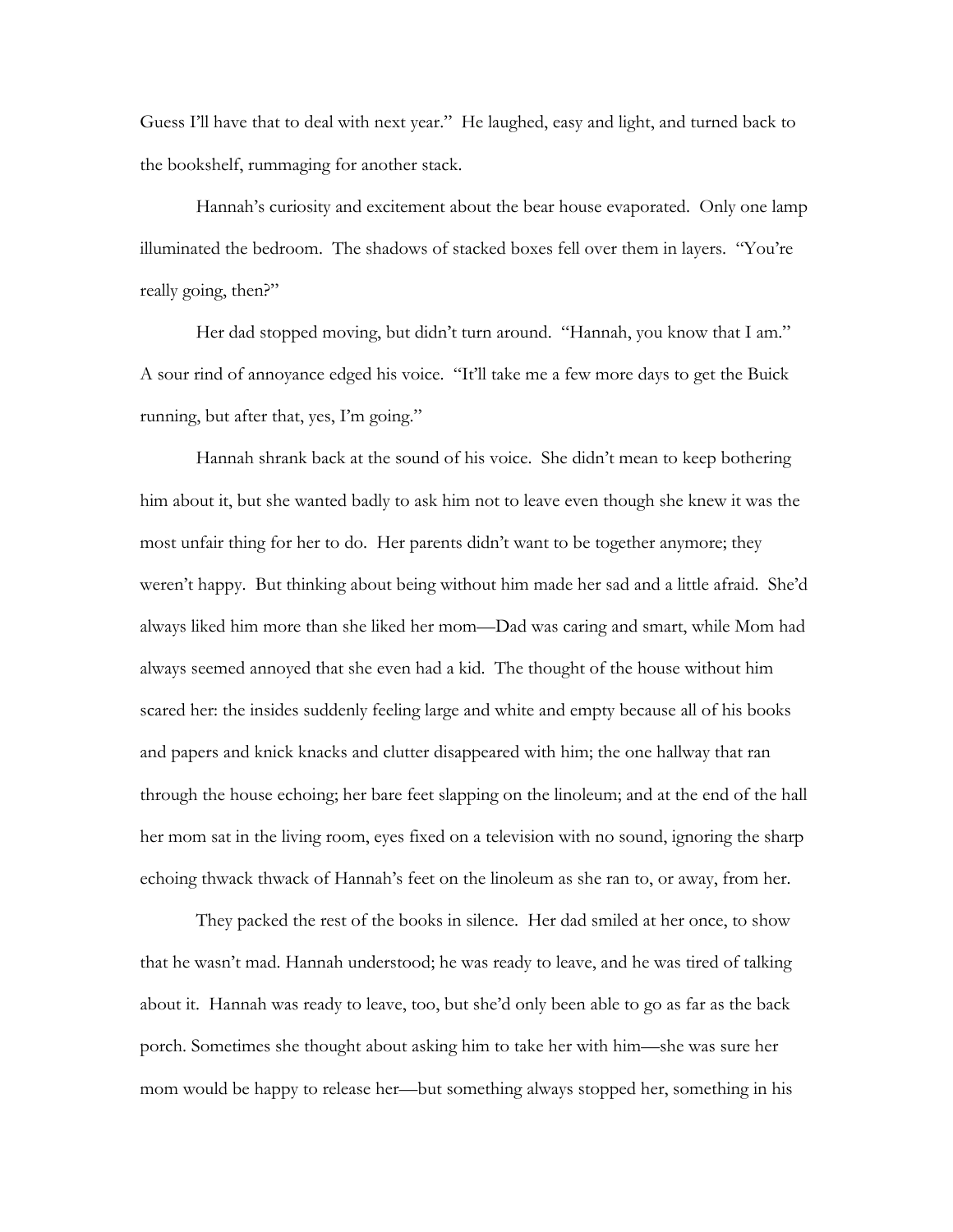voice or eyes whenever he talked about leaving. For the first time in several years, her dad looked happy, and it happened whenever he was talking about packing his things, moving up to the mountain, and being alone. She knew that he would miss her, but not enough to bring her along.

 Mom looked in on them once. Hannah ignored her—her mom's jeans and bare feet appeared in the doorway—but Dad glanced up, said nothing, and went back to packing. Mom hovered there for a moment, and Hannah wondered what she was thinking—anger? happiness?—but then the feet and the jeans moved quietly away and didn't bother them again for the rest of the evening.

 Hannah and Jonathan went to the bear house again the next day. For their trip into the woods, Hannah packed supplies: sandwiches, Kool-Aid in sippy cups, sunscreen, and a blanket for them to spread on the floor of the house. Jonathan played, tramping around the old shack with Commander and acting out various make-believe scenarios—parleying with bears, defending the house from wolf invasion—while Hannah sat on the blanket, drinking instant coffee that she brought in her own thermos. Every now and then, she walked around the house, stretching her legs. The brushfires had continued unabated, reaching into the edges of Clurken County; even in the early morning, thin wisps of smoke hung from the pine branches.

 Hannah had a lot of theories about the house, her current favorite of which was that this was a leftover set from a film crew that shot a movie in Clurken County years ago, when it was still much cheaper than California backlots. She fantasized about cameramen and directors going back and forth, testing the light, while the actors—maybe in medieval dress, or rural outfits—sat outside the house and enjoyed the shade of the thick pines, which kept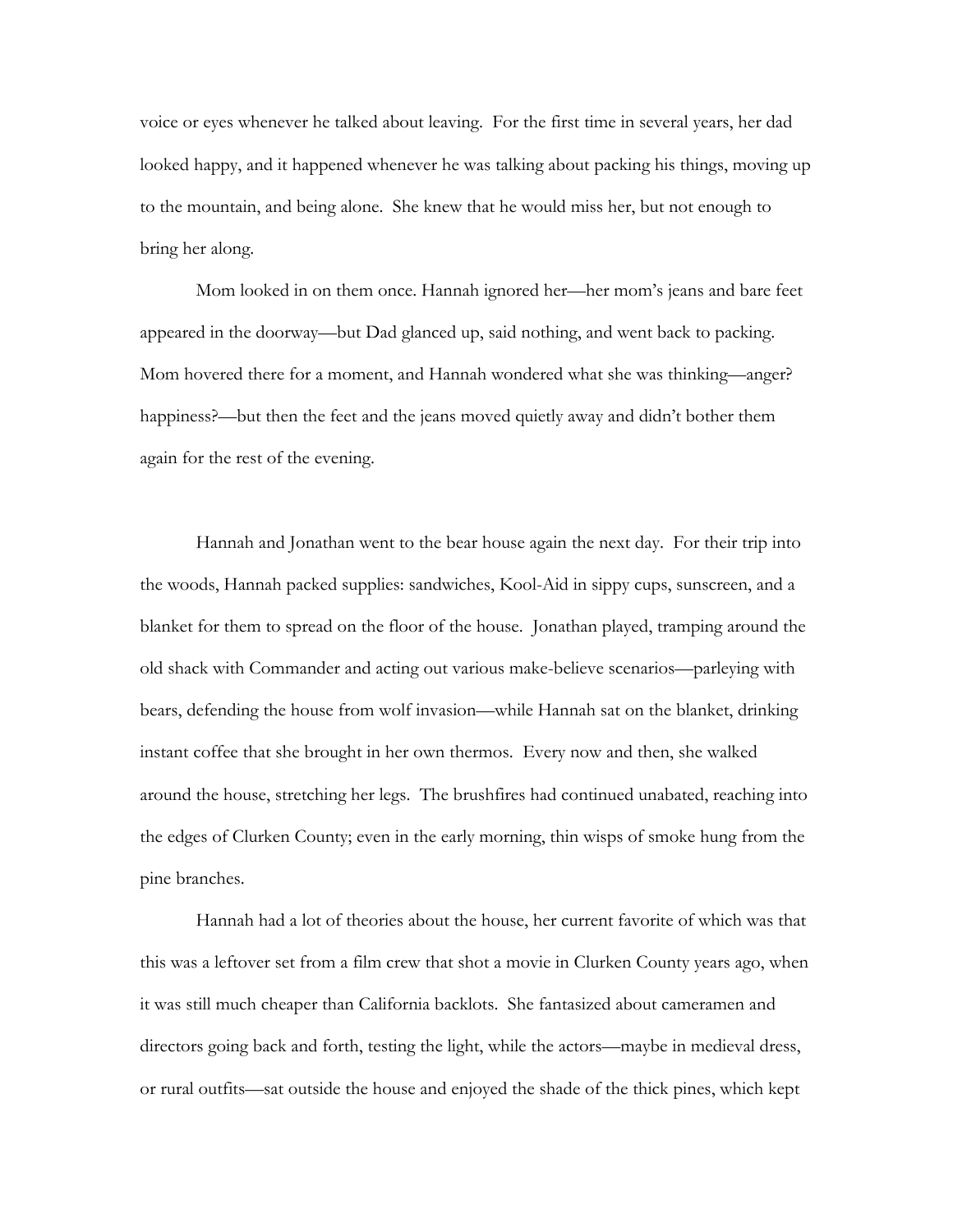out most of day's heat. Sometimes, around noon, when Hannah began to doze on the blanket, these images mixed nightmarishly with a vision of Jonathan's bears: bears running the camera, bears applying makeup to human actor faces. She preferred hanging out with Jonathan at the bear house to staying on the back porch—her mom had started finding things for Hannah to do around the house that she was too lazy to do herself. In the bear house, Hannah felt truly safe from everything that was going on at her own house, and for a little while, she forgot about it.

"How did you find this place?" she asked Jonathan.

 "Easy as pie." He walked out from one of the cabin's back rooms, Commander hoisted up onto his shoulder. "We're explorers." The rabbit stared at Hannah through his plastic monocle. "The bears said it was okay to look around."

"Jonathan, come on, there aren't any bears."

 "But what about the honey?" Jonathan pointed to the back window. Hannah remembered it, fresh and sticky like it had dripped off a greedy bear's chin as he devoured a comb. "They still live here. They're just out hunting."

 "I don't think bears live in houses, Jonathan." She wished he'd drop it. She caught herself looking around, almost hoping to notice a shaggy hulk in the corner, a great paw pressed against the one window that still had all its glass.

 "These bears are different." Jonathan stood at the front door, looking out into the pine woods. "I bet they're close by."

 They hadn't gone further than the house, content to stay within its clear, safe confines. Hannah felt safe in the house, although sometimes the trek to get there—the closeness of the trunks, the lack of a path—made her chest tighten. Jonathan stood with his back to her, swaying back and forth from foot to foot as if about to take off running for the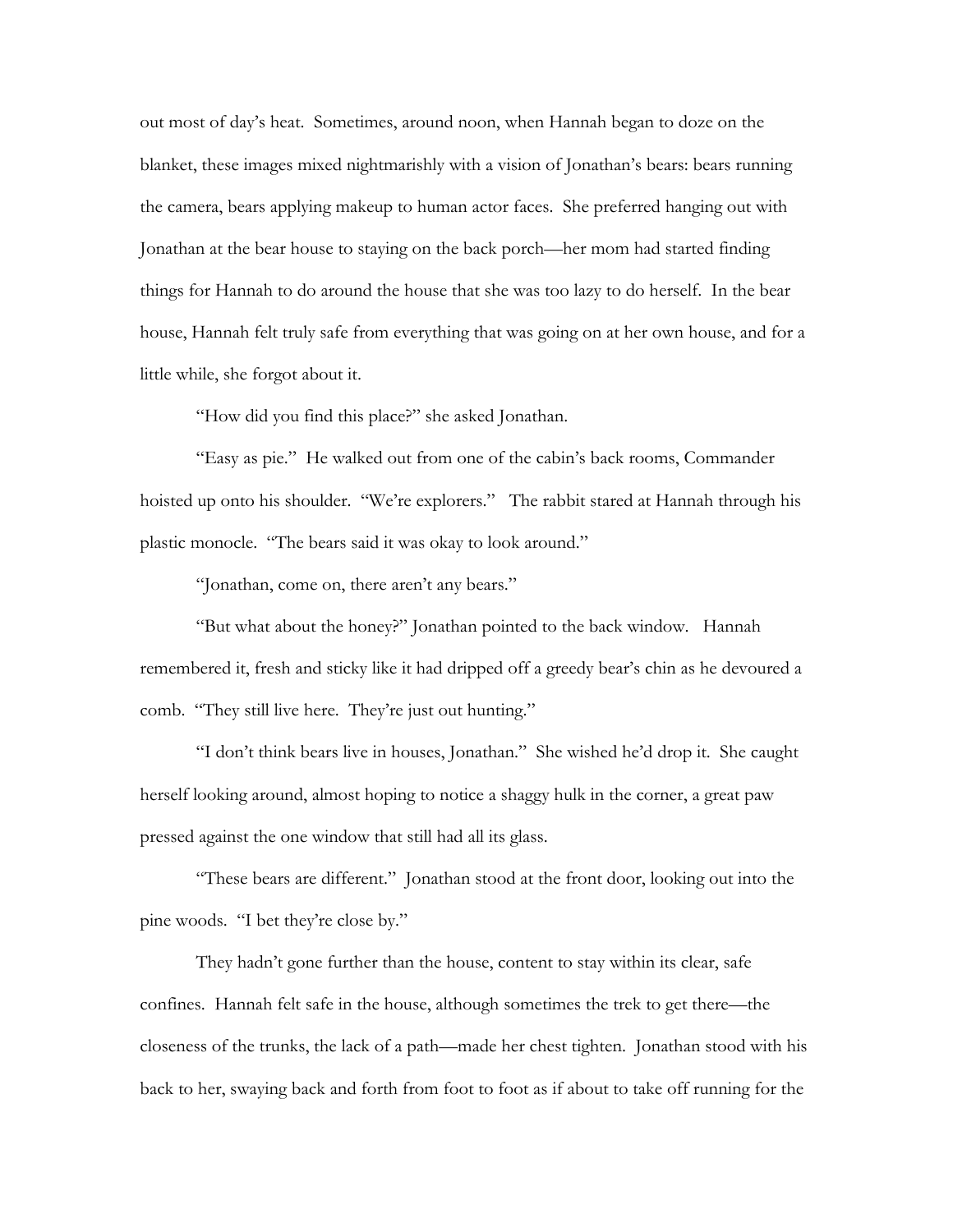trees. Her mind flashed forward, Jonathan darting white and small in and out of the pines, herself forced to go after him, trailing Commander by his ear, smaller and weaker even than Jonathan under the dark trees.

 "Jonathan." She pushed a little steel into her voice. "There's no such thing as bears who live in houses. Bears live in caves and dens. Now, come help me set up for lunch."

 Jonathan stopped moving. He stood still for a moment, then turned around. He had a look on his face that Hannah had never seen. His face was puckered and red, like he was holding back tears so tightly they were welling up in his head and changing the contours of his face. "Don't tell me there's *no such thing*," he yelled.

 Then he turned and ran out into the woods. He disappeared among the trees, his footfalls, fading after him.

 Hannah sat on the blanket, unable to move, thinking that Jonathan would come back in a second, a red scratch on his cheek and a smile on his lips, that he was just being funny, playing a joke. But then three minutes went by, Hannah sitting perfectly quiet, like a hunter in a deer blind, and Jonathan didn't come back.

 Panic surged up inside her. It reminded her of how she felt the night that she listened to her parents arguing for hours, and when she went downstairs the next morning, her mom sat her down and said "I'm divorcing your father. He's leaving us to live somewhere else." The same panic—it felt green and bitter and nauseating, like eating too many sour apple candies—roiled through Hannah then, and at first she thought she was going to be sick, but in a moment, sitting there at the table, looking at her mom's blank face and her dad, composed but miserable across from her, the panic turned into a fierce hate, sour green shooting through the spectrum into streaky, poisonous black-red, and she turned and went upstairs and grabbed everything she could hold and moved onto the back porch,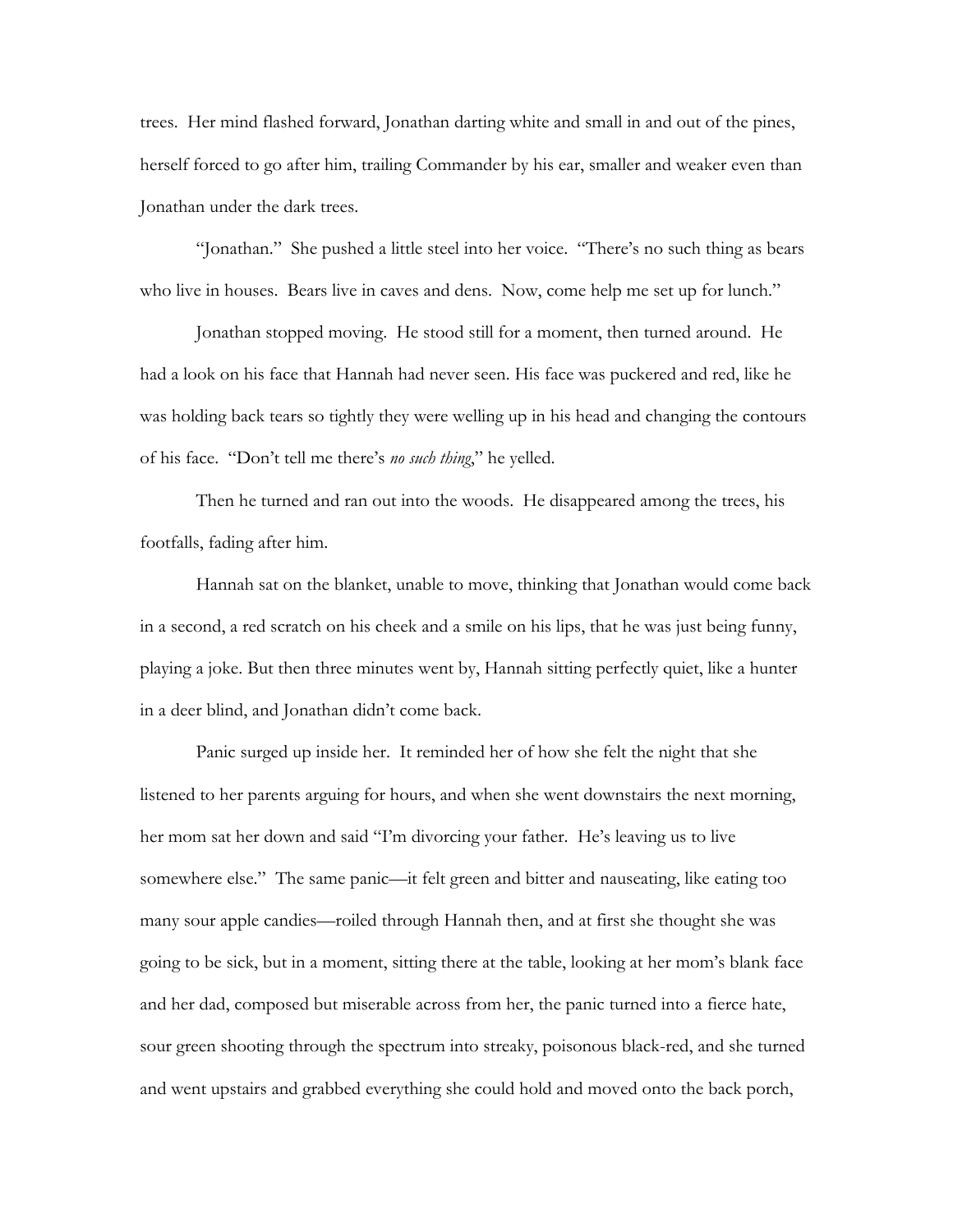as far away from her mom as she could get without leaving the house, which she would have done if she'd had anywhere to go. But this panic didn't give way or transform—if anything, it got worse as the seconds ticked by and Jonathan didn't reappear, maybe passing deeper and harder into the woods as she sat there, already lost and out of earshot, and she would have to go in after him, or worse, call the police, tell his mom that she had lost him.

 Hannah grabbed Commander, hugged him to her chest as if he were her own, and ran outside to the edge of the clearing. Low-hanging branches brushed against her face, their needles green and pungent. "Jonathan!" she called out, but her voice cracked, riddled with fear. She took a deep breath and tried again. "Jonathan!" and that time it was a roar, deep and commanding. "Come back!"

 Nothing answered her but a faint rustling of wind through the tops of the pines, dim light streaking through branches.

 Then, a cough, a flash of a white shirt, and Jonathan materialized out of the trees, pine straw in his hair. He took Commander from Hannah's hands and walked past her without saying anything.

 They packed up their things early. Usually they stayed in the clearing almost all day, but even the cheerful openness of the clearing around the house seemed strange and threatening to Hannah after Jonathan ran off. She knelt on the cabin floor and carefully shook out the blanket, folded it neatly across her chest. She placed everything back in their bag, one by one, as Jonathan handed them to her. Neither of them spoke.

 Jonathan handed her the last thing, a half-empty bottle of sunscreen, and twisted one of Commander's ears. "I'm sorry I ran off." Twist, twist. Then: "You're not going to tell my mom, are you?"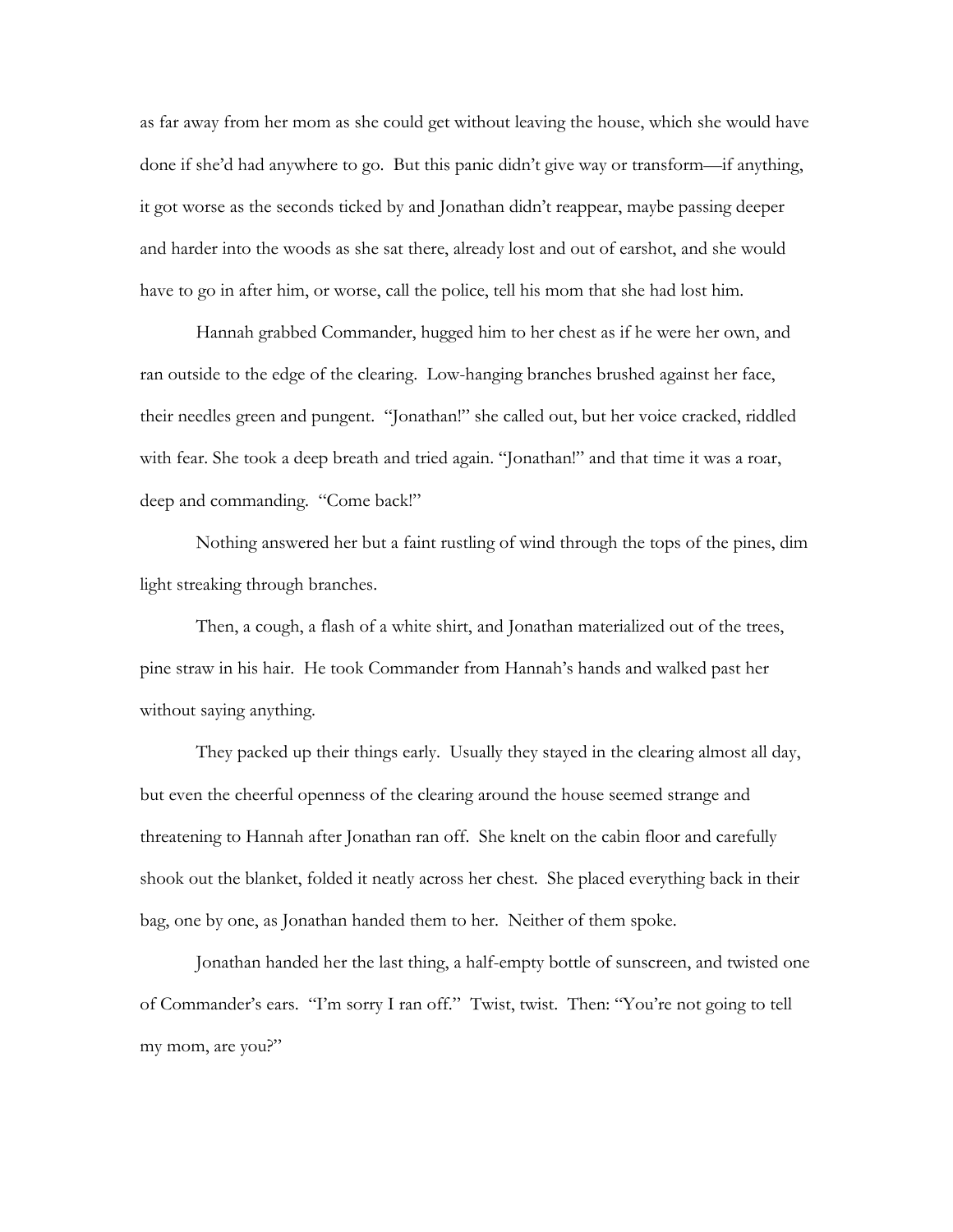Hannah put the sunscreen bottle in the bag, then stood up and hoisted it over her shoulder. "No." Looking down at him, she wasn't sure what she felt: a residual thrill of fear from his running off; anger that he would take off and not do as asked. But sitting there on the cabin floor with his stuffed rabbit, he looked very small and afraid. Hannah helped him up, and they headed back for the house.

 They walked in silence for a while. Hannah led the way, pushing through lowhanging branches and holding them out of Jonathan's way. "Thank you," he said. Then, after a moment: "My mom always tells me there's no such thing. Whenever I tell her that Commander can talk, or that there are bears in the woods, or that mermaids really exist and stuff." He hefted Commander and tucked him more securely under his arm. "She used to tell my dad the same thing."

 Hannah knew that Jonathan's dad died almost a year ago. She hadn't known him, except that sometimes her dad and Jonathan's dad would get together for beers and, instead of watching a game or playing pool, would talk about books. Hannah guessed that's where Jonathan's imagination and love of make-believe came from. His mom, Nikki, seemed like one of the most unimaginative people that Hannah had ever met. She pictured herself like Nikki—badly dyed hair, tacky key chain—sitting on a blanket in the bear house and nagging at Jonathan to stop playing, stop pretending, blocking him from every avenue and channel of make-believe, the only places where he could still see his dad, feel his presence, know that he would never be completely gone. She stopped for a moment to retie one of her sneakers. "My dad was friends with your dad," Hannah said. "They used to hang out and talk about books and stuff."

 "I kind of remember that," Jonathan said, swinging Commander back and forth by his ear. "Your dad's cool. He always gave my dad cool books to read."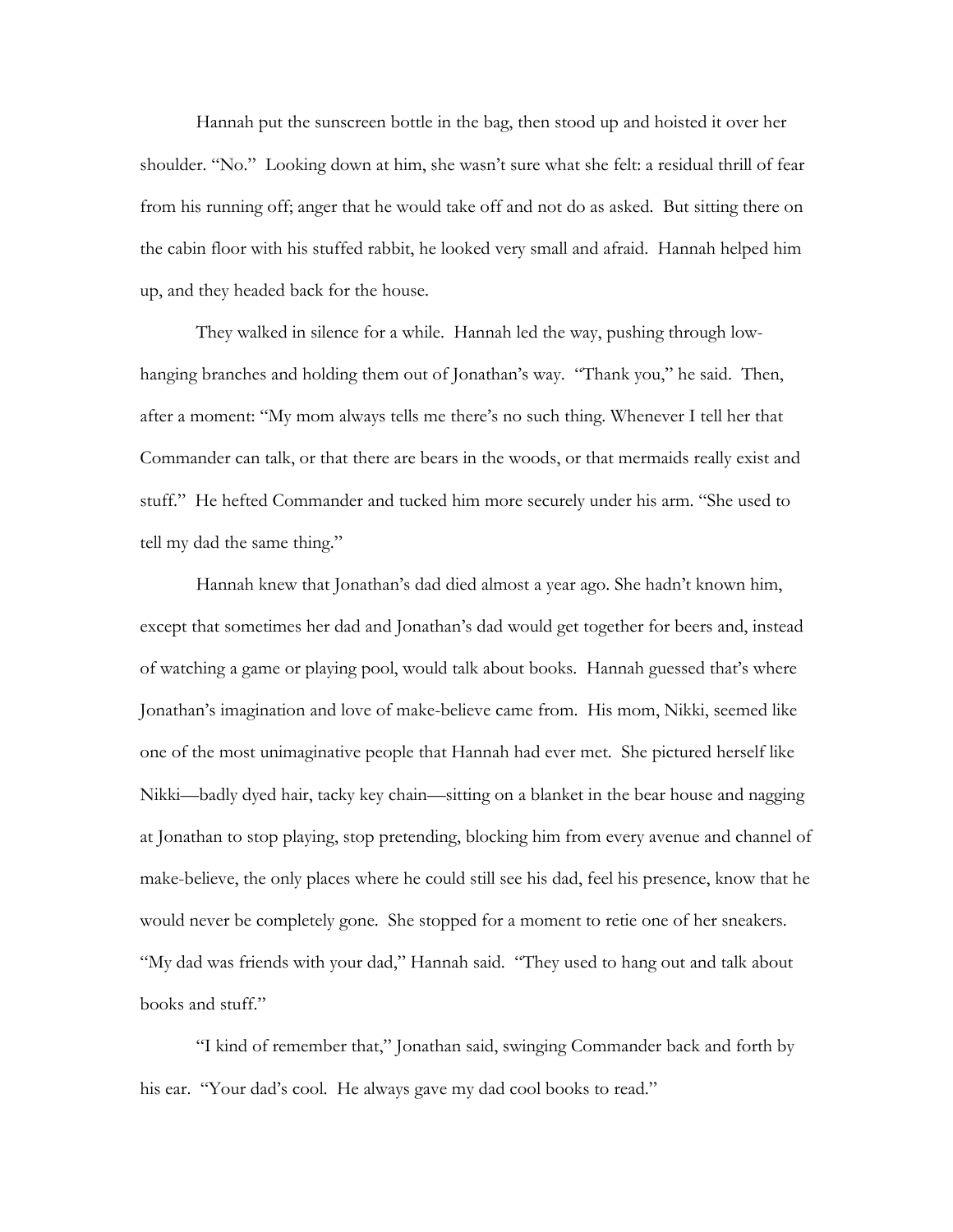"Yeah." Hannah cinched her laces as tight as possible. There was no sound and barely any light in the pine woods, just dim light and shade and the distant rustle of animals making their way through the pine straw. "My dad's going to be gone soon, too. He's leaving me and my mom."

 Jonathan frowned. "Why?" He could imagine, Hannah thought, his dad dying, leaving his family because he had no choice. But a dad choosing to go away, that didn't make sense to him.

 Hannah shrugged. From where she sat, she could see the tree line, and beyond, the open field between the woods and her house, which looked blurred and against the smoky blue sky, as if seeing it through water. "My mom doesn't love him anymore."

 Jonathan frowned again, switched Commander from arm to arm. "But your dad loves you still, right?"

"I guess."

 Jonathan nodded. "Then you should go with him." He walked on without her, heading back to the house.

 Hannah stayed where she was. She'd been on the verge of asking her dad to stay, just to give it all one more chance, so many times, but she'd never once thought about asking to go with him. She wanted her family to stay whole, but if she couldn't have that, why not go with the parent she actually wanted to be with? She would have to move, change schools, make new friends, and in daylight she knew that might have seemed daunting, even scary, but in the shade of the pines, in that twilight tidal zone between the deep woods and the tree line, it felt like the most natural and powerful idea in the world.

 Hannah stood up, energized, suddenly impatient for the evening so she could be alone with her dad and ask him to take her with him to the Kennepaws. She ran to catch up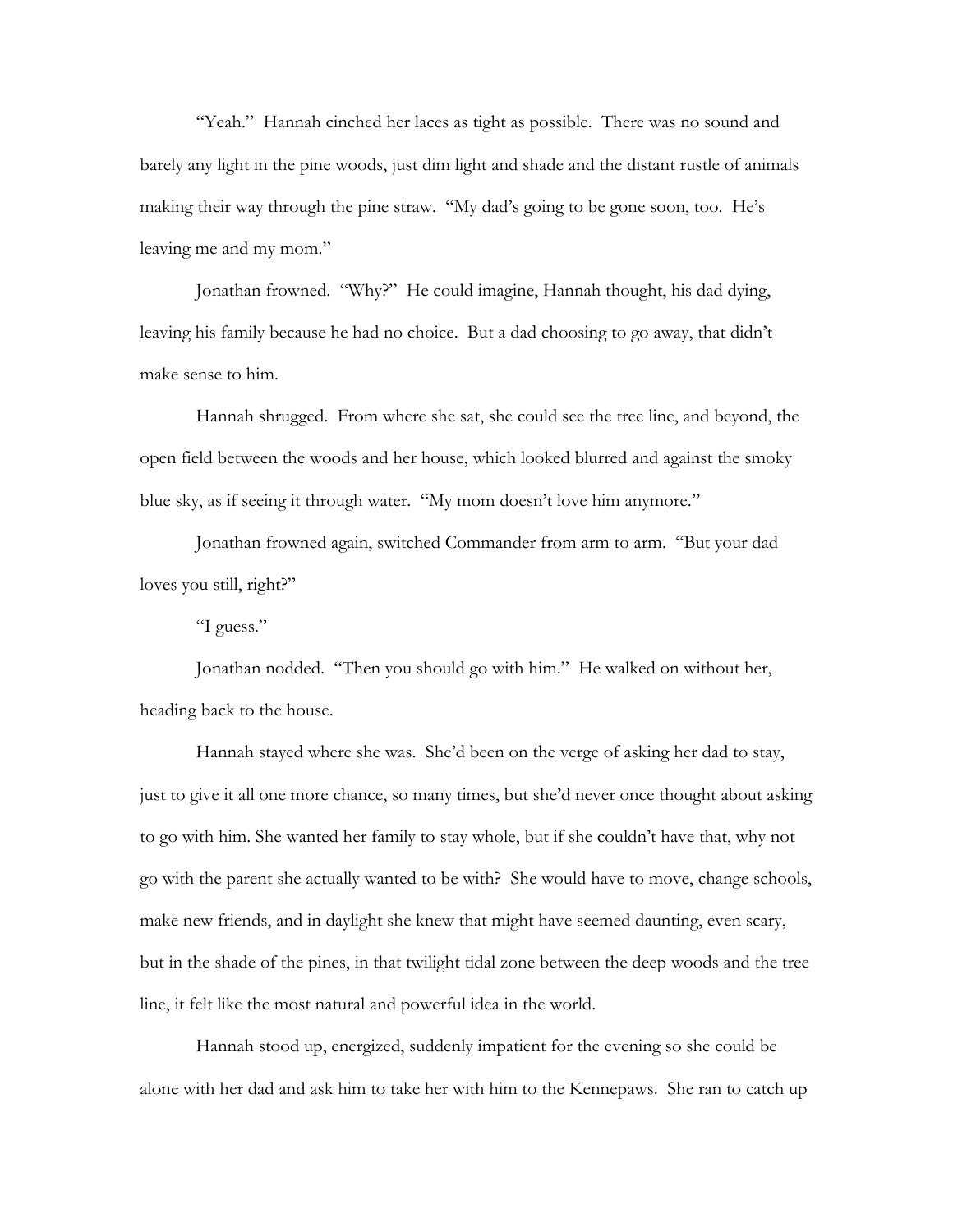with Jonathan and, feeling a surge of affection for him, tousled his hair like an adult would do. "Thanks, kid," she said.

 Jonathan shook her hand away, but smiled. "For what?" Hannah shrugged. "Nothing. Promise me you won't get lost in the woods again?" "I didn't get lost," Jonathan said. "I saw them. The bears."

 Later that night, Hannah sat in their driveway—a pair of muddy ruts cutting through the brown grass—on a toolbox while her dad worked on his car. It was a blue 1987 Buick, big and imposing except for the rust spots dotting it like a leopard. When it stopped working a few months before, they didn't have the money to fix it, and Hannah's dad never took the time to try and fix it himself. But now he wasn't working—everything in his life had stopped so he could get his life in order and heave himself away from Hannah and her mom—and the only way he could get away from them and up into the Kennepaws was if he fixed the Buick. Every night for the past few weeks, when the sun finally went down, he finished his microwave dinner and stuck his head under the Buick's hood for hours. Hannah, usually bored with her isolation on the back porch by the time dinner and nightfall rolled around, kept him company. Her dad had a pair of snakelights for illumination; white light beamed out from under the Buick, like it was mounted on the moon or a cloud.

 Hannah sat on a red toolbox and talked to him while he worked. Most nights he gave her one of the beers he brought out from the house. She drank them out of a sense of bonding, feeling like it was something a son might do, working on a car with his dad. She wasn't sure she liked beer—it tasted like it looked, weak and brown—and the can felt too big for her hand, but she drank, and talked, and tried to soak up the remaining nights she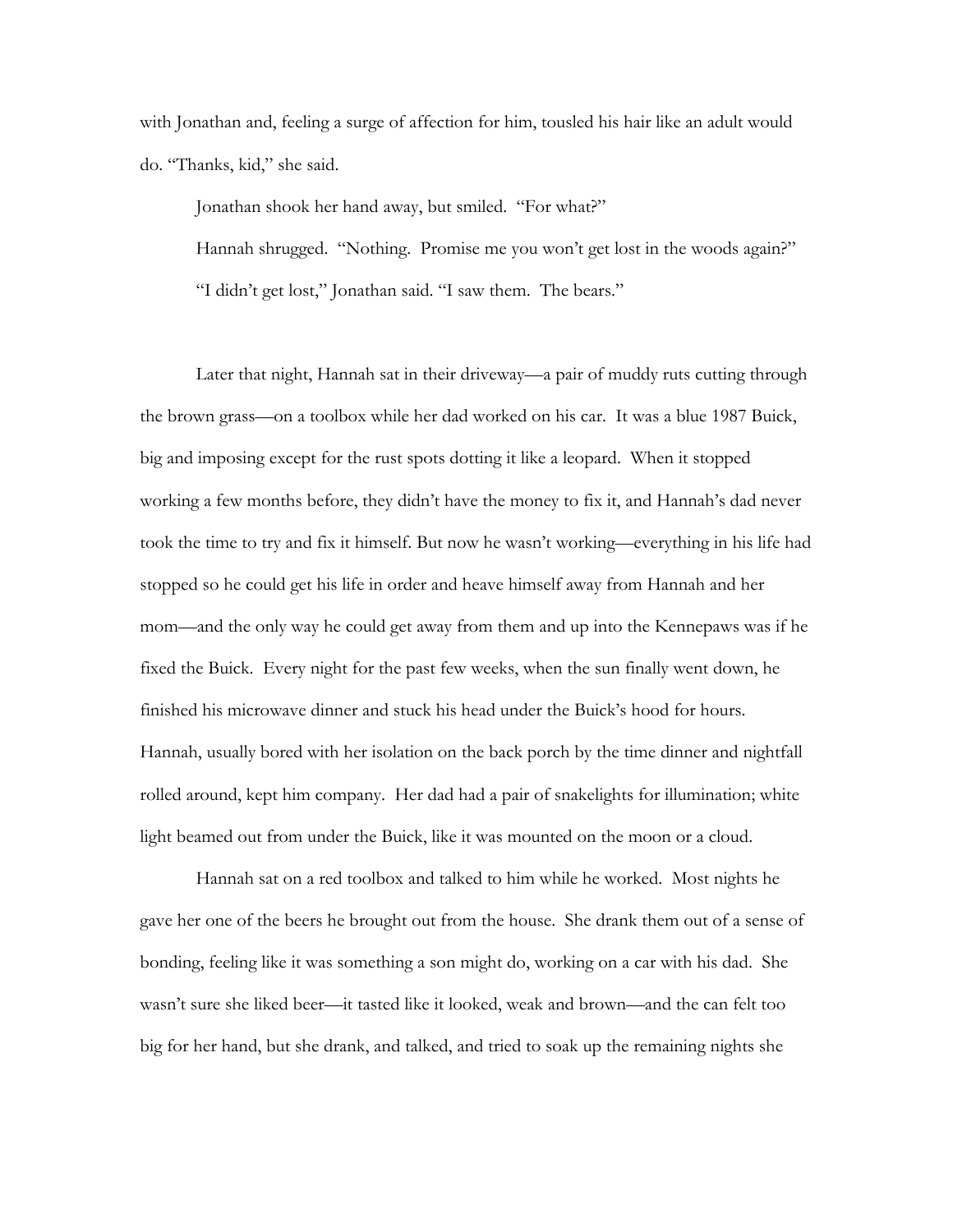had left with him. Sometimes she just sat quietly and let herself be with him, knowing that soon he'd be gone and might not see him again for a long time.

 "He said he saw the bears." Hannah took a sip of her beer—the first sip, always the worst one for her, trying not to wince as the bitter metallic taste of it flooded her mouth. It reminded her of a time last summer when she bit her tongue. Blood had pooled in her mouth; she tasted it for days afterward. "Out in the woods, past the house."

 Only her dad's waist and legs protruded from under the Buick. His shoes were brown and dingy, a working man's shoes, a soon-to-be divorced man's shoes. Hannah could barely tell that he was moving under there. "Well," he said, then paused as he did something to the car's undercarriage, ratcheting and clanking with some mysterious tool, "I doubt he really saw a bear. Only bears left around here are up in the mountains, like I told you. The tourist trade was so big years ago, people were building winter cabins down into this area, right up towards town. Hunted down all the bears, elk, everything else." More ratcheting, more clanking. His right foot twitched to the left for a moment, then back. All around them, the night closed in, hot and sticky, alive with buzzes and clicks from unseen bugs. "Of course, after that bad winter, most of those places got sold off or abandoned. That's probably what the house is."

 Hannah opened her mouth to say something, then stopped. Her mom was watching them from the living room window. Against the window she was featureless, just a womanshaped outline of darkness, but Hannah knew that she was looking at her and the beer in her hand. She defiantly took a swig. The figure at the window retreated and dropped the curtain into place.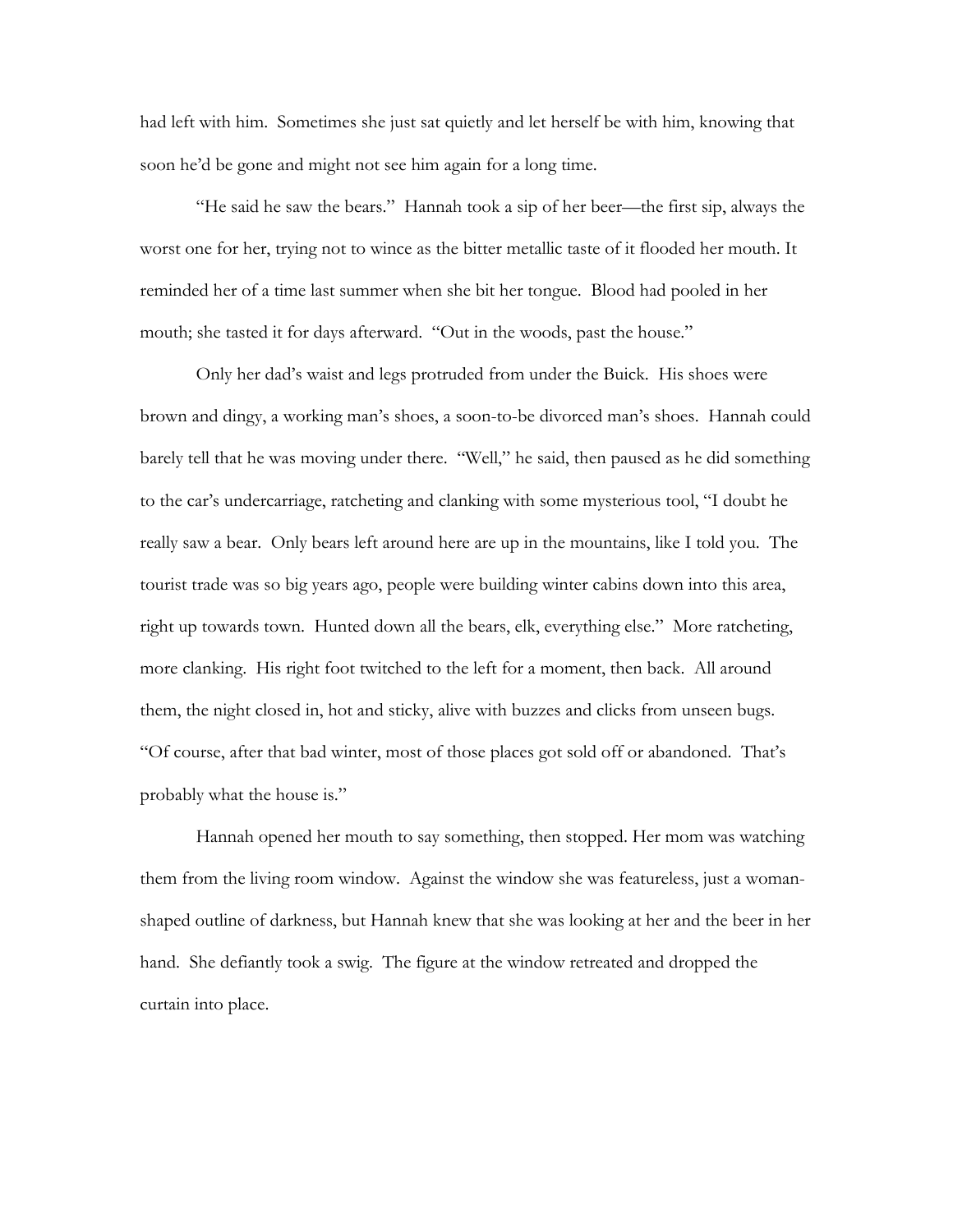"Your grandma's cabin was damaged real bad that year, too," her dad, "but we fixed it up before the next winter. Took us all year, but we did it. I should be fine there for a while." Ratchet, ratchet. Clank, clank.

 Hannah tightened her grip on the beer can. She hated when he did this, when he brought up the fact that he was leaving so casually, like it was no big deal. It felt like a challenge, like he was trying to force her to be okay with everything. If anything, it made her less okay with it, because every time he talked about her grandmother's cabin and going to live there, she pictured their own house, empty of all his books and knickknacks, echoing hallway, dirty vinyl floor, mom smoking in the kitchen, nothing in the house but dead air and white noise. In contrast, she pictured life with her father: snuggled into the warm darkness of a cabin perched on the icy edge of the Kennepaws, the air clean and cold and devoid of summer, the two of them revolving through the year like silent companionable stars, able to speak but choosing quiet instead, wrapping themselves up in it like blankets.

 "Dad," she said, quietly, as if afraid someone was at the living room window with a glass to her ear, listening intently, "what if I came with you? At least for the summer?"

 The ratcheting and clanking stopped. Hannah tightened her grip even more on the beer can without realizing it; the aluminum popped and bent inwards beneath her fingers.

 Her dad pushed himself out from under the Buick and looked up at her. His brown hair stuck up every which way, a grease spot black on his forehead. "Hannah," he said, in that patient parent voice that she knew meant he was winding up for a lengthy, world-weary  $m<sub>0</sub>$ "

 "Forget it," she said, and looked away from him. Not at the house, not at the sky, just away, picking a spot on the grass and staring back into herself, wishing she could take it back, wanting more than anything not to hear the quiet, patient, wise parental explanation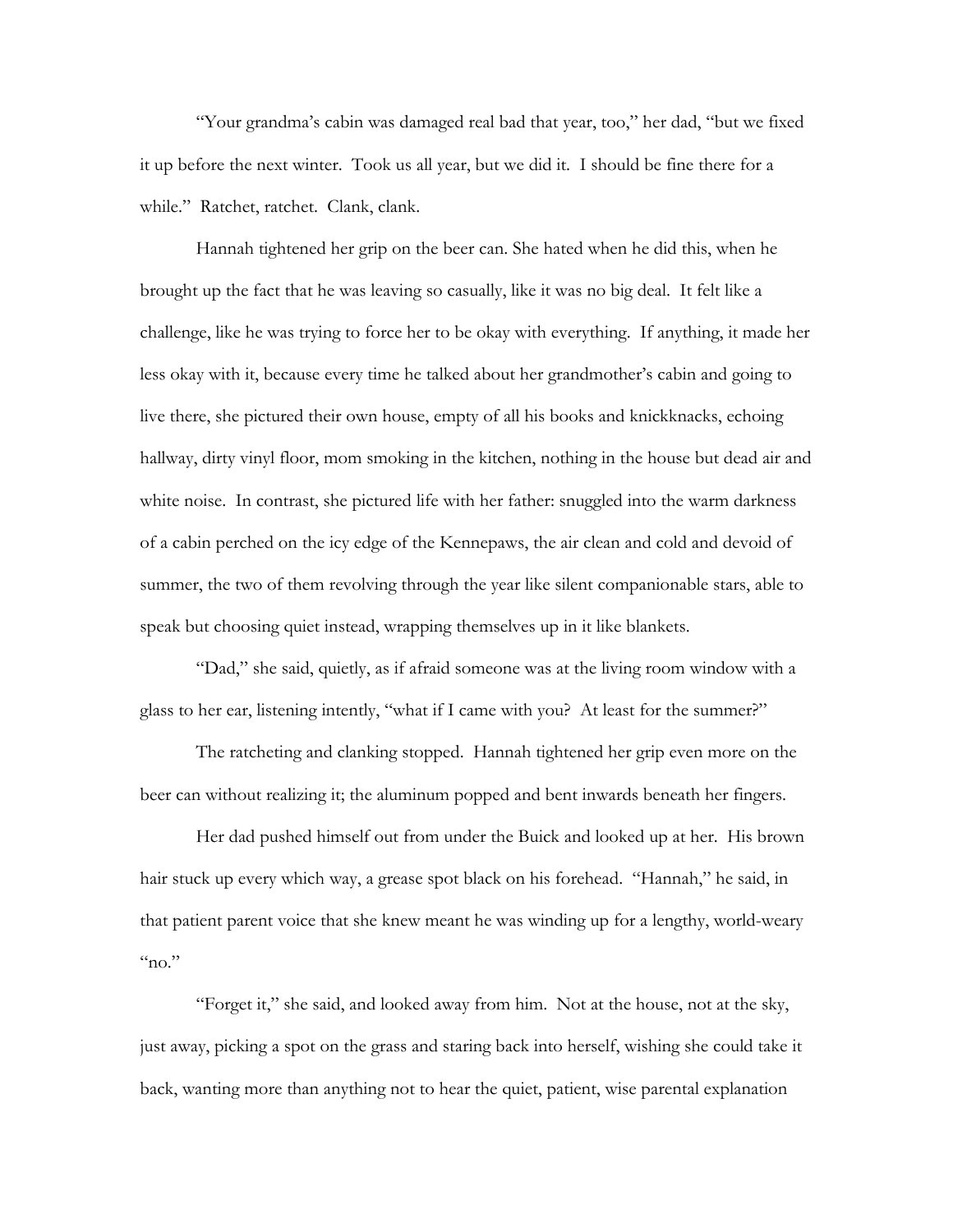why she *had* to stay and live with her mom. The two of them sat ike that for several moments, not looking at each other, aware that the wrong words, said here, would be terrible and damaging.

 Her dad finally sighed and said, "You need to stay with your mom, Hannah. She can take care of you. Your school is here, your friends." He reached up with a red grease rag a blur of scarlet in the evening dark—and wiped the oil off his forehead. "It's better that you stay here. I'd love to have you with me, but you're not going to be happy up in the mountains with nothing to do but count stars and listen to wolves at night."

 Hannah glanced up to the front window. The dark shape of her mom was gone, but Hannah imagined she could still see a faint trace of it, like an afterimage blooming against her eyes after a camera flash. She compared the two thoughts—staying here with her mom for the rest of her life, avoiding each other, barely speaking, two women staking out territory in the smallest house known to man, or living free and wild with her dad in the cold Kennepaws, home-schooling herself and only having the birds and berries for company. She almost opened her mouth to argue that yes, she would be happy, she would be happier than anything to leave her mom, leave everything, and just start over again and be free and clean, except that as she looked up to her dad, he was looking away from her, out east, to where the dark line of the Kennepaws was just a faint purple haze lit up by the lights from Blackchurch town proper. He smiled to himself, the grease rag clenched in his fist, and she realized that more than he was thinking of her own happiness, he didn't want her to come with him. He wanted to go alone. To be alone.

 Hannah didn't say anything else, just drained the last of her beer and went around the back of the house. Sitting on the porch, the fans blowing cool air on her in the still night,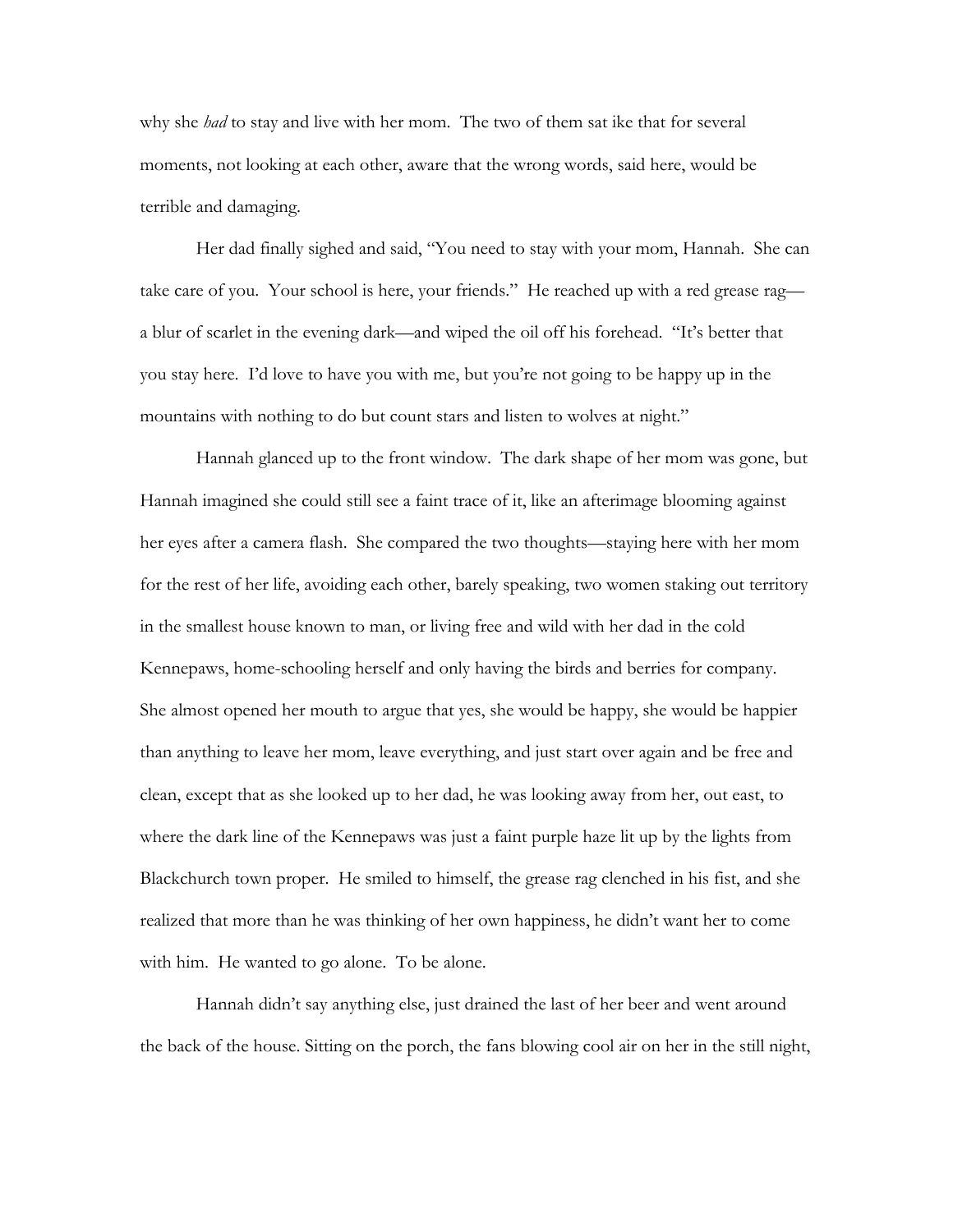she looked out over the backyard and thought she might cry herself to sleep, but no tears came.

 Jonathan's mom Nikki was going on an two-day trip down into Overton with friends from her nursing department at the hospital. When she asked Hannah to babysit Jonathan overnight and Hannah immediately agreed, she seemed surprised. Hannah supposed that in Nikki's mind, girls her age had social calendars full of movies, trips to the shopping mall in Blackchurch, giggly sleepovers at each other's houses. But all Hannah had was her back porch and her dad's evening attempts to get the car running. She accepted Nikki's offer with a sigh of relief, happy for Jonathan's company and distraction. She had begun to dread the afternoons when Nikki picked him up, leaving Hannah alone in the house with her parents and all the things she didn't want to think about.

 Nikki picked Jonathan up on Friday afternoon and brought him back a few hours later. Jonathan bounded up the back porch steps and took his usual place on the patio couch, propping Commander up beside him. Nikki stayed outside, looking up at Hannah. She had on a simple, low-cut blue dress, and her hair was slicked back and styled. She wore red flats. "You sure you don't mind feeding him?"

"Nah, we'll order pizza," Hannah said. "Right, Jonathan?"

He nodded, distracted by the television.

 "All right," Nikki said. Her cheap sunglasses sat low on her face, but the frames were so big that they covered and dominated her eyes. Hannah had never seen her eyes unobscured by the sunglasses in the whole time that she'd been babysitting Jonathan. Nikki shifted from foot to foot, half turned as if to walk off, then stopped and turned back. "Hannah? Make sure he doesn't run off by himself, all right?" She glanced off towards the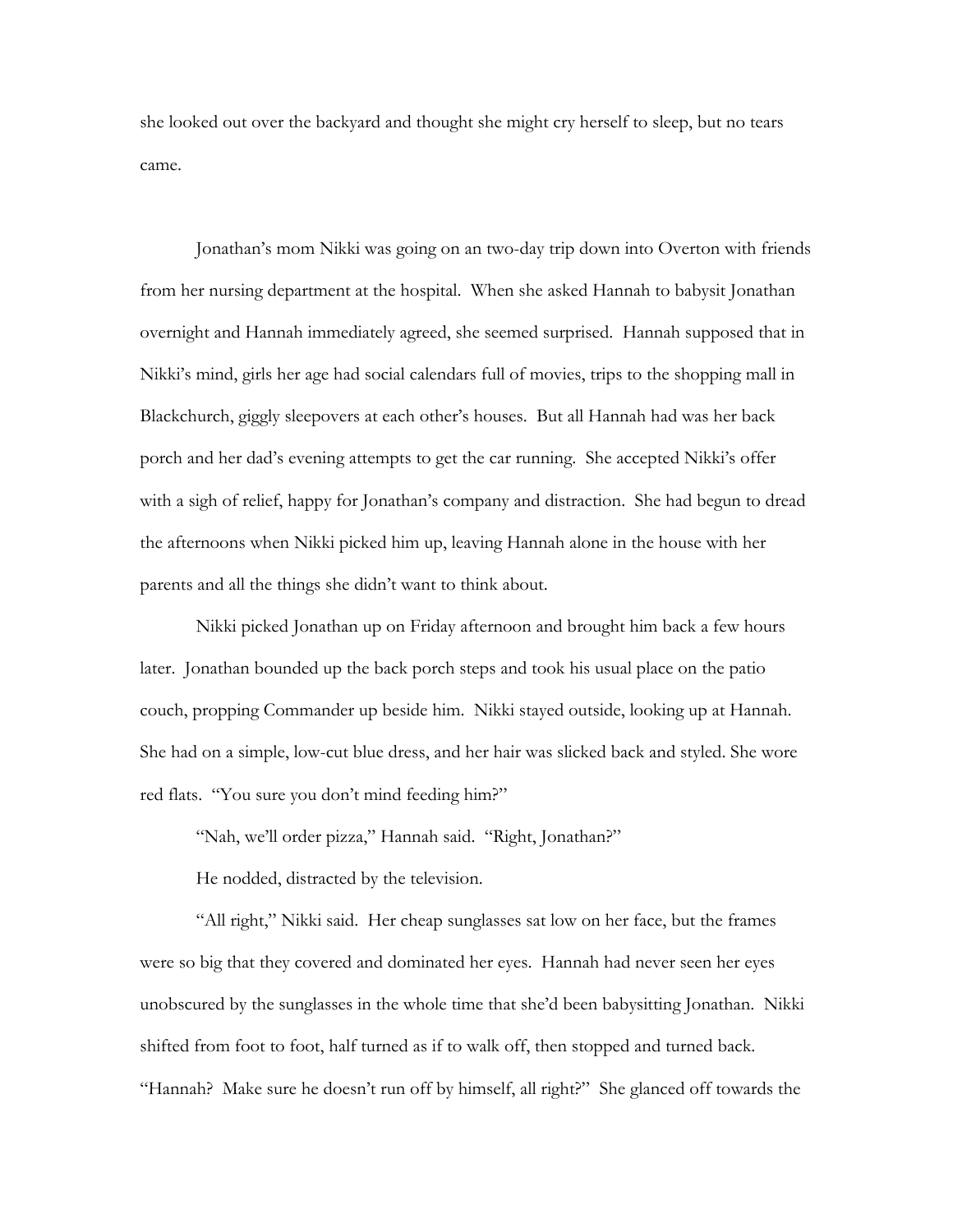woods, the treeline blurred and dark, a single shadowed entity, in the failing light. "I know he likes to go for walks in the woods, but the fires, and—it won't be safe. Okay?"

 "Sure thing," Hannah said. Nikki, satisfied by Hannah's brief, monotone answer, nodded and walked back around the house to her car.

 "Hannah!" Jonathan jumped off the couch and ran to the TV. "There are fires in the forest! Look!" He pressed his hand flat against the screen, smearing it. Under his hand, the television flashed a "LIVE" picture of darkening woods punctuated by little spurts of flame and smoke. The local news said that the forest fires in Clurken County were getting worse with every day that it didn't rain. Evacuation watches were on for the entire country, right up to the Mackinaw foothills. The smoke had gotten worse in the last few days, too, but Hannah didn't see any telltale flames on the horizon.

 "It's all right," she said, turning away from the television and looking for the cordless phone so she could order pizza for their dinner. "Those fires are small, they'll be out soon."

"But the bears!"

 Jonathan sounded so panic-stricken that Hannah turned around, surprised. His small chest heaved up and down in panic. "We have to warn the bears! They'll burn up!" His voice cracked. Commander sat cool and still on the patio couch, silent, watching.

 Hannah sighed. She was hungry and hot. All she wanted to do was order pizza and drink an entire two-liter bottle of Coke and pass out under the fan while watching television. "Jonathan, the bears will be fine. Bears can…um…smell smoke. From miles away. They'll avoid the worst of it, I promise."

Jonathan turned back to the TV. "But—"

 "If it'll make you feel better," Hannah said, interrupting him, "we'll go for a walk tomorrow when it's light and check on the bear house. How about that?"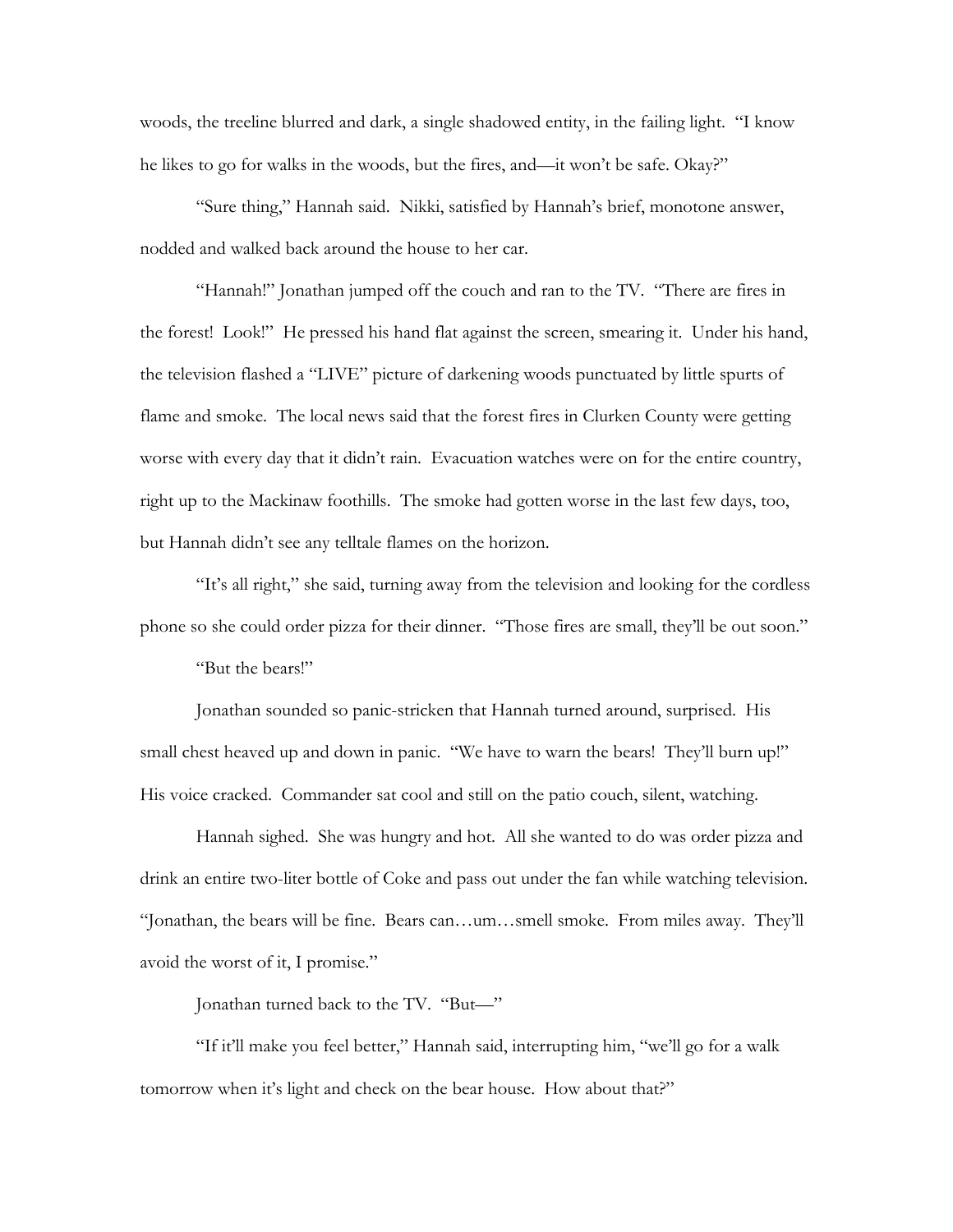Jonathan stood still where he was. He looked at the TV, then looked over at Commander, as if listening to something the stuffed rabbit was saying. Then he climbed up onto the patio couch and said, "Okay. Can we put on some cartoons?"

 Later that night, a knock on the screen door woke Hannah out of a light doze. Jonathan slept on the couch, snuggling Commander. The TV had shifted out of Friday night sitcoms into the late news, which Hannah instinctively reached out and switched off. Her dad stood silhouetted against the screen. The night was bright and white with moon, but the moon itself was out of view.

 Without being asked, Hannah got up and opened the door, stepped out into the yard with her dad. He'd been working on the car—he clutched the grease rag in his hands and there was a vague red bruise on his forehead from where he'd undoubtedly bumped it on the undercarriage.

"What's up?" Hannah asked, folding her arms.

 Her dad trembled with excitement, shaking from his inability to hold in some profound emotion that was swelling so vast inside him his body seemed unable to hold it. "Come on," he said, and walked around the side of the house to the driveway. Hannah looked back at Jonathan. With the television off, she could barely see him asleep on the white wicker patio couch, a vague shape in the dark, but Commander's ears stood up distinctly. Content that he was sound asleep and likely to remain so, she followed her dad.

 He sat in the front seat of the Buick instead of shoved under it. All the boxes that she'd helped him unfold, pack, and tape up, all the books and oddities that they'd meticulously packed up over the last two weeks, sat stacked and clustered in the yard, which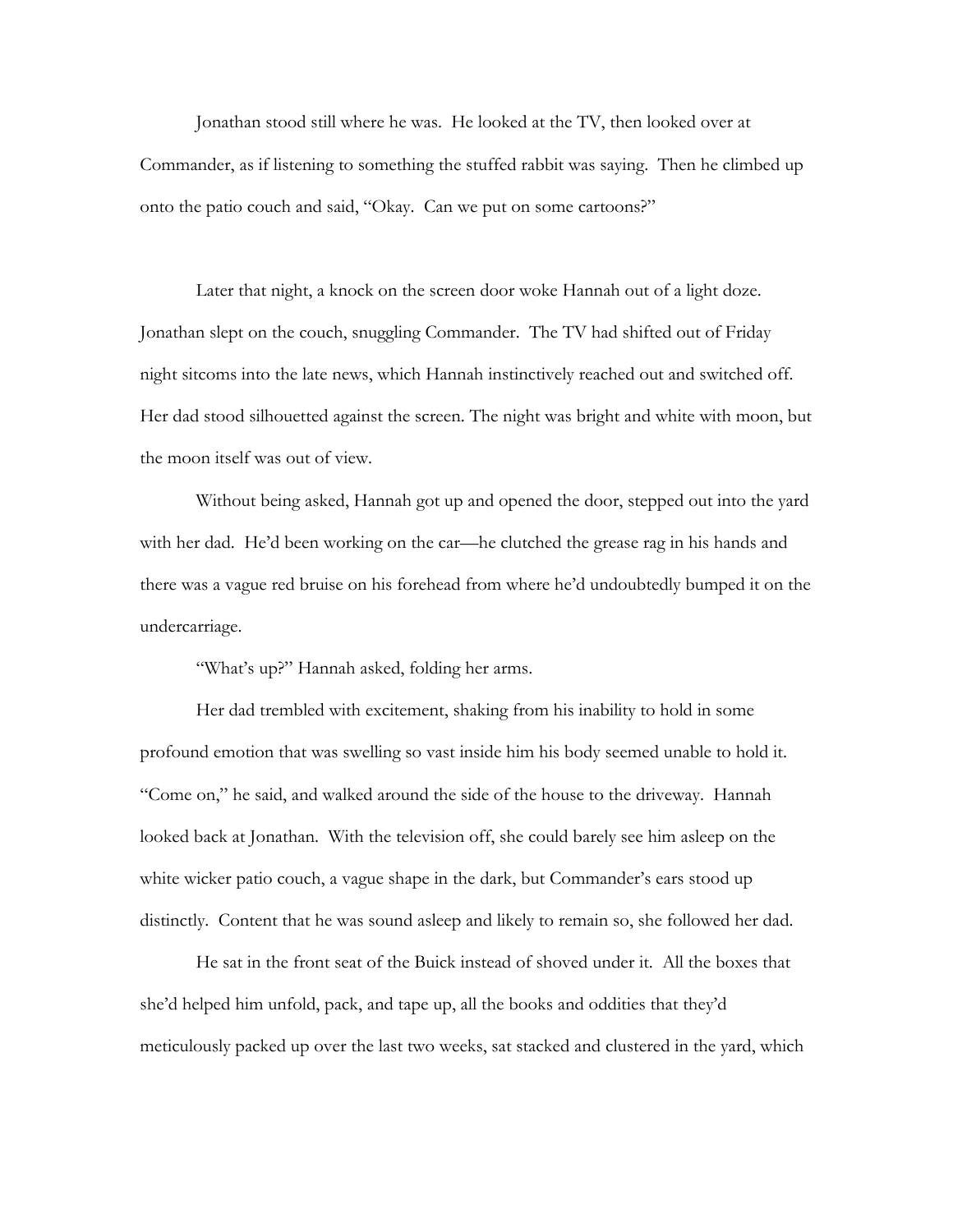was rapidly growing wet and shiny with the night humidity. The bottoms of the boxes, resting on the wet grass, were already stained and damp, as if they'd wet themselves.

 The sound of an engine starting, rumbling reluctantly to life, snapped Hannah's attention back to her dad in the front seat of the Buick. The car was running, running, and Hannah's dad smiled and slapped the steering wheel, ran his greasy hands along it. He snapped on the headlights once, flashed the brights, then switched them and the car off. Satisifed, he got out, shut the door loudly, not caring if anyone in the house heard it. "We did it," he said, smiling, and swept Hannah up into a hug. "She's ready to go. Just got to get her packed up." He let her go, looked down at her with a huge smile.

 Hannah tried to smile, tried to be happy, when what she really wanted to do was slash the Buick's tires, or rip its engine out and toss it in a lake so her dad could never find it. She'd known he'd be leaving, that working on the car and packing up the boxes was not just a way to fill her time during summer vacation, but seeing him in the car, his hands on the wheel, suddenly brought home to her that he was *leaving*, and she would be alone alone alone with her mom, and she couldn't stay on the back porch for the rest of her life. She thought of the other night, when she asked if she could go with him and he refused. She wanted to believe it was all over concern for her happiness, but the man in front of her, holding her arms, about to come out of his skin with excitement, seemed only concerned with his happiness, which for him meant getting as far away as possible. She should be angry, should be crying and begging him not to go or yelling at him to get on with it, but standing on the lawn with boxes clustered all around, what she really felt was a deep hollow, as if something vast was emptying out of her, was being packed up in a running car that waited impatiently for the glorious moment when it could speed away out of sight towards the mountains.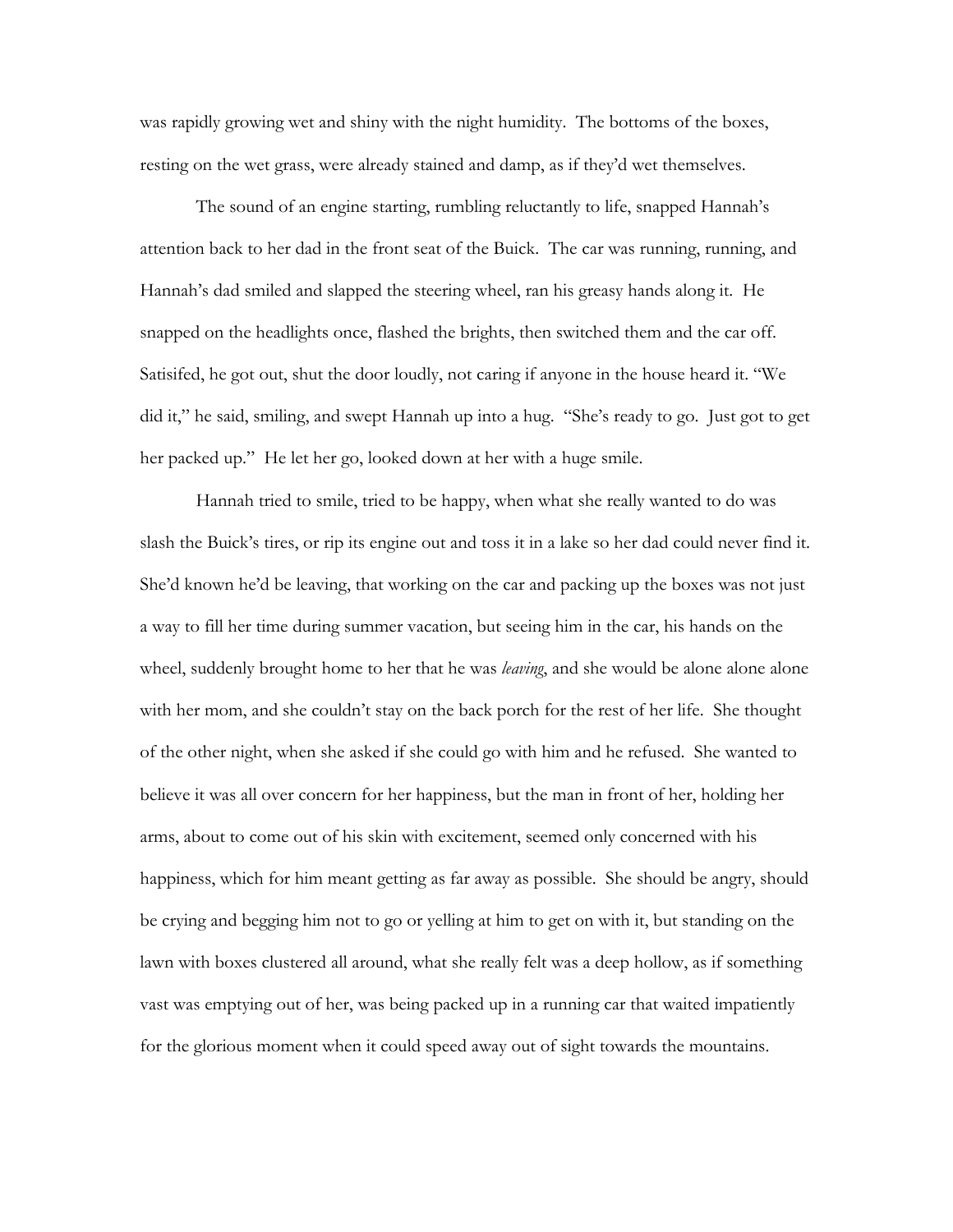If her dad interpreted her silence as something strange, he didn't say so. He hugged her again. Hannah hugged back and managed to croak out, over his shoulder, "Do you need help getting the boxes in the car?"

 "No ma'am." He let go of her and backed into his boxes, all of them clustered at his feet like pets or small children ready to be lifted into the car, to go bye-bye. "You go on back to sleep. I'm leaving at six a.m., if you want to, you know, say good-bye." He said "if," like there was a question of whether or not this was a good idea, but for her or for him, Hannah couldn't tell. She merely nodded in response, then turned and walked back around the house to the back porch. She would be there, to say goodbye. She couldn't imagine waking up and having him vanished, with his Buick and his boxes, without watching him go, without being right there at that moment of departure when the thing leaving pulls away with force from everything that is keeping it tethered.

 The digital watch she wore, a Christmas present from a distant grandparent, had an alarm setting that Hannah never used. She set it for 5:45 a.m. Then she tried to go to sleep, curled up on the old futon, but for the longest time she found herself unable to do anything but stare up into the night sky, waiting for the moon to finally float into view.

 Hannah woke in darkness, and her first thought was *I've missed him, he left without letting me say goodbye*. She widened her eyes, trying to see through the blur of sleep, and grabbed her watch, pressed the tiny button on the side that lit it up in aqua neon. 5:30. He hadn't left yet. Panicked, wanting to be sure, she got up and walked around the side of the house. The Buick was still there, packed to bursting with boxes. The yard was empty, and the sun had started to rise in the distance, grey light swallowing up the stars.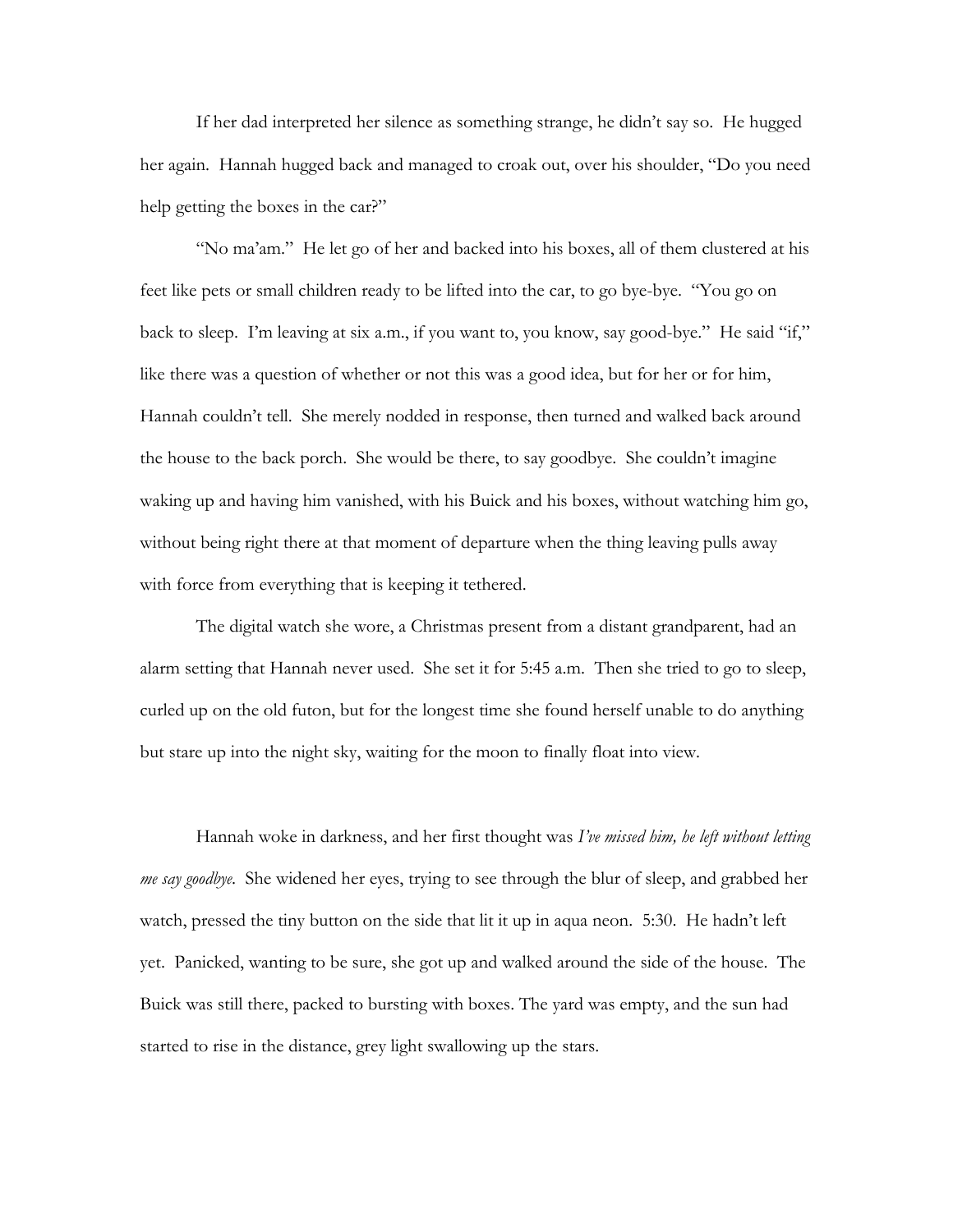Confused, unsure why she'd thrashed awake so desperately, Hannah walked back around to the porch. She sat down on the futon and was about to curl back up with a blanket when she looked over at the patio couch.

Jonathan was gone. Commander sat there alone.

 Her first thoughts were rational—he's gone inside to use the bathroom or to get a glass of water. She got up and went inside, checked the bathroom, the kitchen—but he wasn't there. She walked out into the front yard, looked up and down, but saw no sign of him. She walked back around to the porch, panic revving up inside her, thinking that maybe she just hallucinated, just looked over the fact that he was sleeping right where he was supposed to be.

## He wasn't.

 "Jonathan!" she cried, a thin wail that slipped out of her as she looked again at the empty couch and realized fully that he was gone. For a few seconds the panic revved, thrummed. Hannah spun through all the dark scenarios you see on the evening news: children stolen out of homes, butchered, or worse, missing forever, their fates unknown. She stood in the back yard, shifting back and forth. Where could he have gone? What was he doing? She lurched forward, touched the door, about to run inside and wake up her mom, call the police, then stopped and turned around. Even at night, the pine woods seemed darker than everything else, as if repelling or sucking in every available scrap of light that passed too close.

 Hannah only stopped to grab a flashlight from the kitchen drawer. She hastily and sloppily tied the laces of her sneakers. She was about to leave the porch, but Commander's long ears, almost like they were trembling with concern in the dimness, caught her eye, and she grabbed him, too.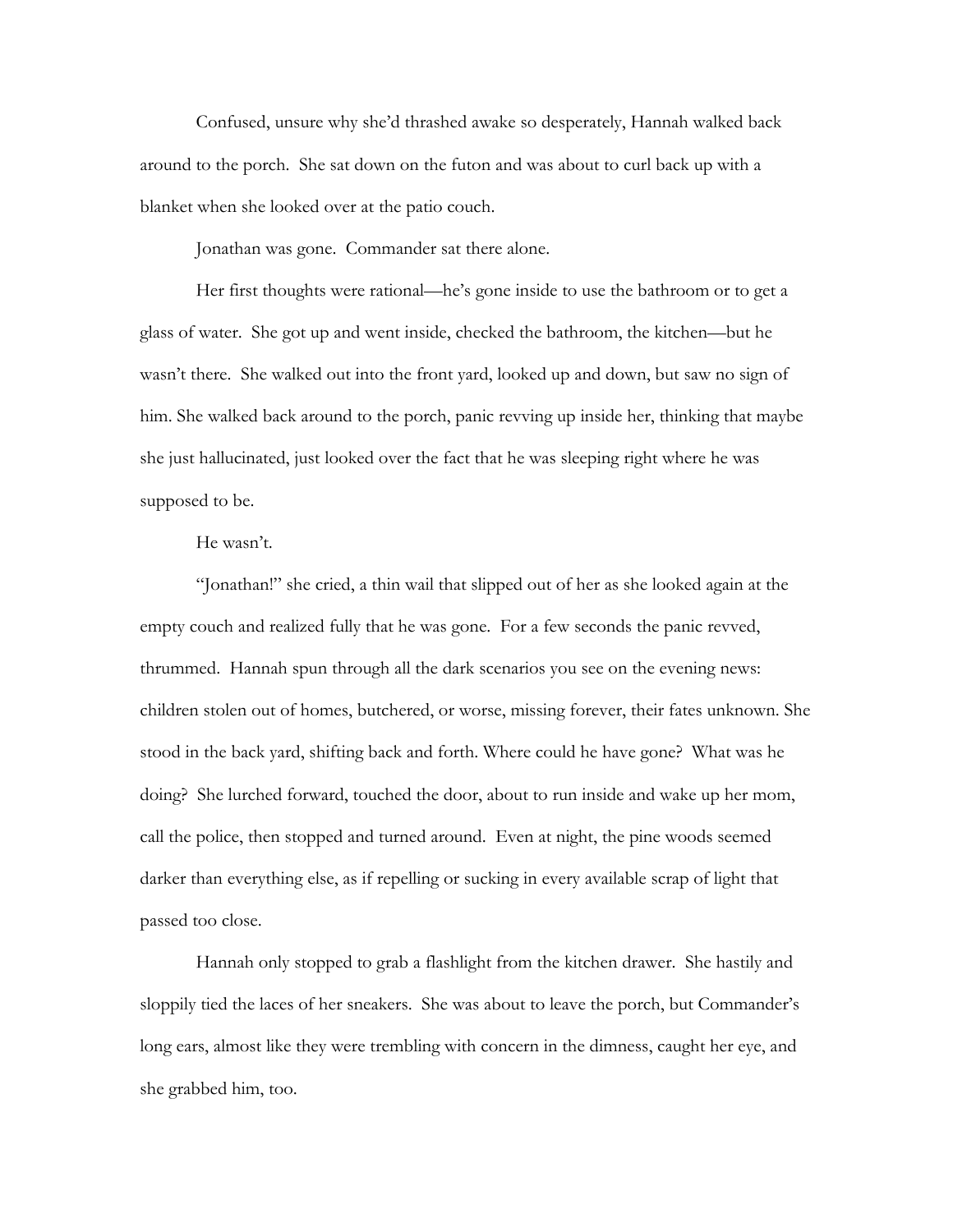In the dawn darkness, the bear house reared up suddenly through the trees, menacing and primal. The haze of smoke in the air, the smell of burning, seemed to come from it. She flicked on the flashlight and beamed it around the clearing. "Jonathan!" She walked around the house, calling out every few feet. "Jonathan! Jonathan!" No commands, no threats, no entreaties. Just his name, over and over again.

He wasn't there.

 She peered cautiously inside, through the empty window, but did not use the flashlight. She couldn't see anything. "Jonathan," she called, but she whispered it. "Jonathan, are you here?" She wasn't sure why she was whispering, other than some instinct to avoid attracting the attention of anything threatening. Animals, maybe. She had heard stories from kids at school about hobos, drug addicts, and unemployed teens who lived wild in the woods, sheltering in abandoned cabins and cottages and living feral. This might be such a place. She thought she heard some noise from inside, some scuffling, a movement against dusty wood, but no one answered her. Hannah couldn't see into the house from where she stood. There was no noise. Complete silence, a darkness made only slightly less threatening by the morning light starting to turn and billow down among the trees.

 A small jagged piece of fear rose up from Hannah's stomach and settled just under her lowest rib. If Jonathan was there, he should have heard her by now. He should have responded. Close by, the first bird of the morning lifted its voice in song, a golden spill of music sputtering and stop-starting like an old engine, finally pushing its way into the air. The sound, loud and sharp and cutting against the quiet in the pine woods, made Hannah jump.

\* \* \* \*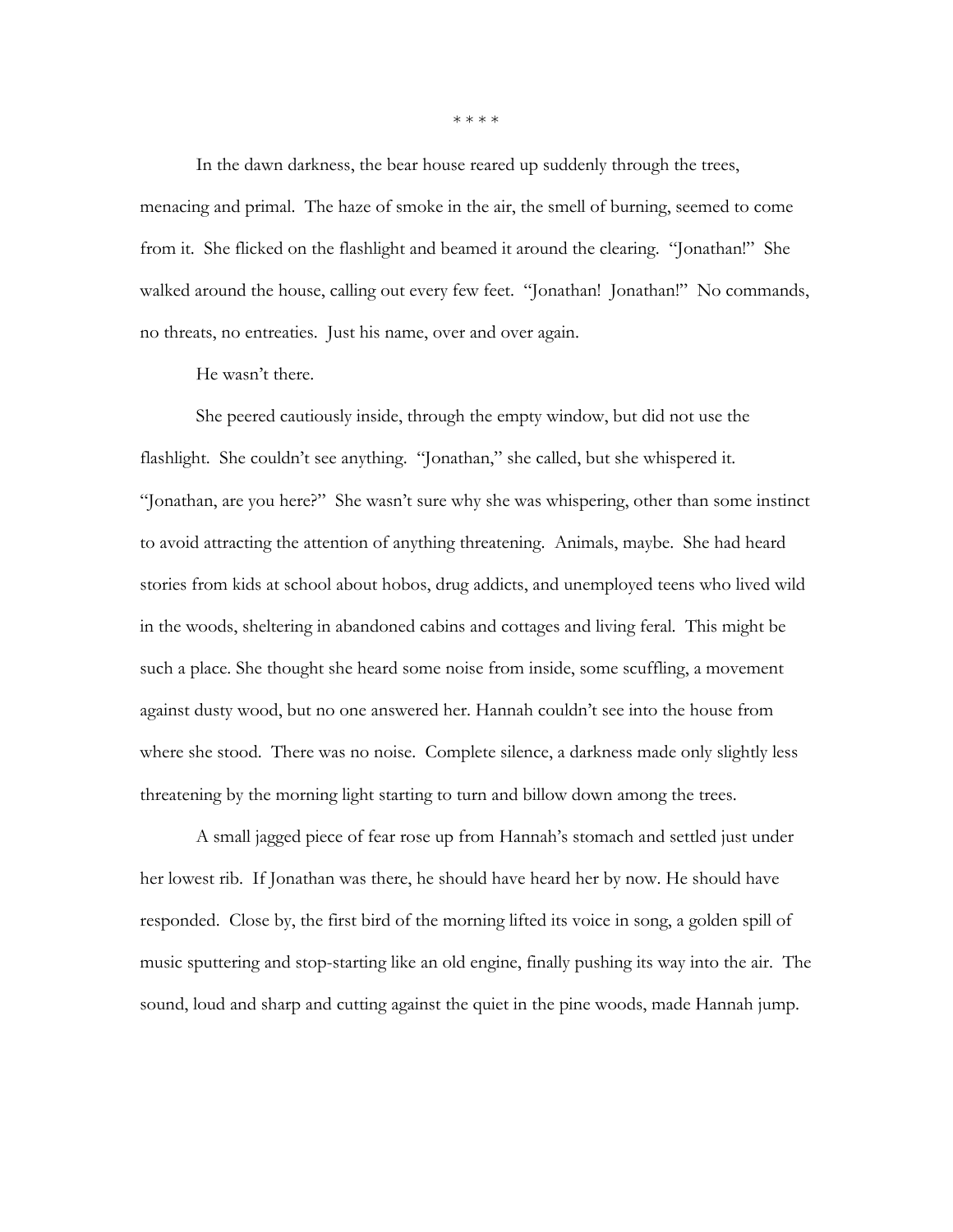Something in the house brushed against a wall. Then, louder, the sound of wooden floorboards, old and misused, groaning under a shifting weight. A small cough, ragged and high. A child's cough. Jonathan.

 "Jonathan!" Hannah yelled. She launched herself through the front door, jumping awkwardly over the missing patches of porch, grabbing onto the doorless frame and swinging herself haphazardly into the dark. Everything in her vision went blank and dark as her pupils began to expand and let in the little light there was, but there was no mistaking the figure standing just inside the door, small and white in his t-shirt, his thatch of dirty blond hair. "Jonathan!" she said. She reached out to touch his shoulder, because his back was to her, and he wasn't turning around—

 —and beyond him, something great and dark in the next room, something alive in the quiet like a new storm, like the barest hint of purple in the white clouds, slowly resolving itself into a great mass of seething, hulking rain, dominating the sky—

 Hannah took her hand off Jonathan's shoulder and stepped back, involuntarily, her concern for the kid overridden by the instinct for survival, the instinct all prey animals have when confronted with their predators—flight. She fought herself, felt her body pushing her out the door, could see herself fleeing the woods, across the field to home. Home. Her dad. She reached down to her wrist; no watch. She had no idea what time it was. Her dad was leaving at six a.m.

 The bird who started singing before abruptly did so again. This time there was no hesitation—a powerful punch of notes, and close by, another bird answered. The final notes of their duet wove together and faded into the morning.

 The room smelled of wet animal, not like a dog, something wilder and deeper, like the ground after rain.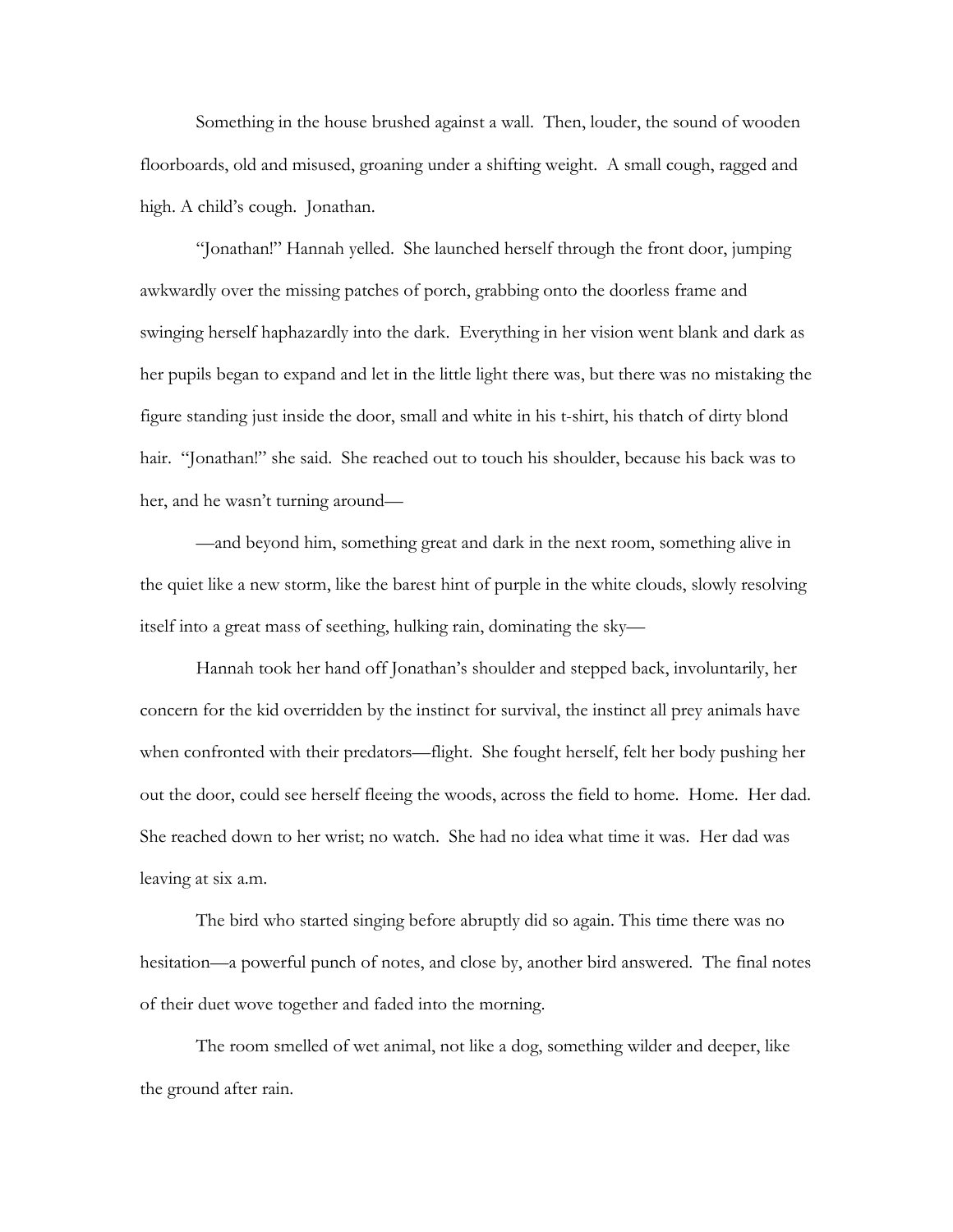Hannah reached out again and touched Jonathan on the shoulder. When he didn't turn or respond him, she grabbed his shoulder and pulled him, pulled him out of the house, pulled him through the woods, both of them stamping through a pool of brackish water, socks and shoes turned brown and wet. Hannah could hear nothing but her body's own urgency to get away from the house. Everything else—Jonathan's ragged breathing, the sound of their feet and bodies pushing through the woods, the light coming through the trees—bounced off her and away. She moved through them, impassive, unaffected, a juggernaut that would not be stopped. She took Commander herself, one hand wrapped around his ears, the other gripping Jonathan's thin wrist so tight that she knew she was hurting him, and didn't care. She realized that she'd lost her flashlight, dropped it somewhere, but it didn't matter. She didn't need it. She was pointed toward home like a swallow towards its winter roost, the destination unseen but throbbing powerfully as a beacon on some wavelength only she, in that moment, could hear in the breaking morning.

 The truck was gone. The empty spot on the driveway where it used to sit dominated Hannah's vision, reached out like a black hole and sucked her in. She'd missed him.

 "It was a bear," Jonathan said, clutching Commander. His eyes were bright with terror and elation, breathless from the run and from vindication. He didn't notice the missing truck. He couldn't care less. All he was worried about was his make-believe animals. Hannah felt a dark, nauseating urge to hold him down and spank him.

 "It wasn't a bear," she barked. She felt the urge, forgotten since childhood, to clap her hands over her ears and shut out what Jonathan was saying, shut him out entirely: his presence, his runaway stunt, his stupid stuffed animal. "Stop saying that. There are no bears." She said it over and over to herself, like a chant.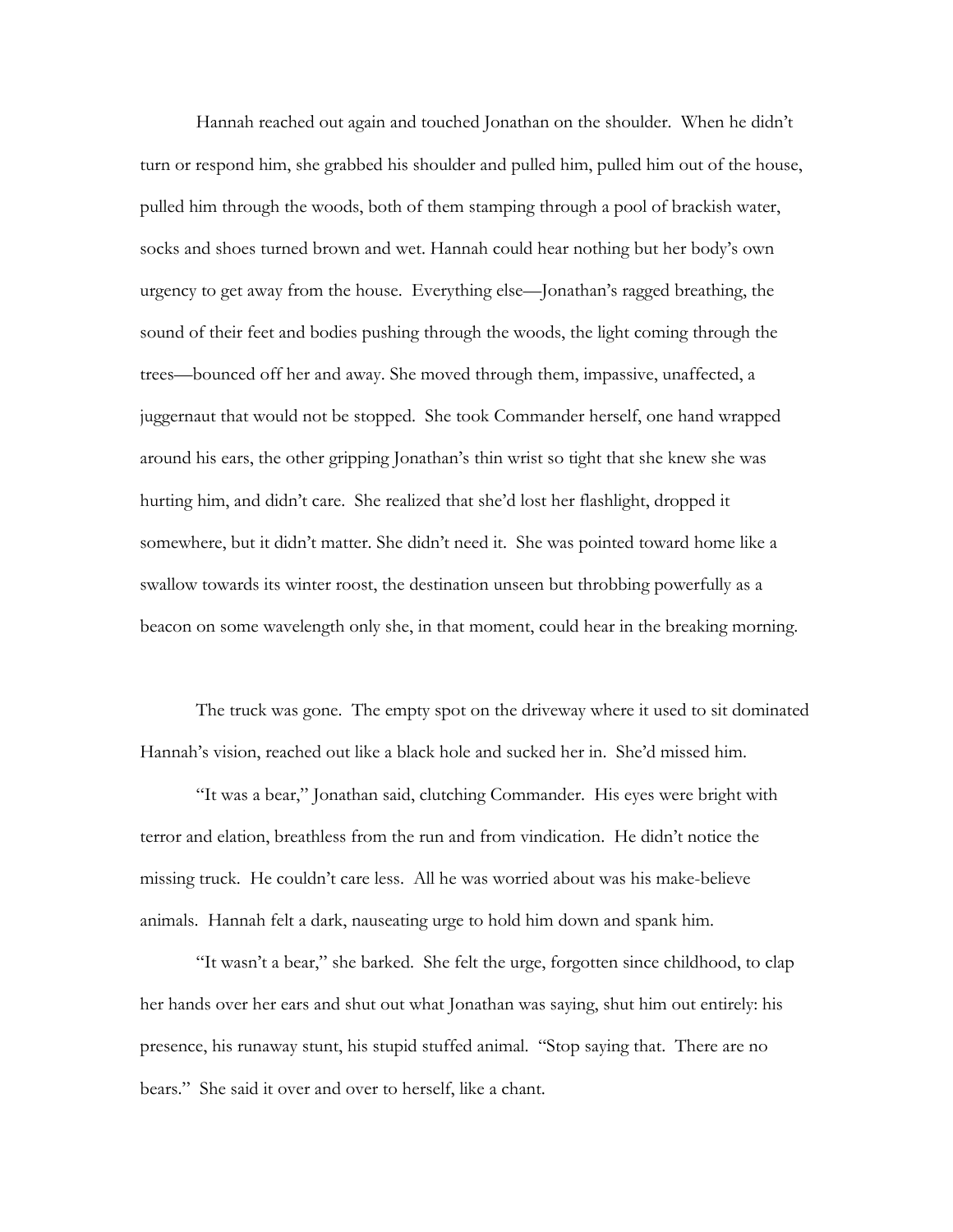"It *was* the bears," Jonathan yelled, stomping around to stand in front of her. He shouted into her face. "They caught me. You saw them!" He brandished Commander at her, forcing her to give in. "You saw them in the next room!"

 Hannah stomped. "There are no stupid bears!" The feeling coursed through her, purely and satisfyingly destructive, to take Jonathan by his neck and rub his nose in what he'd done like a puppy who peed on the carpet. She snatched at the rabbit. "There's no such thing! You're making it all up!"

 Threads snapped. Commander's right ear tore cleanly away from his head and hung from Jonathan's hand, leaking cream-colored stuffing. Hannah tossed his earless rabbit at him like a dishrag and stalked past him onto the backporch without an apology. When he pushed open the screen door and sat next to her on the futon, she stood, snatched up her pillow and blanket and her collage materials and stormed inside. Her mom sat at the dining room table reading a weeks-old *People* and drinking coffee. Hannah slowed as she walked past and looked at her mom, really *looked* at her for the first time in weeks—she looked more thin than she ever had, her short dark hair starting to grow out wild and curly. Sitting at the table in a too-big bathrobe without her makeup, she looked bizarrely young, so young that for a minute Hannah experienced an extreme sense of vertigo, as if she'd walked through her own door into a stranger's house. Her mom looked up and raised an eyebrow. Hannah hoisted the pillow farther up under her arm. She didn't know what to say, what to signal. Her mom looked at her for a moment longer, then went back to reading her magazine. Hannah walked quietly by and up the stairs to her old room. She watched from her window when, a short while later, Jonathan's mom came and picked him up.

 A few days later, the Clurken County Fire Department evacuated Hannah, her mom, and everyone else who lived nearby because of the forest fires. They watched from a hotel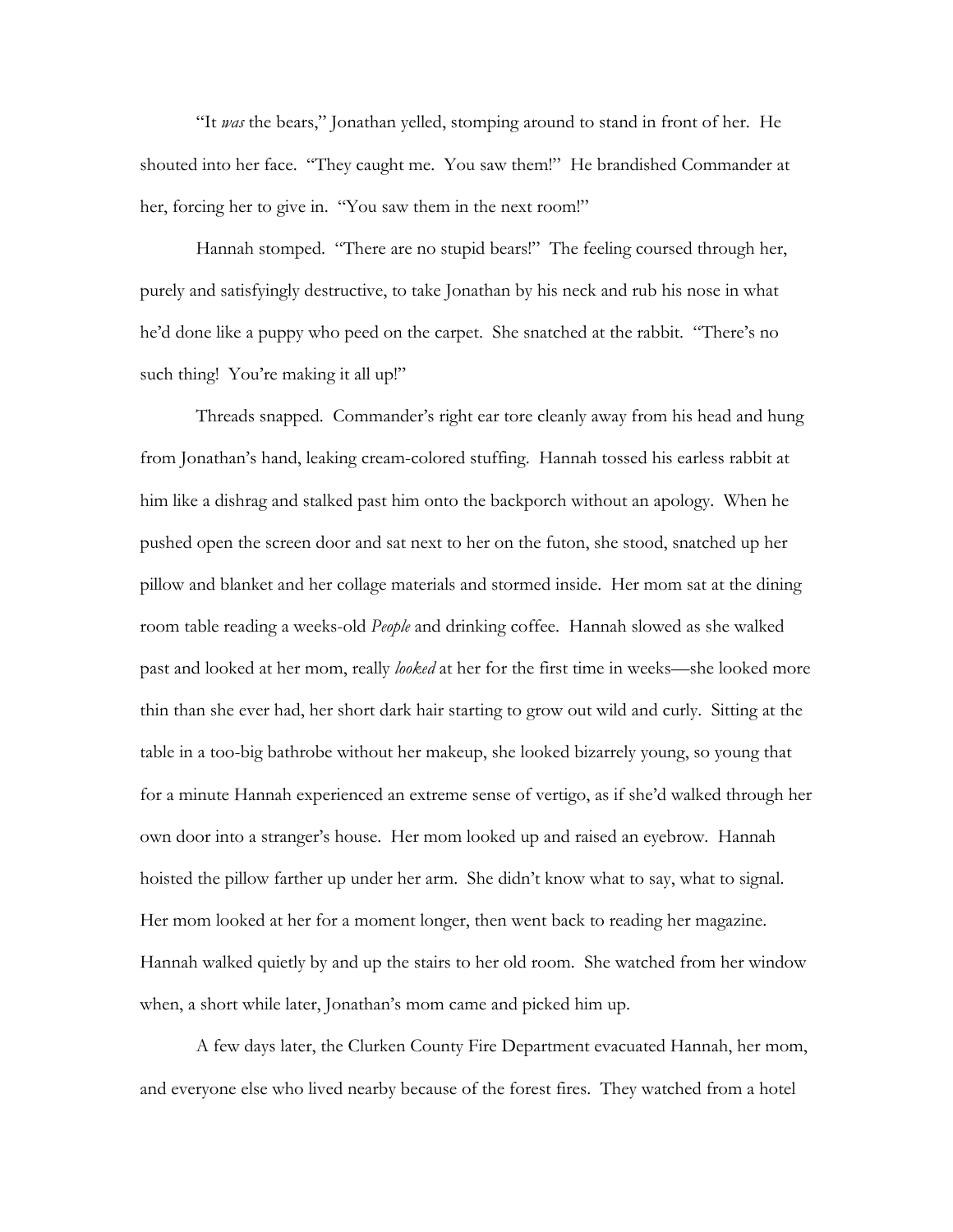in Overton as men and water fought the blaze. Hannah's mom mostly slept. Hannah, however, stayed glued to the TV, hoping to catch a glimpse of their house still intact, but more often than not she found herself scanning the wide aerial shots of the dense pine woods for a hint or a shadow that might have been the bear house. She couldn't have said whether she hoped it was okay or burned to the ground, only that she was desperate to know its fate. Hannah had brought little with her to the hotel; a drawing pad, some magazines and paper and glue to make collages, and a stuffed rabbit with a monocle and a missing ear. When she'd gone downstairs again the last day she'd seen Jonathan, the day her dad left, Commander had been sitting on the futon, watching the television that Jonathan left on.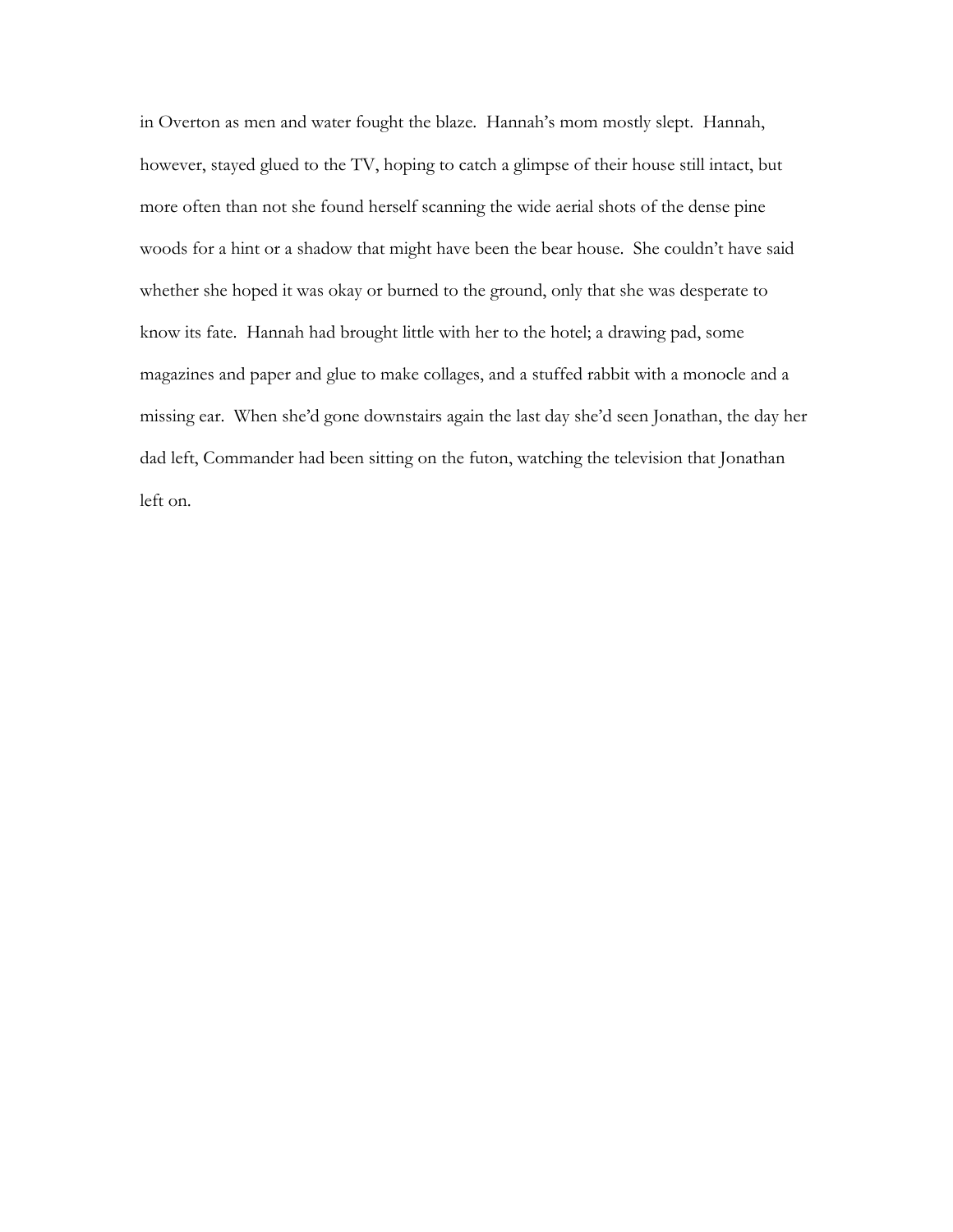## **CHAPTER SEVEN: POEMS FOR SIMON PETER**

 "Shave my head," Simon Peter commanded, and my best friend Doolittle cheerfully obliged him. I sat on the porch swing and watched, a crudely-rolled joint hot between my fingers. My boyfriend, the Captain, was inside by himself, watching a Kurosawa film on VHS for a project. It was the summer after our sophomore year at Dryden Mount College, and the four of us shared a ramshackle yellow house two blocks from campus, working crappy summer jobs in town and taking a few courses, doing everything we could to avoid going home to the backwoods suburbs we all came from. No one told us there would be a heatwave and a gas shortage. The Shack had no air conditioning; we bought a fleet of fans and arranged them around the house for maximum cooling and attractiveness, as if they were vases of flowers. We placed the biggest fan, a white monstrosity the size of a cornstalk, on the house's wooden porch, and at night we lounged there, where it was moderately less stuffy.

I didn't know Simon Peter well, other than that, like the Captain and me, he was gay and free to enjoy it here at school. Doolittle, her red hair tied up and out of the way, ran a cheap electric razor over his scalp. "Oh," he said, as the first long strands of hair, dark and limp with sweat, fell away. "Oh, that's nice." Watching his bare scalp emerge from under that long, tangled mat of hair was arousing, titillating, like watching someone take off their clothes. I shifted my position on the porch swing to hide my erection. I'd been with the Captain for two months, and I already missed that intense feeling of connecting and canoodling with a naked stranger, in that way we miss childhood toys whose shape and color we can only vaguely recall. I called him Simon Peter because he told funny stories about a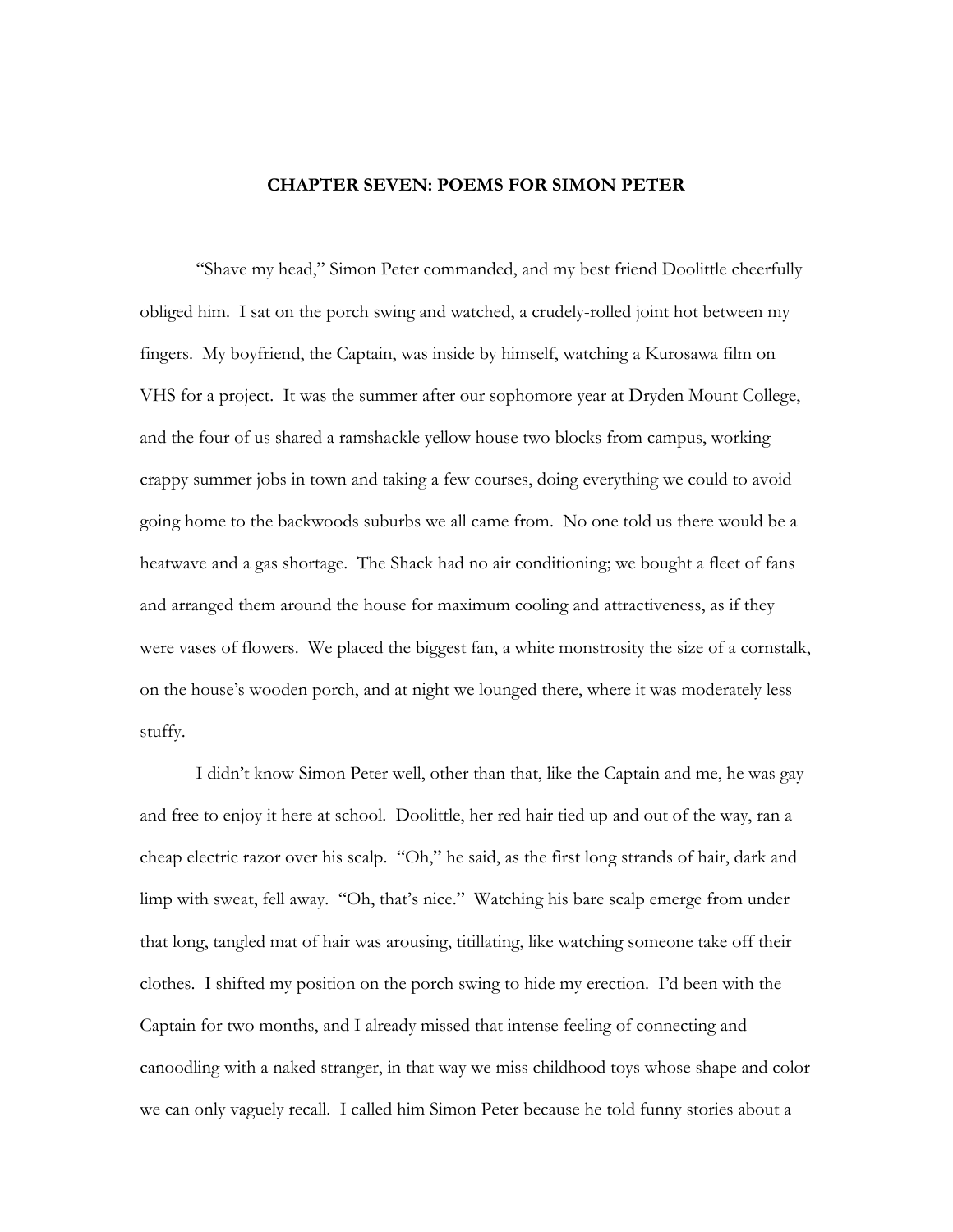guy he dated once who looked like Jesus. I did this with most people; as a kid, I had a hard time remembering names, so I just made up nicknames for everyone, and I never stopped. Doolittle's real name was \_\_\_\_\_\_\_, but she and I first bonded over *My Fair Lady*. The Captain was so called because his favorite piece of decoration in our bedroom was a ship-ina-bottle he'd built with his grandfather years before.

The phone rang inside the house. "\_\_\_\_\_\_\_\_!" Dootittle yelled to my boyfriend. When he made no reply, she swore. "Here, Jordan, take over." She put the razor down on the porch and ran inside.

I sucked briefly on my joint, then stabbed it out on the huge ashtray that sat on the front windowsill. Simon Peter grinned at me, his head half-shaved, his face red and shiny with sweat. "Now, don't fuck it up," he said.

The razor felt dangerous and alive in my hands, vibrating with a naughty, insistent thrumming that made me think of the vibrator the Captain kept in our bedside table. I ran the razor close over him, following the intimate curves and dips of his scalp. His sweat made his head slick and wet under my fingers. He shivered just once as I trimmed the hair at the base of his neck, his lean back muscles bunching under his wifebeater. I pressed the bulge in my shorts once, lightly, against his back. He didn't say anything, didn't even turn his head, but I'm pretty sure he grinned.

Doolittle came back out onto the porch as I finished. "Jordan, you missed his sideburns," she said, and grabbed the razor out of my hands. I shrugged apologetically at Simon Peter. He winked at me as I walked into the house.

Later, the Captain and I had lazy, half-hearted sex, not even bothering to get out the lube and do the job properly. Cold weather fueled real passion, ignited it with crisp smells of the dying world. Passion in the summer took too much energy, too much sweat. Even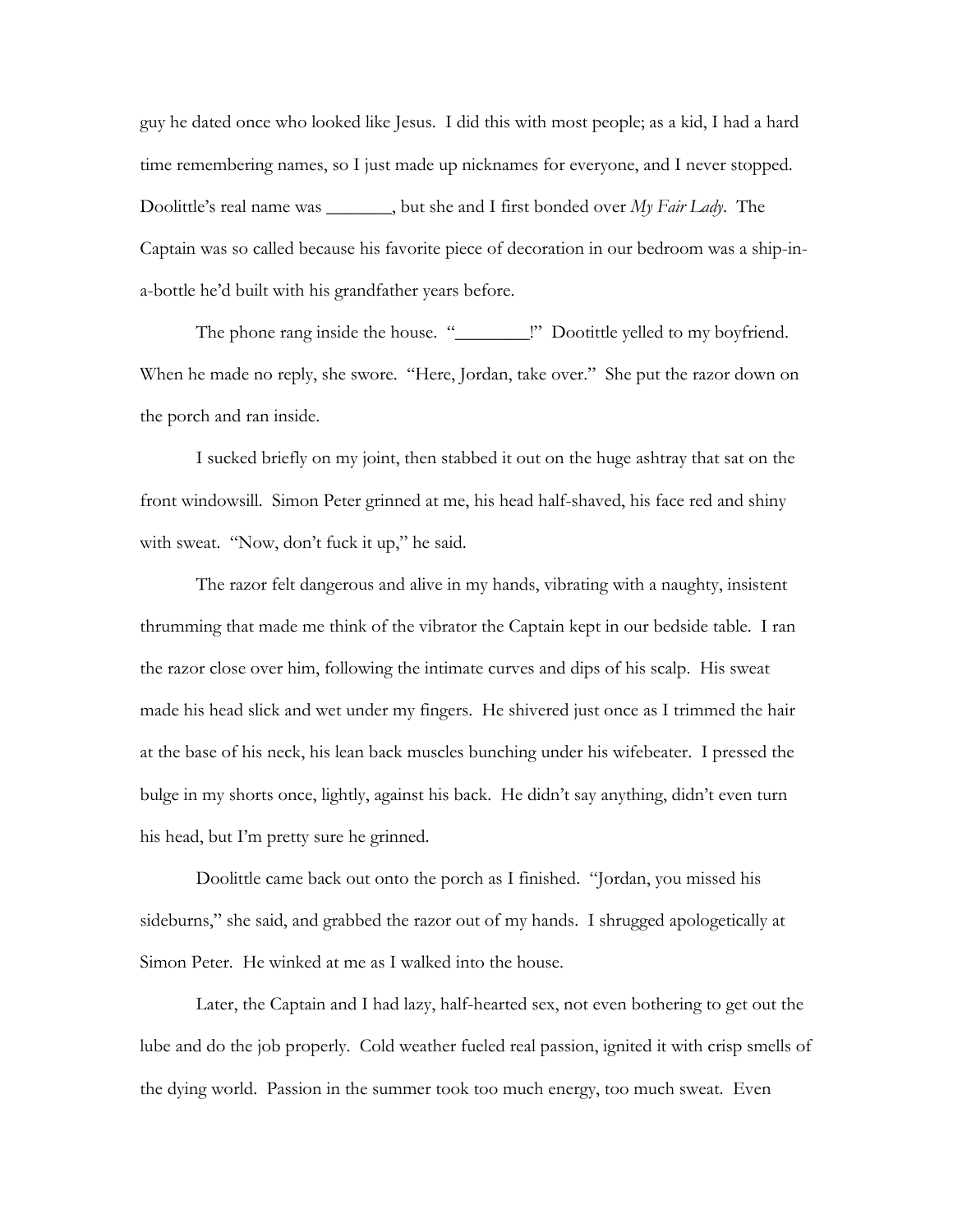having sex under a fan felt sticky and turgid. We sat around in our underwear and smoked a pack of cigarettes, watched *The Daily Show*, barely talked to each other, comfortable with each other's companionable silence. The scent of jasmine tangled in through the open window and covered the room in thick perfume.

Sex energized and drained me; after the Captain fell asleep, I sat by the window and wrote. Outside, moths took to the air in fluttering, dingy flocks. The poem I was working on was about a moth flying around and around a porch light, never stopping, never changing direction, always retreading its own ground. As I sat there, however, images of Simon Peter found their way in: his shaved head emerging from behind a curtain of hair; his wifebeater filmy and transparent with sweat against his chest. I spilled it all into the Word document. My hard-on came back, familiar in the dark, not the desire I felt for the Captain and his lean, nerd-sexy body, but the dirty, slightly cheap lust for a muscular stranger. I leaned back in the chair and jacked off thinking about Simon Peter, about peeling off his wifebeater and running that razor over him everywhere.

Lexington, my poetry professor that summer, invited me back to her office a few days later, after we turned in our newest poems. I called her Lexington because she was a battleship of a woman, broad and impenetrable in her masculine pants suits. The room was still and airless. I waited patiently while she stuffed tobacco into an ivory-enameled pipe and puffed it to life. Vanilla tumbled through the room.

She pointed the stem of the pipe at me, a Victorian gesture, anachronistic and accusatory. "Your poems are lacking something lately, Jordan."

Instantly on the defensive, I clutched my bag more tightly in my lap. "How can you tell?"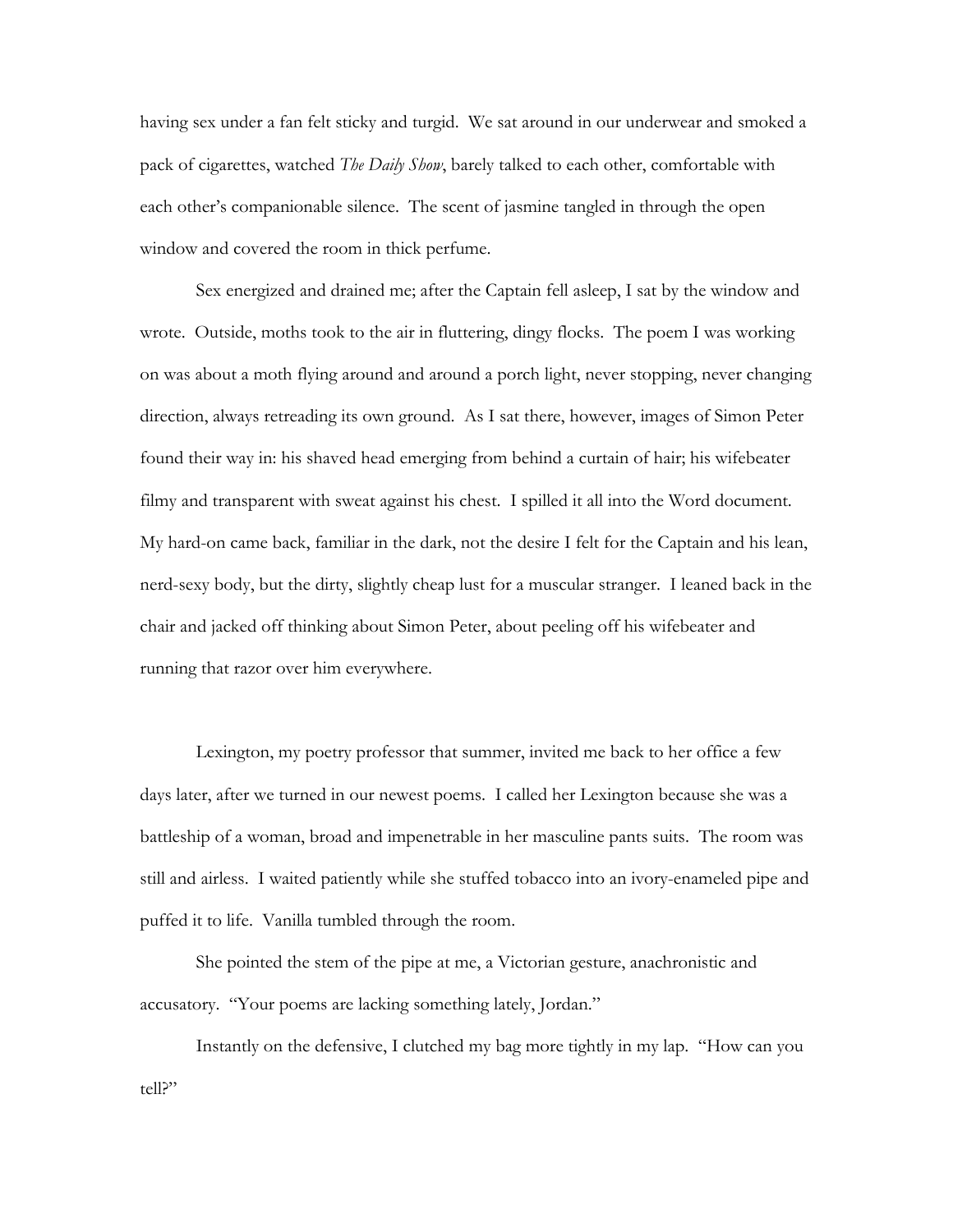"Because I've been reading your stuff and teaching you for two years and I know." Lexington narrowed her eyes, peered at me through pipe smoke. "You're bored."

I opened my mouth to argue and then stopped. She was right. Every day was the same: working part-time at the video rental in town; coming home to the Shack; dinner; sitting on the front porch; sweaty, fitful sleep. Every few days, a poetry class puncutated the monotony, but even those felt like rehashes of things, poems, and poets I'd seen several times over. The only thing different, the only spot of excitement and newness in the whole summer routine, was Simon Peter's newly-shaved presence in the house.

When I didn't respond, Lexington nodded. "You know it, deep down. You're not putting anything into it. This poem for class,"—she held it up—"is *not* your best work. It's lifeless. Pretty words, but it doesn't say anything you haven't said before." She put the pipe and paper down, waved a hand through the haze hanging around her mouse-brown hair. "You have better poems than this in you. You're getting to the end of your degree. Time to start thinking about your thesis. Time to challenge yourself. Understand?"

I nodded, and then left.

That night, the Captain was out with friends and Simon Peter was working a night shift at the town Wal-Mart. I sat on the porch swing and smoked a pack of clove cigarettes with Doolittle. Ostensibly, I started smoking because it seemed dangerous and collegiate, but really it was because of her. Smoking gave us something to do while we talked. "How are things with \_\_\_\_\_\_\_\_?" she asked, referring to the Captain.

I exhaled. "Stagnation."

Doolittle dropped her cigarette. She cursed and lit another. "What?" Her breath smoked with irritation.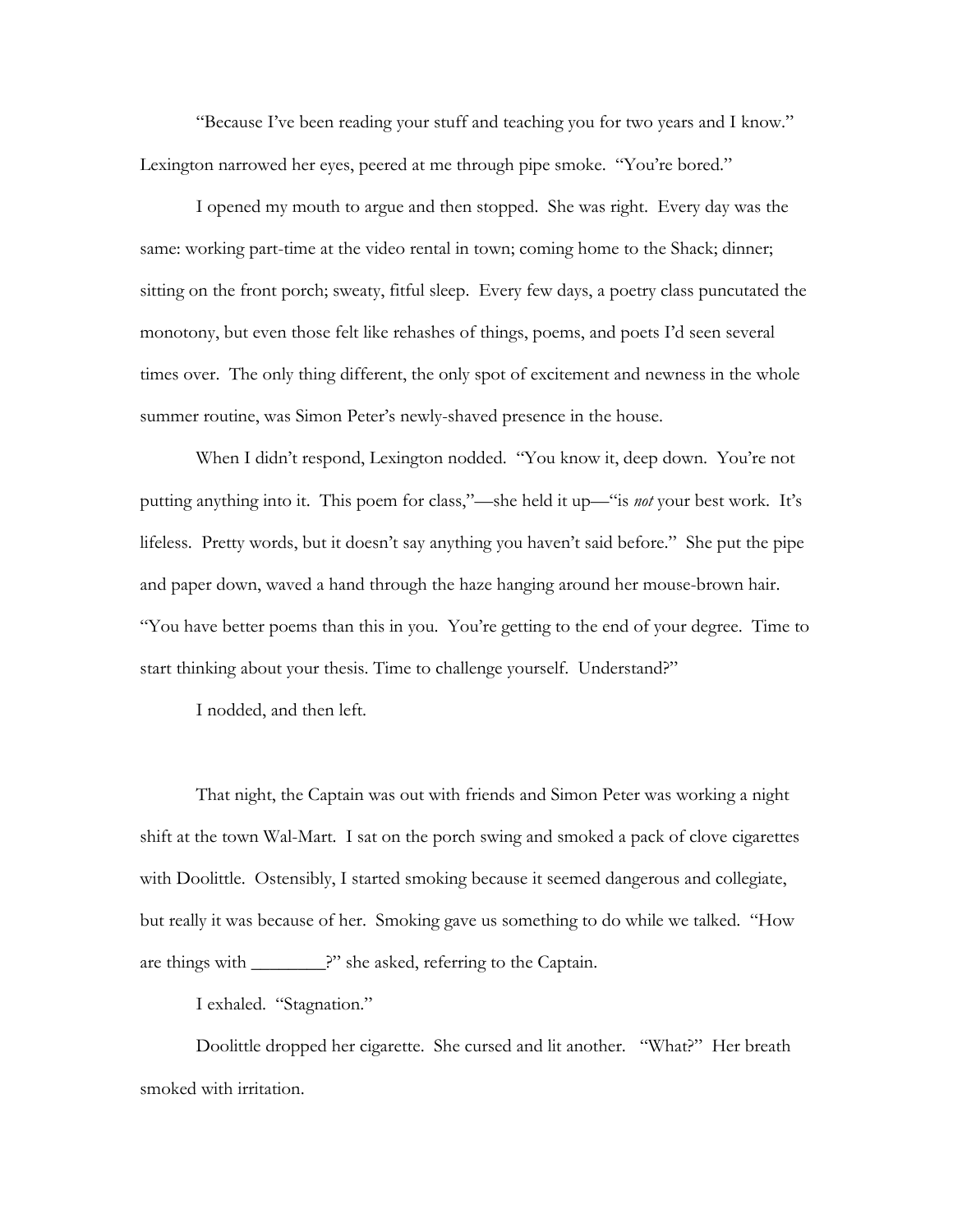"Stagnation. I'm most afraid of stagnation." I shifted on the porch swing, drew my knees up to my chest as if afraid the admission, the moment of vulnerability, would increase my personal gravity and draw ill-starred planets down on my head.

Doolittle looked at me, the cigarette lighting her face orange against the blue and grey of lampless, moon-filled night. "I didn't ask you." She laughed, then tapped her cigarette and offered it to me. "Are we playing a game? 'I never'?"

"Confession." Lip gloss, her one concession to stereotypical female vanity, smacked of strawberry on my lips and then faded against the sudden influx of nicotine.

She whistled and nodded. "Right, then. Let's do this properly." She took the cigarette from me, puffed on it, and then flicked it into the darkness without putting it out.

"You could set something on fire," I said, but she pulled me off the swing, turned me around, grabbed my shoulders, and forced me down onto my knees. I genuflected before the swing like it was a suspended Catholic pew. Doolittle took her seat on the other end of the swing, looking forward, not at me. Confession booth, then.

I sighed. "Bless me, father—"

"Mother." Again, the smoke, the tinder-box snap of impatience.

"Excuse me?"

"In this game, women run the Church. All hail Mother Supreme Abbess \_\_\_\_\_\_." She looked down at me, analytical, peering into me. She slid into character.

"Bless me, *Mother*, for I have sinned. It has been never since my last confession."

Doolittle coughed a little, situated herself primly on the edge of the bench. "And what sins have you to confess, my son Jordan?"

I made a face at her affected tone. "Just talk normally," I hissed, trying to summon a ghost of that smoke and crack she got in her voice whenever she wanted cooperation.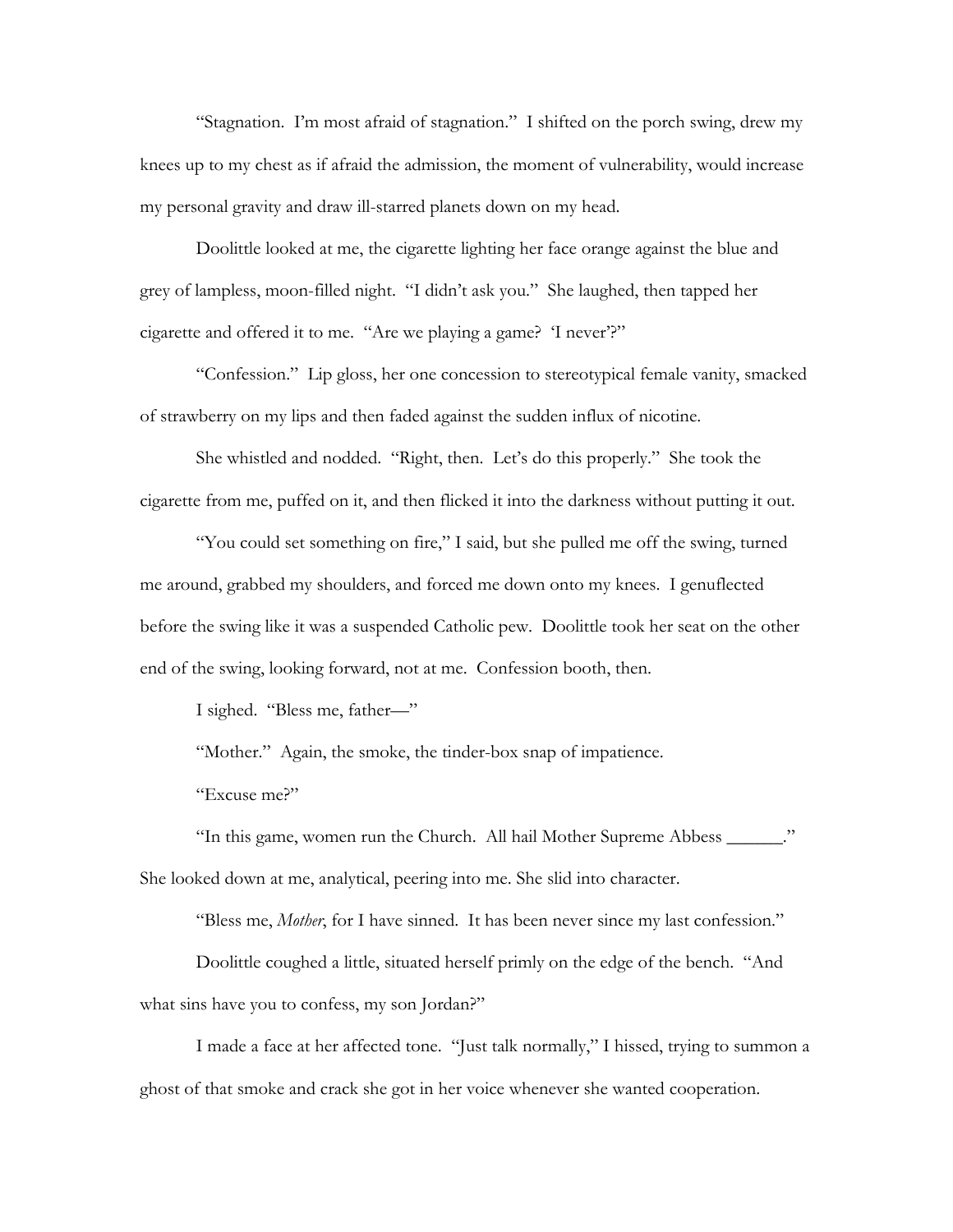She smiled and repeated in a normal voice, "What sins have you to confess, my son?" The words were ritual, but the voice was all hers. That, I could confess to. Familiarity, I had no problem baring my soul to.

"I confess that I am afraid of stagnation."

Mother Doolittle clicked her tongue and sounded for all the world, in that heartbeat, like a wise old woman taking in someone's confidence and dissecting it, accurately, in an instant. "What troubles you about stagnation?"

I pressed my hand, palm-down, against the cool wood of the swing. "What do you mean? Everything. Everything about it troubles me. I don't want to grow roots. I don't want to grow moss. It's one of the Seven Deadlies, you know?"

"Stagnation?"

"Sloth."

Mother Doolittle laughed and disappeared. My best friend was once again in her place. "Those are hardly the same." No implied question mark, no upward lilt of her voice at the end of her sentence. Nothing rhetorical in that question. Only the law of Doolittle.

"No, I guess not." I got up, brushed dirt off my knees, and wondered why I bothered in the first place.

Then she asked me about Simon Peter. "What do you think of \_\_\_\_\_\_\_\_?" This question, out of nowhere.

I sat back down beside her. "He's nice." I reached for a cigarette, but the box was empty.

"Do you think he's hot?"

I thought of shaving his head, my erection pressed against his back. "What does that have to do with anything?"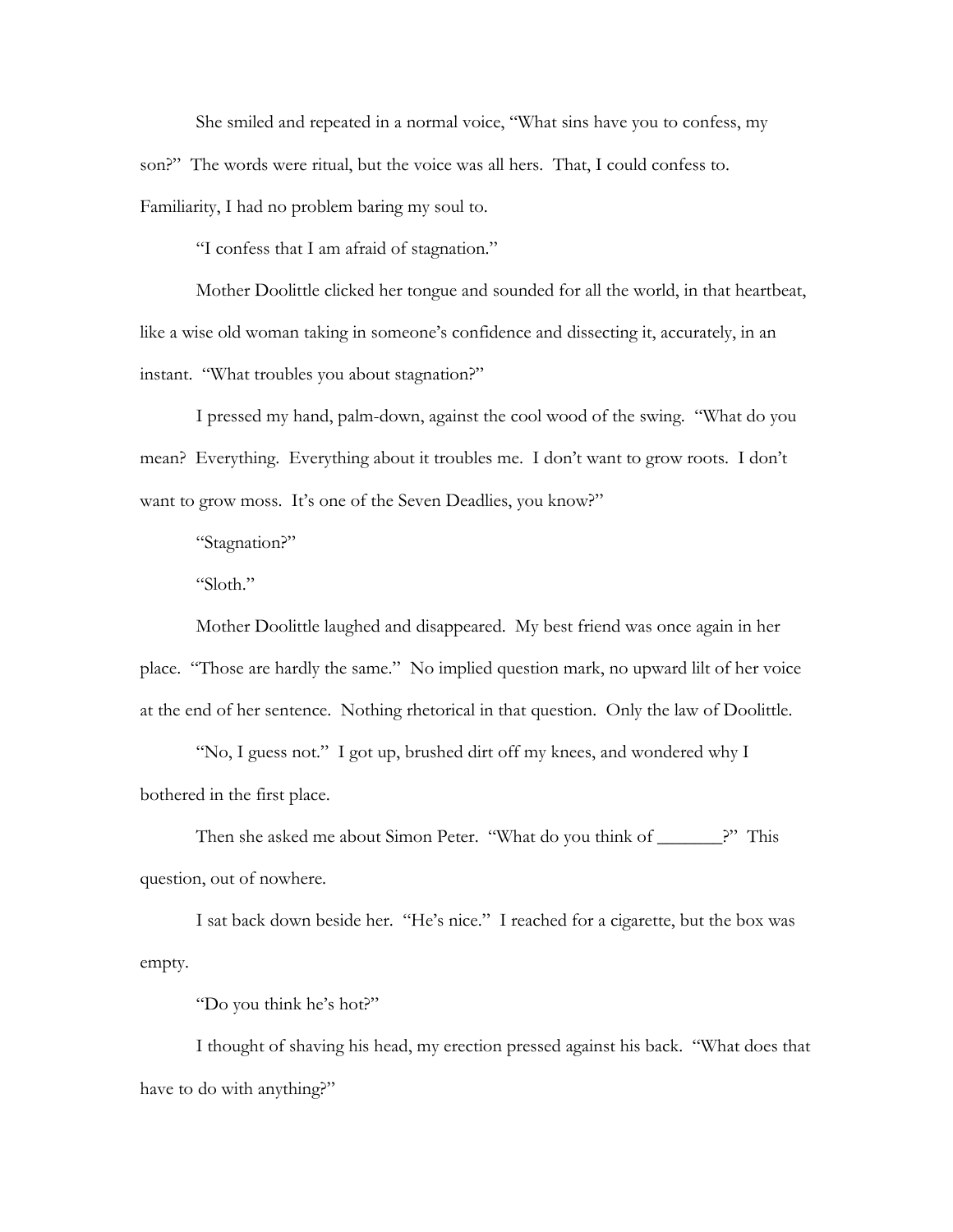That was all the answer she needed. Doolittle picked up the empty cigarette box and got off the swing. It wavered back and forth at the sudden absence of her weight. "You look at him like he's a piece of meat." She hopped off the porch and looked back at me from the yard. "All I'm saying is, your boyfriend's a nice guy. If you're not into him, be honest about it." Then she was gone, and I was alone on the swing with the smell of cloves and a plastic pink lighter.

Simon Peter arrived home the next afternoon at the same time as me, on my way back from class. He gave me a seminal male hello, the upward jerk of the chin, the muttered "sup?" His head and face were freshly shaved, and his muscles bulged under his wifebeater, the only shirt he ever wore.

I knew the Captain was inside the apartment, waiting on me.

"Hey," I said.

He paused and looked back at me, his hand tight on the handle of the screen door. "Yeah?"

I swallowed. "Can I bum a cigarette?"

He didn't answer at first. Then, looking once into the dark, hot house as if to make sure the coast was clear, he let the screen door shut and sat down on the porch swing. I sat next to him and he offered me the cigarette dangling between his lips while he fished for another. I finished smoking his, imagining I could taste his sweat through the nicotine. We smoked half a pack together sitting on the porch, watching the smoke dissipate like blue ghosts into the pink sunset air. We didn't talk, but the bare skin and and hair of our legs brushed together every now and then.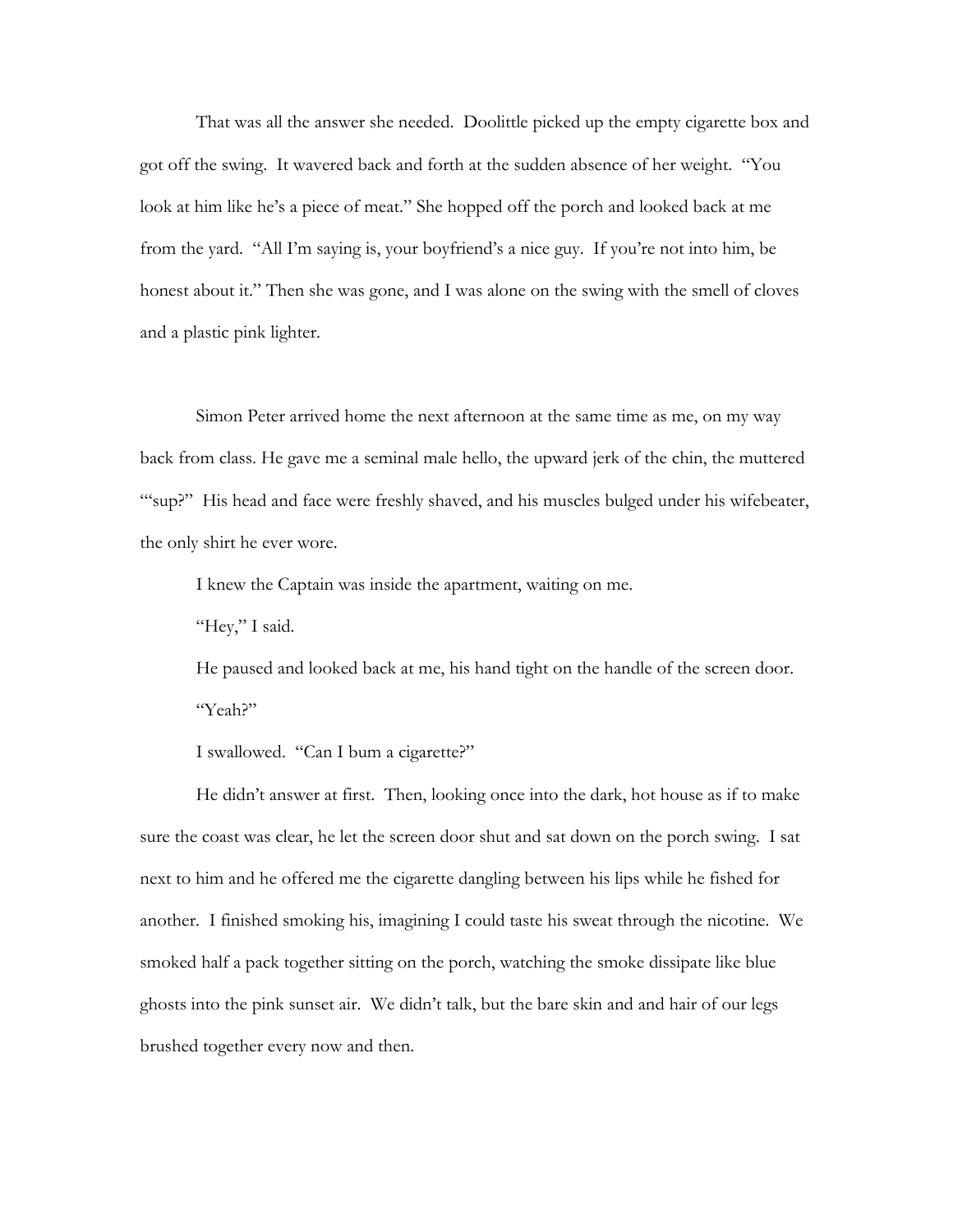A fat brown moth sat on the swing rail, completely still. "Hey," Simon Peter said, waving at it, trying to make it fly away. It didn't so much as flutter. Making a disgusted sound, he dragged loud and Hoover-like on his cigarette one last time and put out the butt on the moth's lace-thing brown wings. It didn't so much as twitch as it smoldered. He watched it for a moment. I felt him press his leg against mine, brief pressure, sweat and flesh. Like déjà vu of the night I shaved of his head, I got instantly hard, knowing there would be no hiding it under my thin shorts. Then Simon Peter got up and went inside without looking back at me or saying a word.

The moth, half its body crumbled to ash, was flecked with smoking embers. I put my cigarette out on the concrete and went inside as well. The Captain had fallen asleep on our bed watching *Solaris*, our fat red bedroom fan blowing directly onto his face. I locked our door and waited for my hard on to subside, undressed, and then crawled into bed next to him. I kissed his forehead gently, so as not to wake him.

"I don't know what to do about it," I told Doolittle later that night. We were doing the dishes together after one of her dinners while the Captain and Simon Peter smoked some pot on the porch. I kept craning my neck, trying to catch sight of them through the screen door.

Doolittle grabbed a plate out of my hands and rubbed a rag fiercly over the chipped white surface. "Leave well enough alone," she said. "We've all got to deal with each other, at least for the rest of the summer. Just leave it alone."

I squeezed blue soap into a sauce-caked pan. "I've got to do *something*. It's driving me crazy. I can't even finish a poem lately."

"And that's \_\_\_\_\_\_'s fault?" She dropped the rag on the counter, stared at me.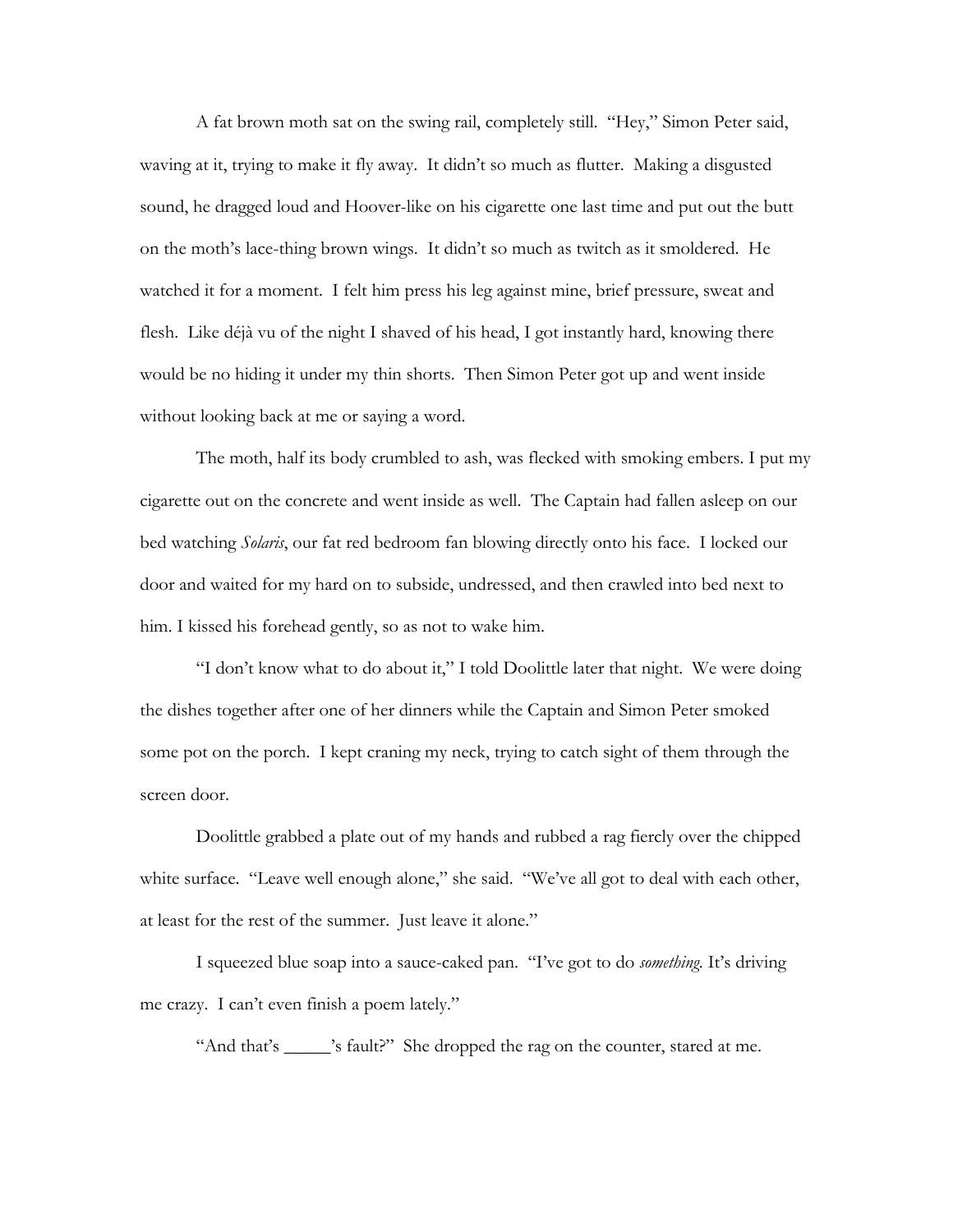Laughter drifted into the house from the porch, along with the sweet cloying smell of marijuana and jasmine. "It's nobody's fault," I said quietly. She looked at me for a long moment, then went outside and left me to finish the dishes by myself.

Monday, the Captain left for a week-long retreat in Richmond with other seniors in the film program. The school was paying for the gas to get them there. I sat on our bed while he packed, drawing helixes on my hand with a green pen.

"I paid rent already, so you don't have to worry about that," he said. He darted back and forth from the closet to the suitcase in a towel that threatened to fall off his hips. His hair was still wet from the shower. "Just make sure you get the mail, and don't smoke pot outside until after dark. Don't let anybody else, either."

I looked up at his half-naked body, thinking back to our first weeks, our first sex, how my body rose to meet his, but looking at him now only put me in mind of the guy down the hall. I pressed the pen harder into skin, wondering if I could tattoo myself with sheer strength. My bed was going to be half-empty for a week. My poems still seemed to stall out unless I let myself write about that afternoon on the swing or the numerous dirty dreams I was having about Simon Peter. More than anything, I wanted to tell the Captain not to go because I was afraid of what I might do, but I'd been sitting on the bed for an hour watching him get ready and I still hadn't done it. Maybe the memory of that night with the razor, or that afternoon on the porch. Maybe the fact that I was very aware of Simon Peter just a few rooms away—probably lying on his bed in his underwear—listening to The Smiths on vinyl, melancholy noise echoing through the house. Something was stopping me.

The Captain laid a few folded shirts in the suitcase, closed it, and got dressed. A brief flash of nudity, and then board shorts, no underwear, a tight "Film Student" t-shirt,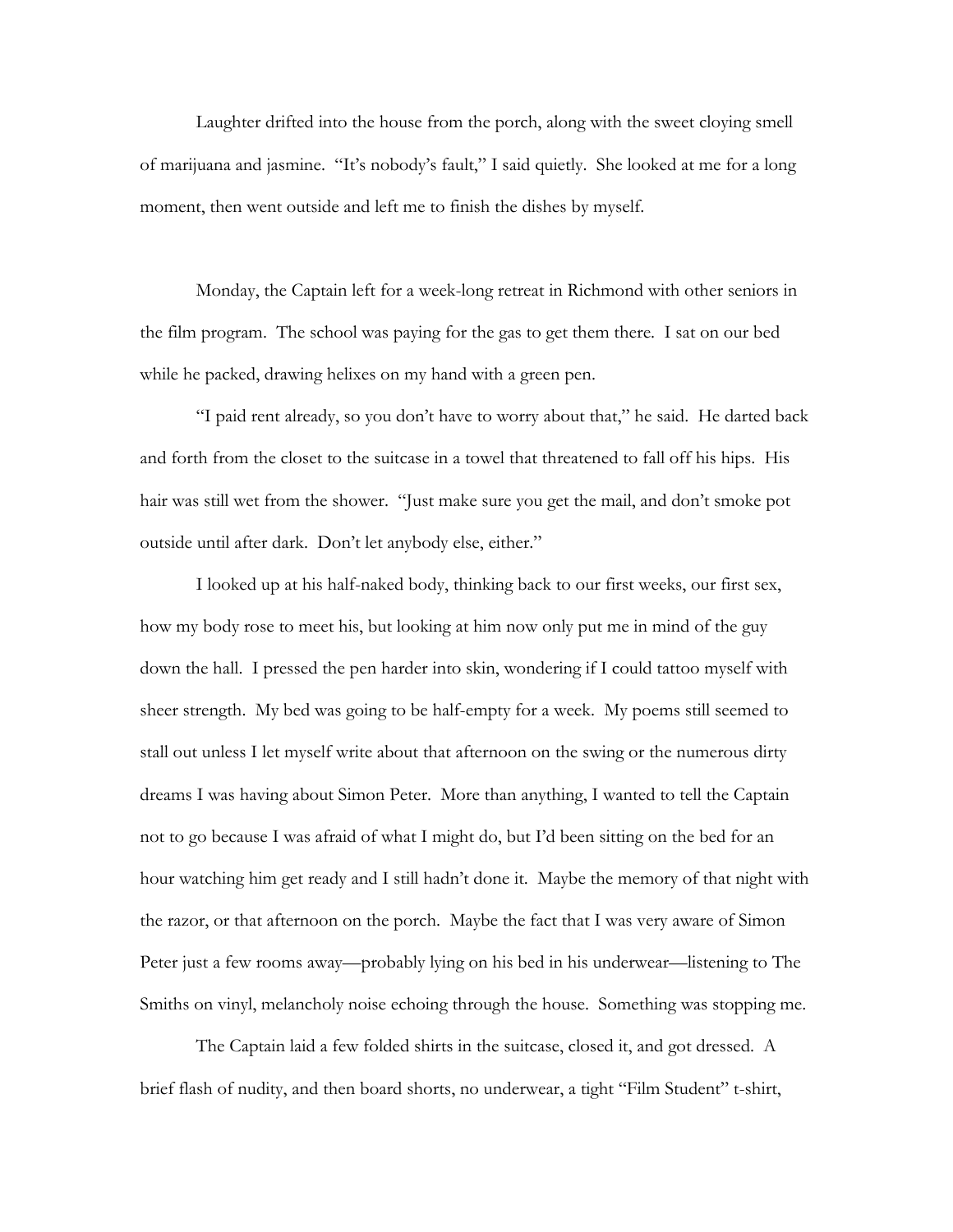and a baseball cap. He kissed me goodbye on the cheek. "The guys wanted to leave at noon," he said. "I'm late. See you when I get back?" He didn't wait for an answer, just grabbed the suitcase and walked out of the bedroom. When I didn't follow him, he came back. "Jordan?"

I put down the pen. Morrissey's voice murmured from down the hall. I wanted to warn him not to go. I wanted to make him go away faster, and for longer. I wanted to be able to say "hurry back" and mean it.

Instead, I kissed him. "Have a good time."

 Later, when I went outside to smoke on the porch, Simon Peter was there. He sat on the swing, wearing nothing but his boxers. His bare chest glistened with a light sheen of sweat. "Where's \_\_\_\_\_\_\_\_?" he asked.

I shrugged. "School trip." I sat next to him and lit up.

He pulled out a new cigarette and looked at me.

"Come here," he said.

 I leaned in toward him. He pressed the tip of his cigarette against mine and breathed in, lighting it from mine. He took in a huge lungful of smoke, and laughed. "That's called buttfucking." More laughter. "But I guess you already knew that."

 I smiled back, and then something in Simon Peter's expression changed, grew hungry, and he glanced out into the yard. It was the same look he had on his face that afternoon we smoked together before, when he peered into the house to make sure the Captain wasn't watching.

 I tried to write a poem that night, but I couldn't get Lexington out of my head. Her vanilla pipe smoke clouded my brain and kept me from going where I wanted, cut the tendons of my words and prevented them from moving or changing. I tried opening the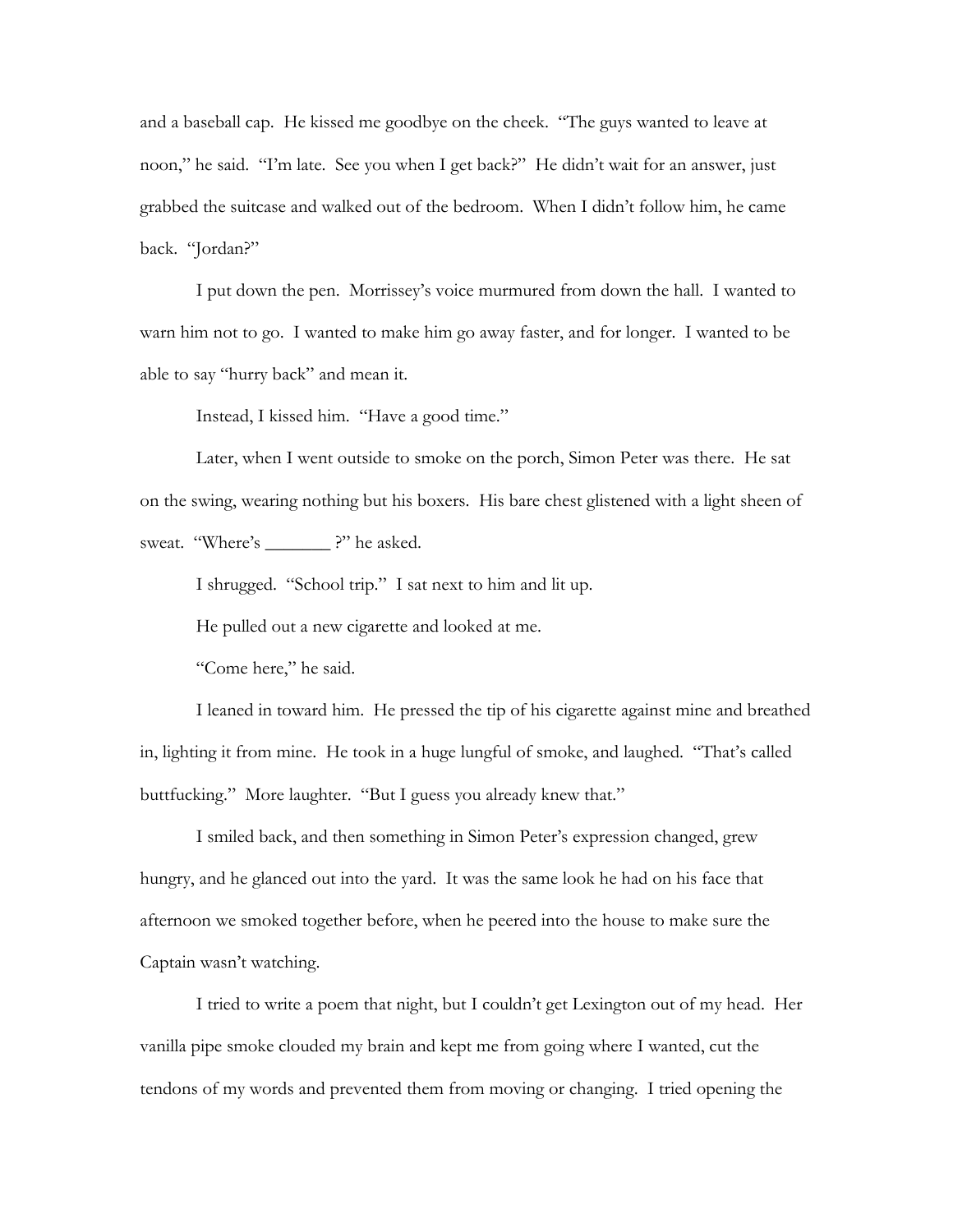window, brainstorming, jacking off, but nothing broke the dam. I could feel and see the heart of the poem, the shape of the words under the sheet, but I couldn't get under the sheet or cut through it, no matter what I tried.

 At one o'clock in the morning, I walked down the hall to Simon Peter's room and knocked lightly. When he let me in, he was already naked. I barely had time to push down my shorts before his mouth, wet and smoky, found mine in the dark.

 He fucked me on the floor and again in his bed. I licked his neck and he rutted in me like a stag in season. Afterwards, I lay in the bed, sticky and hot, listening to him take a shower across the hall, listening to the heavy thud of water hitting the shower floor full force like it does when you step out of the spray for a moment. I imagined I could hear him scrubbing soap over his muscles, his flat hairless stomach, his muscular thighs.

 I crept back to my room and sat down to the poem I'd been struggling with. Suddenly, the words were there. The sheet was gone and the phrases came to hand easily, fitting my grasp as if they were tailored to me. Simon Peter's body flashed into my mind, the heat of him inside me, the wet scrape of tongue and sweaty stubble against my hip. The poem changed, spun in on itself. I stepped back. I would come back to it later, to refine, but the hard part was done. The words had come.

 It was getting light outside. I crept down the hall and got in the shower with Simon Peter. He had opened the small window above the shower, just enough to let the steam out and keep the bathroom from becoming unbearable. I wondered why he was taking a hot shower. Then he kissed me and slipped a hand between my legs, and I stopped wondering. I got down on my knees, the hot spray hitting me in the head as I opened my mouth around him.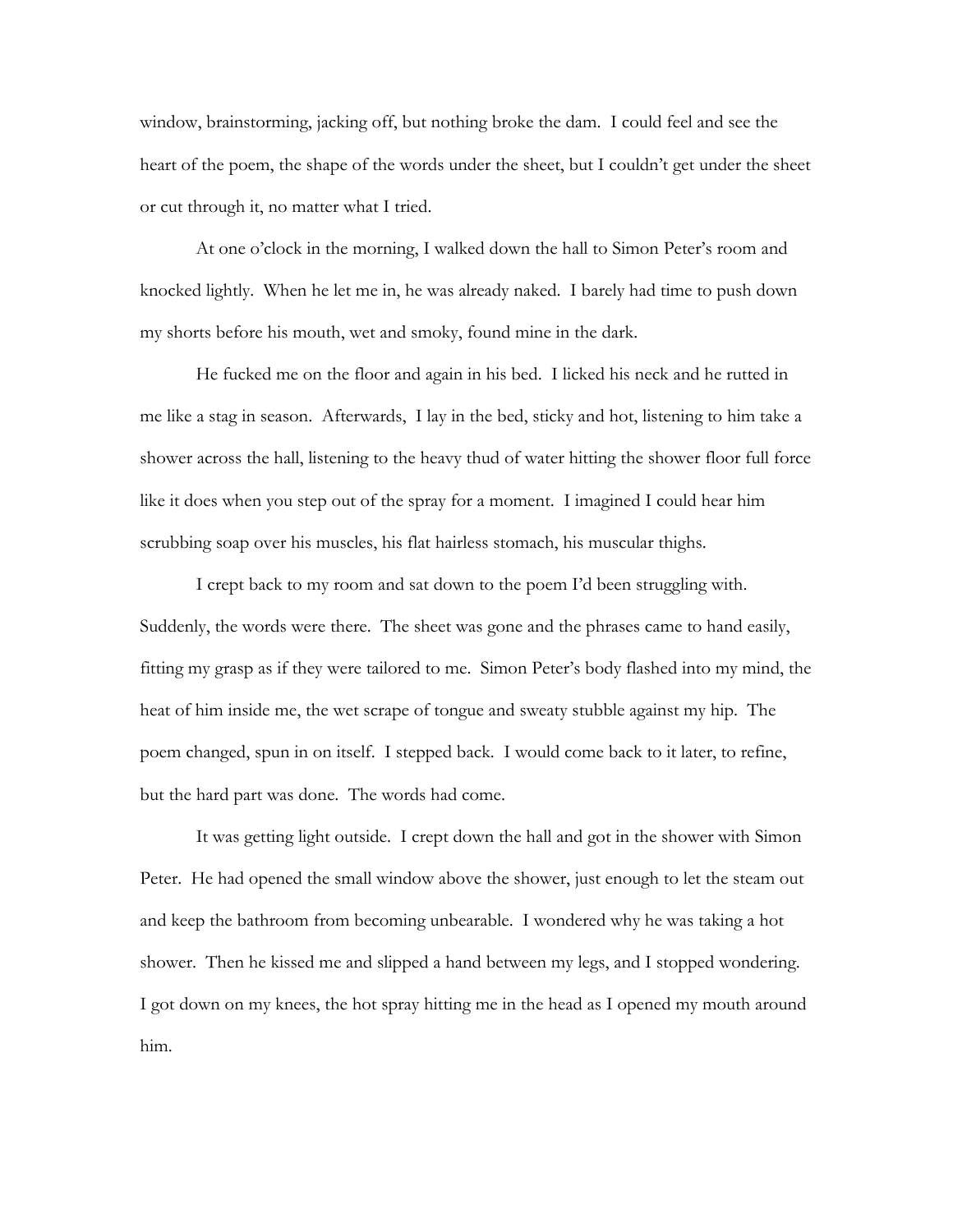The Captain and I had never had sex in the shower. "That's never as fun as it looks," he said once when I suggested it. "Water doesn't lubricate anything."

 We had sex two or three times every night that week. In the dark hours of early morning when Simon Peter finally fell asleep, exhausted and sated, I went back to my room and wrote, the poems coming quickly and easily, sliding easily into place on the greased residue in my mind of lube, sweat, and semen. When I was finished, I went back to sleep in Simon Peter's bed. I couldn't bring myself to sleep in the Captain's bed when I was filled with someone else.

 Doolittle made us dinner every night that week. The three of us sat around the table, eating spaghetti or meatloaf and not talking. I avoided looking at or touching Simon Peter because I could feel Doolittle watching both of us, suspicious and sharp. Our fingers brushed once when reaching for the bowl, and before I could help myself, I grinned at him. Doolittle narrowed her eyes.

 After we washed the dishes, she turned to me. "Can I talk to you outside for a second?"

 The swing was starting to sag from too much use. I was getting afraid that one afternoon it would pop right out of its bolts in the porch's ceiling. I opted to sit on the edge of the porch, at Doolittle's feet.

"This isn't right." She wasn't smoking, and neither was I.

"I know."

 She kicked me lightly, her feet clad in worn green sneakers with pink laces. "That's all you have to say? This is a really shitty thing to do to someone. \_\_\_\_\_\_ really likes you, and you cheat on him at the first opportunity."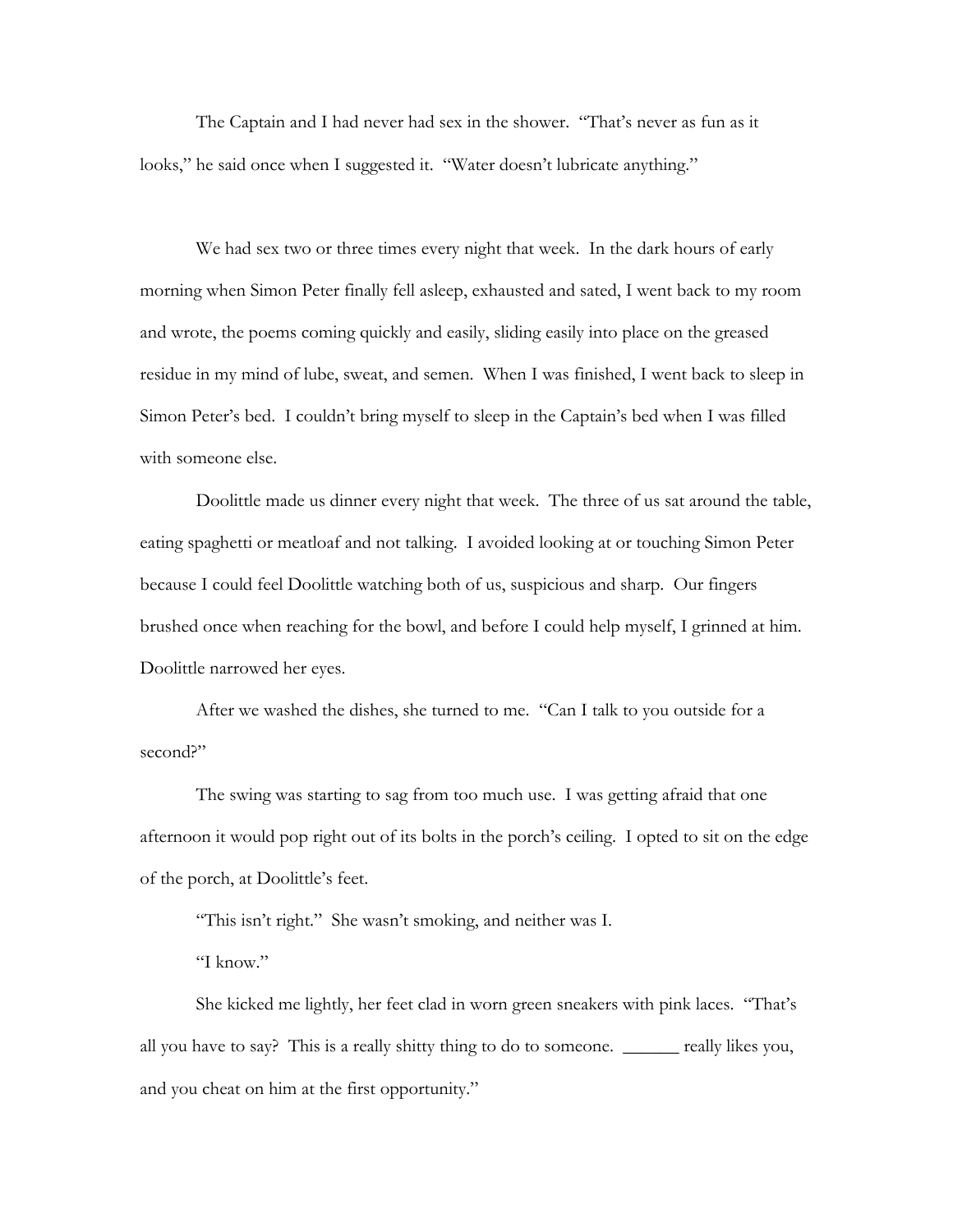Her voice was getting loud, and that made me both defensive and nervous, as if the Captain might hear it wherever he was on the way back from Richmond. "Lower your voice," I snapped. "We have neighbors."

"Well, at least you have the decency to be afraid someone will hear."

 I stood up, feeling as if my whole body was ablaze with shame and anger, the one feeding and bleeding into the other. "You don't understand the situation. You don't have any idea what this feels like, so don't get all high and mighty on me."

 In response, she got up and left. I kicked the swing, hoping it *would* come right out of the ceiling bolts and sail off the porch into the yard. It didn't. Furious, and scared, my heart beating sharp and quick, I stormed inside and pulled Simon Peter into his room. Ignoring his feeble protests, I pried his legs apart, smoothed lube cool and slick over him and fucked him, fucked him, fucked him until dark stars burst behind my eyes and my pulse slowed to a crawl. I dimly heard him murmur "what was that all about?" before I rolled off of him and fell asleep.

 The Captain came back. I'd bleached the shower until it gleamed and, in my agitation, cleaned and organized our usually messy room to the tiniest degree. "Wow, the place is sparkling," he said as he dropped his bags and pulled me to our bed. "I missed you." He unbuttoned my shirt.

 We sat on the edge of the porch later, in our underwear, smoking. An ice cream truck rolled merrily by. The black lady who drove it waved at us, and we waved back. Night closed in after she passed, as if it were following her. The street lamps flashed on. Moths fluttered over them in thick, shadowy clouds, almost blotting out the light.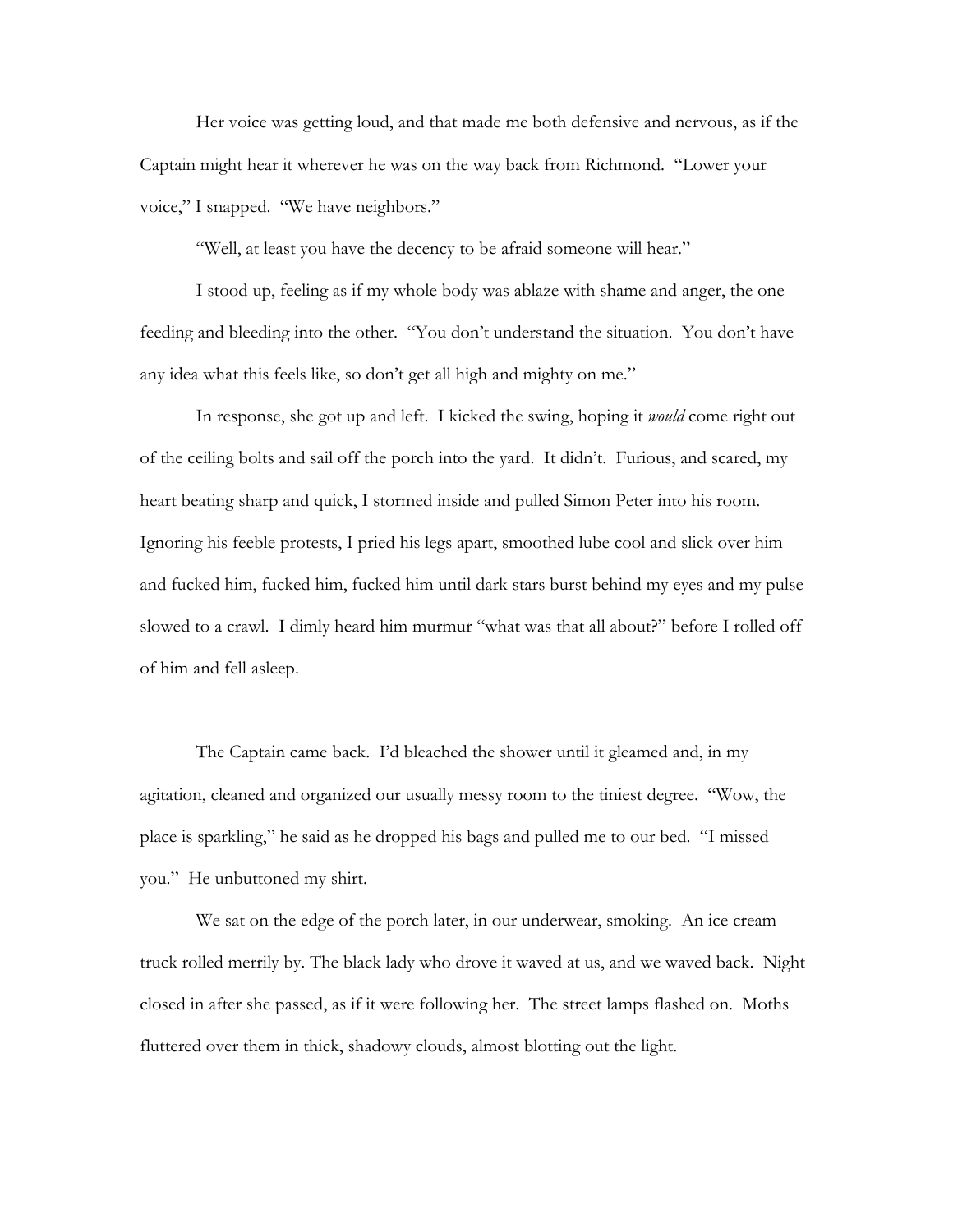Simon Peter came out in his underwear, too, and sat down next to me. From the corner of my eye, I could see his face and hands as he lit up. He blew smoke up and out, maybe aiming at the brightening moon.

 The Captain slid a hand down the front of his white briefs, scratched something. Simon Peter did the same. I glanced quickly at Simon Peter. He stared right at me and blew a gust of smoke against my bare chest.

 "I'm going inside," I said to the Captain. "Don't let the moths in when you come  $in.$ "

 "I think I'm going to quit smoking," the Captain said later that night. We were in bed, exhausted from another bout of reunion sex and bored because late-night television had just ended.

I sat up. "Really?"

"Yeah." To emphasize his point, he picked up his half-empty carton of Marlboros from the nightstand and tossed them in our wastebasket. "No one else on the retreat smoked, and, I don't know." He got up, fished his lighter out of the jeans he'd dropped on the floor in a hurry to get at me. "We had some good conversations about it. It's really just a nervous habit. And it's so bad for you." He tossed the lighter in the wastebasket, too, and grinned at me. "So, new project. I'll get some nicotine patches tomorrow."

I sat quietly where I was, digesting this. The Captain got back into bed, snuggled up beside me. He kissed the spot just under my ear that I liked, the same spot Simon Peter licked and bit while I lubed him up on the floor of his bedroom. The Captain's lips burned there, made me wince. "I missed you, you know," he whispered. He snuggled me tight in his arms as he drifted off to sleep.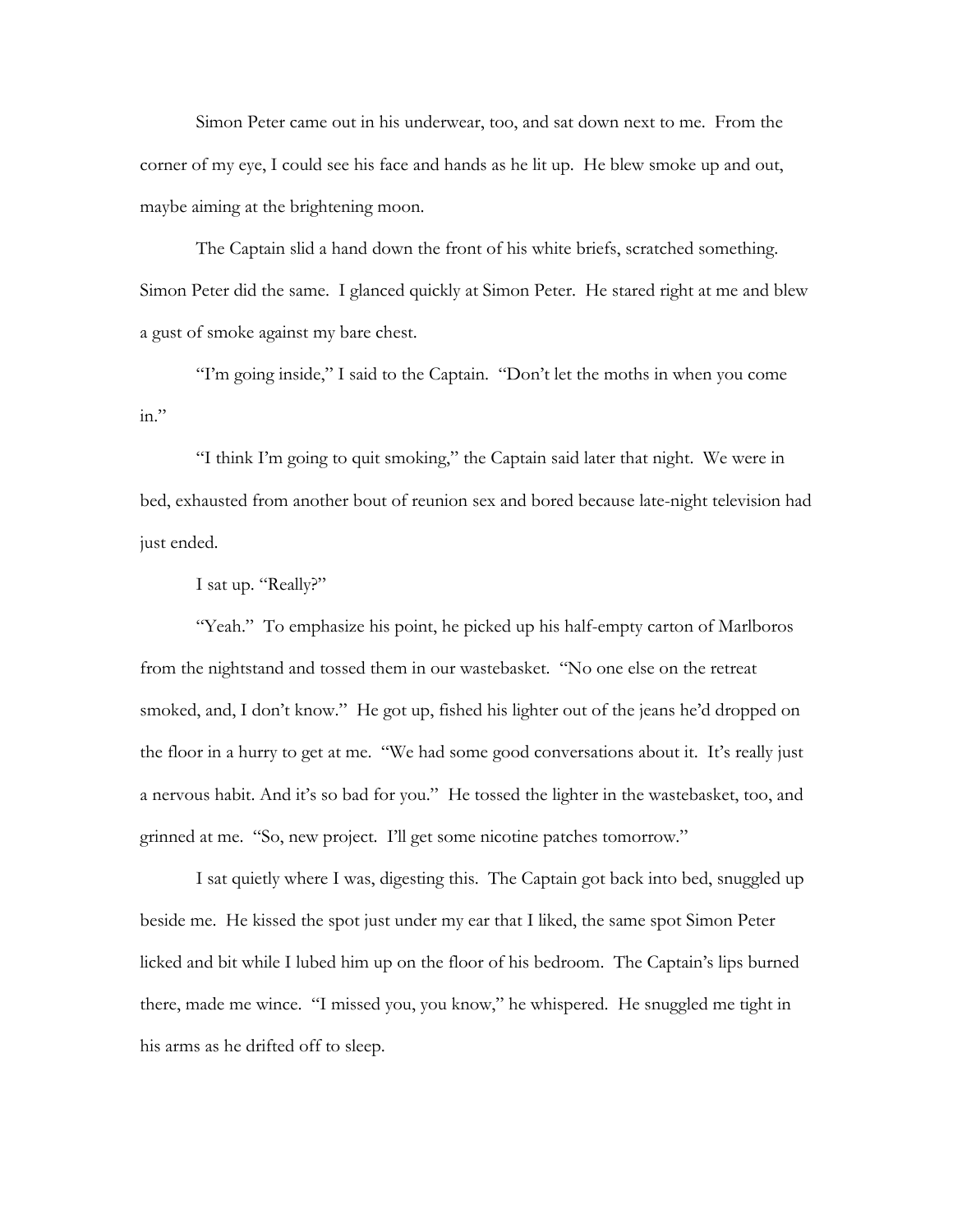I waited until he was asleep, then gently disentangled myself, threw on a shirt and a pair of shorts, and went down the hall. Simon Peter answered the door naked, an unlit cigarette in his fingers.

"He's going to quit smoking," I said, by way of greeting.

 Simon Peter laughed and opened the door wider. "Does that mean you want to come in?"

 "No." I scratched my wrist, fidgeting, trying to find diplomatic words. "I just wanted to tell you it won't happen again." I laid the words between us, heavy, like brick and mortar, building a wall right there in the doorway of his room.

 I expected him to be confused, or maybe even a little angry. But Simon Peter only smiled wider, and shut the door gently in my face. I stood there, blinking, until I heard the snap-click of his lock.

 Lexington stopped me as I left class the next day. "Jordan," she barked, a peremptory summons. I stood by the lectern while she waited for the other students to disperse.

 "Jordan," she said again after the last of my classmates exited. She spoke more quietly, a hint of warmth in her tone. A small sprig of flowers gleamed white against her red suit jacket. "These new poems are some of your best work," she said, holding it up. "I'd consider submitting them for publication if I were you. Send it to the people at the *Osceola Review.*" She shook the paper at me. "They'll flip over this."

 The unexpected praise ballooned me from the inside, stretching my mouth wide in a grin I could not control. "All right, will do. Thanks." I turned to go.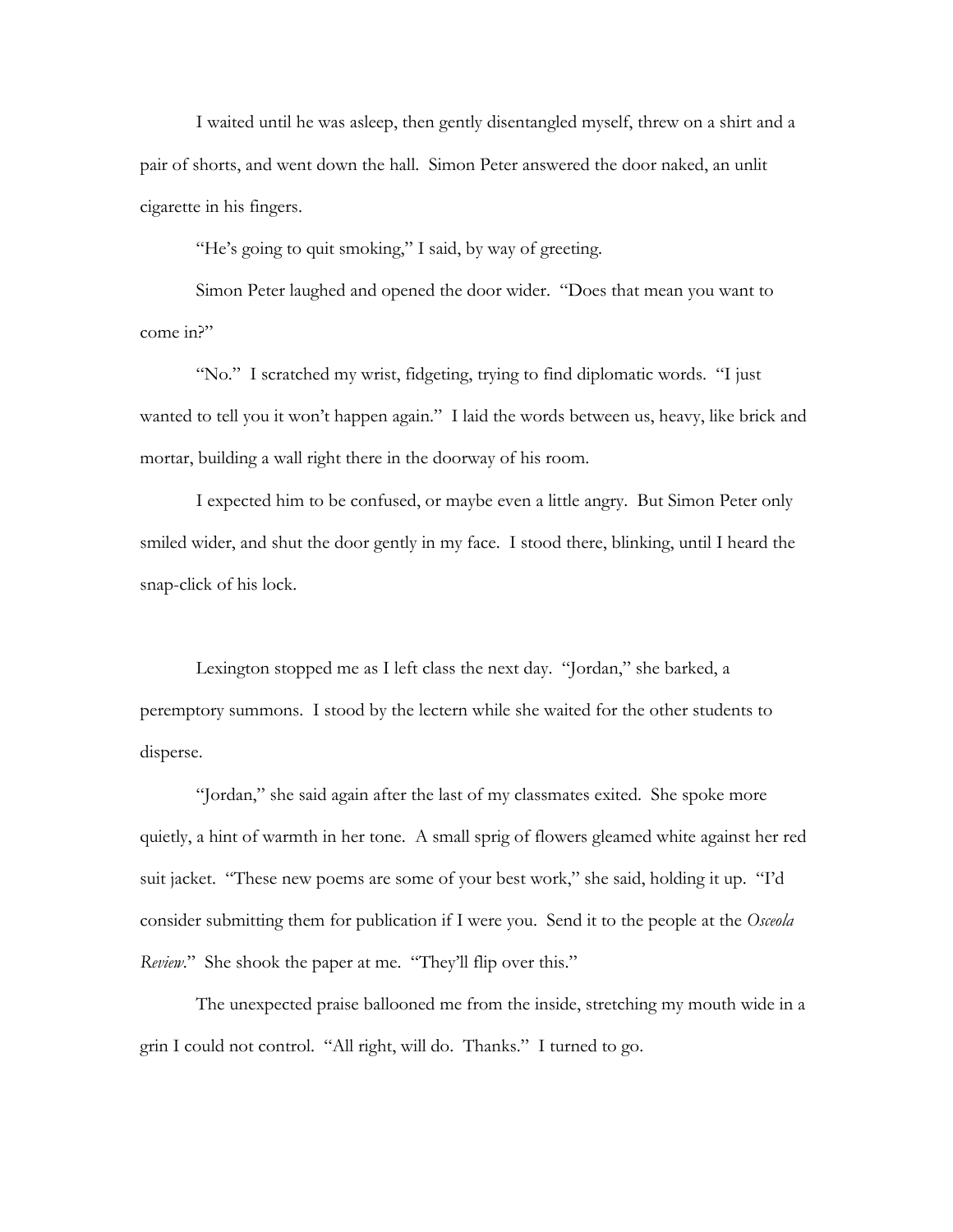"One thing, though." Lexington peered down at the paper, pointing at something with a red pen. "Is the name 'Simon Peter' really necessary? I mean, the Biblical allusion doesn't really add anything."

 Her comment spiked through my elation, lacing it with something sour but undeniable, an uneasy lemon twist. I forced a laugh, and winced when I heard my voice crack. "You're right. I'll revise it a little before I send it."

Lexington nodded, pleased, and turned to gather her things.

 The Captain was out studying with some friends, and I tried one more time to write a poem without the crutch I feared I needed. Nothing came. Then Simon Peter flashed into my head, and the words broke open like a cloud of moths around a streetlamp.

He answered his door naked, again. No cigarette. The black star of the tattoo on his hip seemed painfully dark against his fair skin.

 I handed him a copy of one of the poems I wrote about him, then stepped inside without being invited. I locked the door behind me.

 I wrote poems about his arms, his knees, the freckles that spattered the back of his shoulders like a burnt constellation. I wrote poems about the sweat I licked from the back of his neck and the way his fingers found *that spot* without being told. Poems about sex and about waiting for sex, thinking about sex. Poems about the danger of knowing your boyfriend might come home any moment while you squeal on someone else's mattress, spill your cum on someone else's face. I wrote poems about the mountains and valleys his body made under the thin white sheet, about how his white white skin looked silver in the blue glow of the television. Poems about the reluctance, the gut-shredding anxiety of standing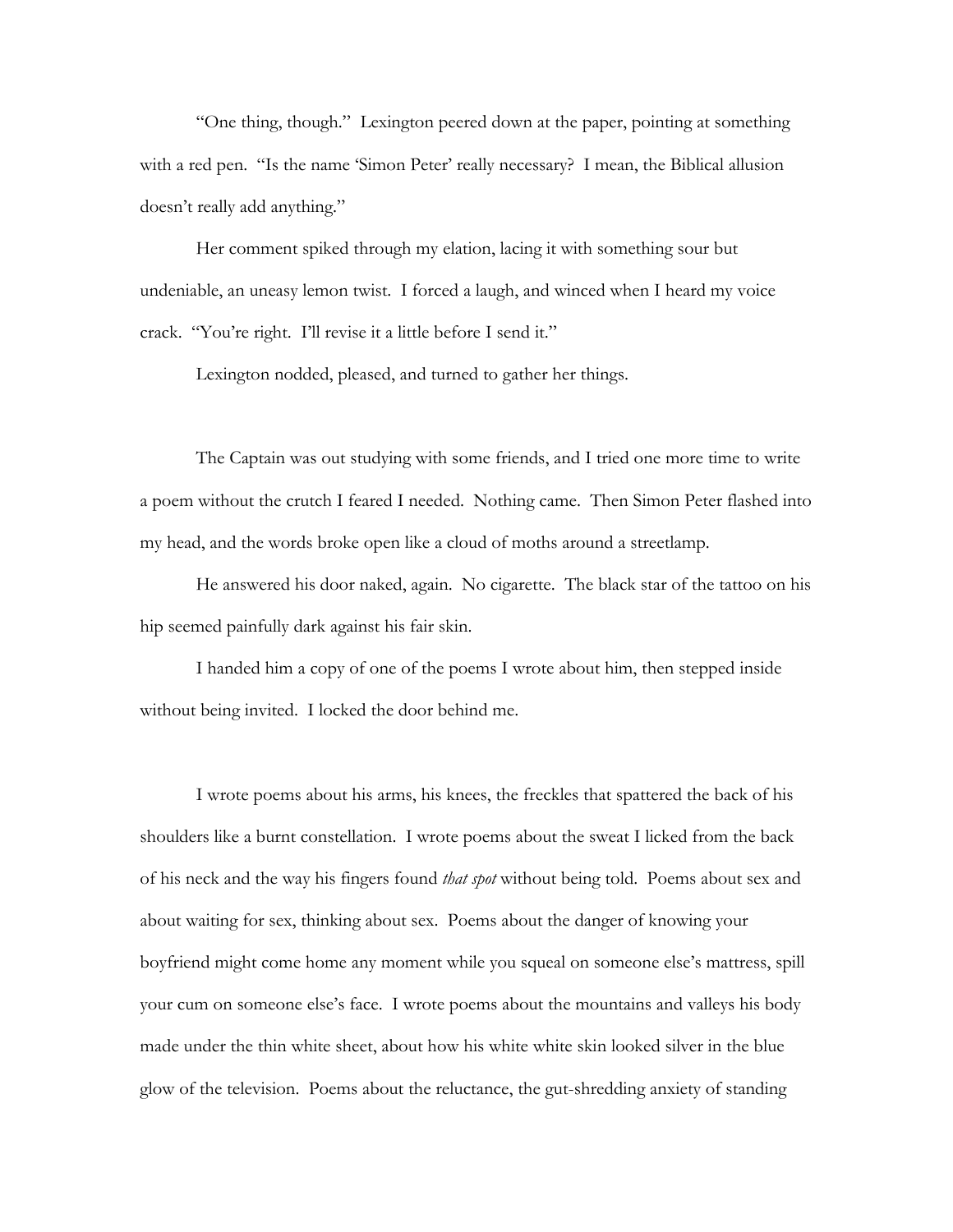up, leaving, and going back where I belonged, to my suddenly non-smoking boyfriend who picked a hell of a time to start acting like he loved me. I wrote a poem to him. Sorry, Captain, you missed it. My muse shaves his head and smokes like a chimney, and he likes it rough.

A few weeks later, at the end of the summer A term, I was back in Lexington's office. "We're back to square one," she said. She left her pipe sitting dark and unlit on her desk. Drops of sweat dotted her broad face. The air conditioning in the building was broken.

"What do you mean?" I hadn't been paying much attention in workshop. Every moment of my life was electric with a dark, guity charge, sleeping with two men beneath the same roof and writing the best poetry of my short career because of it.

Lexington's fingernails were painted a dark, almost-black red that stood out like a shock against the white paper of my latest poem, another one I'd written in the hot flush of my fling with Simon Peter. "Your words. They're getting routine again." She pushed the paper at me, folded her arms across the front of her floral dress. "What's going on? There were one or two poems there where you really had a handle on things."

Surprised, I shrugged and stuffed the poem, covered in her editorial marks, in my bag. "You told me my poems sounded bored. I tried to change some things up, give myself some fresh angles." I stood, hefted my bag over my shoulder. "I thought they were working really well."

Lexington was quiet for a moment. Then she reached for her pipe. "Can I give you some advice?"

I stood silently in response.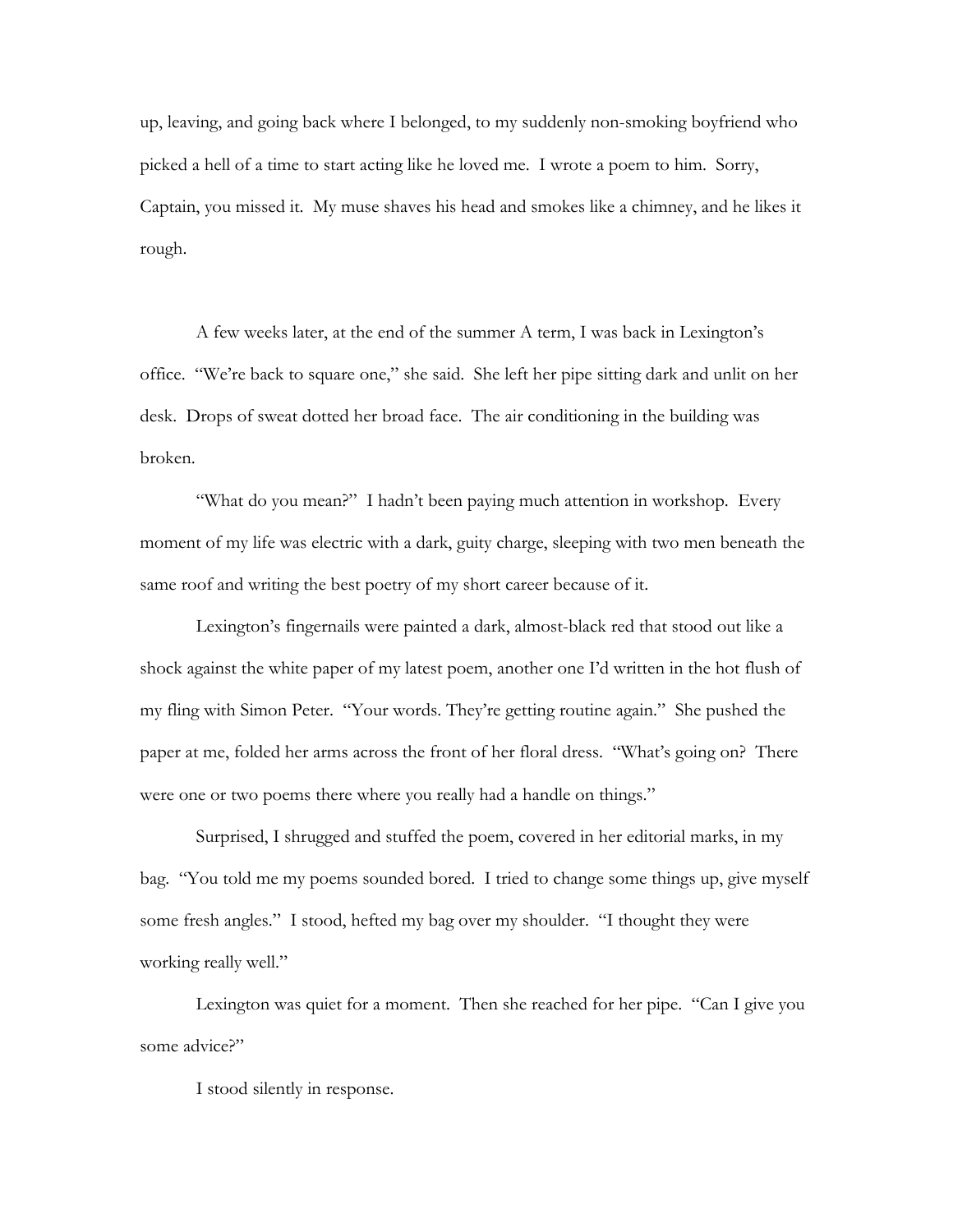She stuffed some tobacco in her pipe. "When you're hitting a wall, creatively, most times it's not anything external that needs to change."

I left as she lit her pipe, the first plumes of vanilla smoke easing out her open window.

 Summer classes ended, and the Captain grew more attentive. At night, when the three of us sat around on the porch or under the fans in the living room, he held my hand and hugged me and kissed me more and more in front of Simon Peter. I, in turn, ignored Simon Peter, not sure what I would see in his face if I looked at him, not sure I would like what I felt if I looked. One night the Captain called me into his arms and snuggled me tight despite the heat. Simon Peter ran the back of his hand over his sweating forehead, then quietly got up and disappeared into his room for the rest of the night.

The Captain frowned. "What's wrong with him?"

 Instead of telling him, I went to see Doolittle. She worked at the 24-hour computer lab and usually took a smoke break around midnight. The courtyard next to the computer building was filled with young birch trees. She sat under one on an iron bench, breathing smoke into the boughs.

 I walked up to her and pulled a bottle of cheap white wine from a brown paper bag. "I'm sorry."

 She took the bottle from me. "Let's be friends again," she intoned. This was a ritual with us, the easy way to end an argument. She didn't smile. "Are you still sleeping with him?" Doolittle took the bottle from me. She burned me with her cigarette as she did.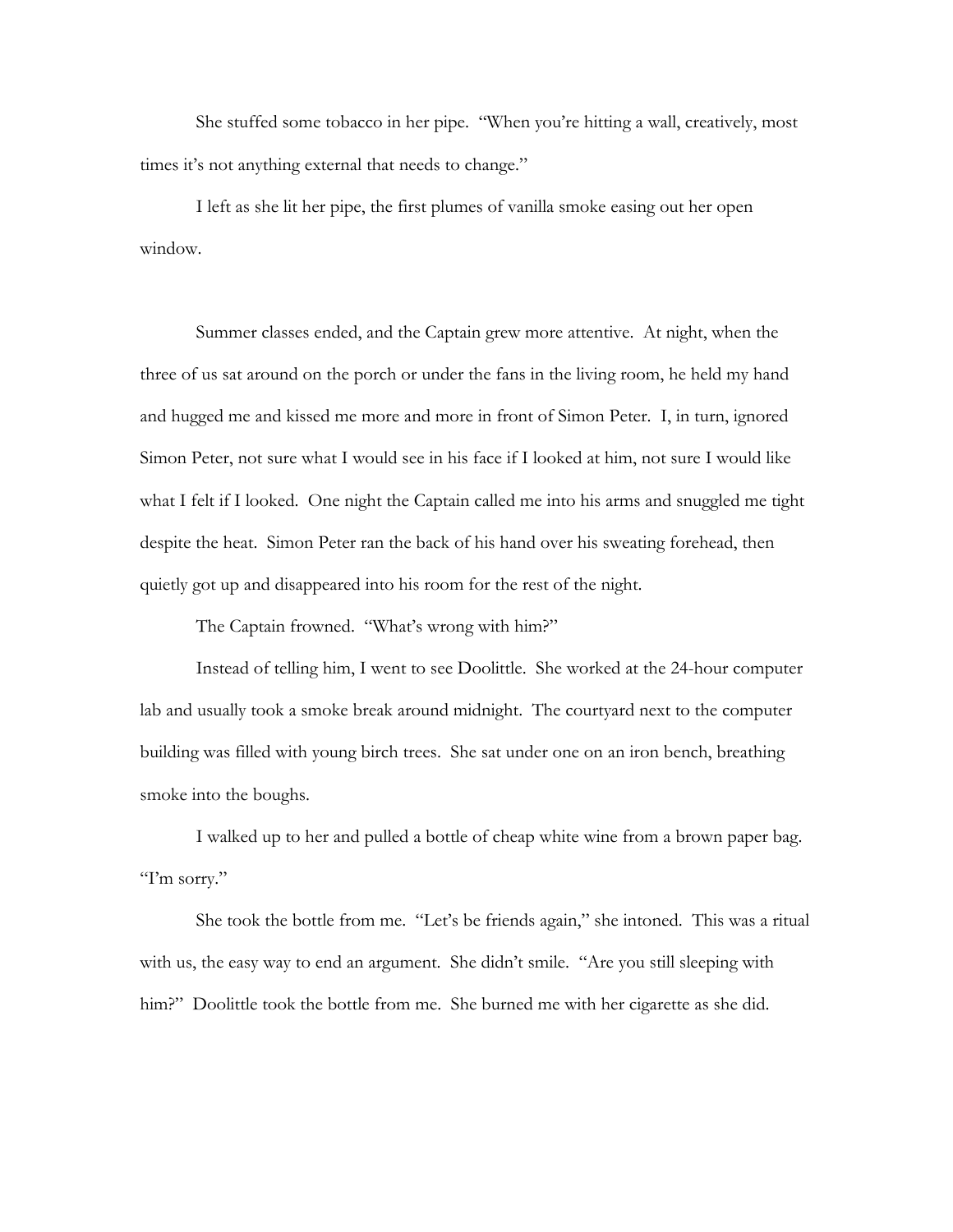I winced away from her. "No," I snapped, the pain purling up my arm and into my words. Rubbing the spot, I exhaled and said again, "No," breathing it out quiet and final. "Not for a few days, at least."

"Good." She took a swig. "I like \_\_\_\_\_\_. He doesn't deserve that."

She gave me the bottle and I drank. I didn't reply.

 "Can I ask why you did it?" She lit another cigarette, watching me drink. "I mean, he's hot. But so is \_\_\_\_\_\_."

 I put the bottle down on the bench. It was already half empty. "It wasn't just that." "Then what?"

 The neck of the green bottle felt slender and cool under my fingers, both pleasant and easy to break. I gripped it hard. "Being a poet is hard. You write from things you experience." I picked up the bottle, handed it to her. "I just needed to *do* something."

 Doolittle looked at me, the orange tip of her cigarette and the moon beaming down through the birches the only light on her expression. Something subtle moved through her face; understanding, but more likely a kind of pity. "Well, go on a hike or something next time."

 A few days later, after summer A ended and summer B, began, I came home and found Simon Peter piling bags and suitcases and boxes of books outside the door. He saw me as I walked up, and he stopped. Sweat patterned the white shirt he wore, his face flushed with heat and effort, like I'd seen so many times in the bedroom. I hadn't been in his bed in days, not since my conversations with Lexington and Doolittle.

I gestured to the pile of stuff. "Moving out?"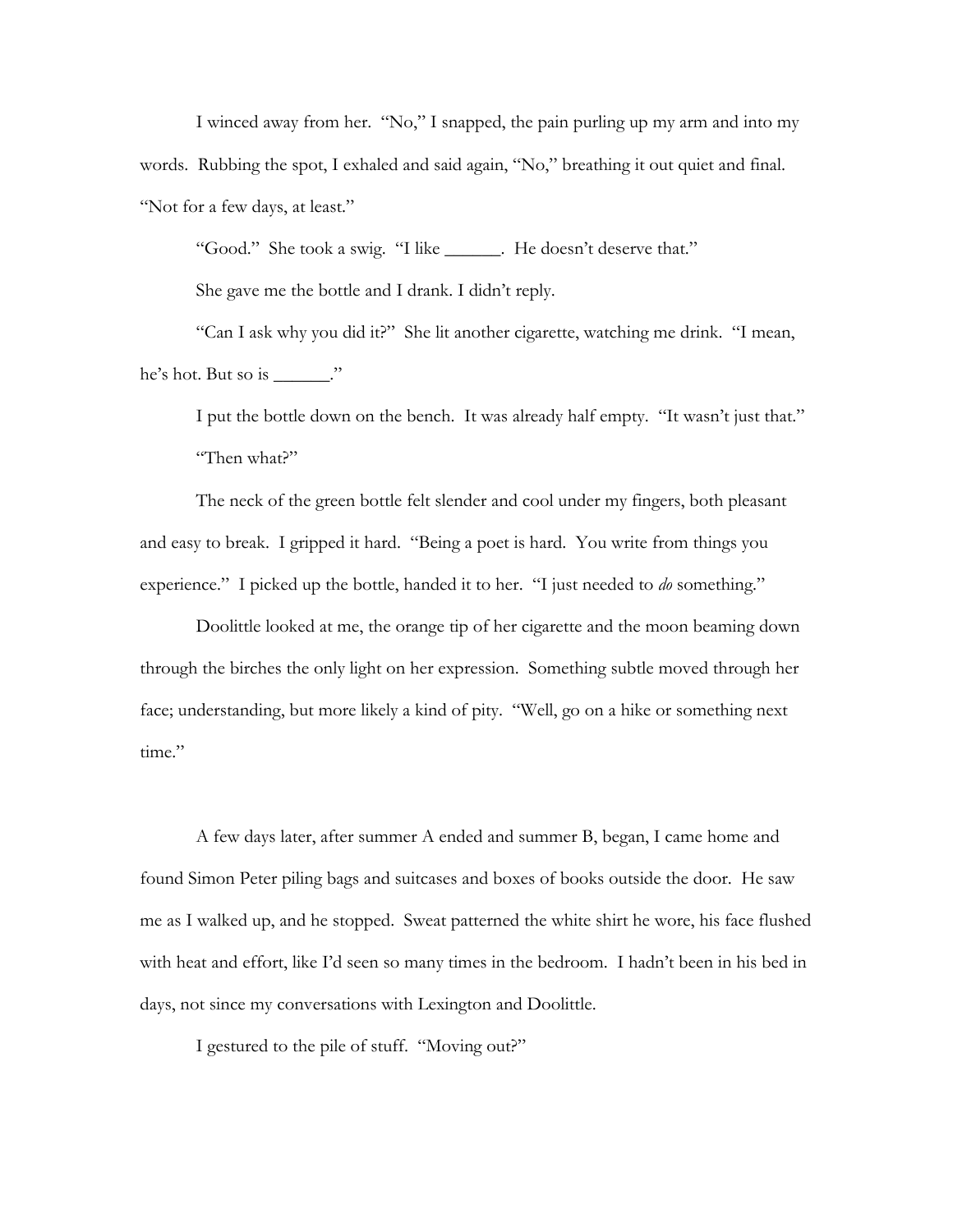He wiped sweat off his face with the back of his hand. "For a little while. I'm not taking classes for the rest of the summer, and my grandparents invited me to stay with them in New England." He reached down and fussed with a box. "It's a lot cooler up there."

"I'll bet." I shifted my bag from one shoulder to the other.

"Don't worry, I paid my rent here through the summer, so you don't have to find another roommate." Simon Peter disappeared inside, brought out another box of stuff, and let it drop heavy and loud on top of the pile. "Besides, I think we're done here." He looked at me. It was a statement, not an accusation.

"Yeah, well," I said. Then I moved forward, awkwardly leaned over the pile of stuff and kissed him on his stubbly, sweaty cheek. "I guess I'll see you in August."

 He nodded. "Maybe you will." He ran a hand over his shaved head; his scalp looked pricklier, scruffier. He was letting his hair grow out. "I'll see you later." He went back inside the house. I went into my room before he came back out, and waited a couple of hours before leaving again to make sure I wouldn't see him before he left.

 The summer grew quiet after Simon Peter left. In August, the day before we all moved into our fall dorms, Doolittle cooked us a final meal. We ate by candlelight. We joked and told funny stories from the previous school year. We talked about our new classes. The Captain enthusiastically told Doolittle about his short film project. I drank and ate and did not mention my poems, nor did I mention how the fourth empty chair at the table drew my attention.

 Much later, after Doolittle went to bed, the Captain and I sat alone on the porch, smoking.

"I'm going to miss this house," he said.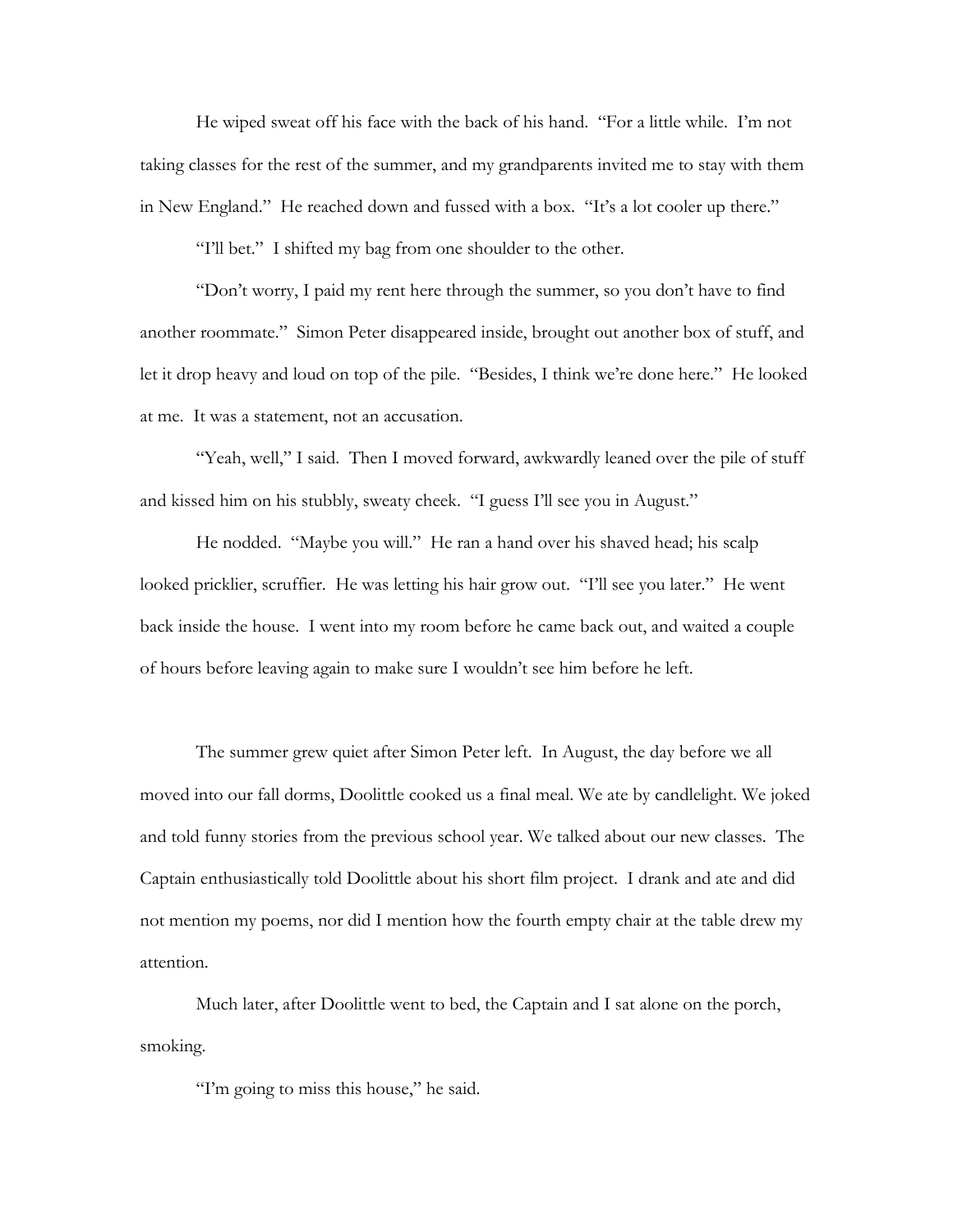I craned my head, taking in the faded yellow paint and the worn trim. "It had its moments." Then: "It's weird without \_\_\_\_\_\_ here, anyway."

 I don't know why I said it. Simon Peter was gone. The danger had passed, and my poems were beginning to change again. Yet the empty chair, the way Doolittle and the Captain didn't mention him as if they never knew he was there or had erased him from the shared experience of the summer, irked me. I wasn't brave enough to confess, but I also wasn't going to let his moment and his potential danger pass unacknowledged by either of us.

The Captain grinned at me. "You had a little crush on him."

I shrugged.

 Still grinning, he stood up and offered me a hand. "It's okay. I had a crush on him, too." Now he shrugged, mimicking me. "We're even."

 I grabbed his hand and pulled myself up. The porch creaked under our weight, and something rustled under the boards. The Captain stepped inside, his body dark against the screen, lit from behind by the living room lamps. I stayed where I was, the heel of one sneakered foot on the edge of the porch as if prepared at any second to push off backwards and fling myself away. The Captain moved away, deeper into the house, and the summer night rushed in to fill the space he left, jasmine and heat and cricket song, moths clustered around the porch light, their tiny shadows flickering across the screen door.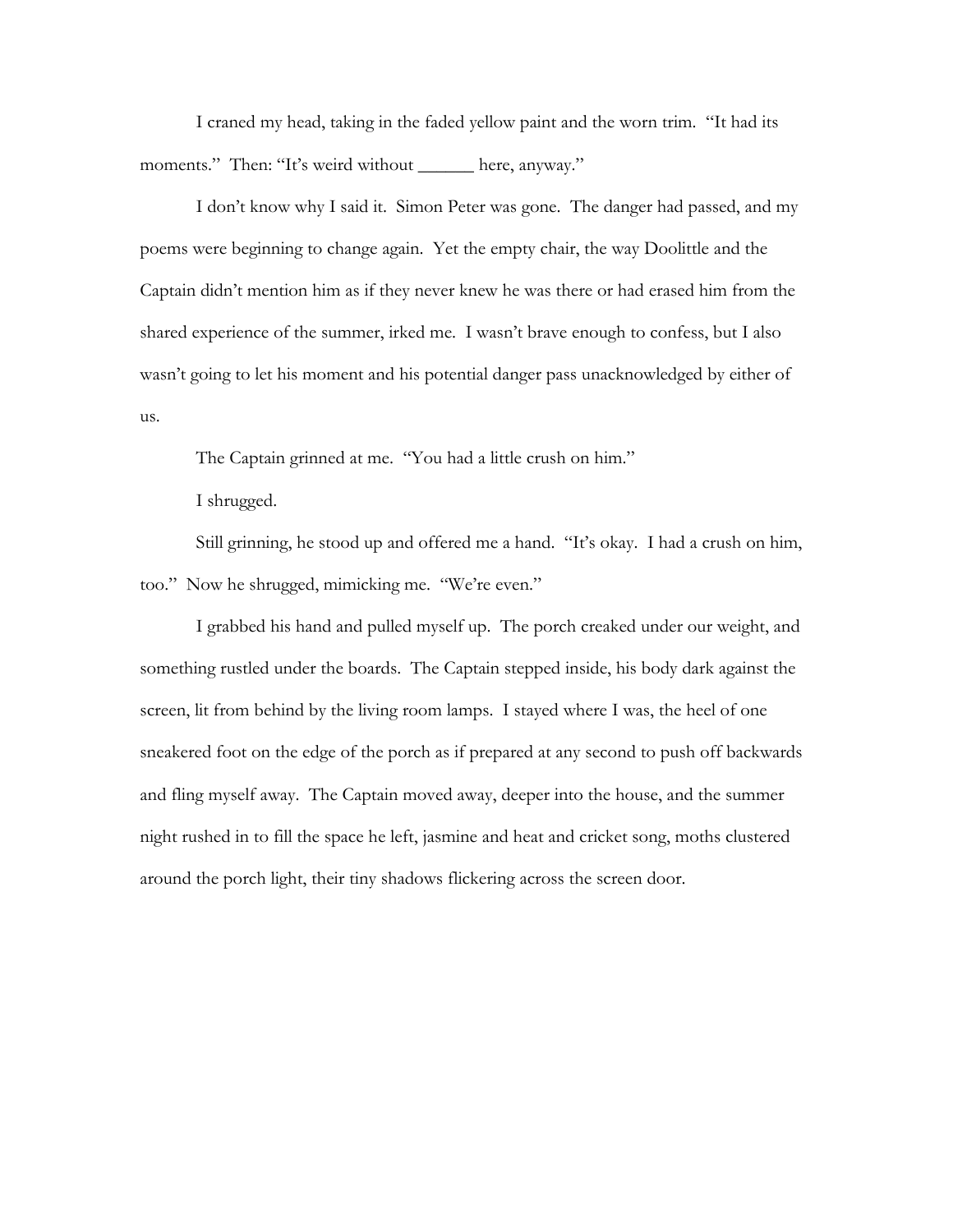## **CHAPTER EIGHT: WRITING LIFE ESSAY**

 In writing fiction, a primary goal of mine is to incorporate the musicality of language we often see in poetry. I want to make textual music with my prose. As a mission statement, this is both trivial and tricky. Obviously, writers want their work to be both art and architecture, a rousing story told with language that is efficient and stirring. Making textual music—every image a chord, every thought and action a fermata—requires looking into the tensions that exist between poetry and fiction as textual media. Most poetry is less concerned with what's being said as it is with *how* it's being said: execution vs. content. This is an immutable quality of poetry and one of its chief advantages over fiction. There are only so many ways for a fiction writer to write about the moment of a breakup, but for a poet, the possibilities are endless: infinitely divided layers. It is more difficult for fiction to achieve this, more difficult to crystallize and subdivide moments and hesitations. The larger the canvas, the less microscopic the vision. The view from a skyscraper is vastly different than the view through a magnifying glass. Fiction is the vista. It is motion, where even the most restless poetry is more akin to a held breath. In this way, the two genres are opposites sides of the musical coin. A song has momentum but is finite, circumscribed, and distilled.

 There are several poets on my reading list, all different in their way, but still possessed of that particular gift to distill moments and experiences, and to craft language as vivid as any painting. In fiction, even simply functional prose will pass muster if your storytelling and characterization are up to snuff. My goal, however, is to craft music out of words as a poet does, to write with rhythm and melody. I want every metaphor to softly chime, for every action and reaction to thrum like a plucked string on the upright bass. Of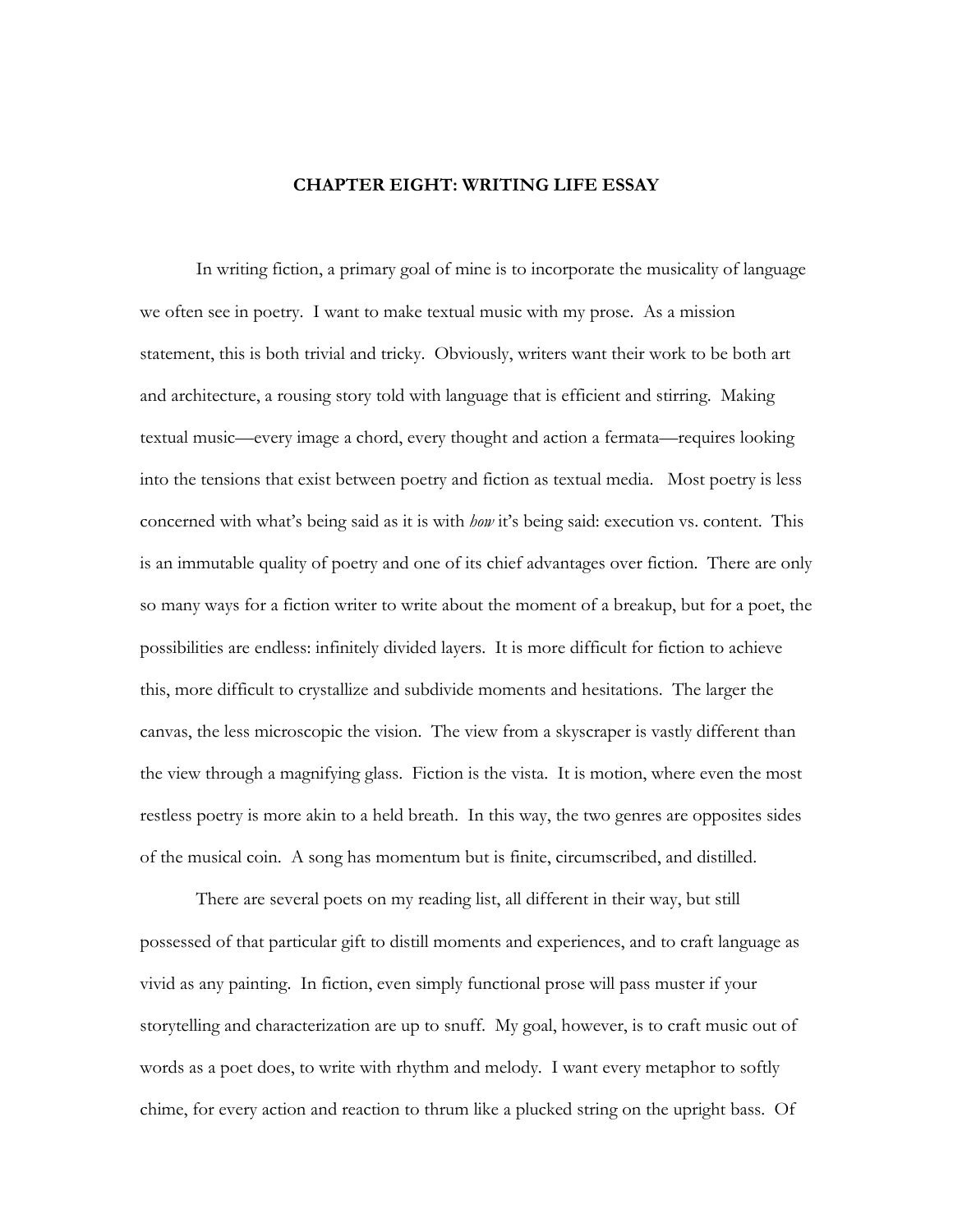course, poets are able to focus on the aesthetics of their language with such precision because they are writing about distilled moments. They are not hurried along by the demands of tangible story. The attempt to marry fiction and poetry is to make art out of mere phrases without sacrificing momentum and engagement.

 Many of the prose authors on my reading list achieve this marriage in one form or another. Virginia Woolf's *Mrs. Dalloway* is so immersed in the poetry of intensely detailed moments, it is practically a novel in verse. Woolf forsakes the typical momentum of fictional narrative and instead cuts into each moment and each thought as one would a vein, laying it open and unfolding all that lies within a passing car or the shadow of a tree in Regents Park. If fictional narratives exist on a spectrum, with one end slowly fading into verse and poetry, *Mrs. Dalloway* is the last stop on that continuum, a breath away from being a long poem. In this case, it's not Woolf's story structure that I wanted to learn from—the stream-ofconsciousness immersion in minute moments is not necessarily my style of narrative—but instead the way poetic language is used to achieve plot and character.

 A wide selection of differing poetic voices was necessary in order to synthesize and achieve poetic effect in fiction. Tony Hoagland's straightforward, often humorous poems balance out the surreal verses of Laura Kasischke and Mary Ruefle, whose poems unfurl like strange fires sparking and spreading, their bizarre but beautiful images constructing a dream language all their own. The narrative verses of Sharon Doubiago, relating in simple and almost journalistic verse a trip to South America with her daughter, are counterpointed by Jack Gilbert, who takes concrete and specific moments and moves beyond them—or farther into them. While fiction can sometimes settle for functionality at the level of the word and sentence, poetry is never satisfied unless plumbing the depths of what language can achieve on the page. Striving for artfulness while still attempting to master the techniques of story is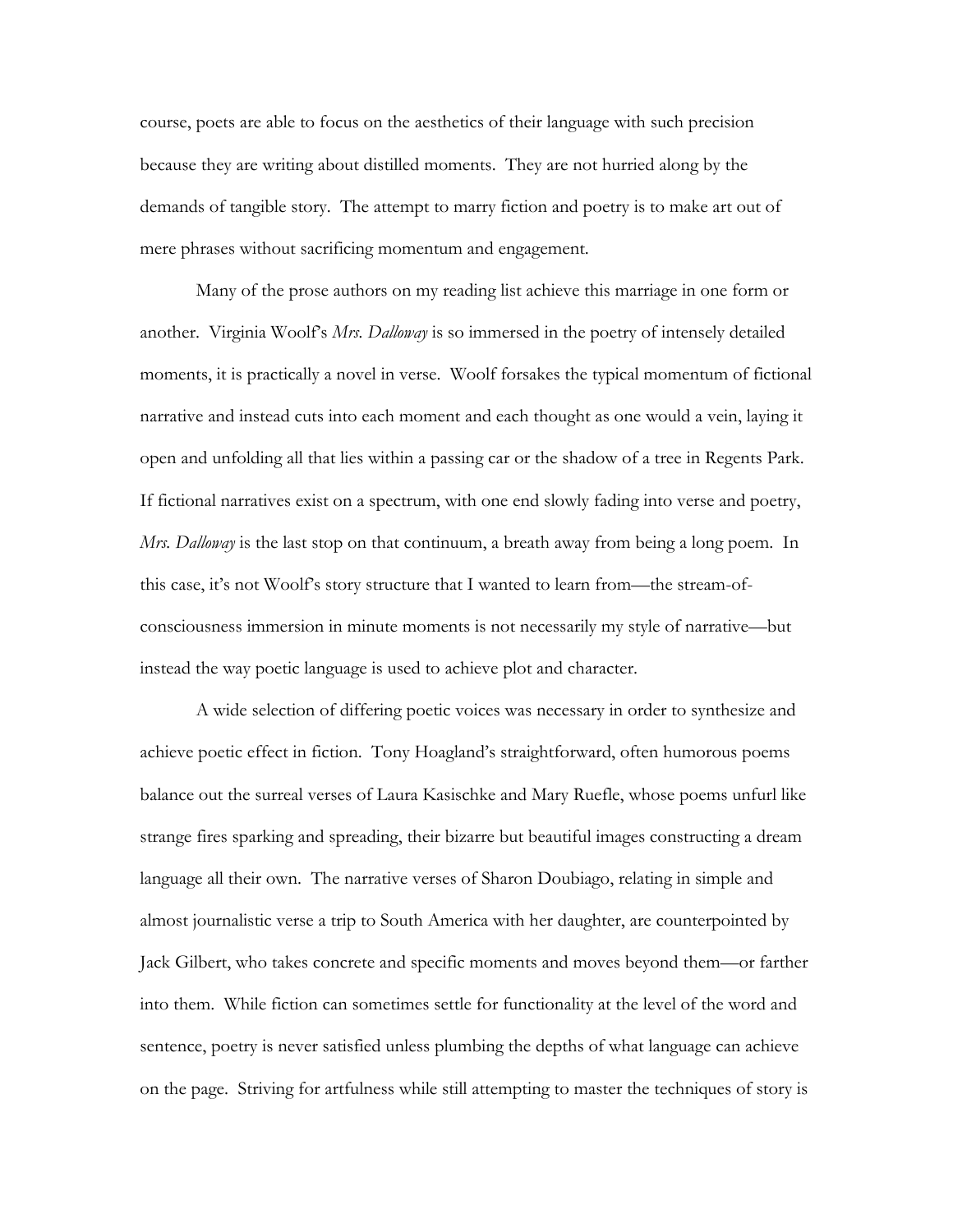a tough goal, but from my individual artistic standpoint—knowing what I want to achieve with my fiction—one cannot exist without the other. The story "Some Birds Roost on Rotten Branches" can be seen as an example of this goal coming to fruition (hopefully) in fictional form. The story spends most of its focus on a particular morning, choosing to carefully render the minute shockwaves and emotions of that moment in finely honed language rather than lumber from moment to moment. And of course, it is the type of story being told that demands such function, a bird slowly leaping into flight as opposed to a hound on the hunt.

 This is not to say that the fictional cornerstones can be ignored. Rather, the focus on poetry and musicality of language in fiction makes the fiction basics much more important. Writing pretty words on the page without the support of storytelling mechanics—in other words, art without architecture—is pointless. Even poetry has the support of emotion or a "moment." It stands to reason that the larger architecture of fiction could support even greater achievements of artistic language—again, see *Mrs. Dalloway*—but only if the architecture in question is well-planned and solidly constructed. When I entered UCF as an undergraduate, I had a great innate love for storytelling but lacked an understanding of the elements needed to construct it, the machine that generates the illusion. By the time I finished my undergraduate creative writing work and prepared to begin my MFA work, I'd come to hold the art of telling a good story in high regard. Many writers of fiction both amateur and accomplished can successfully wield the tools of plot, character, etc, but to me there is still a shortage of those who actually wield these tools towards the end of telling a "good story."

 With the fiction selections on my reading list—both novels and short-story collections—I tried to select writers who were both accomplished technicians but also knew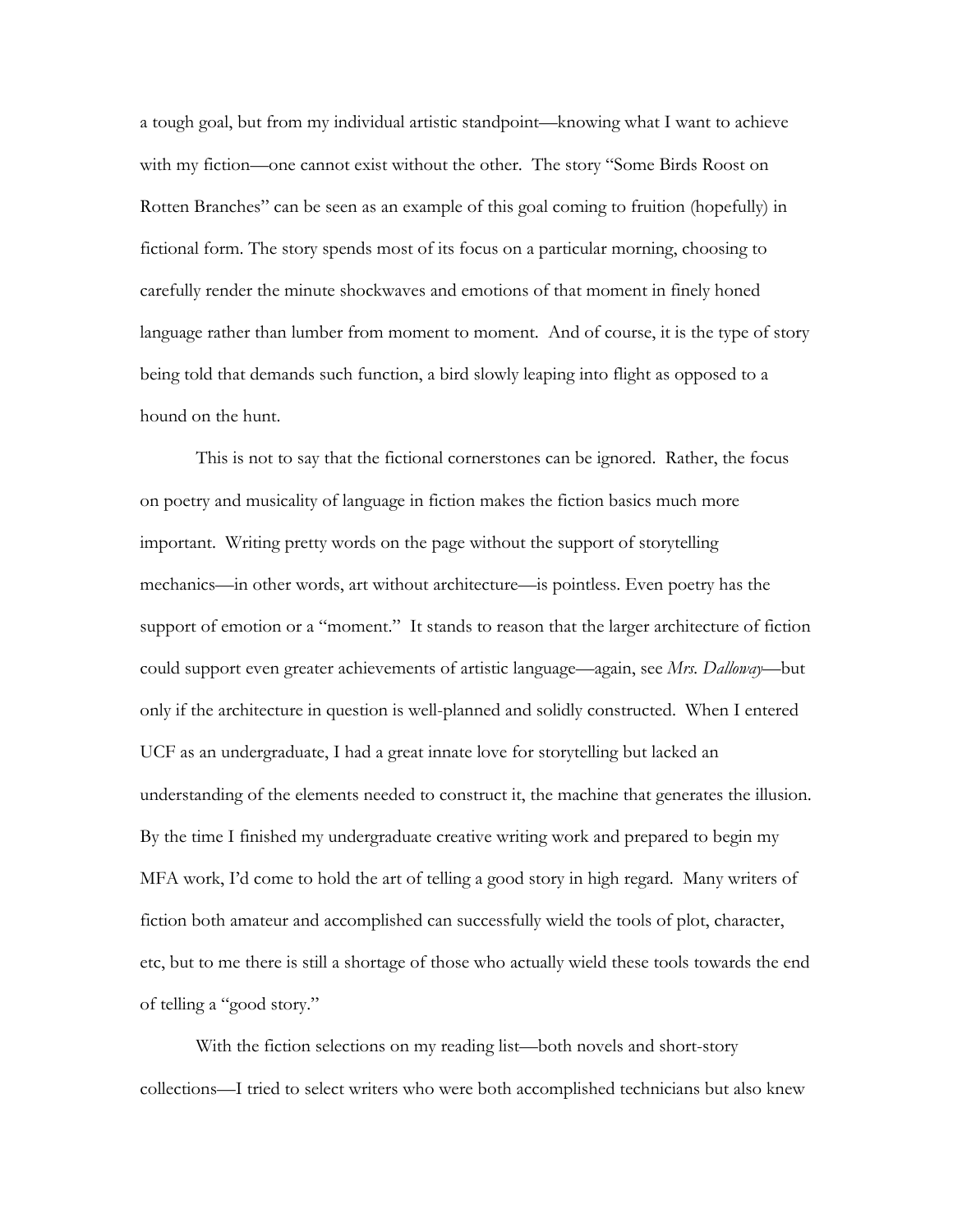how to just tell a good story. I also selected writers—again, like Virginia Woolf—who pushed the boundaries of "story" and challenged the limits of what story can accomplish, just as poets do with sounds and images. Richard Russo, for example, tells a fairly straightforward tale, using his gift for language—rich but never needlessly complex—to move his loveable characters through time and space towards the inevitable concatenation of the story's events. Writers like Alice Munro and Toni Morrison bend that most peculiar of fictional qualities—time—to create a new kind of story. In the case of Munro, it is a novelin-stories, a woman's life segmented and presented chronologically but never resting in a single time, reaching back and forward in time from its various vantage points to underscore a moment or present a vision of the moment's inevitable future fallout. Similarly, Morrison's *Beloved* exists in several times at once. The narrative itself is a kind of ghost, the afterimage of the past superimposed on the present. I tried to be similarly experimental in "Proof of Snow," a story anchored in one time but frequently and necessarily dipping into the past to grace-note the actions and developments in the present. And on the other side of things we have "Poems for Simon Peter," starting at Point A and moving directly through to Point B, but still examining the story's characters and events on all levels. Different types of narratives achieve different effects. The skeleton of a church is different than the skeleton of a boat, constructed respectively to travel in the medium of prayer or water, but neither less or more than the other.

 My preoccupation with fiction's possibilities and limitations—artistically and architecturally—has been fostered by my experience with the writing community at UCF. As an undergraduate, I caught glimpses of this community through fiction workshops, but other than the advice offered by workshop participants and the comments of my professors, I was not participating as a writer in the larger social dialogue that was available. However,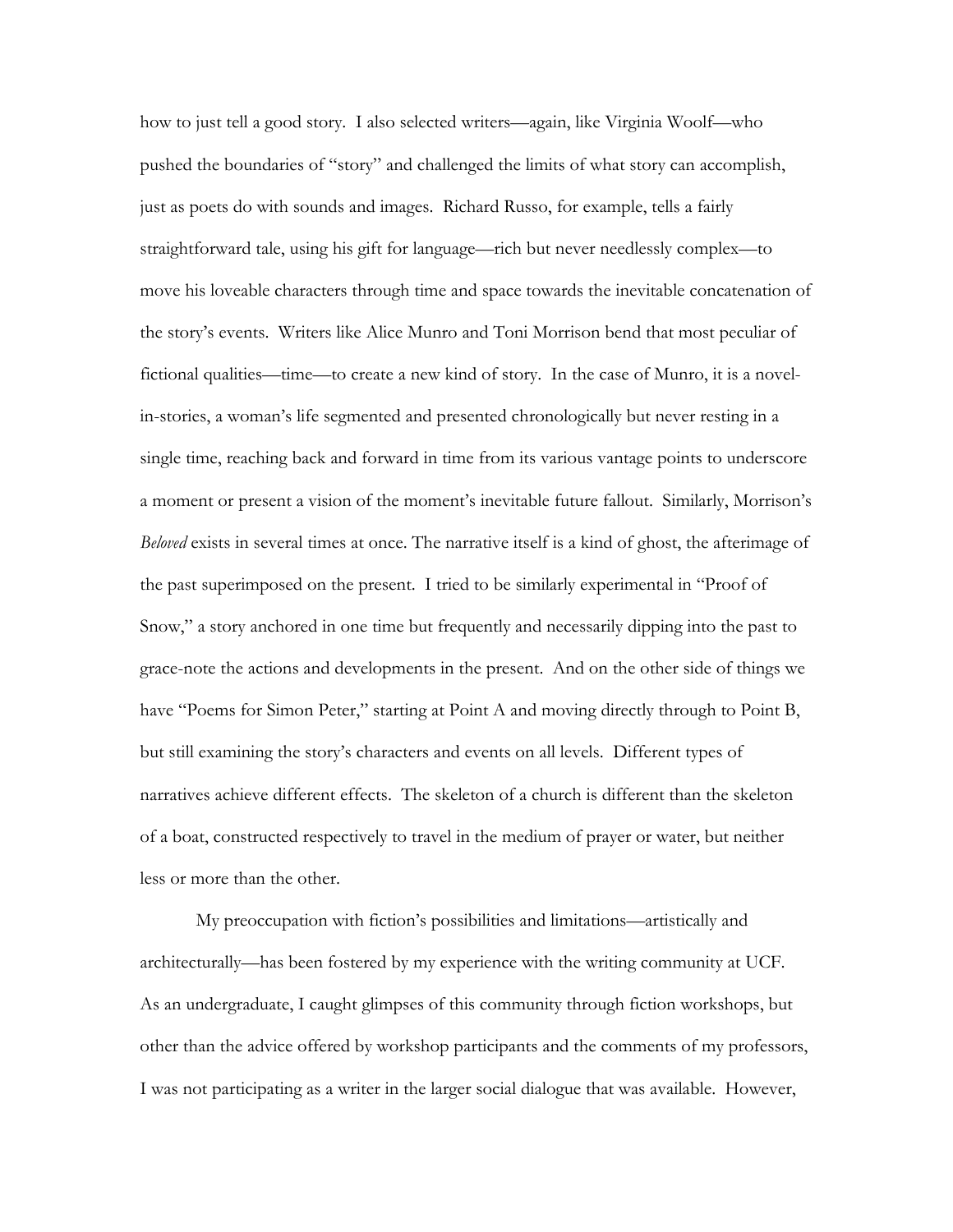upon starting my graduate coursework, I found myself amidst people my own age who were as serious about writing as I was, who took what they had learned as undergraduates to heart and were striving, like me, to produce great art. They were open to dialogue outside of the workshop, always eager to discuss issues of writing, books, and theoretical approaches. It was then that I began to get a clear picture of how diverse a community of writers can be and how necessary, all of us helping each other to achieve the greatest possible art while developing our own unique voices. I was fortunate to have the support of this community while working on this thesis, from conception to revision. I discussed theories and revision strategies with my peers and turned to them for help in beta-reading early drafts. And let us not forget the instruction of professors—all different with various approaches to the achievement of fictional effect, but all fixed on the same goal of helping me to find my own voice and not imprinting their own prejudices and ideas on the process. This thesis is as much a product of the community of teachers and fellow students as it is of my imagination.

 Another element of the writing community that informed the thesis process was my work for the *Florida Review*. Serving on the magazine as an intern and as poetry editor affected my writing in the sense that it has helped provide me with a larger context, in the sense of the business and academic world, that my writing exists in. No one writes in a vacuum. Our writing comes from somewhere and passes to somewhere else. We often examine the formative experiences that shape our creative output—psychological hangups, resentments, preoccupations, curiosities, guilt, etc.—but I also see many writers who turn a blind eye to the writing world that they are stepping out into. Writing is an art, but it is also a business, and for those of us like me who seek teaching jobs at the university level, publication is the one big hurdle we have to jump. And while we shouldn't let concerns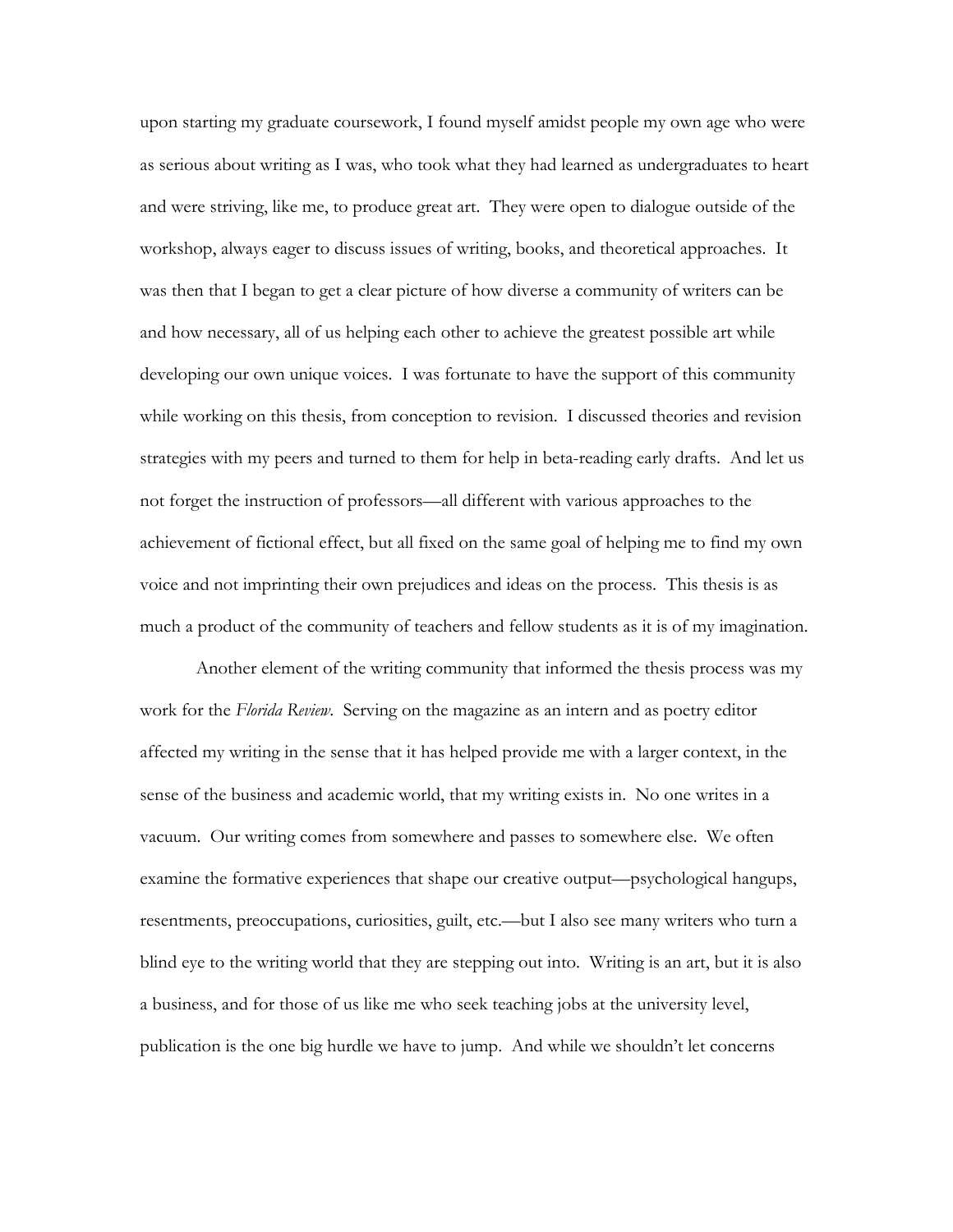about the reception and eventual placement of our writing cripple the process, I don't think we can be ignorant of the rest of the academic writing world.

 Reading fiction and poetry submissions for *Florida Review* over the past several years has helped hone my eye for details and hooks, not to mention the speed and accuracy with which I catch mistakes. Being able to turn that sort of developed attention on my own drafts is invaluable. Even more than that, though, working with *Florida Review* has exposed me to and made me aware of the many different voices in the literary magazine world and, through that, the different possibilities of fiction. Reading widely in the "lit mag" community has only further reinforced my conclusion that taking risks with language and structure is both welcome and commendable. It's also taught me what not to do, what roads not to take, which paths have already been well-trod and, glimpsed in the distance, the possibility of strange, new paths that need to be forged. My *Florida Review* experience has, in all these ways, helped me equip me both for the thesis experience and for the business of publication in the literary magazine world.

 The most difficult part of the thesis process, and of my entire writing life, has to do with the concept of discipline. There are some writers—I know a few of them—who don't necessarily function by a concrete discipline, who when the mood strikes them sit down and write for several hours at a time and don't work again until they are ready. Unfortunately, if I attempted to work in this way, I would never finish the draft of a single short story, much less anything of collection- or novel-length. I have always been plagued in my academic life by a tendency to procrastinate and, though I have the basic desire to write, have become good at avoiding the blank page. It was through reading several books on craft—especially the first few chapters of *The Writing Life* by David Huddle—that the concept of discipline in my writing life really dawned on me. In his book, Huddle speaks of the period in his life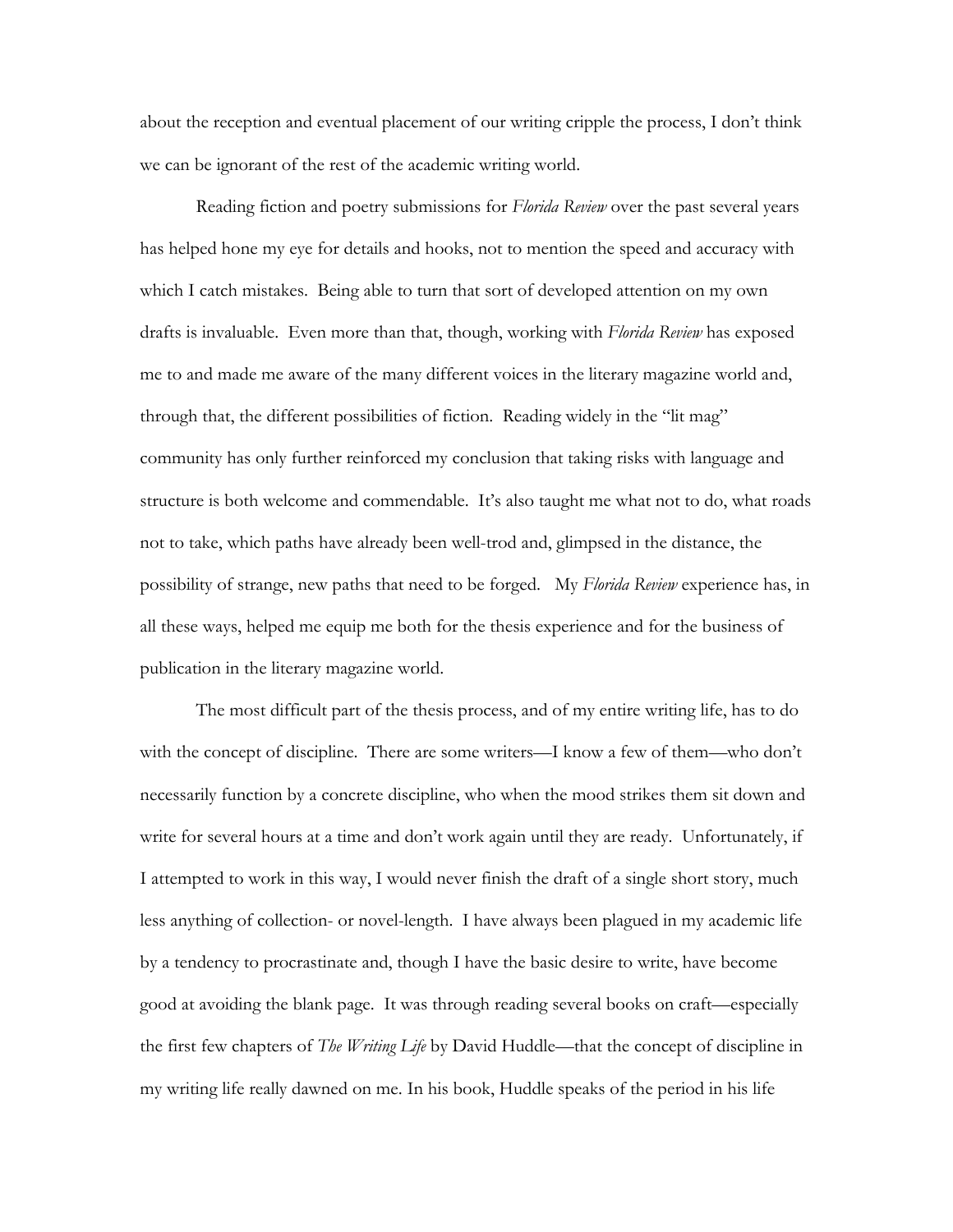when he was the most productive and the most happy at his process—isolated and alone in a cabin, doing nothing but exercising, eating, writing, thinking about writing, and sleeping. No distractions, no diversions. After reading similar exhortations to discipline—"you must write every day"—in other craft books, I decided to give it a try myself. Just waiting until inspiration and determination struck me wasn't getting me anywhere. Sitting down every day and writing for a set amount of words or time, whether I was in the mood or not—this was the only way I would produce the raw material needed to construct and revise my short stories. I set myself a goal of 1,000 words a day. Of course, half the time I produced drivel, entire sections that had to be cut or replaced in the revision stage. But just by working through the word count every day, starting at the beginning of an idea and pushing through over a few weeks to the end, I was able to get past my hangups and actually produce workable drafts. Also, because I produced so much, it made the revision process easier. I was less reluctant to cut out whole chunks of the draft, more motivated to whittle the lines down to the finest images and beats.

 The process of revision itself I found to be both difficult and empowering. Before I began to revise the stories for my thesis, I had spent little time in my undergraduate and graduate career refining my revision skills. Sure, I could proofread a rough draft, cut out most of the clunker images, assemble scenes with something resembling momentum and heft, but revising workshopped pieces for my final portfolios was always done without much thought for myself. Before the thesis, revision meant taking the best and most sensible comments from the workshops and applying them directly to the manuscript. As I embarked on the process of thesis revision with my advisor, however, I came to understand that revision on this level requires more than simply plugging suggestions on diction and syntax into a draft. Revision lives up to its name, a "re"-vision, seeing the story again with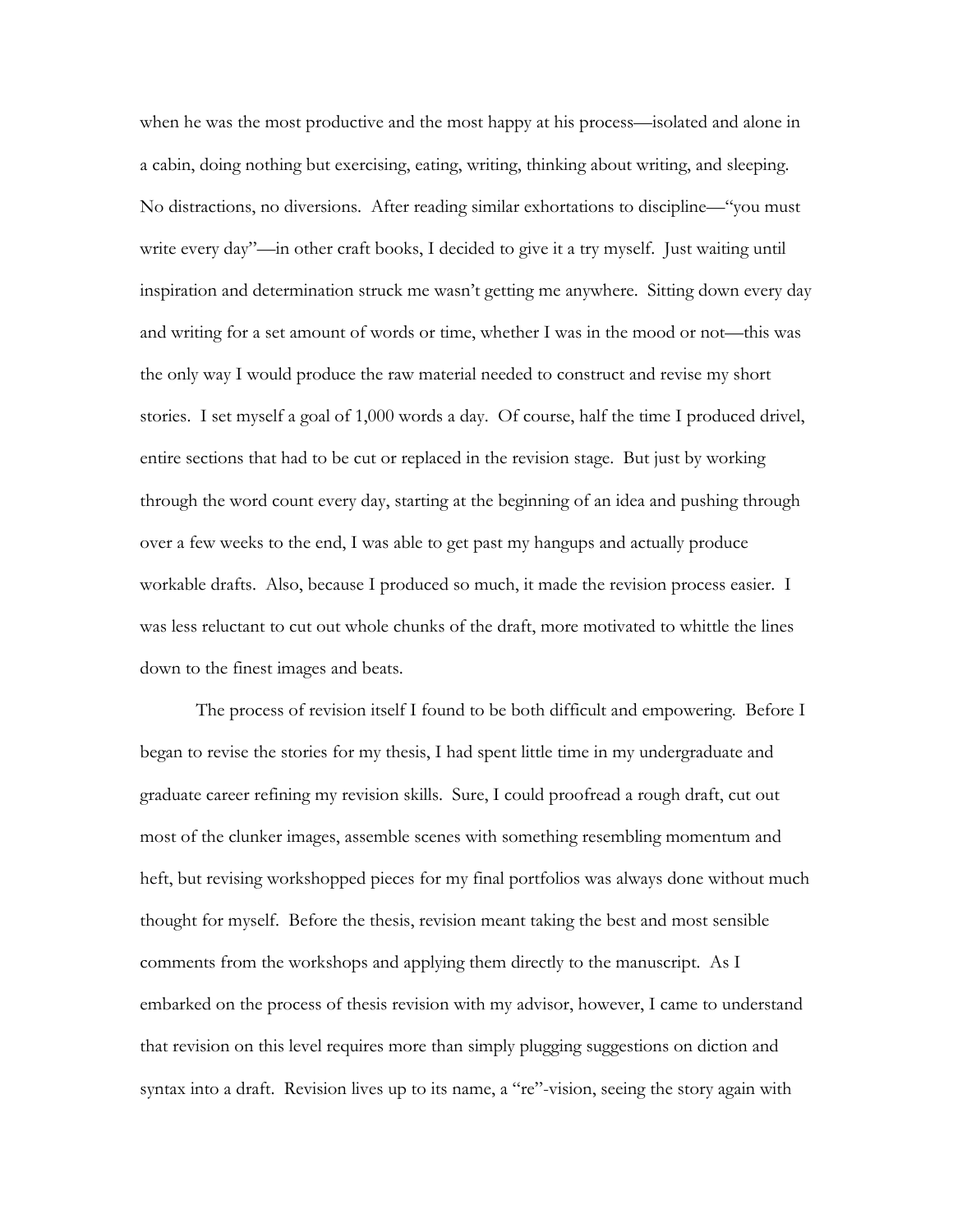new eyes and cutting delicately away at the chaff until the diamond center of the story emerges; scarred and slightly flawed, but always bright. However, the hardest part of revision by far was *adding:* adding beats and hooks to a scene or expanding an underdeveloped but crucial beat, teasing out the right moment as one teases a rogue thread from a sweater. In the end, nothing made the process easier except to do it, to sit for periods of time at the computer in front of the Word document and really *look* at the story, attempt to hold the entire thing in my vision at the same time, feel out where the holes are, and patch them.

 The most valuable part of the thesis experience, other than the completion of an actual book-length manuscript, is the crystallization of my ideas and philosophies about writing. This collection is titled *Two Blades Come Together,* taken from one of the stories. The phrase—"two blades come together"—is in essence my entire writing and storytelling philosophy summed up in a single phrase. Every story in the collection deals with one blade—a character—clashing against another blade—another character, a situation, sometimes both. Two blades coming together, as scissors do, or swords, for the purpose of incision or battle. Every story is a little war. This is the mark of a well-told tale. And at the end of the day, despite my aspirations to textual poetry and music, this is the ultimate goal of my writing: to make you lose yourself in someone else's struggle, their tastes in your mouth, the first light of morning gleaming off their weapon, which you suddenly realize you hold in your own hand.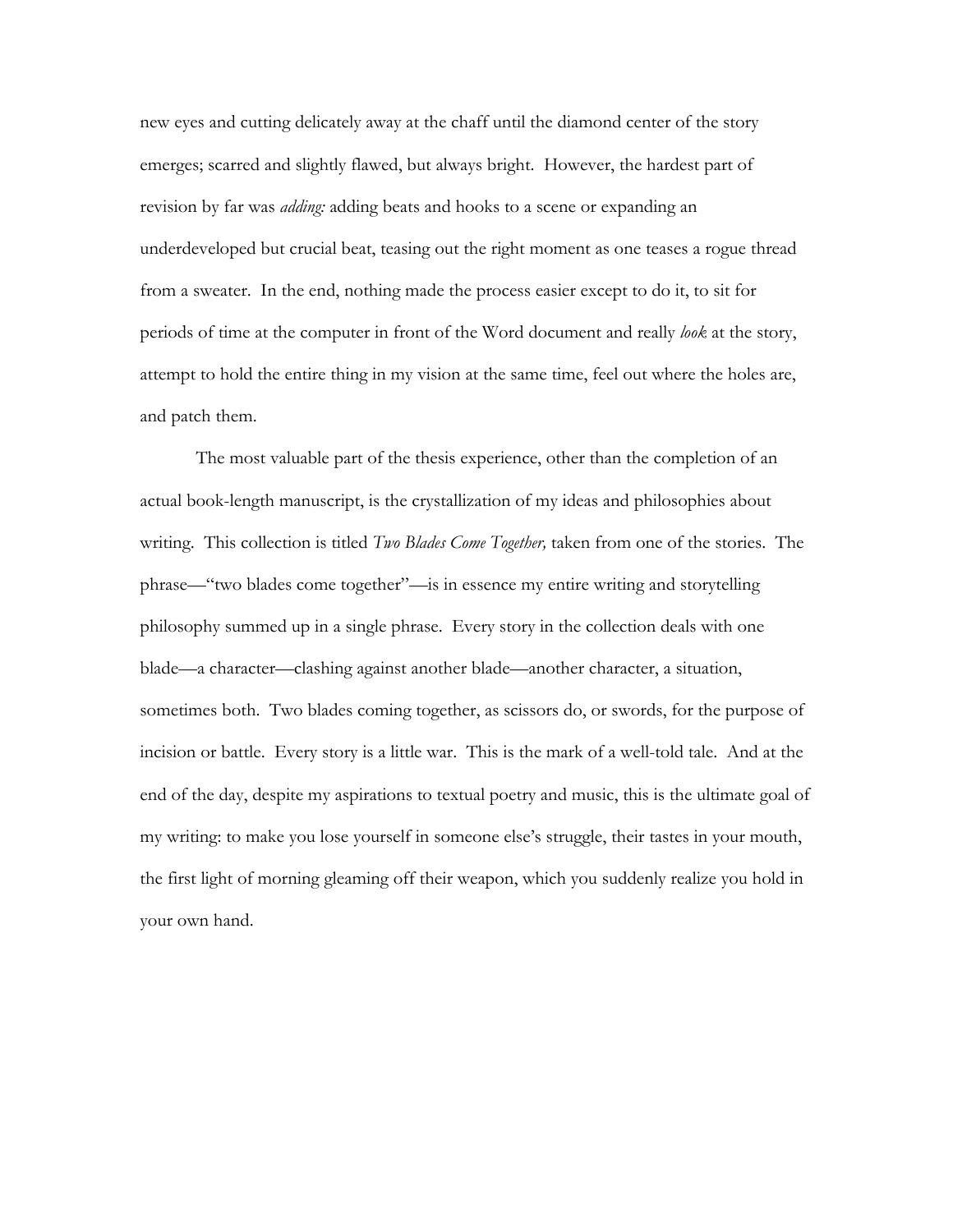## **LIST OF REFERENCES**

## Novels

*The Corrections* by Jonathan Franzen *I Am Charlotte Simmons* by Tom Wolfe *Oranges are Not the Only Fruit* by Jeanette Winterson *Written on the Body* by Jeanette Winterson *The Adventures of Kavalier and Clay* by Michael Chabon *The Line of Beauty* by Alan Hollinghurst *Mrs. Dalloway* by Virginia Woolf *I Lucifer* by Glen Duncan *Empire Falls* by Richard Russo *Straight Man* by Richard Russo *Possession* by A.S. Byatt *Lolita* by Vladimir Nabokov *Belove*d by Toni Morrison *Maurice* by E.M. Forster *The Secret History* by Donna Tartt *The Hours* by Michael Cunningham *Life of Pi* by Yann Martel *A History of the World in 10 ½ Chapters* by Julian Barnes *Mariette in Ecstasy* by Ron Hansen *The Virgin Suicides* by Jeffrey Eugenides *Middlesex* by Jeffrey Eugenides *Special Topics in Calamity Physics* by Marisha Pessl

## Short-Story Collections

*The Beggar Maid* by Alice Munro *Wilderness Tips* by Margaret Atwood *A Good Scent from a Strange Mountain* by Robert Olen Butler *The Little Black Book of Stories* by A.S. Byatt *Bad Behavior* by Mary Gaitskill *St. Lucy's Home for Girls Raised by Wolves* by Karen Russell *How to Breathe Underwater* by Julie Orringer *Interpreter of Maladies* by Jhumpa Lahiri *Best New American Voices 2007 The Best American Short Stories 2006*

Poetry Collections *Late Wife* by Claudia Emerson *The Wild Iris* by Louise Gluck *American Primitive* by Mary Oliver *Donkey Gospel* by Tony Hoagland *Satan Says* by Sharon Olds